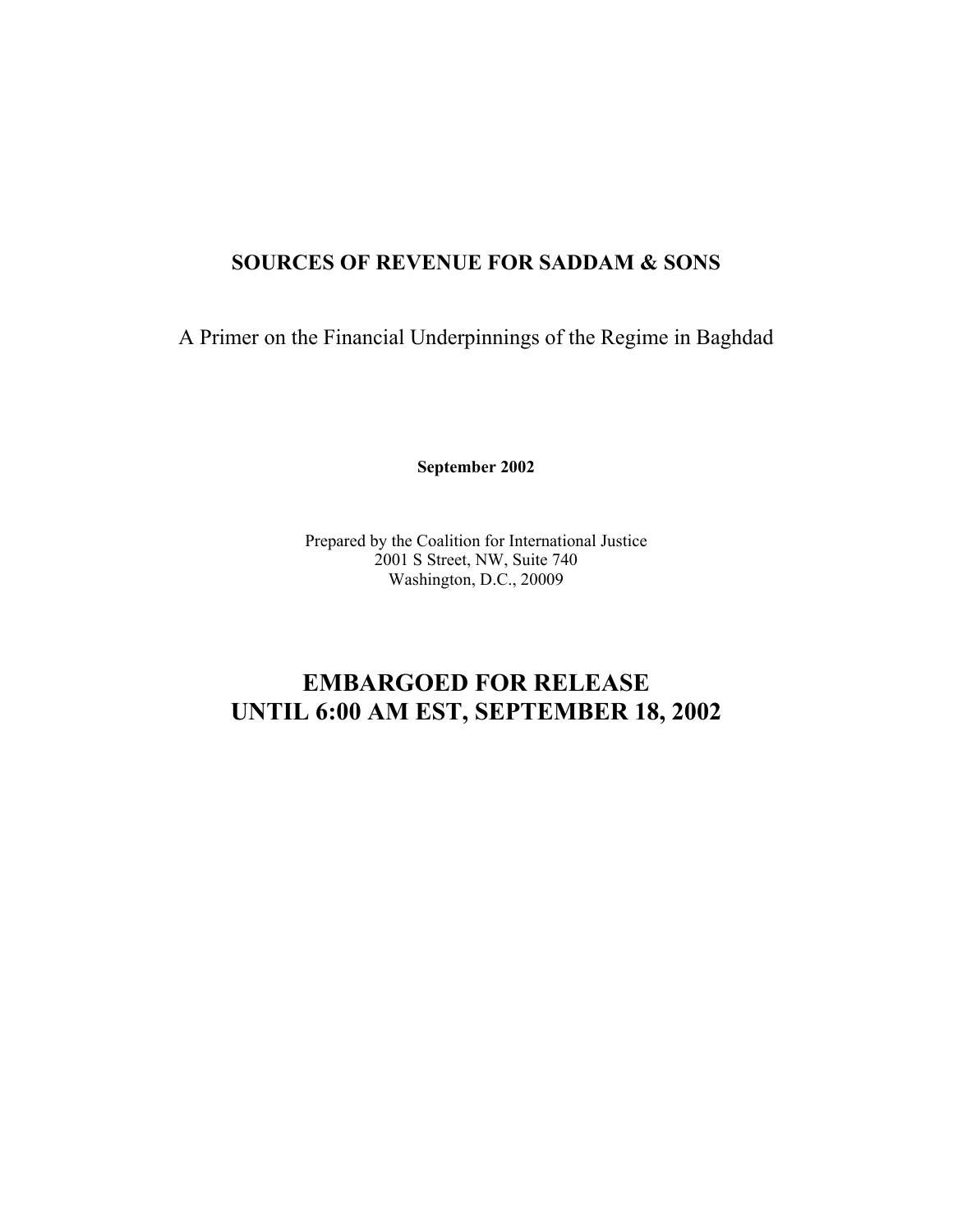# **SOURCES OF REVENUE FOR SADDAM & SONS**

## **Table of Contents**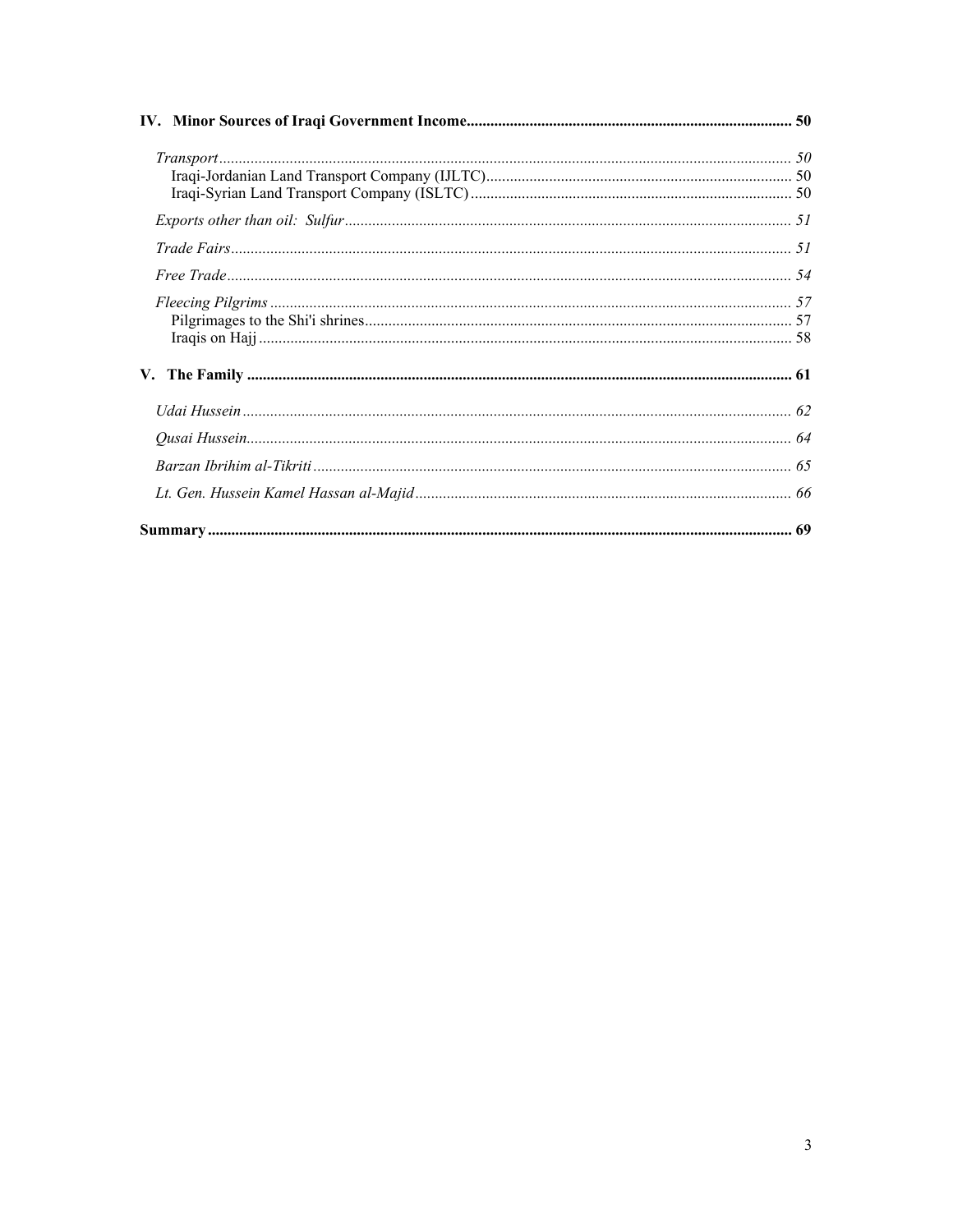## **Introduction**

Since 1997 Iraq has earned an average of \$6 billion a year in civilian goods *via* the United Nations Oil-for-Food program, the country's only legitimate source of income, through which Iraqi oil is exported in exchange for imports deemed by international experts to have no military utility. On top of this, Saddam, aided variously by his two sons and close relations before them, has managed to earn more than \$2 billion a year in hard currency by illegally exploiting the UN system and running extensive smuggling operations outside it.

This paper details the sources of that estimated \$2 billion, which is projected to increase to \$2.5 billion in 2002. Oil smuggling accounts for 90 percent of it. Examined herein are nine channels outside the Oil-for-Food program through which the Baghdad regime has managed to export oil in exchange for hard currency and goods *not* subject to UN oversight. These channels involve Turkey, Jordan, Syria, Lebanon, Iran and the Gulf States and are widening over time.

This study also explains how the UN system works and how Saddam and his inner circle have succeeded in manipulating it -- both to their financial betterment, by exacting kickbacks on Oil-for-Food contracts, and to Saddam's political and diplomatic advantage, by directing contracts to states that press Iraq's case in the international arena.

Also described here are additional minor sources of income, ranging from transportation ventures to the cigarette-smuggling that has developed into a turf war between Saddam's sons, to the cynical exploitation of opportunities afforded through the Iraqi Olympic Committee, to the gouging of Shi'i pilgrims visiting Iraq's holy sites.

Profiled briefly as well are four key principals whom Saddam has tapped to establish his global smuggling network and to handle the logistics of financing his regime: sons Udai, 38, and Qusai, 36, who are rivals for succession; half-brother, Barzan Ibrihim al-Tikriti, 51, whose daughter was for a time married to Udai and who for years used his diplomatic perch in Geneva to build a clandestine financial and corporate global network for Saddam; and Hussein Kamel Hassan al-Majid, Saddam's late cousin, son-in-law and formidable Military Industrial Commission head who amassed millions from kickbacks while building Saddam's weapons. An introduction to these actors is essential to appreciating both the character of Saddam's criminal enterprises and how he appears to be revising the script for his own succession.

Although the Iraqi people always are the last to be served by this ruthless and mercenary leadership, Saddam has successfully persuaded much of the world that the UN sanctions regime is to blame for their increased misery. In May 2002 the UN Security Council, sensitive to that complaint, revised the Oil-for-Food program to focus it more narrowly on limiting Saddam Hussein's capacity to import weapons of mass destruction (WMD) while sparing the Iraqi people as much as possible from the sanctions' effects. However,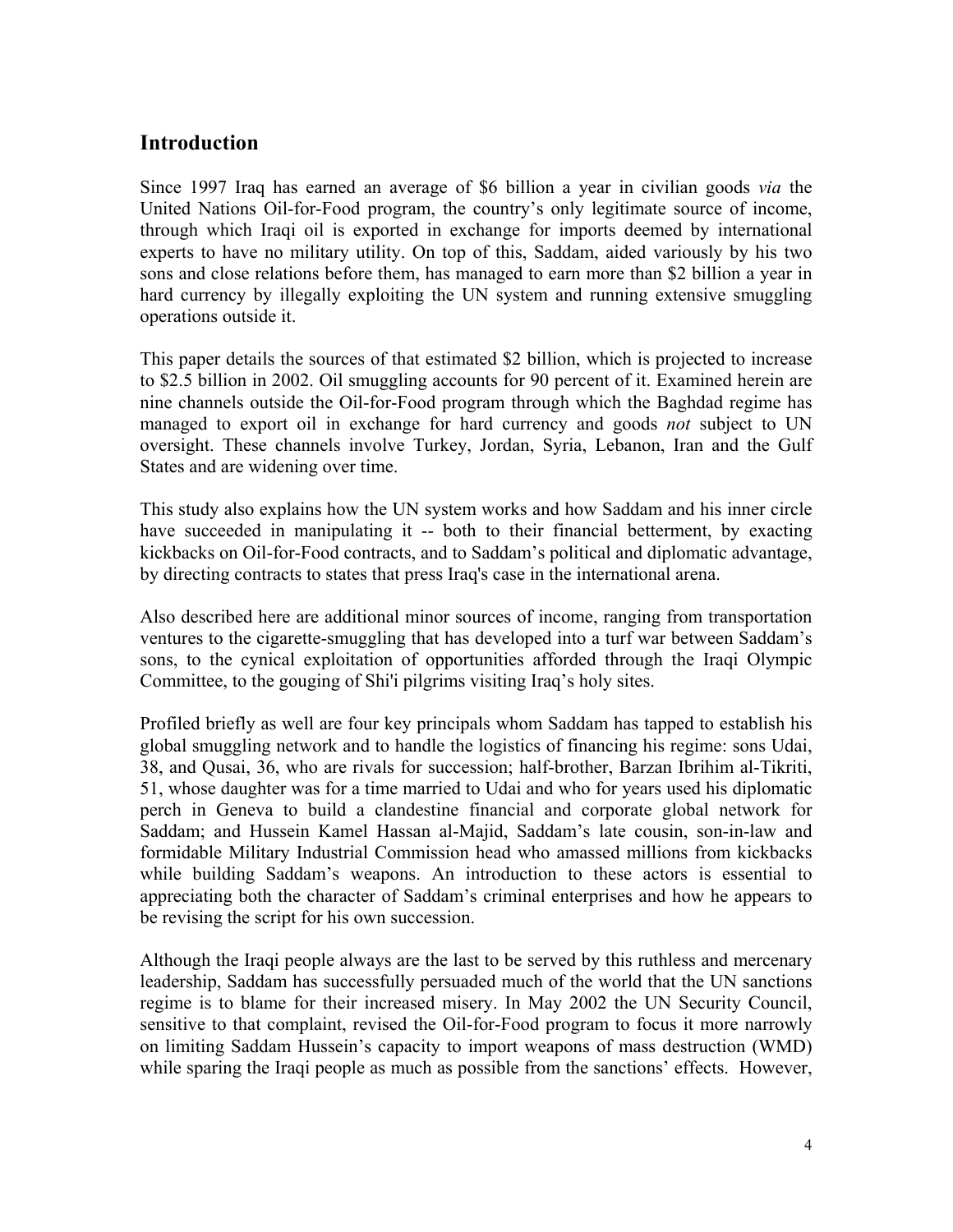the new, so-called smarter sanctions will do little to impede Saddam's ability to raise hard currency; in fact, they may actually enhance it.

The flaw in the UN program, both before and since its revision, is that it does not – nor is it intended to – stanch the money flow to Baghdad generated by the illicit trade that falls outside Oil-for-Food. Actually, the hard-currency flow to Saddam and his sons will likely increase as a result of the changes, through expanded opportunities for kickbacks and sanctions-busting.

The international community, while continuing to express its increasing concern over Saddam's weapons program, has long been aware of Saddam's ongoing revenue stream but has nevertheless turned a blind eye, for a range of reasons. UN Security Council members and regional governments have been openly enticed into supporting Baghdad and advocating for the lift of sanctions in exchange for lucrative contracts under the UN program.

The United States and United Kingdom, by far the hardest-nosed about enforcing the sanctions regime, nevertheless have been sensitive to the plaints of their close regional ally, Turkey, which claims to have suffered severe economic damage from a decade of sanctions and whose impoverished and rebel-ridden southeast enjoyed a boost from the illicit, \$300m diesel trade until its shutdown earlier this year. The diesel trade has been tolerated by the US and UK in part for this reason, in part because it has been brokered by and has handsomely benefited the Iraqi Kurds. It has now been replaced by a significant increase in official, government-to-government trade in crude oil, which also benefits deeply indebted Turkey and has likely been allowed to continue for this reason – despite the fact that Baghdad nets far more from this trade than does Ankara.

In the case of Syria, whose business ties with Iraq are burgeoning, the US recognizes that cooperation is critical to success in the war against terrorism and has therefore been reluctant to demand that President Bashar Assad make good on his year-old promise that he would crack down on his country's illicit trade with Baghdad. Instead, Syria has continued to expand its trade and transport arrangements along with the increasing volume of oil moved through the pipeline. These include moving Iraqi oil to Lebanon and, in return, facilitating the transshipment through Syria of Lebanese goods. *In toto*, these arrangements are estimated to pump close to a billion dollars a year, or half of all illicit revenue, directly into Saddam's coffers.

The lax enforcement resulting from the international community's important but ancillary concerns regarding Iraq's neighbors has enabled Saddam to use the UN program to further consolidate his grip on power, thereby jeopardizing any effort to bring down his government. Not only has Saddam been able to extort sympathetic diplomatic postures from Security Council members eager to do business in Iraq, thereby strengthening his prestige in the Arab world and his position internationally; he has also exploited the UN program to solidify his domestic control over the Iraqi people. Because he and his sons control the distribution of the civilian goods imported through Oil-for-Food, ordinary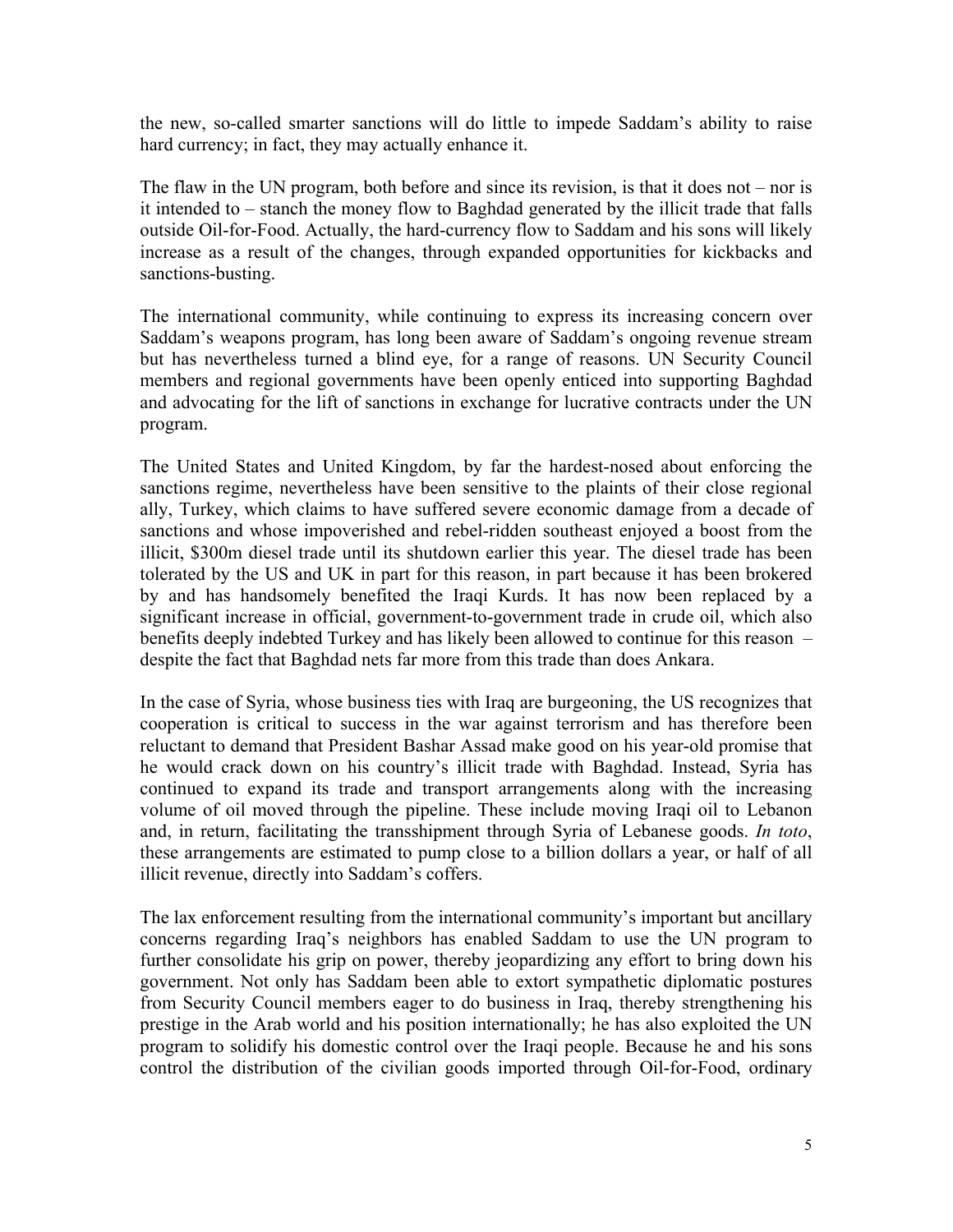Iraqis must now depend on the regime even for basic goods formerly available in the marketplace.

This investigation, all based on open-source documents, has yielded other interesting data that heretofore have received scant attention. Three examples are illustrative, from both inside and outside the Oil-for-Food program and with regard to the family.

*Within Oil-for-Food*: The US has long been the most adamant UN Security Council member about prohibiting the flow to Iraq of imports that might be used in weapons production, and President George W. Bush has singled out Saddam Hussein as a major target in the war against terrorism and the states that sponsor it. Yet the US is the single largest consumer of Iraqi oil. In January, when President Bush designated Iraq a constituent member of his axis of evil, the US consumed 75 percent of all Iraqi oil exported under Oil-for-Food.

While no US-based oil firms are currently direct purchasers of Iraqi oil, Saddam's illegal per-barrel surcharges are passed up the line -- from the buyers which are mostly Russian, firms and small "nameplate" companies registered in Western countries, to the major traders; to the American refineries, and, presumably, to the ordinary motorist. This suggests that American companies and consumers are the last links in a chain of enablers who have helped to underwrite Saddam's end run around the UN system.

• *Outside Oil-for-Food*: Eleven free trade agreements have been signed with Iraq over the last two years, and several others are under discussion. In announcing each new bilateral agreement, trade officials have heralded vastly expanded trade relations. This public brandishing by other Middle Eastern nations of increased business linkages with Iraq, coupled with their increasingly flagrant violations of UN sanctions and Oil-for-Food protocols, may be means of expressing opposition to stated American intentions to effect "regime change" in Baghdad.

## • *Entre famille*:

Conventional wisdom has long maintained that Saddam's heir-apparent was his elder son, Udai Hussein, who until 1999 was pre-eminent in Iraqi business and media affairs. However, in recent years Saddam would seem to have been put off by Udai's violent and irrational behavior, which has only increased since a 1996 assassination attempt left him physically impaired. In any case, Saddam has gone to great lengths to bolster the prospects for his second son, Qusai, a far less flamboyant and public figure whose strength lies in his cumulative acquisition of state power, including the command of nearly all Iraq's military, security and intelligence forces.

Within the last two to three years, the traditional line dividing the two sons' turf seems to have blurred, as Qusai, using state structures, has moved in on Udai's financial territory. Throughout most of the 1990s, Udai's illicit earnings came mostly through private, largely *ad hoc* arrangements with Turks, Kurds, Iranians and others. But as Iraq has reached out to reestablish official ties with its neighbors, Qusai appears to have taken the lead, and the new, state-to-state nature of many of these arrangements has begun to cut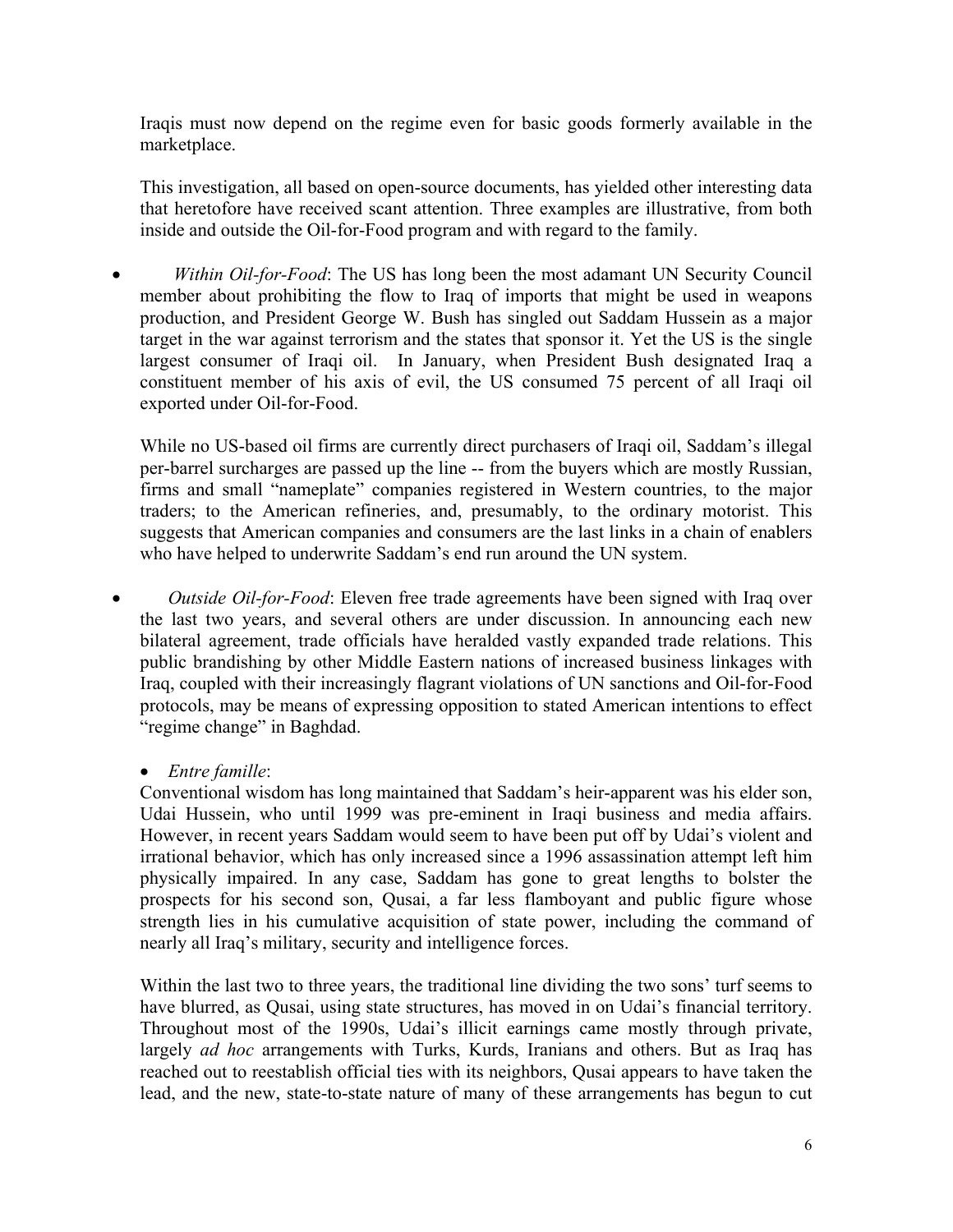Udai out. Both the new infatuation with Syria, rather than Jordan, as a trade partner, and the tremendous drop in the diesel trade with southeast Turkey in favor of dealings in crude with Ankara appear to have accelerated this effect. Other large-scale, longstanding smuggling operations seem also to have shifted to benefit Qusai; e.g., agents and front companies of his Mukhabarat, or secret service, appear to have taken over the cigarette trade.

As none of these shifts has happened without Saddam's knowledge and approval, it is reasonable to conclude that he has been deliberately broadening Qusai's authority to more firmly position his younger son to take over when the time comes.

It is the authors' hope that this first compilation of available public knowledge detailing Saddam's sources of revenue will serve as a tool for policy-makers, as well as scholars and journalists. Understanding Baghdad's funding mechanisms and those who devised and run them is critical to grappling with the slew of questions currently troubling the international community:

- How, given the Oil-for-Food program, the world's largest humanitarian program ever, can there remain shortages of basic medicines and foodstuffs?
- Why has Iraq continually drawn out and obstructed talks with the UN regarding the resumption of weapons inspections?
- How can certain Security Council members be induced *not* to advocate for Baghdad?
- Why, and how firmly, have Iraq's neighbors and Iraq's own beleaguered Kurdish population – resisted the Bush administration's call for "regime change" in Baghdad?
- Why would a palace coup, acknowledged as a militarily efficient way to replace Saddam with one of his sons or top officials, not effect real "regime change?"
- Might more sharply targeted sanctions, focused on constraining the movement and freezing the assets of Saddam and his sons and associates, prove more effective at strangling his financial capabilities than the current sanctions regime?

To this final question, it is worth noting that lifting the current UN sanctions program would surely rob Saddam of his triumph in the realm of public diplomacy. However, it would also entail acknowledgement on the part of the international community that the Oil-for-Food program, whether or not it is earnestly enforced, cannot stop Saddam from procuring most of what he needs to remain a grave regional and worldwide threat.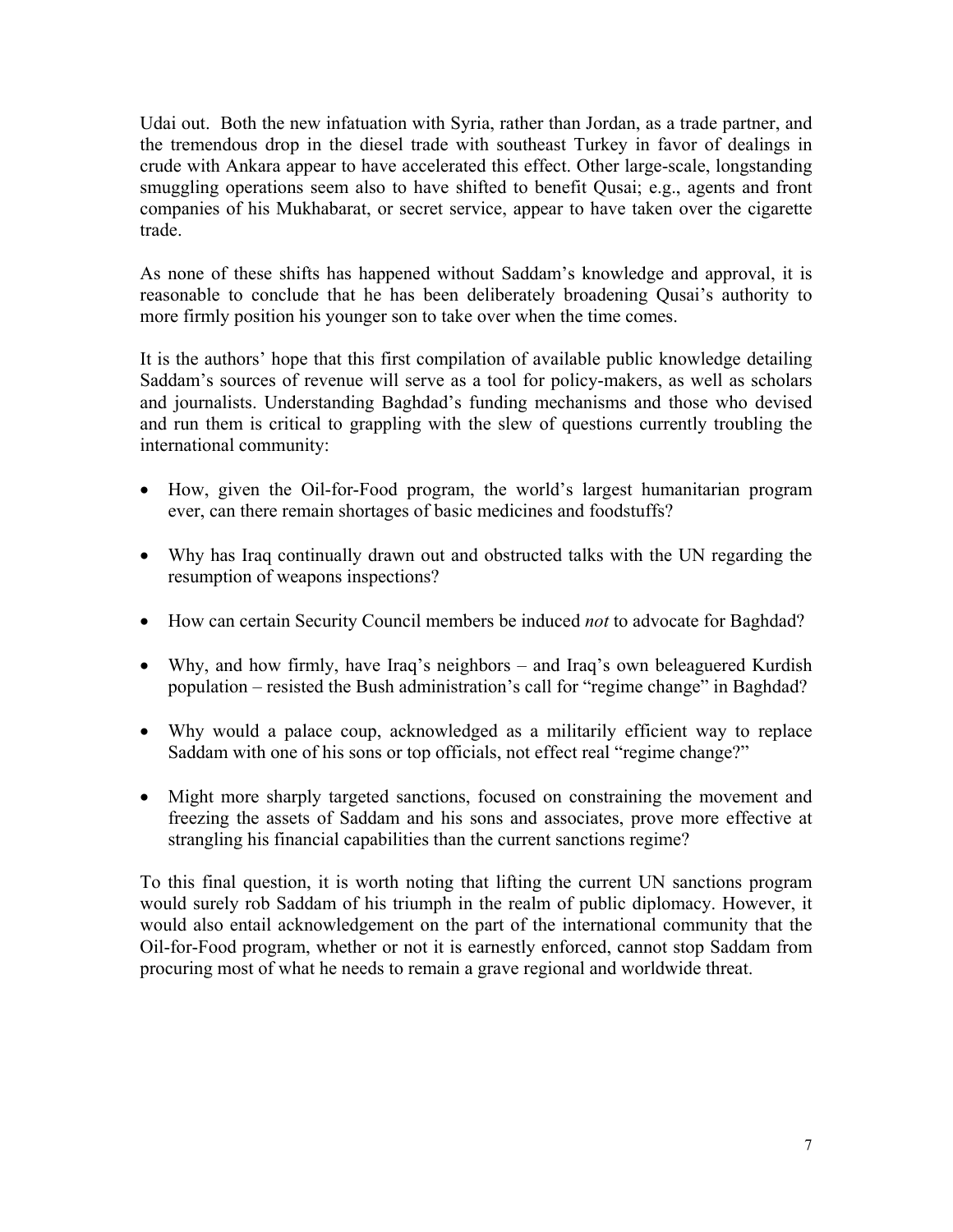## *The Iraqi economy prior to the imposition of sanctions*

Iraq has a state-directed economy, which has allowed its leadership, an extended family clique run by Saddam Hussein since the 1970s, to reward its friends and punish its enemies. The year 1979, the same year that Saddam proclaimed himself president, marked the height of Iraq's economy, with oil production at 3.5 million barrels per day (bpd).<sup>1</sup> Domestic consumption was 300-350,000 bpd, leaving around 3.2 million bpd for export. Oil contributed over 90 percent of all Iraqi exports: the balance included dates, sulfur, fertilizer and cement.

Iraq had developed several export mechanisms for its oil: *via* pipelines through Syria and Turkey to the Mediterranean, *via* offshore loading terminals in the northern Gulf and by pipeline through Saudi Arabia to the Red Sea. The year 1980 saw the peak of Iraqi hardcurrency earnings from exports, totaling over \$26 billion.<sup>2</sup>

In all, by 1980 Iraq had some \$35 billion in hard currency reserves.<sup>3</sup> In September of that year, hoping to take advantage of the new and insecure revolutionary regime in Tehran, Iraq invaded Iran, anticipating a quick war and a rapid expansion of its influence over the Gulf region. Eight years later, Iraq's oil infrastructure severely damaged, its reserves gone, and now in debt by an estimated \$75-80 billion, the war ground to a halt.

In 1982, after siding with Iran, Syria closed its pipeline. Using force, Iran put the Gulf offshore terminals out of commission, and a tanker war erupted, frightening traders away from shipping through the Gulf. Iraq oil exports plummeted to about one million bpd, which brought in roughly \$10 billion.<sup>4</sup>

Iraq reacted by increasing its exports through the Turkey and Saudi pipelines, by setting up exports by road through Jordan and Turkey and by redirecting its imports *via* the Jordanian port of Aqaba. By the late 1980s Iraq's oil exports were back over two million bpd; but due to the depressed price of oil on the world market, hard-currency earnings were still in the  $$10-12$  billion range.<sup>5</sup> The end of the Iran-Iraq war heralded the chance for a major increase in Iraqi exports to a level far beyond its 1979 high. But it was not to be: Iraq invaded Kuwait in August 1990, and sanctions were imposed immediately. Turkey and the Saudis shut down the pipelines. With only Jordan remaining as a customer, exports in 1991 were virtually non-existent, less than \$400 million.<sup>6</sup>

 1 Library of Congress, "Iraq: A Country Study," 1990.

<sup>&</sup>lt;sup>2</sup> UNCTAD, "Handbook of International Trade and Development Statistics," 1991.

<sup>&</sup>lt;sup>3</sup> Library of Congress, "Iraq: A Country Study," 1990.

<sup>&</sup>lt;sup>4</sup> UNCTAD, "Handbook of International Trade and Development Statistics," 1991.

<sup>&</sup>lt;sup>5</sup> UNCTAD, "Handbook of International Trade and Development Statistics," 1991.

<sup>6</sup> UNCTAD, "Handbook of International Trade and Development Statistics," 1995.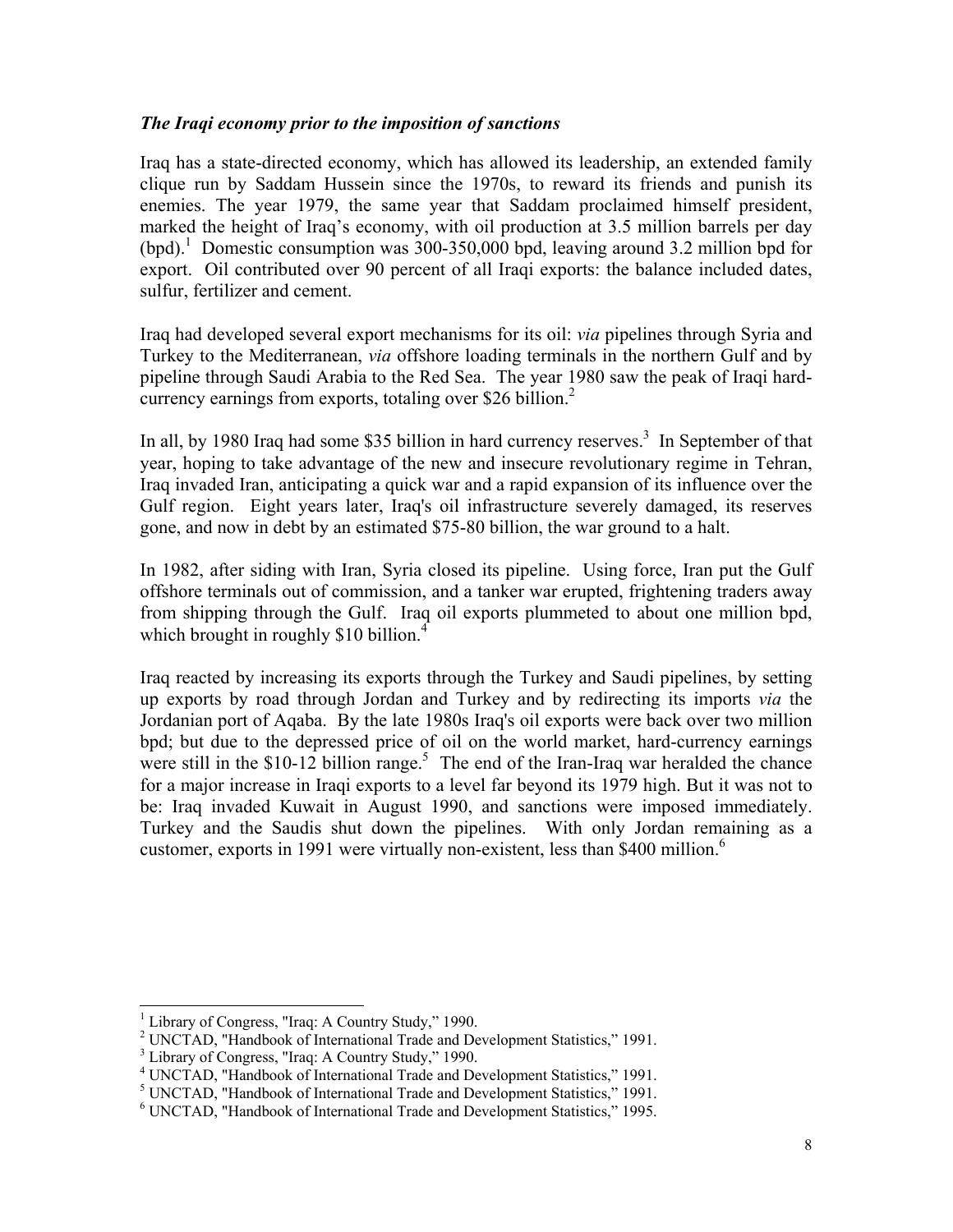## **I. Exports under the UN Oil-for-Food Program**

## *Background*

 $\overline{\phantom{a}}$ 

In the wake of the US-led coalition's military action against Iraq in early 1991, Iraq's withdrawal from Kuwait, and the massive violent repression by the Iraqi government of uprisings in the north and south, several high-profile international missions visited the country to assess the humanitarian situation. The first, in March 1991, was led by Under-Secretary-General Martti Ahtisaari and included representatives of many UN agencies. In its summary of findings Ahtisaari's team noted:

"The recent conflict has wrought near-apocalyptic results upon the economic infrastructure of what had been, until January 1991, a rather highly urbanized and mechanized society. Now, most means of modern life support have been destroyed or rendered tenuous. Iraq has, for some time to come, been relegated to a pre-industrial  $a$ ge." $7$ 

The UN Secretary-General's Executive Delegate, Sadruddin Aga Khan, produced a report in July 1991 that led to action by the Security Council. After outlining all the misery of the Iraqi people and the imminent catastrophe facing the country, the report noted that under current UN resolutions, the Iraqis had the authority to import most of the goods necessary to avoid these problems. The mission reported that:

In most of the cases that came to its attention, problems to date with importing the above items had more to do with the financing of such imports than actual prohibitions. <sup>8</sup>

The report recommended the establishment of a transparent mechanism that would allow Iraq to export a limited amount of oil to pay for humanitarian imports. The Security Council promptly passed Resolution 706, authorizing such; but the government of Iraq refused to accept the resolution for nearly four years.

Jordan, pleading particular hardship, was allowed by the UN to continue to import oil from Iraq and pay for it with food and medicines, and Iraq also exported sanctionsbusting oil to Turkey and Iran. During this period from 1991-1996, prior to the start of the Oil-for-Food program, trade with these three nations brought between \$300 million and \$1 billion per year into Iraq. $9$ 

Reports continued to chronicle the misery of the Iraqi people. In April 1995, the Security Council passed Resolution 986, establishing the Oil-for-Food program. Eighteen months of negotiations ensued before the government of Iraq and the UN Security Council could come to an agreement regarding the program's implementation. Finally, in December 1996, the first oil flowed, and in March 1997, nearly two years after the passing of UNSCR 986, the first food purchased through this program finally arrived in Iraq.

<sup>&</sup>lt;sup>7</sup> UN, "Report to the Secretary-General on humanitarian needs in Kuwait and Iraq," S/2366, March 20, 1991.

<sup>&</sup>lt;sup>8</sup> UN, "Report to the Secretary-General dated 15 July 1991 on humanitarian needs in Iraq," S/22799, July 15, 1991.

<sup>&</sup>lt;sup>9</sup> UNCTAD "Handbook of International Trade and Development Statistics," 1995 and 2001.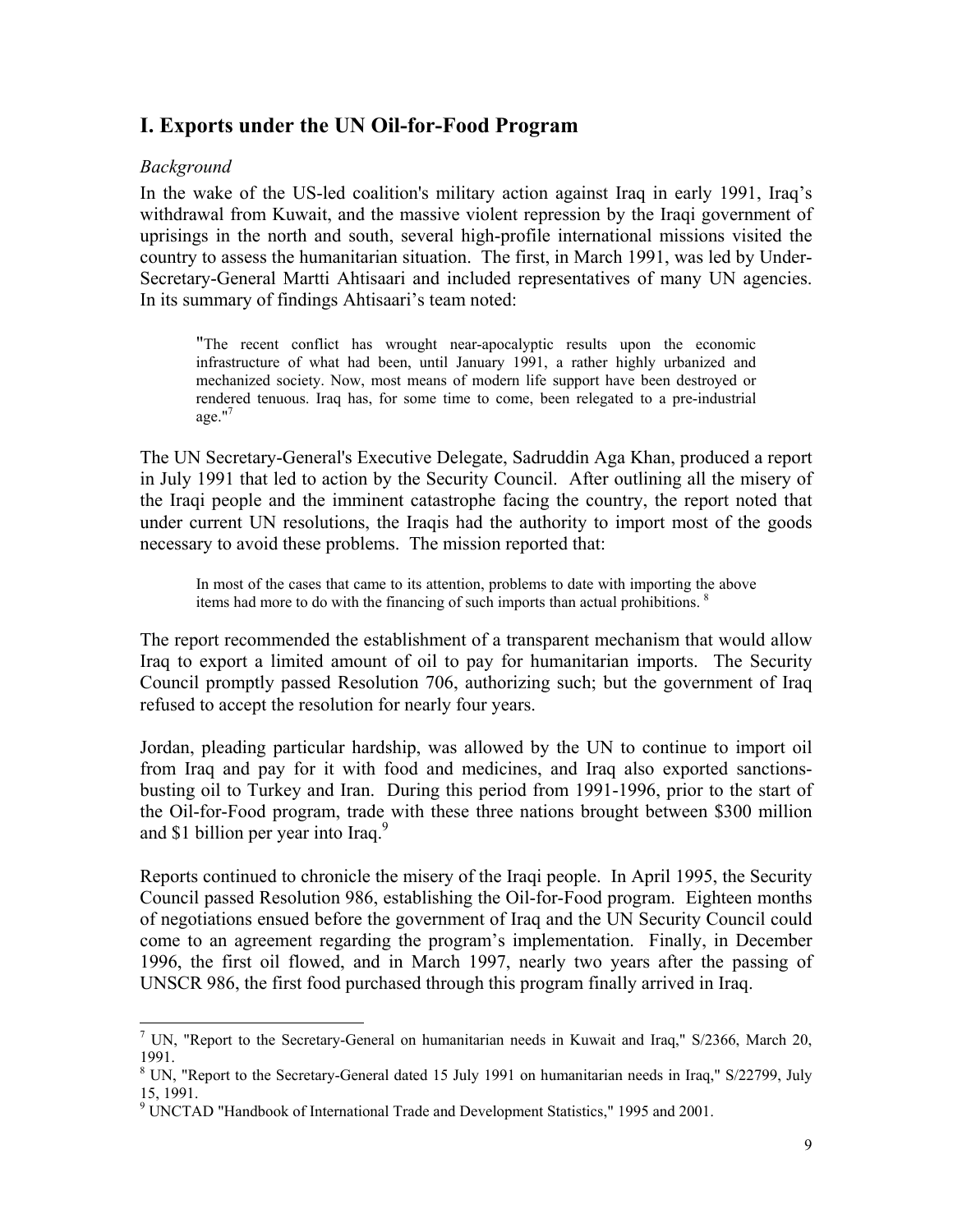Every six months Iraq and the UN renew the Oil-for-Food program. At first, the Iraqis were permitted to export only \$1 billion worth of oil every 90 days and to import only from a highly restricted list of humanitarian items.10 Early in 1998 oil exports were allowed to increase to  $$5.2$  billion each six months,<sup>11</sup> and they have been unlimited since December 1999.<sup>12</sup> The types of goods allowed to be imported also has broadened to include such items as vehicles, spare parts for water systems, electric grids and, finally, spare parts for the oil field infrastructure.

In little more than five years, over \$50 billion in oil revenues have passed though the UN account, and Iraq's exports have reached the level attained just prior to its 1990 invasion of Kuwait.

## *Oil Exporting Procedure13*

- 1. The Iraqi State Oil Marketing Organization (SOMO) proposes a pricing mechanism to the UN for the upcoming month, and the UN either accepts or rejects the proposal;
- 2. An oil trader negotiates a purchase from SOMO;
- 3. UN "oil overseers," experts with considerable private sector experience appointed by the Secretary-General, reject or approve the contract;
- 4. "Liftings" are taken from either the offshore port at Mina al-Bakr, at the head of the Gulf, or from Ceyhan, the pipeline outlet on the Turkish Mediterranean coast;
- 5. After receiving the bill of lading, the contractor makes its payment within 30 days to the UN escrow account at the New York branch of the Banque National de Paris (BNP).

## *Logistics*

 $\overline{\phantom{a}}$ 

Only two ports are authorized to load Iraqi oil under the Oil-for-Food program. Ceyhan, on the Mediterranean coast of Turkey, serviced by pipeline from Kirkuk, Iraq, is supposed to be the primary port; the secondary port allowed to export Iraqi oil is the offshore loading platform at Mina al-Bakr, in the northern Gulf. The other Iraqi offshore port in the northern Gulf, Khor al-Omaya, is still unusable due to damage suffered in the Iran/Iraq war. Aside from the Jordanian special case, all other routes, including by pipeline to Syria, tanker truck to Turkey or Iran, and barge through Iranian or Kuwaiti territorial waters, are considered to be violations of sanctions. The UN contracted the private Swiss firm Saybolt to monitor the flow of oil under the program.<sup>14</sup> Saybolt deployed six monitors to the southern port of Mina al-Bakr, and four to the Turkish port of Ceyhan. Both ports are accessible to very large crude carriers (VLCC).

## *Foreign contracting companies*

From the beginning of the UN's Oil-for-Food program in 1996, the government of Iraq has repeatedly stated that it will use its contracting ability, in both oil sales and the

 $10$  UN SC Resolution 986, April 14, 1995.

<sup>&</sup>lt;sup>11</sup> UN SC Resolution 1153, February 20, 1998.

<sup>&</sup>lt;sup>12</sup> UN SC Resolution 1284, December 17, 1999.

<sup>&</sup>lt;sup>13</sup> This is a summary of procedures compiled from the UN's Office of the Iraq Program's website. http://www.un.org/Depts/oip/

<sup>&</sup>lt;sup>14</sup> UN, "Interim Report of the Secretary-General on the implementation of Security Council Resolution 986 (1995)," S/1996/978.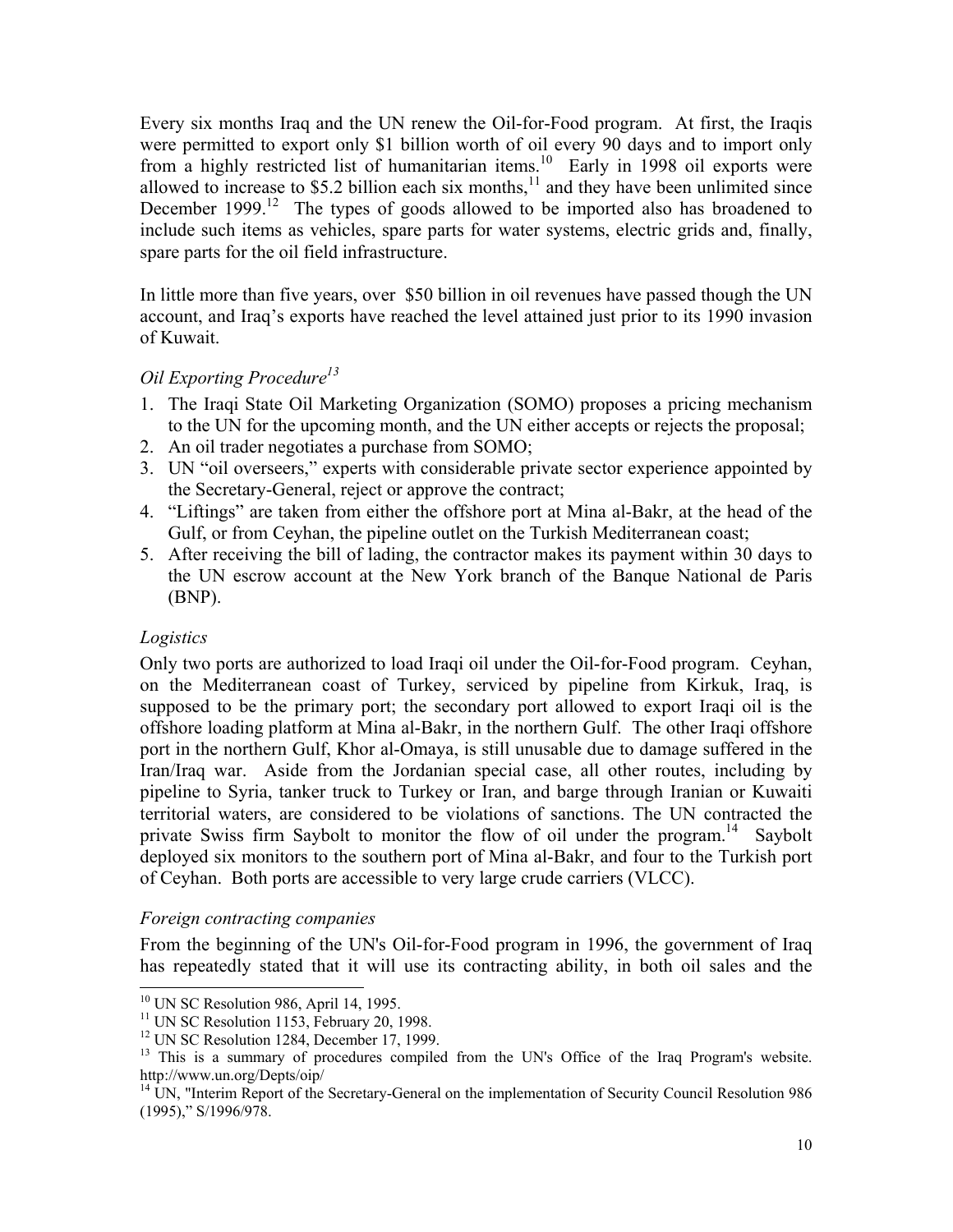purchase of humanitarian goods, to reward its supporters in the international community.<sup>15</sup> Indeed, over the course of five years of oil exports under the UN program, the bulk of the contracts have gone to Russian firms, Iraq's most energetic supporter on the Security Council. Nevertheless, the largest end-consumer of the Iraqi oil has been the United States.<sup>16</sup> While the Iraqis have threatened to "blacklist" any companies found selling Iraqi oil to the US, in practice they cannot prohibit their oil from ending up there.<sup>17</sup> However, they could and did make sure that at least some of the profits from these sales to the US went to "friendly" traders.

The names of individual companies contracted to purchase oil under the UN program is not a matter of routine public record. Nevertheless, some names have come out in the press.18 In Phase 1, which started in mid-December 1996, the Turkish refiner TUPRAS and the US firm Coastal Oil, a long-time Iraqi customer, led the list, with purchases of 13.5 and 10.8 million barrels, respectively.<sup>19</sup> These two were followed by Russian and French firms and another American company, Bay Oil. Phase 1 contracts were also won by the Dutch branch of London-based Trafigura, a firm run by one-time associates of Marc Rich and trading partners with Slobodan Milosevic's Yugoslavia.<sup>20</sup>

At least 25 Russian companies have contracted to purchase oil from SOMO. At first, the state-owned firm Zarubeshneft coordinated the various Russian interests. But by Phase 6, in the second half of 1999, the Russian Ministry of Fuel and Energy had begun to take a more direct hand in issuing quotas that recognized the preeminence of both Zarubeshneft and of Lukoil, Russia's largest privatized oil company, by according each of these just over 20 percent of all Russian oil contracts under the UN program.

Russia's quota system lent itself to rewarding patrons. In mid-1999, for instance, the newly installed Energy Minister, Viktor Kaliuznij, retracted Transneft's quota and rerouted it to Sibneft, a large shareholder of which had helped Kaliuznij land his job.<sup>21</sup> Under Minister Kaliuzniji, Zarubeshneft and Lukoil increased their shares from 20 to around 30 percent, and Sibneft climbed into third place with about seven percent.<sup>22</sup> The oil was not destined for the Russian market, which is awash in its own domestic production; rather, it was, and still is, resold to American and European buyers. There is also some question about what happened to the money. Early in 2002, the office of the

<sup>&</sup>lt;sup>15</sup> Arab Oil and Gas Directory 1999, Arab Petroleum Research Center, Paris, France, p.172.

<sup>16</sup> OECD Imports from Iraq, 1990-2000 http://www.eia.doe.gov/emeu/ipsr/t417.txt

<sup>&</sup>lt;sup>17</sup> Nadim Ladki, "Iraq Oil Stays on Hold, Baghdad Wants Surcharge," *Reuters*, December 11, 2000.<br>US firms have also contracted directly with Iraq, though little since Phase 4, in the second half of 1998.

 $18$  The UN published the details of the contracts under the first two phases of the program. They have since stopped, pointing to the need to maintain the confidentiality of contractual proprietary information.<br><sup>19</sup> "Iraq Approaches Oil Export Limit," Middle East Economic Digest, January 17, 1997.

<sup>&</sup>lt;sup>20</sup> "New twist in SA oil scandal," *The Mail and Guardian*, February 23, 2001, and "Trepna under the Yoke of the Serbian Occupier," *Kosova Daily Report*, October 3, 1996.

<sup>&</sup>lt;sup>21</sup> As noted by *The Financial Times* in June 1999, "It is thought that this was Kaliuznij's way of thanking Sibneft's 40 per cent shareholder R. Abramovic for helping him to win the post of energy minister."

 $22$  More recently there has been some question as to just how much sway the Russian ministry has over the process. According to one account, Iraq is no longer blindly adhering to the Russian ministry's recommendations. See *Platt's*, March 19, 2002.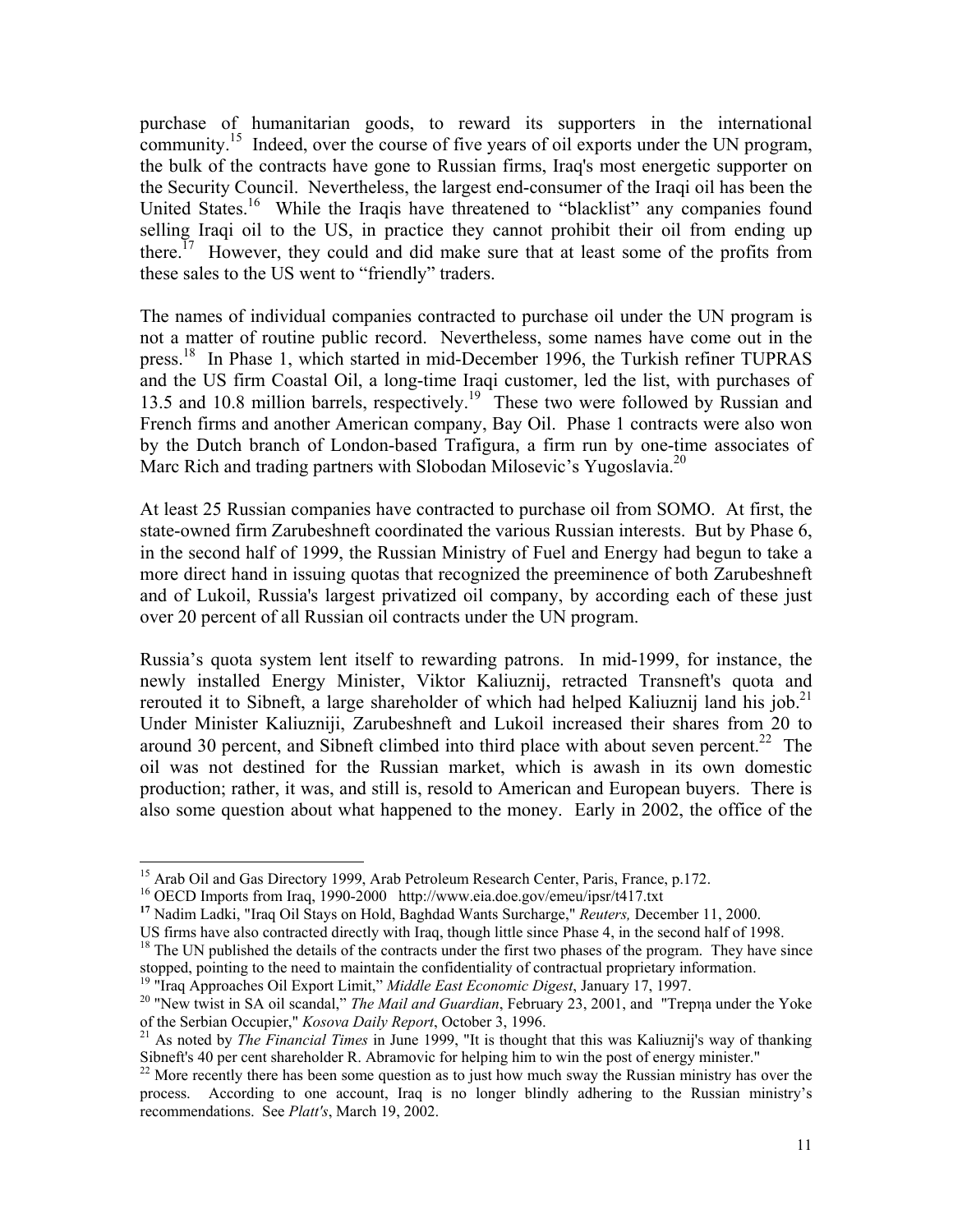Russian prosecutor-general began investigating the whereabouts of up to \$15 billion in proceeds that Russian companies generated from the Iraqi trade.<sup>23</sup>

Allegations regarding extensive kickbacks exacted by members of the regime in Baghdad (described in detail below) prompted Western major oil companies to withdraw from contracting directly with the government of Iraq. Since the beginning of Phase 9 in early 2001, the place of the majors has been taken by a host of smaller firms, many of which are not known for trading in  $\delta$ <sup>24</sup> Some of these companies are legitimate businesses, albeit not in the oil sector, such as Thailand's rice-exporting Chaiyaporn, Jordan's Middle East Advanced Semiconductor or the Jordan Grain Company; others have little business background, such as the Russian government's humanitarian agency, Emercom, or the Concern Regions of Ukraine. A host of firms, many unknown and registered in such lightly regulated countries as Liechtenstein, Cyprus and Panama, round out the list. Of these firms the Russian humanitarian agency Emercom has recently become the largest contractor of Iraqi oil under the Oil-for-Food program, having agreed to purchase 12 million barrels in July 2002, a volume believed to be twice that of any other recent contract.25 According to unnamed Western diplomats, Emercom is making kickbacks to the Iraqis through a Jordanian bank account. Emercom strongly refuted the allegation, claiming the firm had been awarded the contract as a result of its humanitarian work.<sup>26</sup>

## *Clawbacks, kickbacks and retroactive pricing*

A kickback is the payment of a minor portion, usually five to ten percent, of the price of a good by one party in a transaction with another. It is a form of bribery or extortion that is tolerated by the party making the kickback so as to clinch a deal. The recipient is usually a government official in position to either block or facilitate the transaction. Kickbacks have been a hallmark of trade with the regime of Saddam Hussein since its grasp of power in the late 1970s. While the practice has usually been associated with weapons procurement, it was also a regular feature of the Reagan administration's agricultural support program to Iraq, as administered by the US Department of Agriculture's Commodity Credit Corporation (CCC). In this guise it was known as "after sales service."<sup>27</sup> The latest incarnation of Saddam's kickbacks, bringing in up to \$275 million to the Iraqi regime, became publicly known in November 2000, as part of a complex scheme of price manipulation within the Oil-for-Food program.

In the world market setting the price of oil between a producer and a buyer is fraught with numerous complications and influenced by a myriad of factors. Political calculations, differences in crude grading, technical refining capacities, and trading in

l

<sup>23 &</sup>quot;Russian prosecutors to investigate Iraq oil deals," *Alexander's Oil & Gas Connections*, January 11,

<sup>2002,</sup> Source: *Energy24*. 24 "Small traders dominate Iraqi oil customer list," *Reuters,* January 25, 2002, and Arab Oil and Gas Directory 2001, Arab Petroleum Research Center, Paris, France.<br><sup>25</sup> "Russia 'giving illegal millions to Saddam for trade deals,' " *The Guardian*, August 20, 2002.<br><sup>26</sup> Ibid.

<sup>27</sup> Alan Friedman, *Spider'sWeb: The secret history of how the White House illegally armed Iraq*, Bantam Books, NY, 1993, and Peter Mantius, *Shell Game: A true story of banking, spies, lies, politics and the arming of Saddam Hussein*, St. Martins Press, NY, 1995.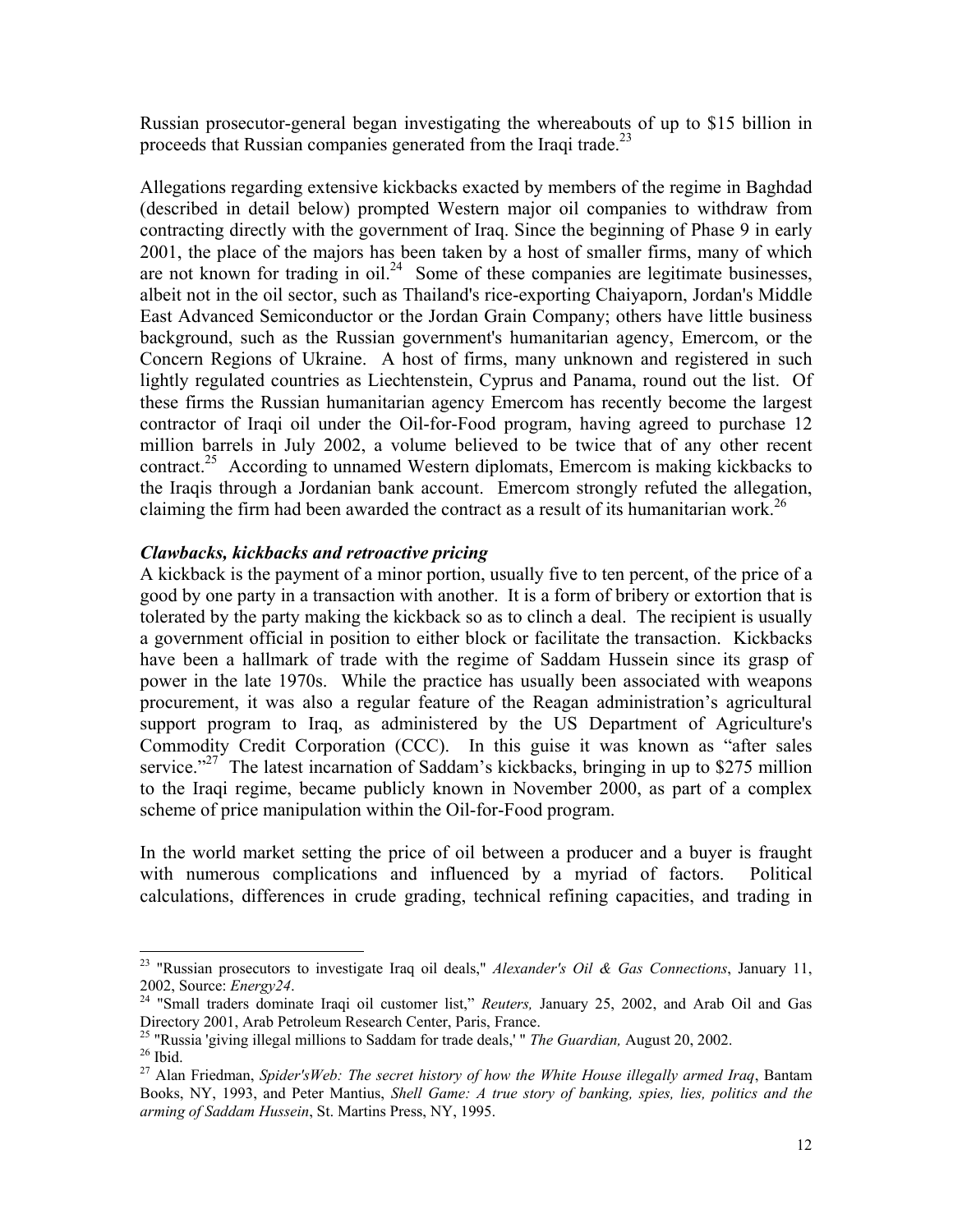futures and other derivatives must all be juggled. $^{28}$  Free-market mechanisms rarely come into play. In 1996 the UN, in establishing the procedures for its Oil-for-Food program, came up with a novel method of establishing the price for Iraqi oil sold under the program.

Toward the end of each month SOMO, Iraq's state-owned oil marketing firm, presents the UN with a proposed price for the next 30 days. Although the UN Sanctions Committee, a Security Council body, has the discretion either to accept or reject these pricing proposals, until late 2000 the Committee almost always accepted the Iraqi proposals.<sup>29</sup> To apprise the Sanctions Committee of the intricacies and possible machinations inherent in the international crude oil trade, in 1996 the Secretary-General appointed four "oil overseers" to assess and approve contracts for the purchase of Iraqi oil. The first four overseers were from Russia, the US, Norway and France.<sup>30</sup> Over the next couple of years, three of the four resigned, leaving in place only the Russian overseer, Aleksandar Kramar. The Sanctions Committee locked horns on approving replacements: China insisted that its nominee should be approved, and the US disagreed.<sup>31</sup> In this high-profile hot spot, from July 1999 until August 2000, Mr. Kramar was the sole UN oil overseer.<sup>32</sup> Finally in August 2000, the Sanctions Committee managed to agree on the nationality and personality of two new overseers and appointed Michel Tellings from the Netherlands and Morten Buur-Jensen of Denmark.<sup>33</sup>

In November 2000 the Iraqi government opened a new front in its ongoing campaign to erode and avoid the UN sanctions when it declared that surcharges were to come into effect on oil export contracts and humanitarian goods imported under the Oil-for-Food program. The Iraqis' first tack was to request that the UN transfer, from its BNP account, 1.5 Euros per barrel to an account controlled by the Iraqi Central Bank.<sup>34</sup> This money, the Iraqis claimed, was needed to cover costs associated with oil production and transportation. As might have been predicted, the UN Sanctions Committee did not agree to this plan. So Baghdad tried a different approach: all oil contractors, the Iraqis announced, would now have to pay a \$0.50-per-barrel surcharge directly to the government of Iraq over and above the money paid into the UN escrow account.<sup>35</sup> In order to make this self-styled production tax cost-effective in the highly fluid oil trading market; the Iraqis attempted to set their prices below market rate. Again, the UN Sanctions Committee balked.

<sup>28 &</sup>quot;*Oil Pricing Regimes,*" speech delivered by Professor Robert Mabro, Director, Oxford Institute for Energy Studies, at the OPEC/CWC sponsored seminar on "OPEC and the Global Energy Balance," held in Vienna on 28-29 September. *Middle East Economic Survey*, Oct 8 2001.

<sup>&</sup>lt;sup>29</sup> The only exception occurred in July 1998, when, in a hint of things to come, the US objected to a pricing proposal, calling it too low.<br>
<sup>30</sup> "U.N. Sanctions Committee Selects Overseers," August 20, 1996, *UN Press Release* SC/6255.

<sup>&</sup>lt;sup>31</sup> "Saddam's Phantom Funds," *Platt's Global Energy Business*, January/February 1999.<br><sup>32</sup> Daily Press Briefing of Office of Spokesman for Secretary-General, August 11, 2000.<br><sup>33</sup> http://www.un.org/News/briefings/docs/2

<sup>&</sup>lt;sup>35</sup> "SOMO's Customers In Turmoil Over New Premium," *Middle East Economic Survey (MEES)*, November 20, 2000.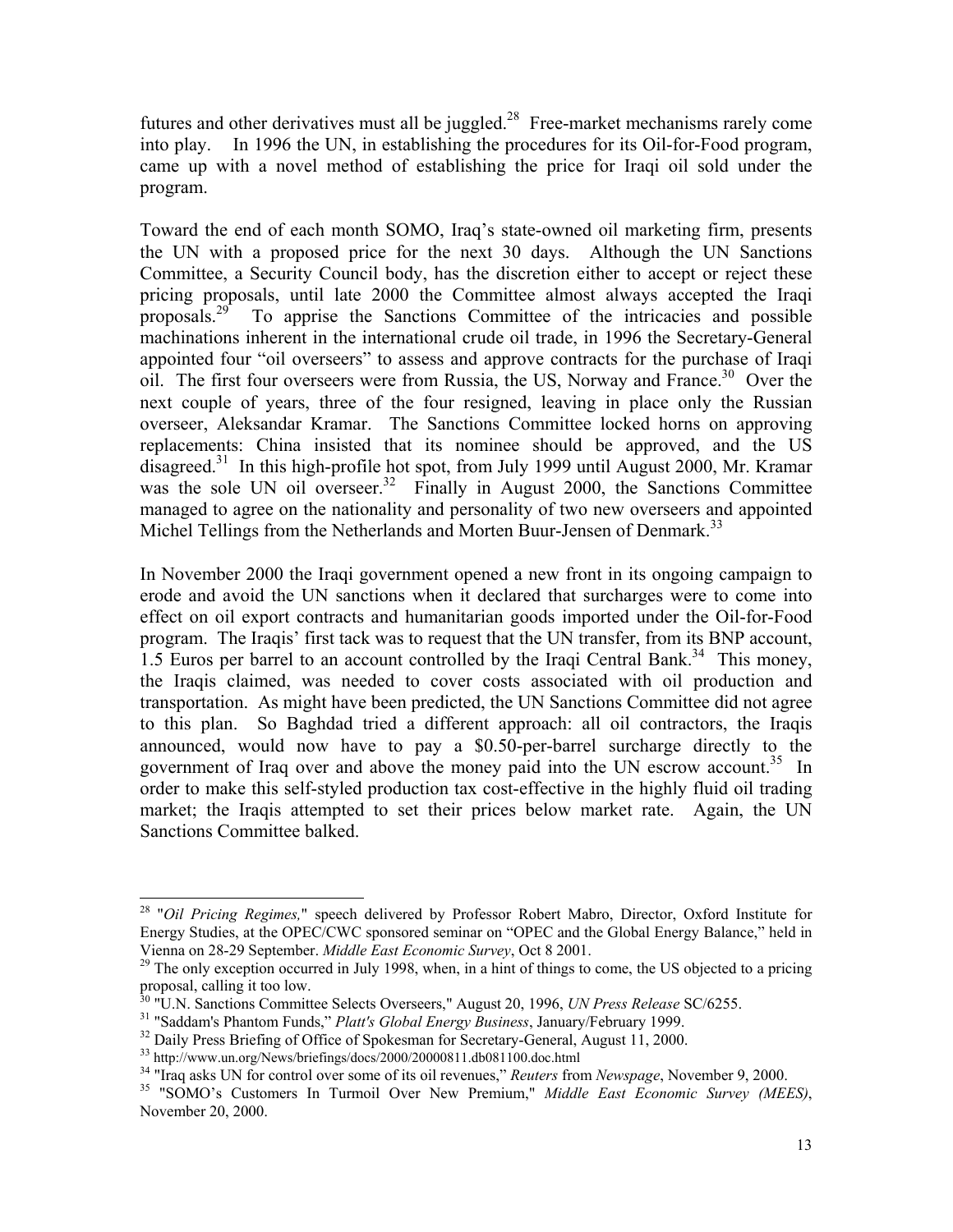In late November 2000 the Sanctions Committee rejected Iraq's price for December oil. In response, the Iraqis stopped loading tankers. Two other factors influenced the decisions of both the UN and the Iraqis. First, the UN's BNP account at the time still held some \$5 billion in uncommitted funds, so the contracting of humanitarian shipments would not be affected by a short halt in revenue flow.<sup>36</sup> Second, the Iraq-Syrian pipeline had begun carrying Iraqi oil for the first time in nearly 20 years, meaning that Iraq had another potentially lucrative market for its production. Because the Syria-bound oil was and is sold outside of the Oil-for-Food program, the proceeds from these sanctionsbusting sales bypass the UN's BNP bank account and go straight into Iraqi coffers.

The Iraqi government treated the period of the shutdown, which lasted from December 1- 12, 2000, as a forum for business negotiations. At one point the Iraqis reduced their surcharge demand, which oil companies were now openly calling kickbacks, to 40 cents a  $barrel<sup>37</sup>$  On December 11 the UN Sanctions Committee approved the proposed Iraqi pricing mechanism for December at a discount of 30 cents per barrel below market rates. Oil analysts, though, still thought the price too low, as apparently did the UN's new team of oil overseers, who told the Committee, during another wave of disputes in September 2001, that a nickel a barrel would have been a reasonable premium for these traders and ample recompense for the amount of work and risk involved.<sup>38</sup>

The major oil companies agreed. Even with UN approval of a price so discounted that a surcharge/kickback would not render the purchaser non-competitive, all the major companies, including those from such friendly nations as Russia, China and France, refused to handle Iraqi oil under these conditions.<sup>39</sup> Instead, it was left to minor traders, so-called nameplate companies, from Liechtenstein, Belarus, Cyprus, Panama and others to contract the Iraqi exports. These contractors, however, have never been the end-users. Rather, the purchasers include a host of firms, some of which are full-service oil companies, but most of which act purely as brokers. According to the minutes of a UN Sanctions Committee meeting, these ". . . contract holders . . . the middlemen (a unique situation in Iraq). . . carried no risk and made no investment."40

 But these firms, mostly inexperienced in the complexities of oil trading, began to default on contracts. Western companies such as Bayoil, Vitol and Taurus stepped in to help settle a chaotic market by buying up Iraqi oil, possibly even at a  $\cos^{41}$ . Ensuing major contracts went to less well-known enterprises with links to these major traders.<sup>42</sup> The Iraqis, ever sensitive to their foreign contractors' bottom line, also fell in step with the UN's agreed-upon pricing and cut the surcharge to 30 cents for shipments to Europe and

<sup>41</sup> Arab Oil and Gas Directory 2001, Arab Petroleum Research Center, Paris, France.

<sup>&</sup>lt;sup>36</sup> Arab Oil and Gas Directory 2001, Arab Petroleum Research Center, Paris, France, p.175.

<sup>&</sup>lt;sup>37</sup> Nadim Ladki, "Iraq Oil Stays on Hold, Baghdad Wants Surcharge," *Reuters*, December 11, 2000.<br><sup>38</sup> http://www.un.int/france/documents\_anglais/010924\_cs\_presidence\_resume.htm

<sup>39</sup> Carl Mortished, "Oil boycott over Iraqi 'breach of UN scheme,'" *London Sunday Times*, January 7, 2001, and Arab Oil and Gas Directory 2001, Arab Petroleum Research Center, Paris, France. 40 Meeting of UN Security Council Committee 661, August 27, 2001.

 $42$  Ibid.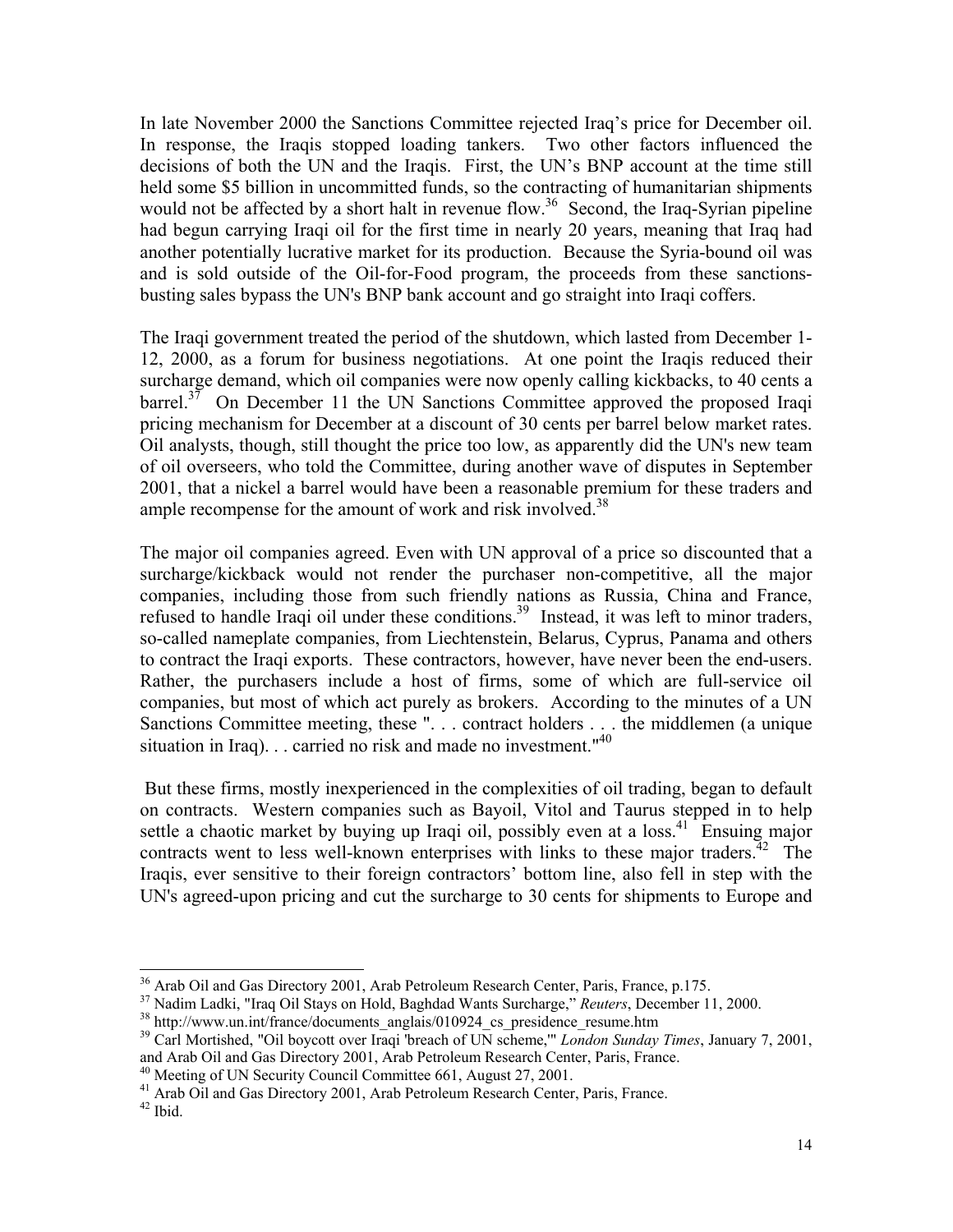25 cents for shipments to the US. Iraq reportedly even offered rebates to those contractors who had paid 40 cents over the previous couple of weeks.<sup>43</sup>

Given these solicitous overtures from the Iraqis, the major companies' lockstep boycott of Iraqi exports began to crumble. BP and Exxon astonished the other majors by resuming purchases from middlemen of Iraqi crude in mid-January 2001.<sup>44</sup> Both firms claimed not to have paid kickbacks, to have bought from reputable dealers from whom they exacted contractual stipulations that they, too, had not paid kickbacks. However, if these reputable dealers had in turn bought the oil from nameplate companies which *had* paid kickbacks, the turnover of the oil, at least on paper, provided the end-users with enough distance from the illegal payment for the kickback to become incorporated into the final price.

In any case, no analyst doubts that, at least during this period of time, kickbacks or surcharges paid to the Iraqi government were the norm. Indeed, the *Wall Street Journal*, in a carefully researched article, recently reported that every barrel of Iraqi oil sold is subject to kickbacks.<sup>45</sup> At 30 cents per barrel -- the average determined by the UN oil overseers to have been paid since December  $2000^{46}$  -- the Iraqis would have made \$175 million from the winter of 2000 through the fall of 2001, when the Sanctions Committee instituted new measures to hamper the kickbacks.<sup>47</sup>

In August 2001, after another stoppage of exports by Iraq due to a pricing dispute, Britain suggested reducing the Iraqis' ability to manipulate pricing by shortening the pricing cycle from 30 days to 10. After some hesitation over fears that an abbreviated cycle could inflict undue disruption in world oil markets, the US agreed to back the UK's revised proposal of a 15-day pricing cycle. Russia objected, claiming that 15 days would still disrupt the market.<sup>48</sup> Nevertheless, the Sanctions Committee continued to battle the kickback scheme.

By the end of 2001, through the US's use of holds on the pricing mechanism, the system had been transformed into a retroactive pricing mechanism. Under this arrangement, which, as of this writing, still holds, a contractor buying Iraqi oil does not know how much he will have to pay for the crude until after he has delivered it to a refinery. According to the Iraqis, the Russians and many trading companies, this retroactive pricing or "blind-purchase" system has resulted, not surprisingly, in a dearth of buyers.<sup>49</sup> Indeed, since the adoption of this pricing mechanism and the feverish speculation over

<sup>43 &</sup>quot;Iraq finds way to regain direct control over oil export revenues," *Reuters* via *Newspage*, February 1, 2001.

<sup>44 &</sup>quot;BP and Exxon buy cargoes of Iraqi crude oil," *Alexander's Oil and Gas*, February 8, 2001, source Times Newspapers Ltd., January 16, 2001.

<sup>45</sup> Alix M Freedman and Steve Stecklow, "How Iraq Reaps Illegal Oil Profits," *Wall Street Journal*, May 2, 2002.

 $46$  http://www.un.int/france/documents\_anglais/010924\_cs\_presidence\_resume.htm

<sup>&</sup>lt;sup>47</sup> The *Wall Street Journal* article (cited above, May 2, 2002), using estimates from UN officials, puts the figure at \$300 million.

<sup>48</sup> Colum Lynch, "U.S. Supports Britain in Move To Tighten Pricing of Iraqi Oil," *Washington Post*, August 25, 2001.

<sup>49 &</sup>quot;New pricing hurting Iraqi oil exports," *Reuters,* February 28, 2002.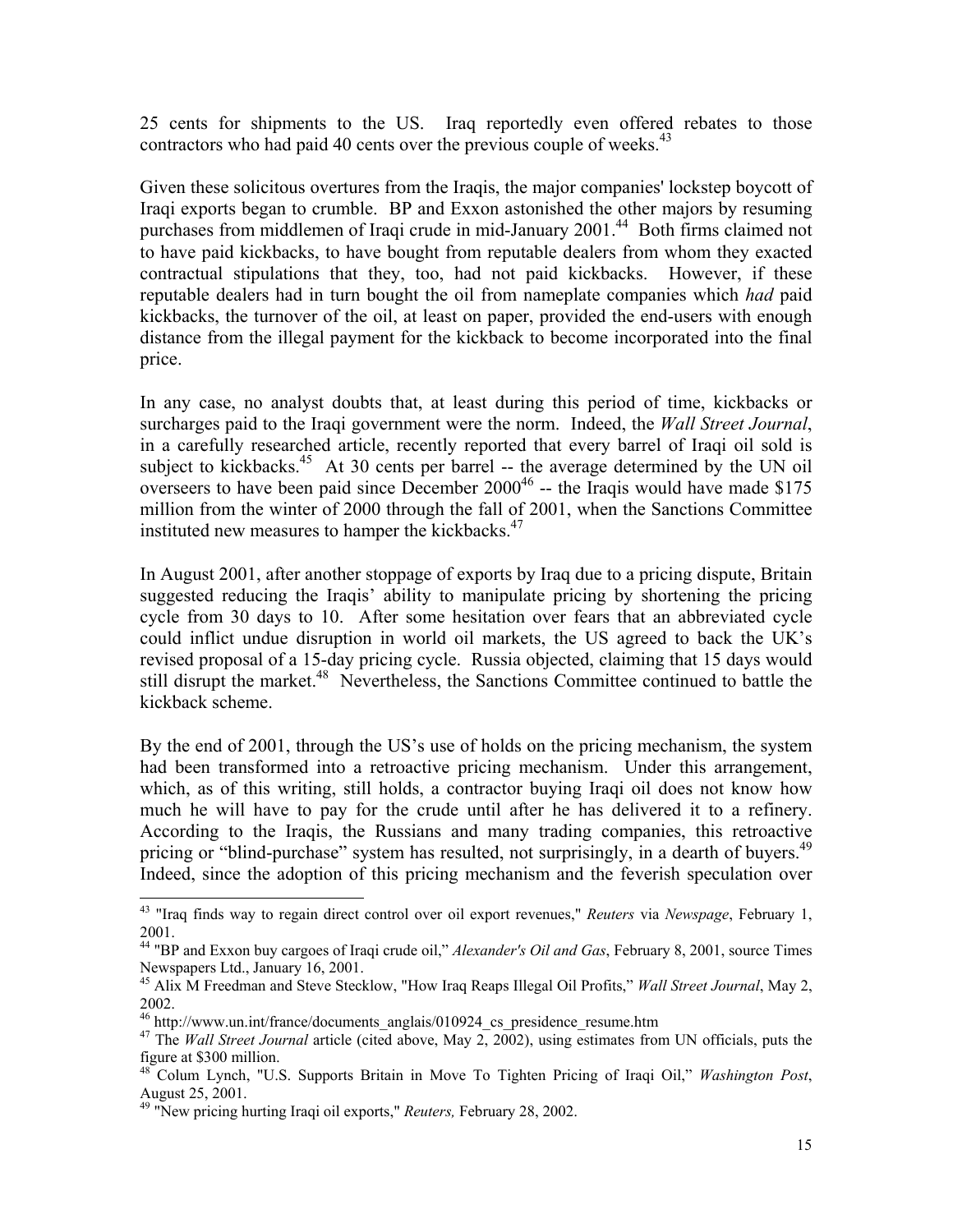the last few months regarding possible US military action against Iraq, exports under Oilfor-Food have dropped off by more than 40 percent. In recent months an effort has been made by the UN Security Council to push Iraq to eliminate the kickback scheme. In early June, supposedly due to a shortage of buyers under the Oil-for-Food program, Iraq reduced its kickback rate from 30 to 15 cents per barrel.<sup>50</sup>

Although the kickback is denominated in dollars, the Iraqis insist that payment through the UN's BNP escrow account is transacted in euros. This demand, to which the UN acquiesced with little debate, was made in October 2000, coincident with the kickback demand, and began to be implemented in December of that year.<sup>51</sup> While the UN's Oilfor-Food program agreed to facilitate the change, and the UN Security Council approved it, the UN treasurer Suzanne Bishopric warned that the move would not be in the financial interest of the program. She estimated that the cost to the program over the first year would be at least \$270 million, of which \$185 million would come from lost interest payments, due to lower rates for euro deposits, and \$83 million in lower revenue, as the price of oil would have to be discounted at least 10 cents per barrel for buyers to cover the added costs of dealing in euros.<sup>52</sup>

The Iraqis claimed that their action was purely political, in that they no longer wished to support the currency of their enemy and hoped to further drive a wedge between the US and Europe over policy towards Iraq. However, Iraq missed a follow-up opportunity when it failed to insist on converting the \$10 billion sitting in the UN escrow account into euros. Having done so might have had some impact upon global exchange rates and set off a chain reaction that may actually have proven detrimental to the dollar.<sup>53</sup> But since the Iraqis didn't make this move, the rationale for the switch to euros may relate instead to their kickback scheme – that is, the Iraqis may have hoped to further muddy the waters and obscure the pricing mechanisms so as to facilitate the kickbacks. It may be purely coincidental, but the \$270 million in estimated annual losses to the Oil-for-Food program made in October 2000 is strikingly close to the reported estimate of how much Saddam is likely to have made from kickbacks over the same period, that is, \$175-300 million.

## *Consuming nations*

The US Department of Energy tabulates the amounts and destinations of the UNapproved exports, nearly all of which go to OECD countries. From Phase 1 of the Oilfor-Food program, which ran from December 1996 to May 1997, through Phase 10, which ended in December 2001, non-OECD countries have steadily bought 200,000- 350,000 bpd. The vast bulk of the exports, up to two million bpd, have gone to OECD countries.<sup>54</sup>

The US has always topped the list of end-consumers. The other major importers of Iraqi oil under the Oil-for-Food program have been France, Spain, Italy, Netherlands, Turkey

<sup>&</sup>lt;sup>50</sup> Peg Mackey, "Iraq Cuts Kickbacks to Boost UN Oil Sales," Reuters, June 6, 2002.

<sup>&</sup>lt;sup>51</sup> "U.N. to let Iraq sell oil for euros, not dollars," CNN from Reuters, October 30, 2000.<br><sup>52</sup> Report of Suzanne Bishopric, UN Treasurer, to the 661 Sanctions Committee on 26 October 2000.

<sup>53</sup> Charles Recknagel, "Iraq: Baghdad Moves To Euro," *Radio Free Europe/Radio Liberty (RFE/RL)*, November 1, 2000.

<sup>&</sup>lt;sup>54</sup> OECD Imports from Iraq, 1990-2000 http://www.eia.doe.gov/emeu/ipsr/t417.txt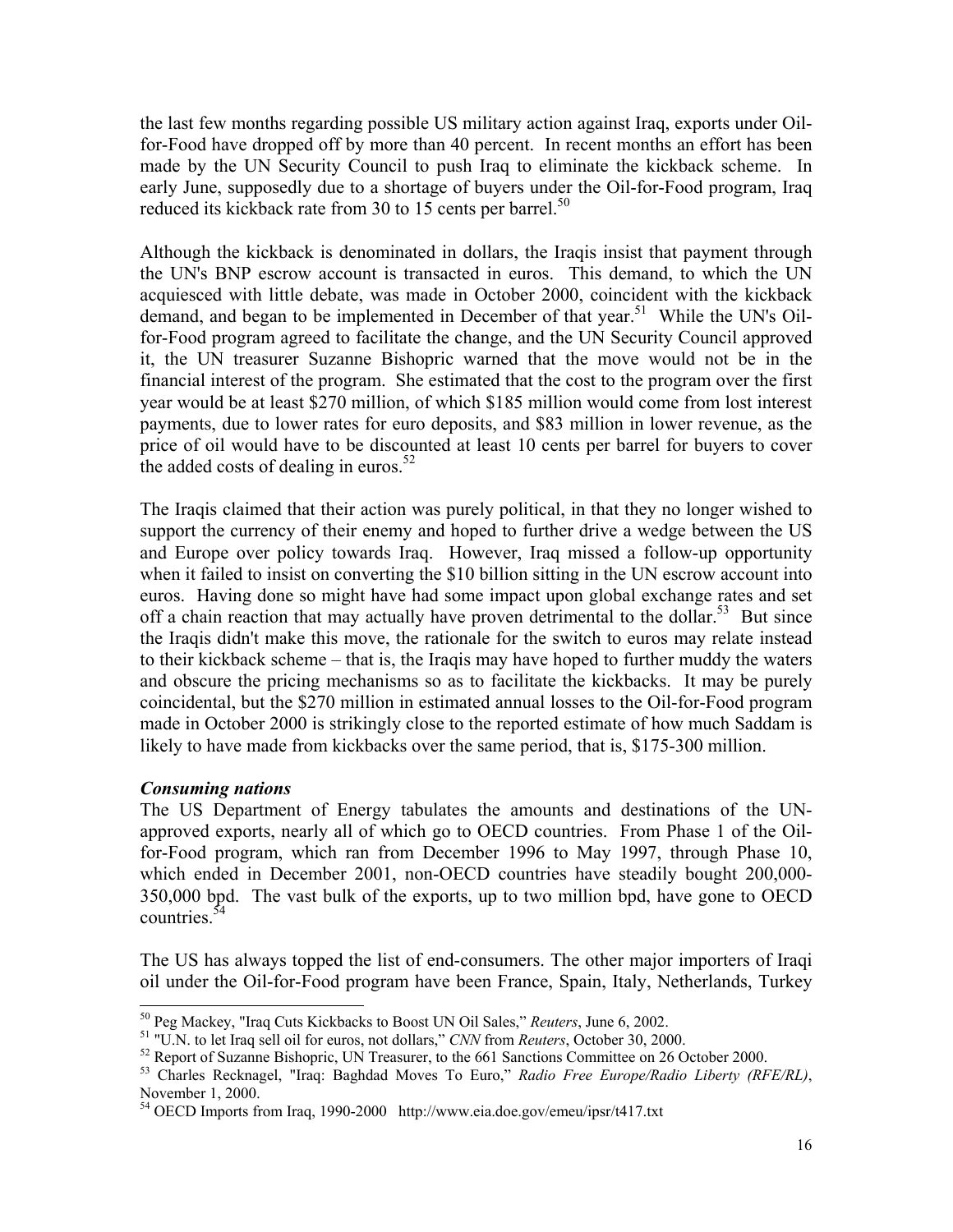and Japan. In 1997, the first year of the program, the US took only 13 percent, though it was still the largest end-user. By 1999, the US portion had climbed to 35 percent, and since September 11 the US has been purchasing well over 50 percent of all the Iraqi oil sold under the Oil-for-Food program.<sup>5</sup>

In numbers of barrels, the figures look like this: from the beginning of the program in December 1996 until July 1998, US monthly imports grew to just under nine million barrels of Iraqi oil, roughly 2.3 percent of all US oil imports. A sharp increase the following month brought the total to just over 22 million barrels, or 6.1 percent of all imports, with Exxon and Chevron responsible for the bulk of the increase. As a result, Iraq moved from being the US's twelfth largest petroleum supplier to being its sixth largest.56

September 2001 saw another sharp increase in US imports of Iraqi oil, this time, to 38.2 million barrels.<sup>57</sup> Iraq was now providing over 10 percent of US oil imports and had climbed over Nigeria to become the fifth largest exporter to the US, with only Canada, Mexico, Venezuela and Saudi Arabia providing more. (Since 1998, the increase in exports from Iraq has been offset by cutbacks in purchases from Venezuela, Saudi Arabia, Nigeria and Angola.)

It is not clear why the US purchased such large quantities of Iraqi oil in the wake of September 11 and amid the heightened threats toward the Baghdad regime emanating from Washington. It could be that the Iraqis, fearing they may be blamed for September 11, sought to tone down criticism and hence began sending more of its oil through the UN channel rather than through one of its sanctions-busting routes. Recognizing this, US authorities may have encouraged domestic refiners to absorb this extra capacity, in the interests of putting as much of the resulting revenue through the UN-scrutinized bank account as possible.

Since the start of 2002, apparently due to the retroactive pricing mechanism, the Iraqi exports under the Oil-for-Food program have declined dramatically to about one million bpd. While US imports have now dropped off due to the decline in Iraqi exports, Europeans consumers have almost totally curtailed their purchases. Therefore, for January-March 2002, the percentage of Iraqi exports bought by the US increased to over two-thirds of all Iraqi exports under the UN program.<sup>58</sup> In June 2002 US imports of Iraqi oil plummeted. Iraq fell to  $14<sup>th</sup>$  place in exports of crude to the US, accounting for less

 $\overline{\phantom{a}}$ <sup>55</sup> OECD Imports from Iraq (Most Recent 12 Months), http://www.eia.doe.gov/emeu/ipsr/t314.txt  $^{56}$  http://www.eia.doe.gov/oil\_gas/petroleum/data\_publications/company\_level\_imports/cli.html  $^{57}$  Ibid.

<sup>58</sup>http://www.eia.doe.gov/pub/oil\_gas/petroleum/data\_publications/company\_level\_imports/historical/2002/ 2002\_03/data/import.xls. In late March 2002 Senator Frank Murkowski (R-Alaska) proposed a ban on all Iraqi oil imports. "Remember, this isn't 'oil-for-food," he told his colleagues; "Smuggled oil is 'oil for terror.'" Murkowski argues that America's ill-advised dependency on Iraqi oil is an important justification for drilling in the Arctic National Wildlife Refuge. In his proposal, Murkowski would lift his ban on all purchases of Iraqi oil only when UN weapons inspectors have verified that Iraq is cooperating with the weapons inspection regime.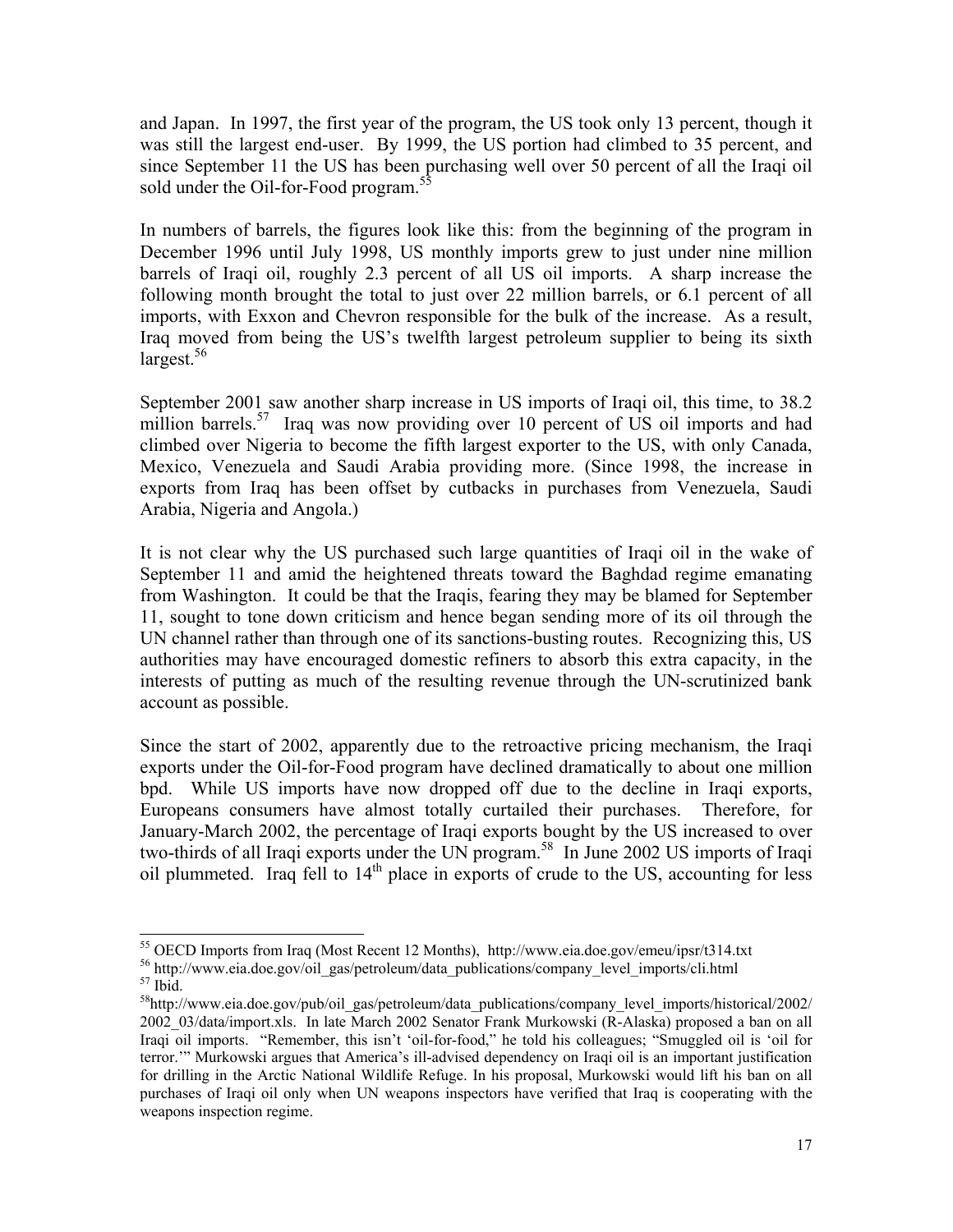than 1.5 percent of all US crude exports for that month.<sup>59</sup> While many analysts credit the retroactive pricing scheme with undercutting the market, a combination of the bad press generated by the large US imports, congressional pressure, and the major oil companies not wanting to be dependant on Iraqi supply should war break out, may also explain the reduced US imports.

## **II. Imports Under the Oil-for-Food Program**

## *Background*

The UN Oil-for-Food program began with the passing of UN Security Council Resolution 986 in April 1995. But because of disputes on how it was to be implemented, the first oil exports did not begin until December 1996, and the first humanitarian goods did not arrive until March 1997. Since then, the quantities and variety of goods labeled humanitarian have grown steadily, and in June 1998 the program was expanded to include the importation of spare parts for the Iraqi oil industry. From the first exports of Iraqi oil under the UN Oil-for-Food program in December 1996 until the end of August 2002, over \$56 billion in revenues have been received by the UN escrow account at the New York branch of the Banque National de Paris  $(BNP)$ .<sup>60</sup> Of this, over \$36 billion has been contracted for the supply of humanitarian goods, including just over \$3 billion contracted for oil field spares and supplies. Of the \$36 billion total, only about \$24 billion worth of humanitarian goods and \$1.4 billion of oil spares have actually been delivered, with the rest in production or pending delivery. About \$4.2 billion worth of contracts have been placed "on hold" by the Sanctions Committee because they involve supplying Iraq with materials suspected of having dual-use capabilities; another \$2 billion remains available for further contracts.

Upon receipt of funds from a contractor, BNP, following UN Security Council resolutions, divides the money into sub-accounts as detailed below. It is worth noting that neither the Iraqi government nor the Kurdish governorates receives cash. Both governments, with the assistance of the UN, produce lists of needed goods. The Iraqi government is responsible for contracting for both the 59 percent and 13 percent accounts – that is, the Iraqis negotiate with foreign suppliers not only for all goods and delivery destined for areas under Baghdad's control, but also for the areas under the control of the Kurdish authorities. Still, the UN authorizes the dispersal of cash from the BNP account.

The funds are allocated according to the following formula:

1. 59 percent goes toward humanitarian goods for Central and South Iraq (areas under the control of the Iraqi government). The original 53 percent figure was increased to 59 percent in October 2000;

l <sup>59</sup>http://www.eia.doe.gov/pub/oil\_gas/petroleum/data\_publications/company\_level\_imports/current/data/im port.xls

 $60$  http://www.un.org/Depts/oip/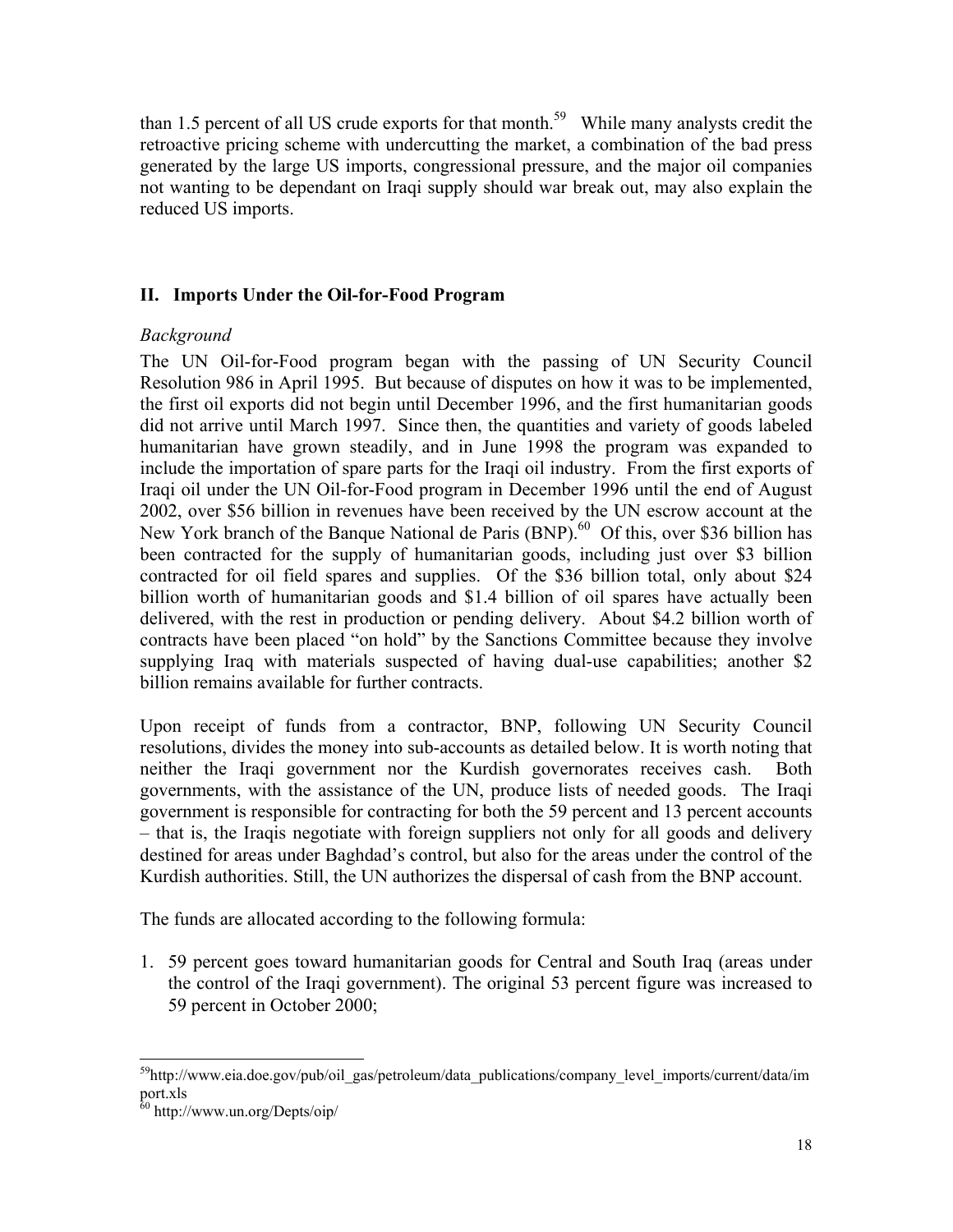- 2. 13 percent is allocated for the three northern governorates that are under the control of the Kurdish Regional Government;
- 3. Costs for spare parts for the oil industry come proportionally from the 59-percent (Baghdad) and 13-percent (Kurdish) accounts;
- 4. 25 percent goes toward compensation claims stemming from Iraq's invasion of Kuwait, as per UNSC Resolution 687 and 705. The Geneva-based UN Compensation Committee processes claims and makes the awards. This figure was originally 30 percent but was reduced to 25 percent, with the difference going to the 59-percent allocation for humanitarian goods; $61$
- 5. 2.2 percent goes to the UN and its agencies for the costs of administering the program, though some of these funds deemed surplus are transferred to the 59-percent account;
- 6. 0.8 percent covers the cost of weapons inspections by United Nations Special Commission (UNSCOM), now United Nations Monitoring, Verification and Inspection Commission (UNMOVIC);
- 7. 1 percent goes to the administration of the BNP bank account;
- 8. Turkey receives transit fees for the use of its pipeline, which thus far have yielded nearly \$1 billion for the Turkish state-owned pipeline company, BOTAS.

## *Procedure*

l

Until May 14, 2002, the supply of humanitarian aid and oil field spares works as  $follows: <sup>62</sup>$ 

- 1. The Iraqi government submits a distribution plan for each six-month phase to the UN Secretary-General, outlining in considerable detail the goods needed and where they will be distributed. This plan incorporates the program for the northern Kurdish region;
- 2. In a letter to the Security Council, the Secretary-General then approves the Iraqi plan, often with caveats and/or criticisms of the plan or the implementation of the previous plan;
- 3. The Iraqi government then contracts with foreign suppliers for the goods itemized in the plan;
- 4. The supplier then submits the contract and supporting technical documentation to the Office of the Iraqi Program (the OIP) at UN headquarters in New York. These submissions are made through suppliers' home governments' permanent missions to the UN;
- 5. Once the OIP has approved an application, it is passed on to the UN Sanctions Committee, which consists of all Security Council members and is responsible for determining whether the proposed imports could be used to build, disseminate or in any way facilitate Iraqi production of weapons of mass destruction. If any single member disagrees, an application can be put on hold. Since early 2000, many goods

<sup>&</sup>lt;sup>61</sup> That figure may decrease even further, as more firms, after being threatened by the Iraqi government with the loss of its business, drop their Gulf War-related claims against Baghdad in the interests of retaining or increasing market share. (Steve Stecklow and Alix M. Freedman, "Iraq presses firms to forgo billions: Companies quietly drop war-reparations claims," Wall Street Journal, June 19, 2002.)

<sup>&</sup>lt;sup>62</sup> This is a summary of procedures compiled from the UN's Office of the Iraq Program's website. http://www.un.org/Depts/oip/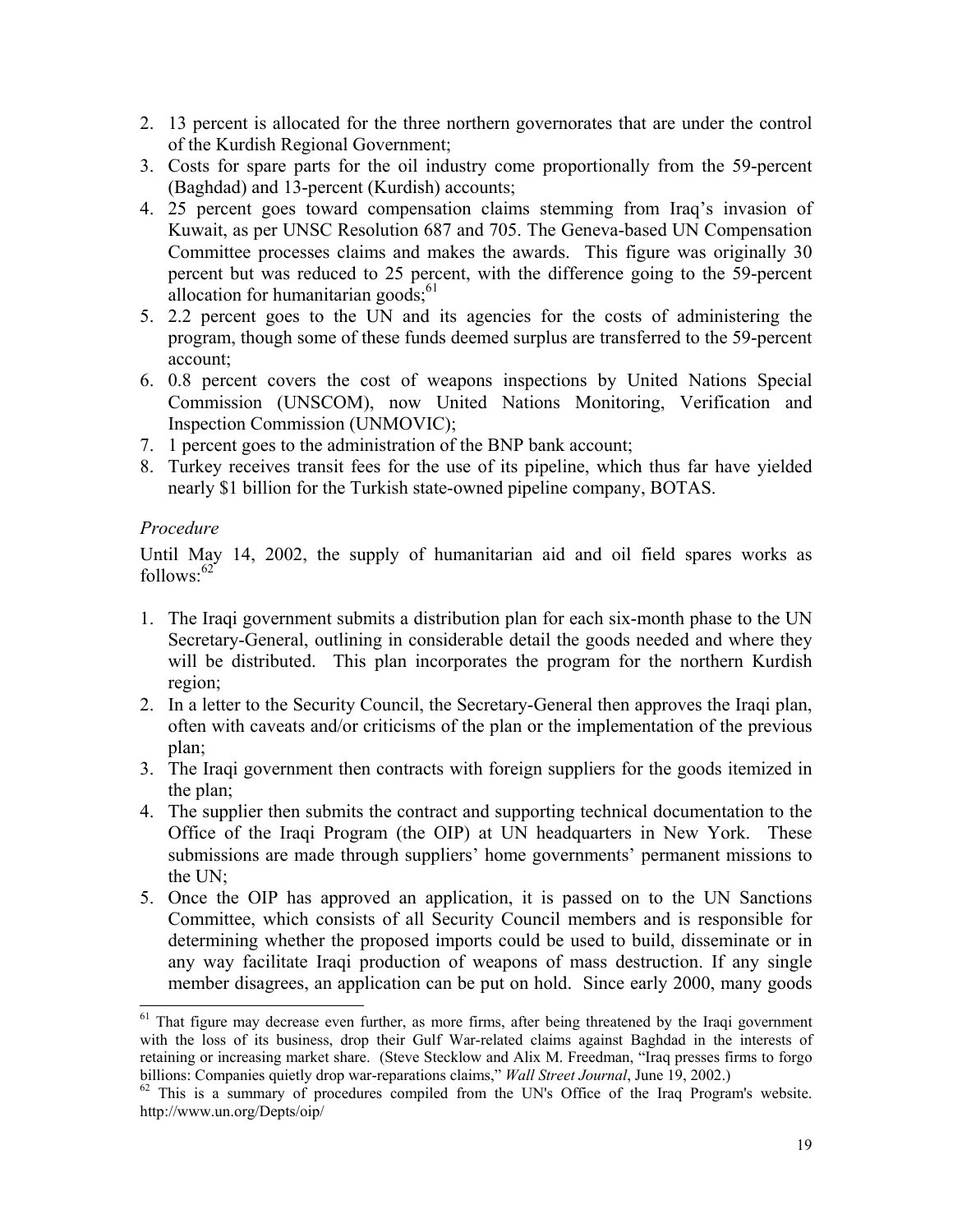no longer require Sanctions Committee approval but instead are approved by the OIP under a "fast-track" procedure;

- 6. Upon approval by the Committee or under the fast-track procedure, the OIP issues a letter both to the relevant permanent Mission and to the Iraqi government;
- 7. The government of Iraq then requests the BNP's New York branch, which holds the UN escrow account for the Oil-for-Food program, to issue a letter of credit to the supplier;
- 8. The supplier commences implementation of the contract;
- 9. Upon delivery of the goods at one of four [five as of June 22, 2002] entry points into Iraq, UN inspectors check the shipment and, if correct, issue an authentication notice back to UN headquarters;
- 10. The OIP then authorizes the BNP to make a payment to the supplier.

On May 14, 2002, the Security Council unanimously approved UN Resolution 1409, the revised or so-called "smart sanctions."63 From now on, after approving a contract, the OIP will pass the application to the United Nations Monitoring, Verification and Inspection Commission (UNMOVIC) and the International Atomic Energy Agency (IAEA). Should UNMOVIC or the IAEA determine that among the goods proposed on the application are potential dual-use items that appear on a carefully drawn-up "Goods Review List (GRL)," the application is to be forwarded to the Sanctions Committee with an "assessment of the humanitarian, economic and security implications, of the approval or denial of the GRL item."<sup>64</sup> For applications in which no GRL items are found, or for those portions of an application devoid of GRL items, the Sanctions Committee now has no role to play. This change essentially does away with the need for a distribution plan. Iraq can now produce and sell as much oil as it wishes and spend the money on what it sees fit. The continued involvement of the UN is to insure that the goods are not on the GRL list and to course the funds through the UN account.

Resolution 1409 was not designed to further interdict the financial revenue accruing to Saddam and his sons. From all appearances, the new sanctions regimen will actually weaken international control and facilitate increased hard-currency opportunities for the Hussein regime in two ways. First, all efforts to increase international monitoring or oversight of sanctions-busting trade with Iraq were abandoned in the course of negotiations leading to the passage of this resolution.<sup>65</sup> With no new incentive for neighboring states to tighten their sanctions-busting trade,<sup>66</sup> Turkey, Syria, Jordan, Iran and the Gulf states will likely view this resolution as a "green light" to continue and expand their bilateral trade with Iraq. Second, the streamlined procedures will make it much easier for Iraqi officials to insist upon kickbacks on contracts supplying goods to the Oil-for-Food program. While some claim that this system has long been in place to a

l

 $63$  http://www.un.org/Depts/oip/background/scrs/scr1409.pdf The changes to the original procedures as described above are mainly in Points #5 and #6.

 $<sup>64</sup>$  Ibid.</sup>

<sup>&</sup>lt;sup>65</sup> United States General Accounting Office, "Weapons of Mass Destruction: U.N. Confronts Significant Challenges in Implementing Sanctions against Iraq," May 2002, p.23.

<sup>66</sup> Victor D. Comras, " Shoving Saddam Back in His Box," *Washington Post*, December 31, 2001.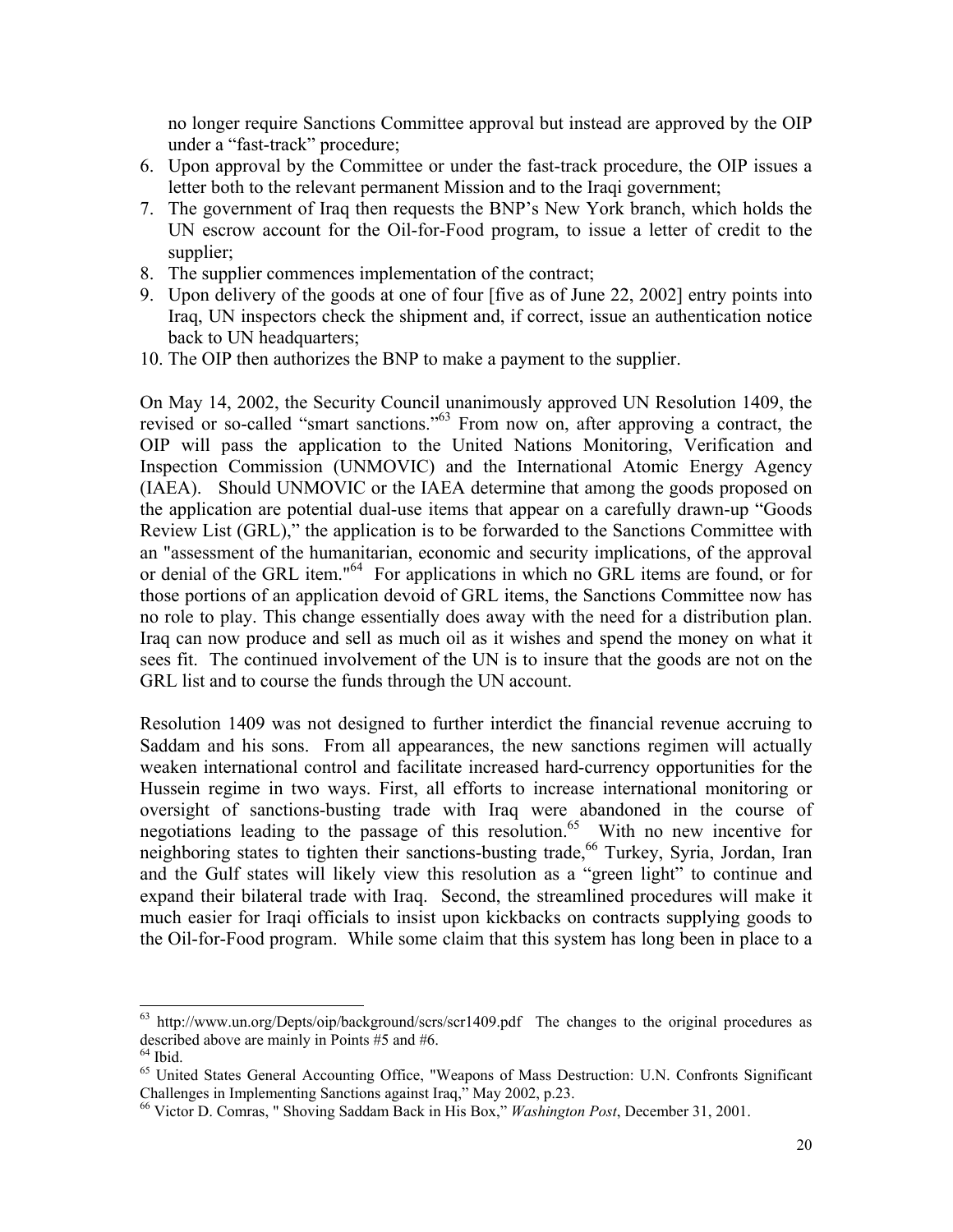level of five percent on each contract, $67$  with the UN oversight procedure now focused solely on dual-use items, little if any effort will be spent on preventing contract-related kickback arrangements.

The Kurds are also in a weaker position due to Resolution 1409, for while oversight on Iraqi importing processes has been eased, the Kurds' dependence on Baghdad remains. Although the Iraqis can import whatever they wish, the Kurds must still appeal to Baghdad to contract and transport their 13 percent of the goods. Should the Iraqis continue to be intransigent, contract substandard goods at high prices and foster significant delays, the Kurds have no recourse. The UN, to which they have appealed in the past, has even less bite.

## *Logistics*

The UN and the Iraqi government have agreed to five ports of entry, of which three were in the original agreement -- Trebil, Jordan; Zakho, Turkey; and Umm Qasr, Iraq in the Persian Gulf. The others, Al Waleed, in Syria, and Ar'ar, Saudi Arabia, were added later. Umm Qasr is a seaport at the head of the Persian Gulf; the other four are road ports. The UN has stationed independent monitors at the ports. Lloyd's Register was originally contracted to staff these positions but was replaced in February 1999 by the Swiss firm, Cotecna. These monitors must authorize all shipments into Iraq before a supplier can receive payment. The monitors do not inspect every cargo that enters Iraq, only those that wish to be paid for their goods *via* the Oil-for-Food program.<sup>68</sup> "Only one out of 20" trucks [is] checked at the Jordanian border; at the Turkish border it is one in 200."<sup>69</sup>

Transport by sea to the ports of Aqaba, Jordan or Umm Qasr are handled by a variety of commercial shipping agents, largely from Jordan and the UAE. Several transport companies, mostly joint ventures with the Iraqi government or Iraqi firms, have been set up to handle the trucking from Aqaba to Baghdad. Inside Iraq it is the responsibility of the government to transport, warehouse and distribute the goods in the central and southern areas under its control.

The infrastructure deficiencies in the Iraqi transport system were noted as long ago as early 1991.<sup>70</sup> Since Phase 1 of the Oil-for-Food program, hundreds of millions of dollars have been allocated for purchase of vehicles and spares, but it is unclear how many have actually been delivered.<sup> $71$ </sup> The US claims that hundreds of those that have been delivered have not been deployed for humanitarian work but rather have been requisitioned for use by the Iraqi military.<sup>72</sup>

l <sup>67</sup> United States General Accounting Office, "Weapons of Mass Destruction: U.N. Confronts Significant Challenges in Implementing Sanctions against Iraq," May 2002.

 $68$  http://www.un.org/Depts/oip/cpmd/authentication.html, and Gary Milholin and Kelly Motz, "Shopping with Saddam Hussein," *Commentary*, July-August 2001.

<sup>&</sup>lt;sup>69</sup> "Preparing to do business with Iraq," *BBC News, Middle East*, March 5, 2001.<br><sup>70</sup> Report to the Secretary-General on humanitarian needs in Kuwait and Iraq, S/2366 March 20, 1991.

<sup>&</sup>lt;sup>71</sup> http://www.un.org/Depts/oip/ The site has detailed "distribution plans" -- in fact, Iraqi shopping lists -for Phases 5-11.

<sup>72 &</sup>quot;US Sat Recon Upstages UN-Iraq Talks," *AFP,* March 6, 2002.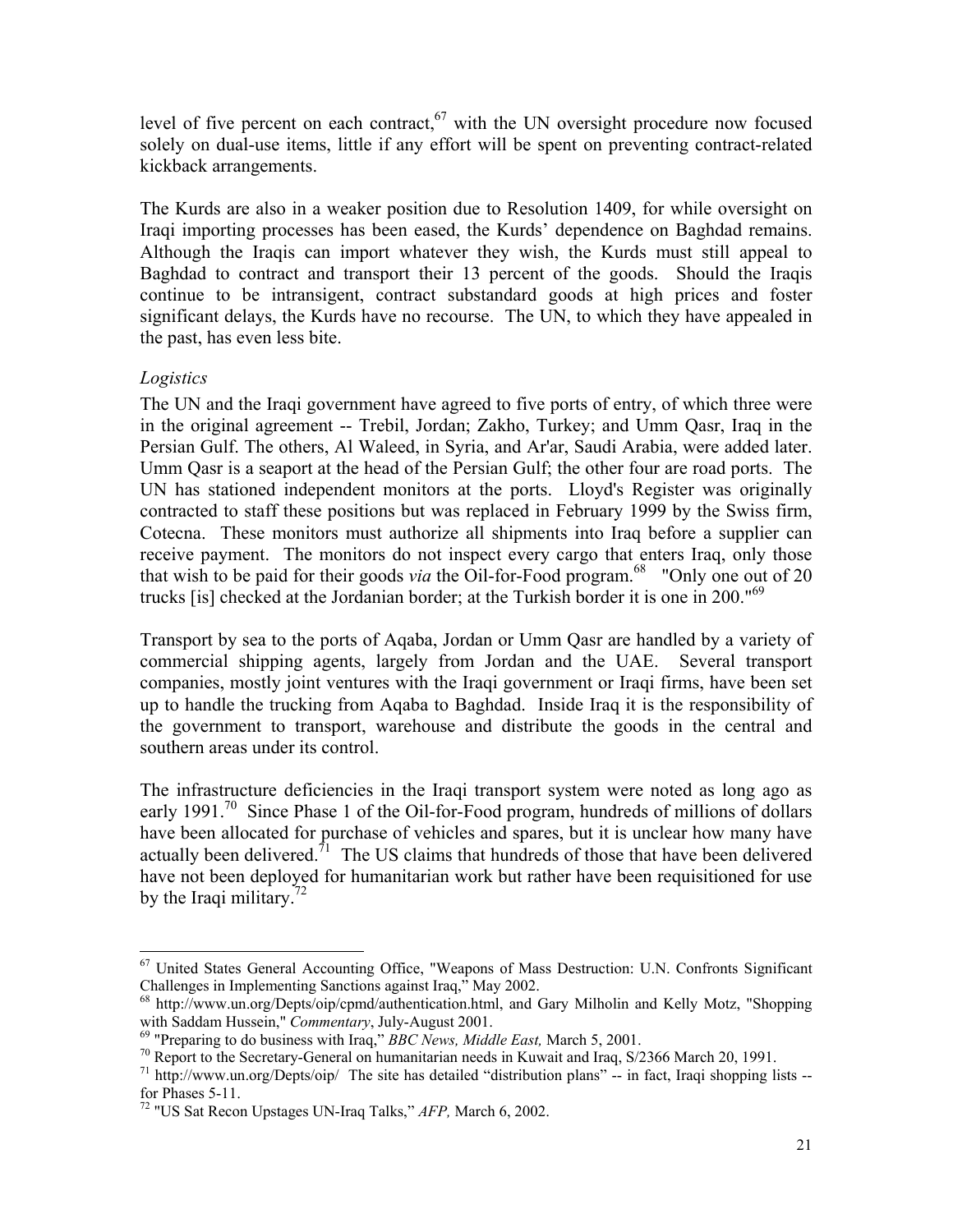#### *Relations between the Iraqi government, BNP and the UN*

The Banque National de Paris (BNP) was chosen in consultations between the Government of Iraq and the UN secretariat to handle the revenue from the Oil-for-Food program.<sup>73</sup> Relations between the Iraqi government and both the UN and BNP have often been acrimonious, with particular difficulties arising over delays in issuing letters of credit. The Central Bank of Iraq has criticized BNP for dragging its feet both on issuing letters of credit and paying suppliers.<sup>74</sup> However, as the Executive Director of the UN's Office of the Iraqi Program, Benon Sevan, has pointed out, it is first up to the Iraqis to issue requests, based on signed contracts with suppliers, before the UN can authorize BNP to issue letters of credit. In his reports Mr. Sevan has declared that the Iraqis were extremely tardy in furnishing the stipulated requests. More than \$1 billion, and at times considerably more, usually sit untapped in the BNP account because of these Iraqi government delays.75

While the UN has managed to weather that complaint, the Iraqis seem to be making headway with regard to another of their grievances. As part of their criticism of the banking arrangements, the Iraqis have said that the sheer volume of money, as well as the complications inherent in the convoluted sanctions mechanism, have overwhelmed BNP's ability to function efficiently. The UN responded by suggesting that Swiss and Swedish banks may be used to lighten BNP's administrative load, and the Iraqis parried with requests for an even wider distribution of banking services.76 In late January 2002, the UN received final bids for banks other than BNP to provide services under the Oil-for-Food program. One week later, the UN issued letters of intent to pursue negotiations with Credit Agricole of France; Deutsche Bank and Hypovereinsbank of Germany; Banco Bilbao of Spain, Rabobank of the Netherlands and Switzerland's Credit Suisse Group, as well as BNP-Paribas. Such broad diversification will likely facilitate Iraq's manipulation and abuse of the system as it plays one bank off against another.<sup>77</sup> As of the end of May 2002, the UN had entered into negotiations with the new banks, with the expectation that the requested diversification would soon be implemented.<sup>78</sup>

The Kurds as well as the Iraqis also complain about the interest accrued on unspent funds. For a variety of reasons, funds accumulate in the UN's BNP account. At times it has reached the astronomical amount of over \$10 billion. According to the UN treasurer, as of October 2000, \$541 million in interest had been generated and been ploughed back into the account for further purchase of humanitarian supplies.<sup>79</sup> Nevertheless, both Iraqis and Kurds complain about the lack of transparency in the method of handling the

 $73$  The interim report of the Secretary-General on the implementation of Security Council resolution 986 S/1996/978, (1995).

<sup>74 &</sup>quot;Iraq in talks with UN to spread UN-controlled oil revenues," *Alexander's Oil and Gas* from *AFP*, May 8, 2001.

<sup>&</sup>lt;sup>75</sup> Briefing by the Executive Director of the OIP to the Security Council, February 26, 2002, http://www.un.org/Depts/oip/background/latest/bvs020226.html

<sup>&</sup>lt;sup>76</sup> "UN worried about unspent Iraqi oil revenues in one French bank," *AFP*, November 17, 1999.<br><sup>77</sup> Carola Hoyos, "Banks compete over Iraq contract," *Financial Times*, February 19, 2002: "It will be easier for the Iraqis to play games and abuse the system after the diversification than it is now. When you are a customer of several banks you have more power than when you are the customer of just one bank."<br><sup>78</sup> UN OIP, Note By the Office of the Iraqi Programme, May 24, 2002.<br><sup>79</sup> Report of Suzanne Bishopric, UN Treasurer, t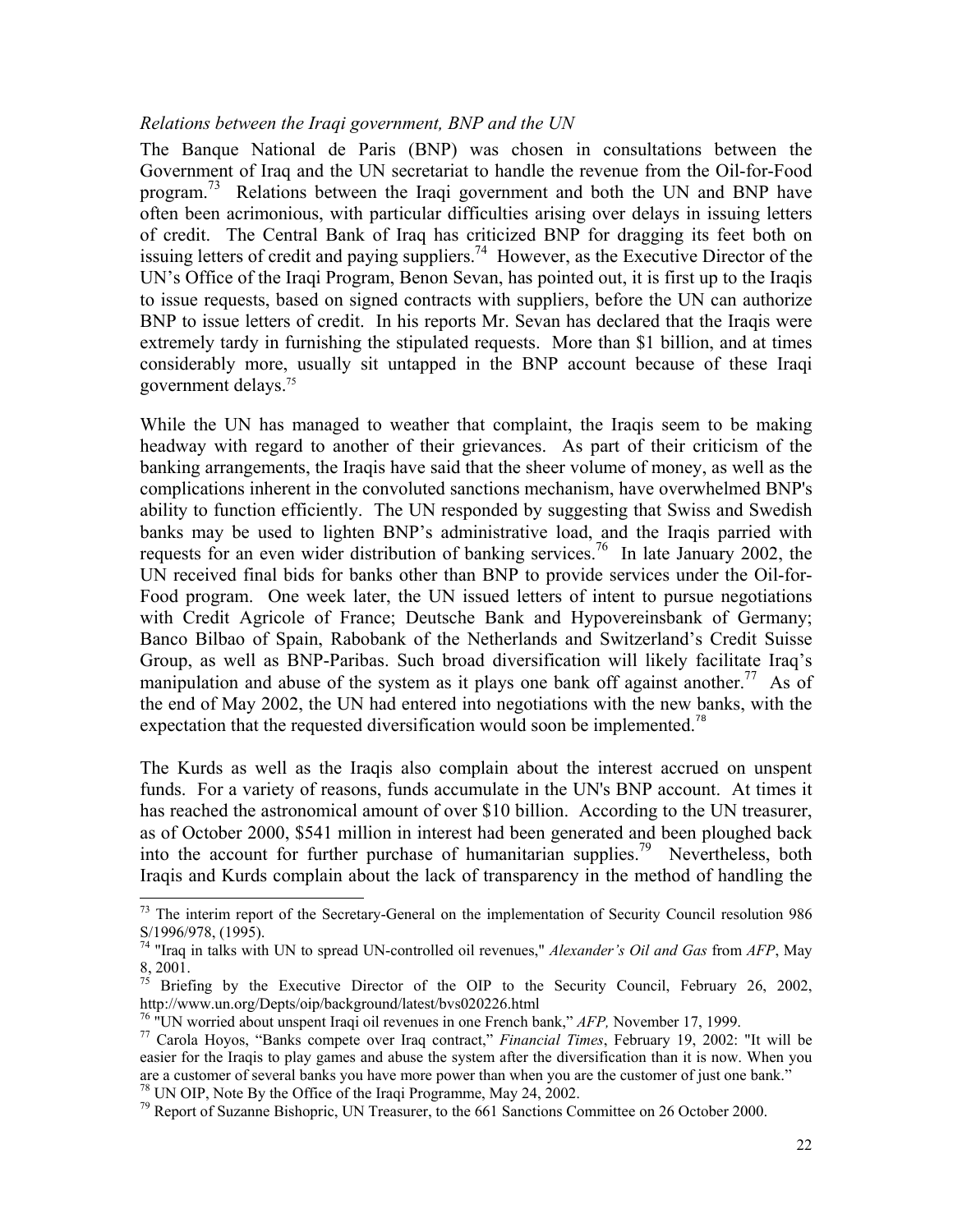interest, while the Kurds continue to insist that they are not receiving their 13 percent share.

## **The Major Traders**<sup>80</sup>

## *By Country*

 $\overline{\phantom{a}}$ 

Over the first seven phases of the program, from December 1996 to May 2000, France and Russia garnered more contracts than any other countries, worth about \$2 billion each. In each of the first three phases, Australia, thanks to wheat sales through the Australian Wheat Board, was among the top three sellers, with over \$100 million per phase. More recently, Australia has again been exporting major amounts of wheat, building up to some \$420 million in 2001.<sup>81</sup> China has steadily increased its market share, often pulling down third place in the rankings per phase.

Despite their refusal to sell oil to their enemies, aside from the US's Coastal Oil and some little known UK firms, the Iraqis have offered to include US and UK firms on the humanitarian supply side, but neither country has encouraged its companies to be major contractors.<sup>82</sup> In total, the US has only \$220 million worth of business contracted, the bulk of which came in the first two phases; the UK has just over \$130 million, spread across the first eight phases.

In the second half of 2000, because France only went so far as to advocate for *reforming* the UN sanctions rather than for Iraq's preferred option of lifting them entirely, French companies saw their market share slashed dramatically, from nearly half a billion dollars in Phase 7 to just over \$150 million in Phase 8. Russia and China also suffered major cuts. The beneficiaries of these cuts were Arab nations: Egypt, Jordan, Tunisia, Syria and the UAE. The Iraqi government had shifted strategy, from cozying up to Security Council members toward cultivating Arab brethren.<sup>83</sup>

Egypt and Jordan were always among the top 10 exporters per phase.<sup>84</sup> But with Phase 7 (first half of 2000), their exports saw a sharp rise, in Egypt's case doubling to \$570 million. The Iraqi trade minister claimed that by the end of 2002 Iraq would have imported \$3 billion worth of goods from Egypt.<sup>85</sup> Also during Phase 7 Tunisia showed a

<sup>&</sup>lt;sup>80</sup> Except where otherwise noted, the following analysis is based upon information inadvertently released by the UN in February 2001. The UN's Office of the Iraqi Program, in the interest, OIP officials claim, of protecting proprietary information, does not normally disclose the names of companies that have contracts

with the Iraqi government.<br><sup>81</sup> "Farmers say government's hard line on Iraq is hurting exports," *Associated Press (AP)*, August 11, 2002.

<sup>&</sup>lt;sup>82</sup> "Iraq happy to see so many firms interested to supply spare parts," *Alexander's Oil and Gas* from *Associated Press (AP)*, September 25, 1999.<br><sup>83</sup> Nevertheless, to keep the Russians, Chinese and French on board, the Iraqis continued to dangle post-

sanctions oil field concessions for which the Arab oil companies lack the necessary capital and technology. <sup>84</sup> Jordan also exports to Iraq \$300-400 million annually outside of the UN program, as payment for cut-rate oil. See below.

<sup>85 &</sup>quot;Egypt exports to Iraq to reach three billion dollars by end-2002: minister," *AFP,* February 25, 2002. This effective piece of propaganda leaves the reader believing that this is the level of annual trade, when in fact it is the total trade since 1996.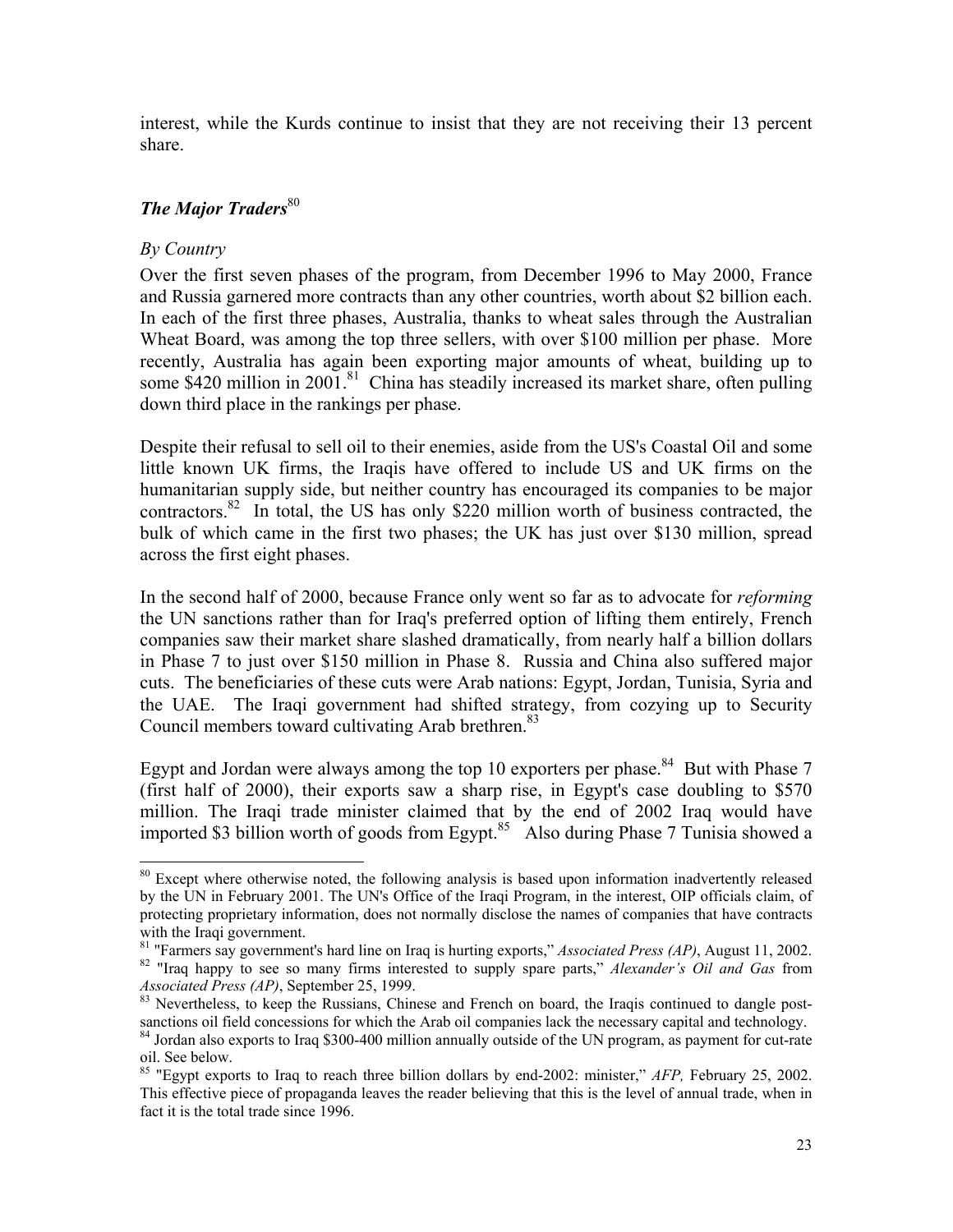dramatic rise, exporting almost \$400 million in the course of the year 2000. The UAE's exports, which had been growing steady since late 1998, nearly tripled during the second half of 2000, to over one-half billion dollars. Many of the goods were re-exports -- that is, Arab trading companies were selling goods they had purchased elsewhere, mostly from Europe. Turkey also began increasing its exports in the year 2000, but not in such dramatic fashion as would be expected from a neighboring state with a competitive manufacturing industry. Of course, Turkey does export huge amounts to Iraq -- just not through the Oil-for-Food program. The two neighbors' illicit trade is carried out openly at the Habur border crossing, which at times is overwhelmed and impassable due to the two-way, sanctions-busting traffic. The traffic across this border is covered below.

Southeast Asian countries such as Vietnam, Thailand and Malaysia have done steady business with Iraq. Vietnam, largely through sales of tea and rice, for which Iraq is its foremost market, has increased its share per phase, from \$38 million in the first phase to \$250 million in Phase 8. Last year the Iraqi Grain Board signed an agreement to invest over \$6 million in a rice-processing plant in the Mekong Delta.<sup>86</sup>

## *By Company*

Through the end of the year 2000 the main exporter to Iraq, with contracts worth more than twice those obtained by any other single company, was the Australian Wheat Board, which in less than three years sold Iraq some \$1.2 billion worth of wheat. The Iraqis have exerted considerable political pressure on the Australians and its farm lobby to link continued sales to the withdrawal of Australia's support for the US/UK stance on Iraq. $87$ Iraq is Australia's second leading market and the largest supplier of wheat to Iraq.<sup>88</sup> Baghdad's second and third largest suppliers under Oil-for-Food were Vietnam Northern Food Corporation, with \$450 million of rice, and Egypt's Holding Company for Food Industries, with nearly the same amount in sugar, ghee and other food. Fourth was Thailand's Chaiyaporn Rice Co., selling rice; fifth, Al Wasel and Babel General Trading, a Dubai-based member of the Lootah Group, was set up "to cater for the needs of Iraq Government under 'Oil for Food program,"<sup>5,69</sup> and sold some \$300 million, mostly in vehicles.

In sixth place came Egypt's Ginza Company, with nearly \$300 million worth of steel products, followed by Russia's Technopromexport, with over \$230 million of "mechanical equipment." In eighth spot was Vietnam's Dairy Products Company, selling \$220 million of milk and baby food, and ninth was India's Bharat Heavy Electrical, which garnered \$200 million from just two contracts for gas turbine equipment. Rounding out the top ten -- surprisingly, bearing in mind the longstanding public antipathy between the two nations – was Saudi Arabia's Al-Riyadh International Flour Company, selling \$200 million worth of wheat, ghee and other foodstuffs. France, up until this time the country selling the most to Baghdad, was also the most egalitarian,

<sup>86</sup> http://www.vietnampanorama.com/business/fies.html

<sup>87 &</sup>quot;Aust farmers worry over Iraqi wheat sales," *South News*, http://southmovement.alphalink.com.au/southnews/Mar8.htm

<sup>88</sup> Virginia Marsh, "Baghdad, Canberra in deal on wheat exports", *Financial Times*, August 21 2002 89 http://www.lootahgroup.com/wasel.htm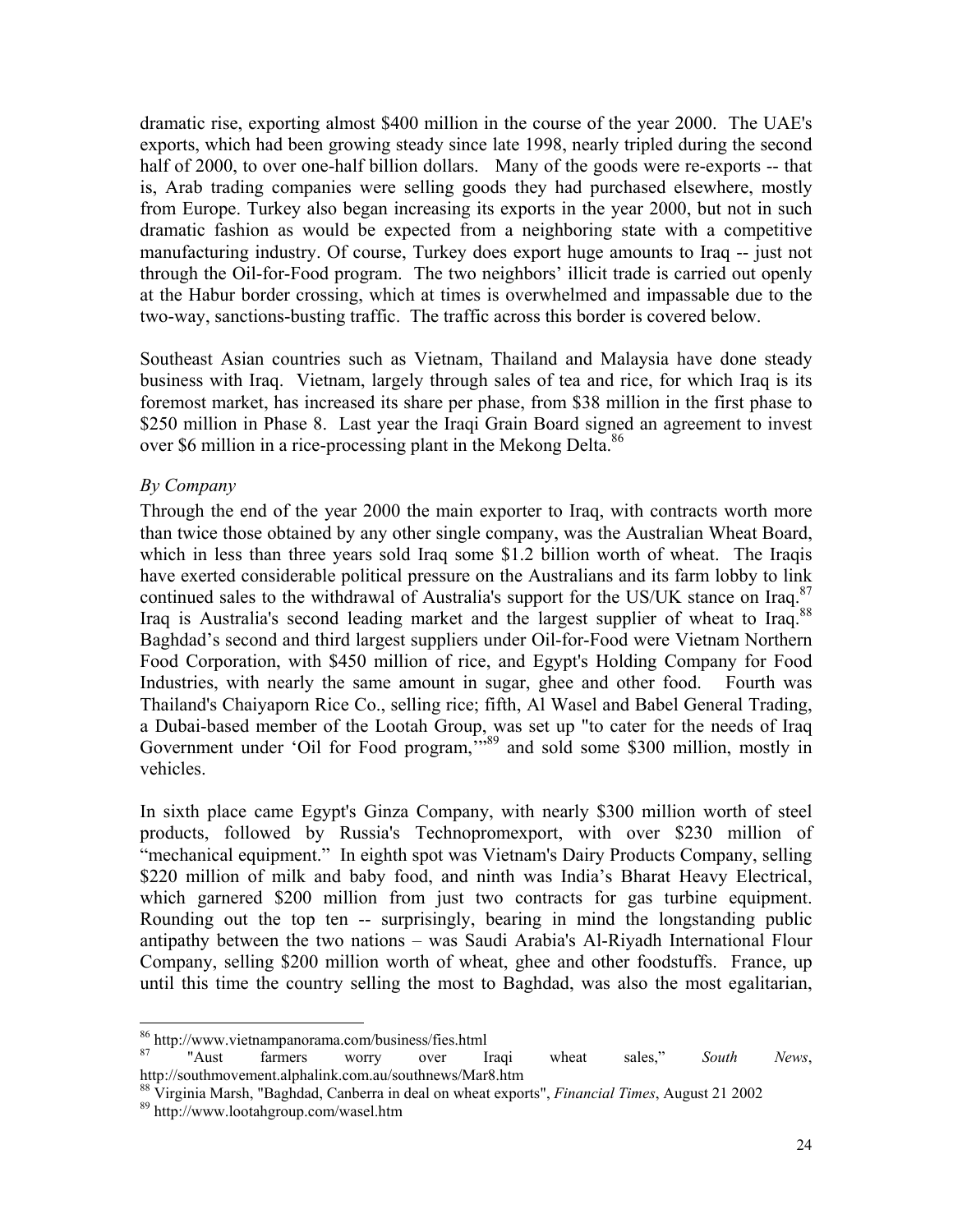spreading its contracts out to many different companies. The top French companies, placing only 32nd and 33rd, were Schneider Electric High Voltage SA followed closely by Renault, each with contracts worth just under \$75 million.

The two US companies with export contracts worth more than \$50 million (most of which were negotiated during the first three phases) are Telwar International, a Tennessee-based firm that deals in bulk foodstuffs such as wheat and rice, and Luxor California Exports Corporation, which also dealt in bulk foods from its San Diego base. Luxor was founded during the 1980s to take advantage of a US government-subsidized program designed to encourage exports bound for Iraq and Algeria.<sup>90</sup> When the Oil-for-Food program opened for business, Luxor opened an office in Baghdad. Then, according to the company's website:

Also, due to the variable nature of politics in the United States, we opened an office in Paris, Luxor Exports-France. Because France has a more stable relationship with Iraq, it is through this office that we have done our business with the Iraqi governmental buyers, specifically through the export of equipment, machinery and spare parts.<sup>91</sup>

From this office Luxor sold another \$16 million of oil field spares under the UN program.

## *Holds/ non-compliance*

Until the passage of Resolution 1409 in May 2002, any member of the UN Security Council could object to any proposed contract. While this system is now being phased out, there was considerable controversy over its application. The system used to work as follows. Once the UN secretariat approved a contract, it was circulated among all Sanctions Committee members (i.e., the 15 Security Council members). If any member objected to a particular contract (in practice, only the US and the UK ever did so), the contract was put "on hold." The term "non-compliant" was used when a contract was submitted to the UN's Office of the Iraqi Program (OIP) in New York and the UN official decided that application lacked sufficient information either to accord it fast-track approval or to circulate it to the Sanctions Committee. As of year-end 2000, China had the most contracts put "on hold" or deemed "non-compliant:" a total of 660, or about 15 percent of all such contracts. The next four countries with contracts "on hold" were European: France, Russia, Italy and Switzerland. Regional countries followed -- Jordan, Egypt, UAE and Turkey -- after which came Tunisia and another flush of European nations -- Austria, Sweden, Yugoslavia and Germany. Overall, companies from Western European countries were responsible for 36 percent of the total number of blocked contracts, Middle Eastern companies for 31 percent, 20 percent came from Asian companies and 12 percent from firms in Eastern Europe.

The list of individual companies responsible for submitting contracts that ended up "on hold" or "non-compliant," as of the end of 2000, was led by China's CMEC (China National Machinery and Equipment Import  $\&$  Export Corporation). The bulk of the holds were for what the UN itemized as "Equipment," nearly a quarter billion dollars' worth of gas-powered turbine generators.

<sup>90</sup> http://www.luxorexports.com/ENG/background.html

 $91$  Ibid.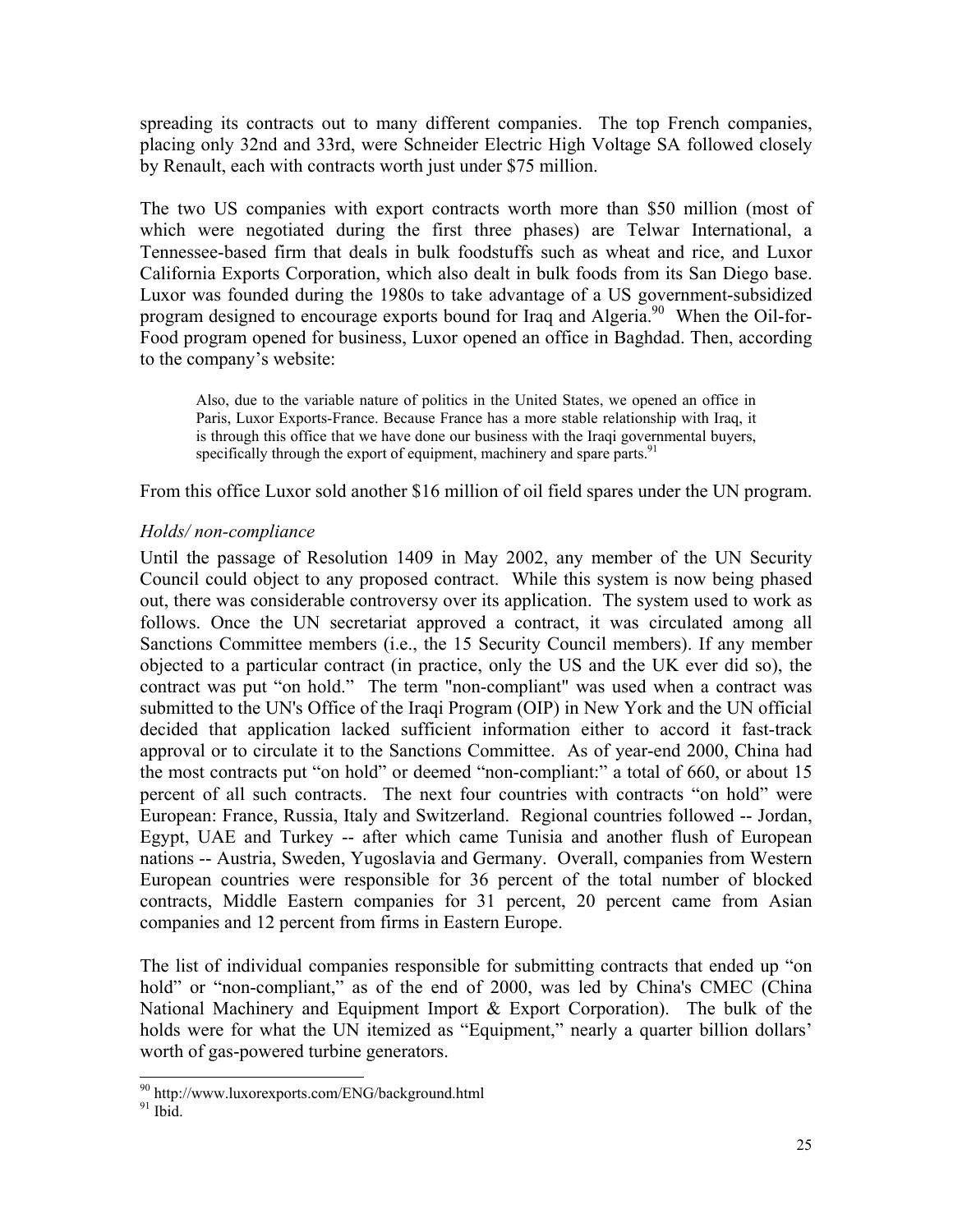In fact, five of the next six companies on the list had contracts to export gas turbines to Iraq: the Swiss firms ABB Power and Sitea International, each with well over \$100 million; Russia's Technostroyexport, Yugoslavia's Energoprojekt and China's Dongfang Electric. Of the top eight companies with contracts "on hold," only Egypt's Leatsco, which was trying to sell \$128 million of vehicles, and France's Alcatel, with its attempted exports of \$72 million in telecommunications equipment, were *not* trying to sell gas turbines.

## *Oil field spare parts*

Beginning with Phase 4, in June 1998 the UN authorized the purchase of spare parts in order to halt the degradation of the Iraqi oil fields and increase Iraq's oil production. At first the quota for spare parts was \$600 million per year, which was raised to \$1.2 billion in March 2000. Of the first \$2 billion in contracts issued by the Iraqis, France garnered by far the most, worth nearly \$400 million, or 20 percent of the total. Italy came in second, with \$230 million, followed by Russia, with \$191 million. The UAE and Jordan came in just behind, with \$186 and \$174 million, respectively. China was sixth, with \$146 million.

Broken down by company, the Russian oil company Zarubezhneft placed first, capturing over \$56 million of contracts in oil spares. A Tunisian firm, Petroleum & Industrial Realization Contractors came in second, with a \$51 million contract for a water treatment plant that was subsequently placed "on hold." Other oil field-related water treatment equipment came next and was contracted to Italy's Ionic Italba, for over \$40 million; next came Pakistan's Oil and Gas Services Group and France's Phoceenne, each with over \$30 million in contracts.

## *Quid-pro-quo: Contracts for Political Support*

Under the Oil-for-Food system, Iraq decides upon the allocation of funds and determines which countries and which suppliers within those countries will receive contracts. Competitive bidding, transparency of process and efficacy or accountability of a chosen firm are not factors in Iraq's decision-making, despite the oversight and influence of the UN's Office of the Iraqi Program. Iraqi officials have never hidden the reasons, prerequisites or criteria behind their choices of contractors under the Oil-for-Food program; indeed, they have stated many times that the money will flow to those who demonstrate political support for Baghdad in the international arena.

From the outset of the Oil-for-Food program in late 1996 through the first half of 2000, the Iraqis focused on purchasing from sympathetic permanent members of the UN Security Council, primarily France, followed by Russia, then China. During the year 2000, as momentum towards easing or even lifting sanctions began to gather steam, and revenue from the Oil-for-Food program vastly increased, Iraq shifted its focus to other friendly states, particularly Arab countries. By the end of the year 2000, Egypt, UAE and Jordan had become the favored trading partners.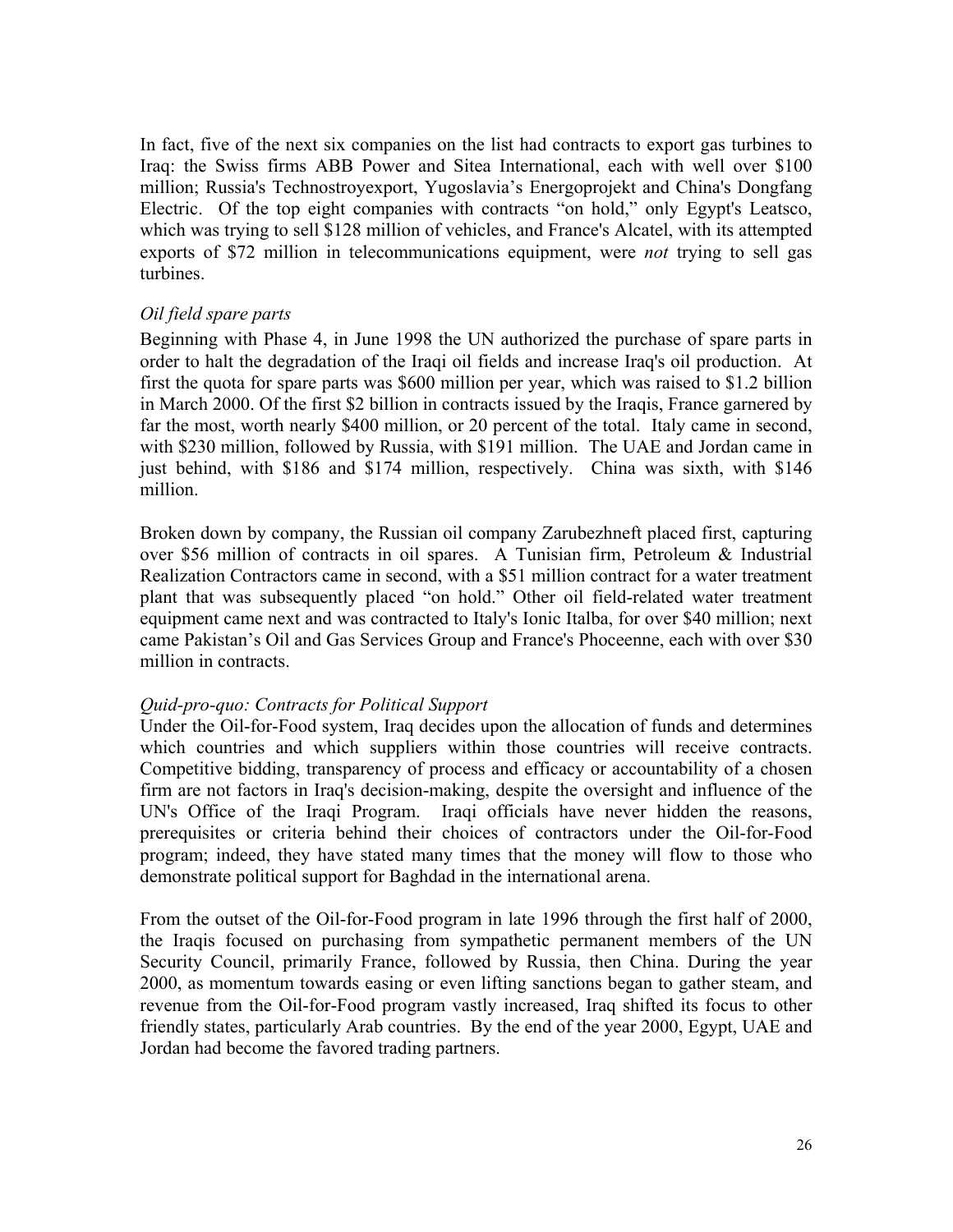## **III. Iraqi oil exports outside of the Oil-for-Food program**

There are at least nine routes by which Iraq exports oil outside of the UN's Oil-for-Food system. These are: by truck to Turkey, Jordan, Syria and Iran; by barge through Iranian and Kuwaiti territorial waters, by topping up Oil-for-Food-authorized tankers at Mina al-Bakr, and most recently, *via* pipeline and railway to Syria. When using these routes, Iraq is paid directly, either in cash or barter. That is, the proceeds from these sales do not pass through the UN account at Banque Nationale de Paris's New York branch, nor are they subject to the 41 percent of Oil-for-Food profits set aside for compensation for Kuwait, support for the Kurds and UN expenses.

## *Tankers to Turkey*

## *Background*

 $\overline{\phantom{a}}$ 

Turkey benefited significantly from the Iraq/Iran war as both nations turned to Turkey for trade. Just prior to the war, in 1980, Turkish exports to Iraq were \$135 million;  $^{92}$  five years later they had increased seven-fold, to one billion dollars. Due to the damage done to the offshore ports in the Gulf, Iraq shifted most of its oil exports to Turkey and Jordan. Along with the Iraqi-Turkish pipeline, which was expanded to carry a maximum of 1.5 million bpd, an estimated 250,000 bpd were trucked across the two borders.<sup>93</sup> The traffic dropped off significantly at the end of the Iraq/Iran war, as both countries reverted to using the Gulf for trade. Turkish officials, in denial that the 1980s trade boom was destined to be short-lived, regularly complain that Turkey has suffered \$40 billion in lost trade because of the UN sanctions. That figure seems grossly inflated.

In the spring of 1991, in the immediate aftermath of the Gulf War, the Iraqi government violently quashed an uprising in the Kurdish north. Nearly half of the population of Iraqi Kurdistan, 1.5 million people, fled toward Turkey and Iran. The US, with its British and French allies, responded by declaring parts of northern Iraq to be "safe havens," and under threats of military action, Iraqi forces withdrew. Within days the Kurds began to return. Literally days later, oil was again flowing from Iraq to Turkey. This time, though, the oil did not move *via* the Kirkuk-Ceyhan pipeline, which had been shut down in 1990 with the imposition of UN sanctions, but rather was carried on anything with four wheels. $94$ 

The Kurdish militia, the Peshmerga, with the backing of US air cover, established its hold just north of the oil storage areas near Kirkuk. Turkish truckers, therefore, had to traverse Kurdish lines to transport fuel from Kirkuk across the Turkish border. Improvised tankers were used, and every truck had some type of ad-hoc extra fuel tank strapped to its underbelly or hidden beneath the flat bed. The workmanship was so shoddy and the tanks so overfilled that the road between Kirkuk and the Habur crossing was at times impassable due to oil slop.

<sup>92</sup> Henri J. Barkey, "Hemmed in by Circumstances: Turkey and Iraq since the Gulf War," *Middle East*

<sup>&</sup>lt;sup>93</sup> U.S. Library of Congress, "Iraq- A Country Study," 1990.

<sup>94 &</sup>quot;Turkish Truckers Smuggling Oil Across Kurdistan," *AFP,* December 13, 1991.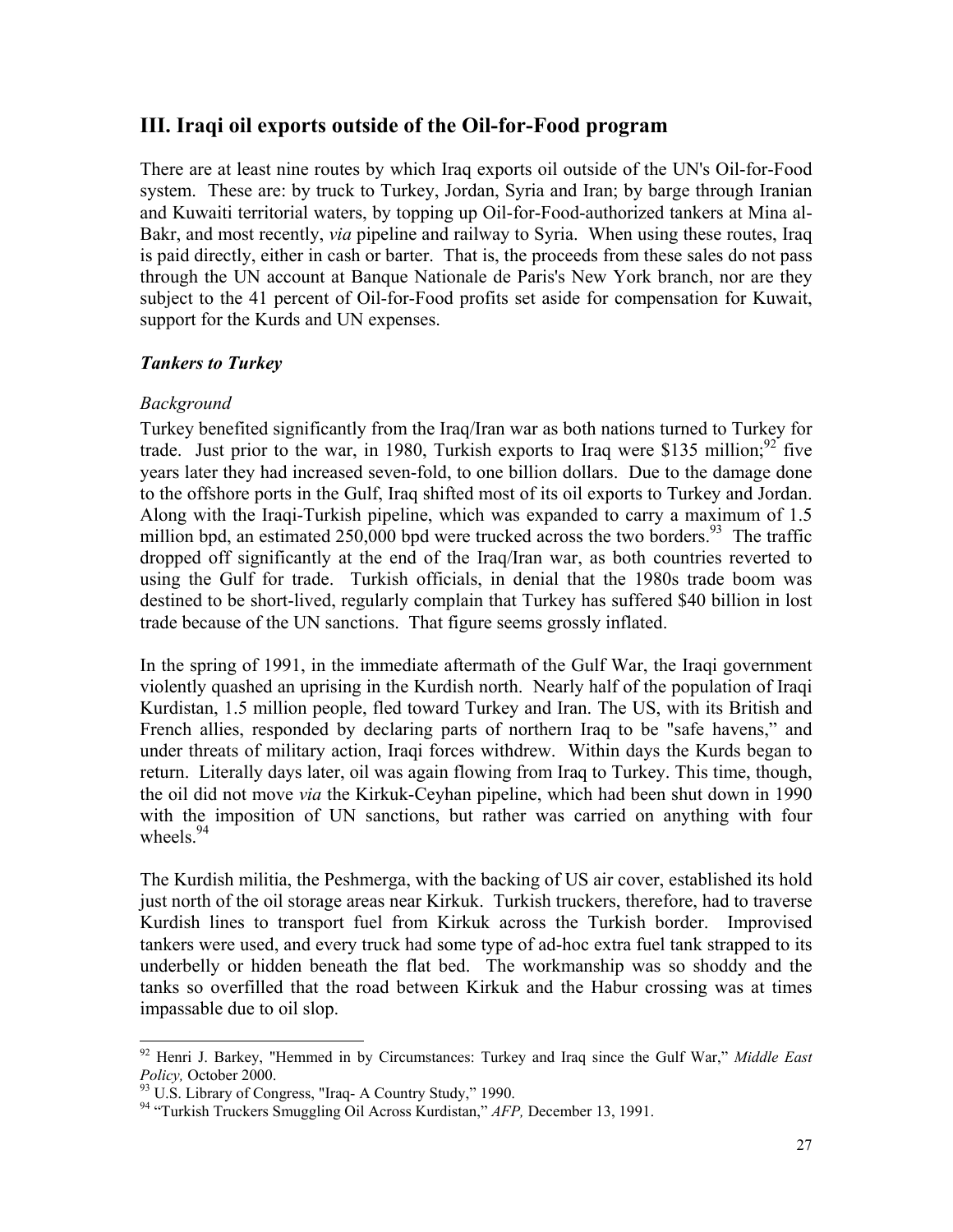The Kurds immediately took financial advantage of the opportunity presented. As Iraq, Turkey and the new authorities in this region -- those of Masoud Barzani's Kurdish Democratic Party (KDP) -- came to develop a *modus vivendi*, trade in oil products became better organized.<sup>95</sup> Tankers were redirected from other tasks and brought in from the Iranian trade. The economy began to boom on both sides of the border. Saddam Hussein put his son Udai and son-in-law Hussein Kamel in charge at the Iraqi end.

#### *Trading mechanisms*

The trade in petroleum products between Turkey and Iraq outside of the Oil-for-Food program entails two commodities: crude oil and diesel fuel. The first involves direct arrangements between the Turkish and Iraqi governments; for the second, the Iraqi Kurds act as middlemen between Iraqi "private sellers" and Turkish entrepreneurs.

TUPRAS, the Turkish state-owned refining operation and Turkey's largest company, was the first firm to load or "lift" oil upon the resumption of Iraqi oil exports under the UN program.<sup>96</sup> Until the year 2000, TUPRAS was the largest non-Russian contractor under Oil-for-Food, importing some 50-100,000 bpd. The company also purchased up to another 100,000 bpd of sanctions-busting crude.<sup>97</sup> Between May 2000 and May 2001, Turkey imported illicit crude at the rate of about  $70,000$  bpd.<sup>98</sup> As distinct from the diesel trade, trade in crude is not effected by individual truckers in makeshift tankers slopping fuel along the roads in two countries. It is a more organized and professional operation, using the internationally regulated, TIR-qualified tankers contracted by TUPRAS, which drive down to the Iraqi storage areas south of Kirkuk. The drivers do not need to negotiate roadside purchases or concern themselves with exchange rate calculations; all negotiating has been done previously at the governmental level. The drivers return through the customs post with relative ease and deliver the crude to the TUPRAS refinery in the southeast Turkish town of Batman and to Iskenderun on the Mediterranean.<sup>99</sup> In their eagerness to circumvent the UN system, the Iraqis provided some oil without charge as payment for debts owed by the state prior to the imposition of sanctions.<sup>100</sup> Tekfen, the Turkish firm that built the Iraq/Turkey pipeline, has been a beneficiary of such a deal.<sup>101</sup>

In early 2001, as noted above, most reputable oil companies stopped buying Iraqi crude under Oil-for-Food due to the Iraqi insistence on their paying kickbacks. TUPRAS was

<sup>&</sup>lt;sup>95</sup> "Dollars reportedly earned by selling gasoline to Kurds," AFP, August 15, 1993.

<sup>&</sup>lt;sup>96</sup> Arab Oil and Gas Directory 1997, Arab Petroleum Research Center, Paris, France.<br><sup>97</sup> "Turkey aims to boost Iraqi border crude imports," *Reuters*, February 7, 2002.

<sup>&</sup>lt;sup>98</sup> Arab Oil and Gas Directory 2001, Arab Petroleum Research Center, Paris, France p.178.

<sup>&</sup>lt;sup>99</sup> "Toros Marine Terminal appointed for the handling and storaging of Iraqi Crude Oil," http://www.tekfen.com.tr/english/news\_tpic.asp. Also, *Alexander's Oil and Gas Connections*, from *MEES* via *Newspage*, "Turkey to increase cross-border Iraqi crude imports outside UN program," May 12, 2000.<br><sup>100</sup> "Iraq Trucks 2Mn Tons Of Crude Oil To Private Turkish Firms Outside Oil-For-Food Program", Middle

East Economic Survey, June 7, 1999..

<sup>101 &</sup>quot;Turkey to increase cross-border Iraqi crude imports outside UN program," *Alexander's Oil and Gas Connections* from *MEES* via *Newspage*, May 12, 2000. Also, "Toros Marine Terminal appointed for the handling and storaging of Iraqi Crude Oil," http://www.tekfen.com.tr/english/news\_tpic.asp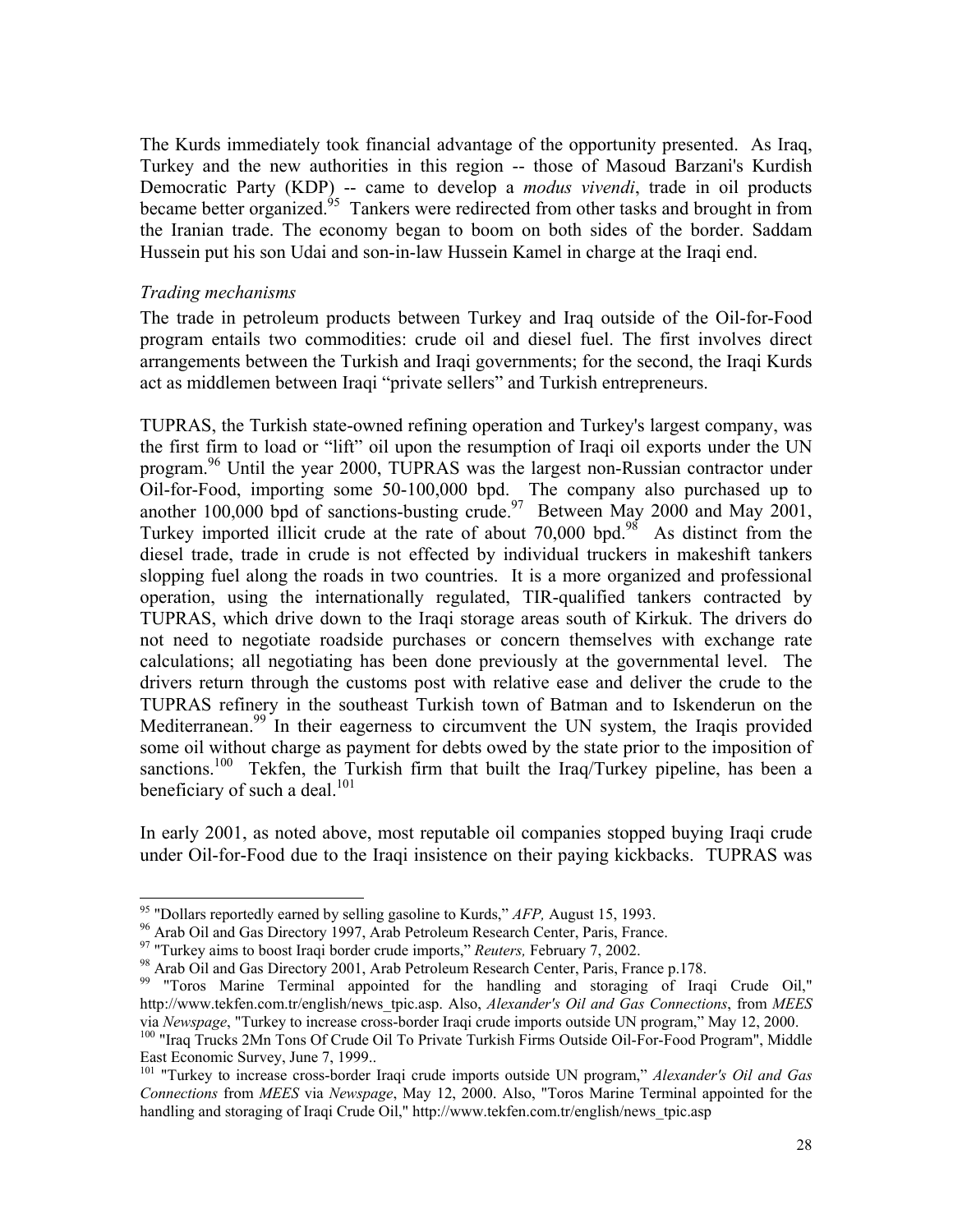no exception: in 2001 the state-run firm stopped buying crude through the UN. But then, unlike the majors, TUPRAS began solely buying straight from the Iraqis.<sup>102</sup>

The mechanics of trade in the second commodity, diesel fuel, have always been more chaotic, more locally driven and more prone to the vagaries of officials on both sides of the border. From the beginning in 1991, thousands of makeshift, ad-hoc tankers hauling two to eight tons of fuel each have been the mainstays of the diesel business. In 1993 the Iraqi government designated that, henceforth, private companies, al-Sadirah, Wadi Hajar, and al-Basha'ir, rather than the state marketing firm SOMO, would handle the Turkish trade.<sup>103</sup> This appeared to entail a shift from state control of the trade under Saddam's since murdered son-in-law, Lt. Gen. Hussein Kamel al-Majid, to companies under the direct control of Saddam's son Udai.<sup>104</sup> Two other small companies, Nineveh, also reportedly controlled by Udai, and Asia, allegedly in the hands of Massoud Barzani's Kurdish Democratic Party (KDP), are said to act as intermediaries between the Iraqis and the Kurds. $105$ 

After paying some nominal amount to SOMO, Udai's "private" Iraqi firm delivers tanker loads of diesel to "private" Iraqi Kurdish storage dumps in Dohuk and Zahko, the towns closest to the Turkish border crossing at Habur.<sup>106</sup> The Iraqi Kurds in charge of this region are from Barzani's KDP, and this trade represents their government's main source of revenue. Rather than deny the trade or their party's role in it, KDP spokesmen extol the virtues of their position, geographic and commercial, as middlemen between the Iraqi supplier and Turkish consumer.

The KDP's [representative in Ankara] Dizayee says that the diesel trade is tying the economy of his faction's territory close to that of Turkey. Almost all the goods that Kurdish businessmen purchase with their profits from the diesel trade come from Turkey. And Turkish entrepreneurs are beginning to take an interest in the KDP's market. So far, that has spawned several joint ventures in hotels and the opening of the first private supermarket in Dahuk.<sup>107</sup>

By the time the diesel hits the Habur border, where both the KDP and Turkish governments tax the truckers, its price already surpasses world market rates.<sup>108</sup> A profit margin remains, thanks only to the low level of taxation the Turkish government was willing to tolerate in order to keep this trade going.

For six years successive Turkish governments decided to forego imposing normal taxation and duties on the diesel coming across the Habur border, while maintaining them

<sup>102 &</sup>quot;Turkey aims to boost Iraqi border crude imports," *The Kurdistan Observer* from *Reuters*, February 8, 2002.

<sup>103 &</sup>quot;Government: 3 companies to sell oil to Turkey, Iran," *AFP* from *MEES*, FBIS-NES-93-195, October 12, 1993.

 $104$  Hussein Kamel no longer participates in the diesel trade, having been murdered by Udai and his associates in 1996.<br>The bad blood between the brothers-in-law is covered in The Family section below.

<sup>&</sup>lt;sup>105</sup> "KDP makes over \$1 million daily from sanctions-busting," *Iraqi National Congress News*, July 15,  $^{2000.}_{^{106}$  Ibid.

<sup>&</sup>lt;sup>107</sup> Charles Recknagel, "Turkey: Ankara Builds Influence In Northern Iraq," *RFE/RL*, August 4, 2000.<br><sup>108</sup> "Iraqi Diesel Trade to Turkey Restarts," *Reuters*, December 7, 1997.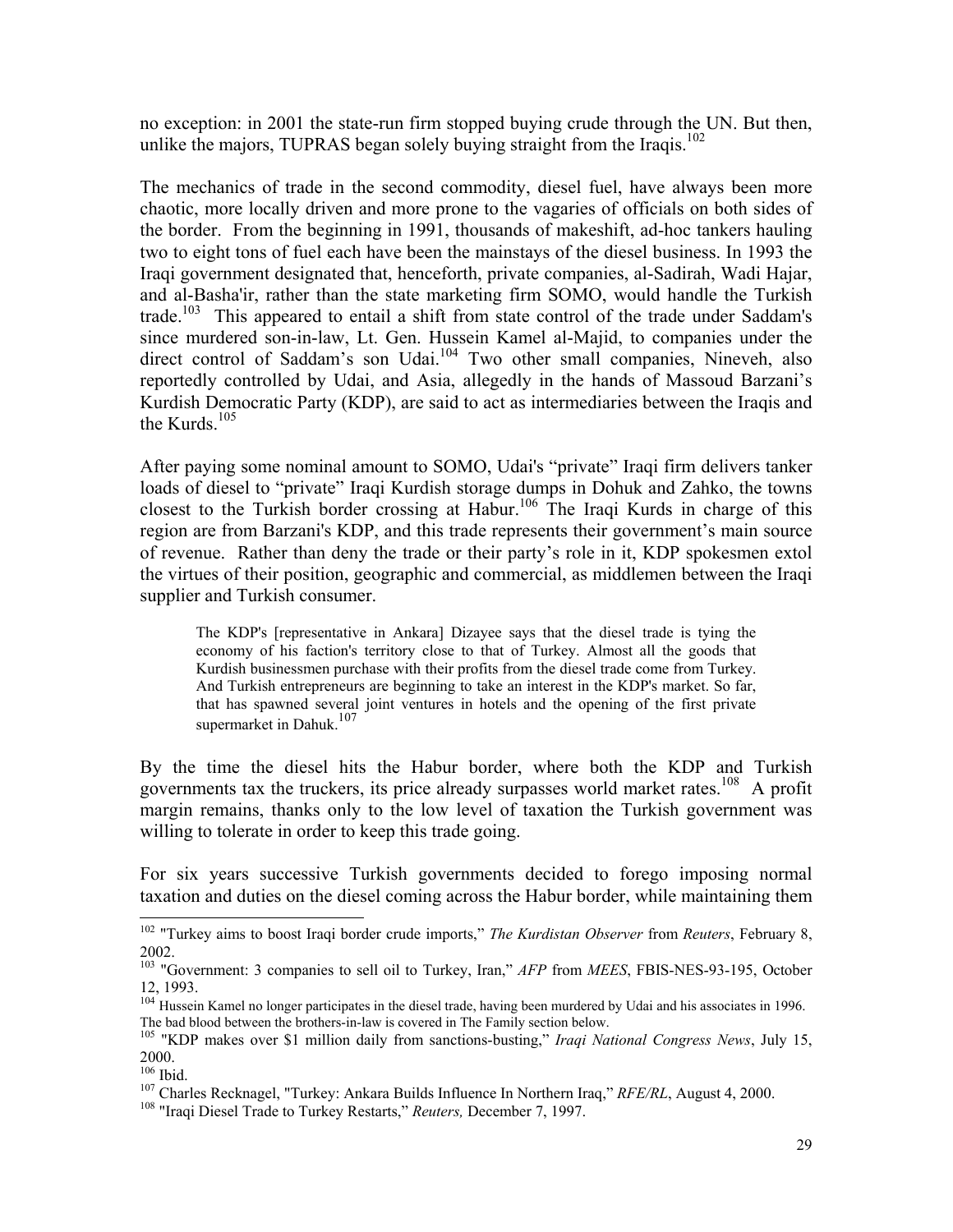on diesel imports elsewhere. The trade with Iraq continued to grow and by 1997 accounted for nearly a quarter of the Turkish diesel market.<sup>109</sup> At first the government tried to limit the extent of the retail outlet for the Iraqi diesel to the southeast of the country, which, having suffered the brunt of the sanctions on Iraq, sorely needed the relief provided by lower fuel prices. But once across the border, the diesel, like water in the sand, disappeared into the Turkish economy, popping up in fuel stations and roadside stands nationwide.<sup>110</sup> The mainstream oil companies cried "foul" at what they perceived to be unfair competition, and when Shell Oil pulled out of a refining and marketing joint venture in early 1998, the government began attempts to regulate the trade.<sup>111</sup> At the same time, a report by Turkish oil field executives was given to the Turkish National Security Council, alleging that rather than providing an economic boost to the impoverished southeast, the profits from the Iraq diesel trade were going to the terroristdesignated Kurdistan Workers' Party, or PKK.<sup>112</sup>

In the summer of 1998 the Turkish government instituted a set of regulations that effectively legalized the sanctions-busting trade in diesel.<sup>113</sup> A new subsidiary of the state-owned company Turk Petrol, Turkish Petroleum International Corporation (TPIC), was formed and tasked with creating a depot in the Turkish town of Silopi, where all diesel traders would be mandated to dump their loads. All tankers and drivers were to be registered and taxed and were only allowed limited trips and quantities. The truckers, companies and local authorities protested, fearing that any government regulation was likely to impede trade and reduce profits. The Turkish government responded to their concerns by granting a monopoly on the retail trade to 15 local trading companies which joined forces in the firm SILOPI A.S.<sup>114</sup> Even so, the government had to fight for more than a year to overcome the truckers' and companies' resistance, and the new system was only implemented on September 1, 1999.<sup>115</sup>

During the new plan's first three months in operation, the Turkish government took in  $$74$  million in taxes.<sup>116</sup> Even so, the retail price still remained lower than that of other imported or locally refined fuel.

The following two years have proved the truckers' and traders' fears to be well founded. The depot in Silopi has turned out to be a bottleneck, the computerized system of registration has restricted truckers to one trip every three to four months and TPIC has

<sup>&</sup>lt;sup>109</sup> "Silopi A.S. established for Habur diesel trade," Turkish Daily News, July 28, 1998.

<sup>&</sup>lt;sup>110</sup> Jon Hemming, "Illicit Iraqi Fuel Trade at Gates of U.S. Base," *Reuters*, July 14, 1998.<br><sup>111</sup> Slchuk Gokoluk, "What Made Shell Go?," *Turkish Probe*, issue 284, *Turkish Daily News*, June 21, 1998.

<sup>112 &</sup>quot;Automatic Pricing for Fuel -- Deregulation with Diplomatic Consequences," *Turkish Probe*, *Pulse of*

<sup>&</sup>lt;sup>113</sup> Amberin Zaman, "Turkey Shrugs Off U.N. Blockade of Iraq Commerce: Nation lets truck drivers openly import, sell diesel from Kurdish-controlled area," *Los Angeles Times*, August 4, 1998.

<sup>&</sup>lt;sup>114</sup> "Silopi A.S. established for Habur diesel trade," Turkish Daily News, July 28, 1998.<br><sup>115</sup> Ersan Ercoy, "Snags seen in Turk control of illicit Iraqi diesel," *Reuters*, September 3, 1999. Coincidentally, Iraq, seizing the opportunity presented by a devastating earthquake that had struck Turkey two weeks earlier, pledged a gift to the stricken nation of 500,000 barrels of oil ("Iraq donates 500,000 barrels of crude oil to Turkey," *Alexander's Oil and Gas Connections,* from *AP*, November 5, 1999).<br><sup>116</sup> "At Iraq's Backdoor, Turkey Flouts Sanctions," *New York Times*, March 30, 2001.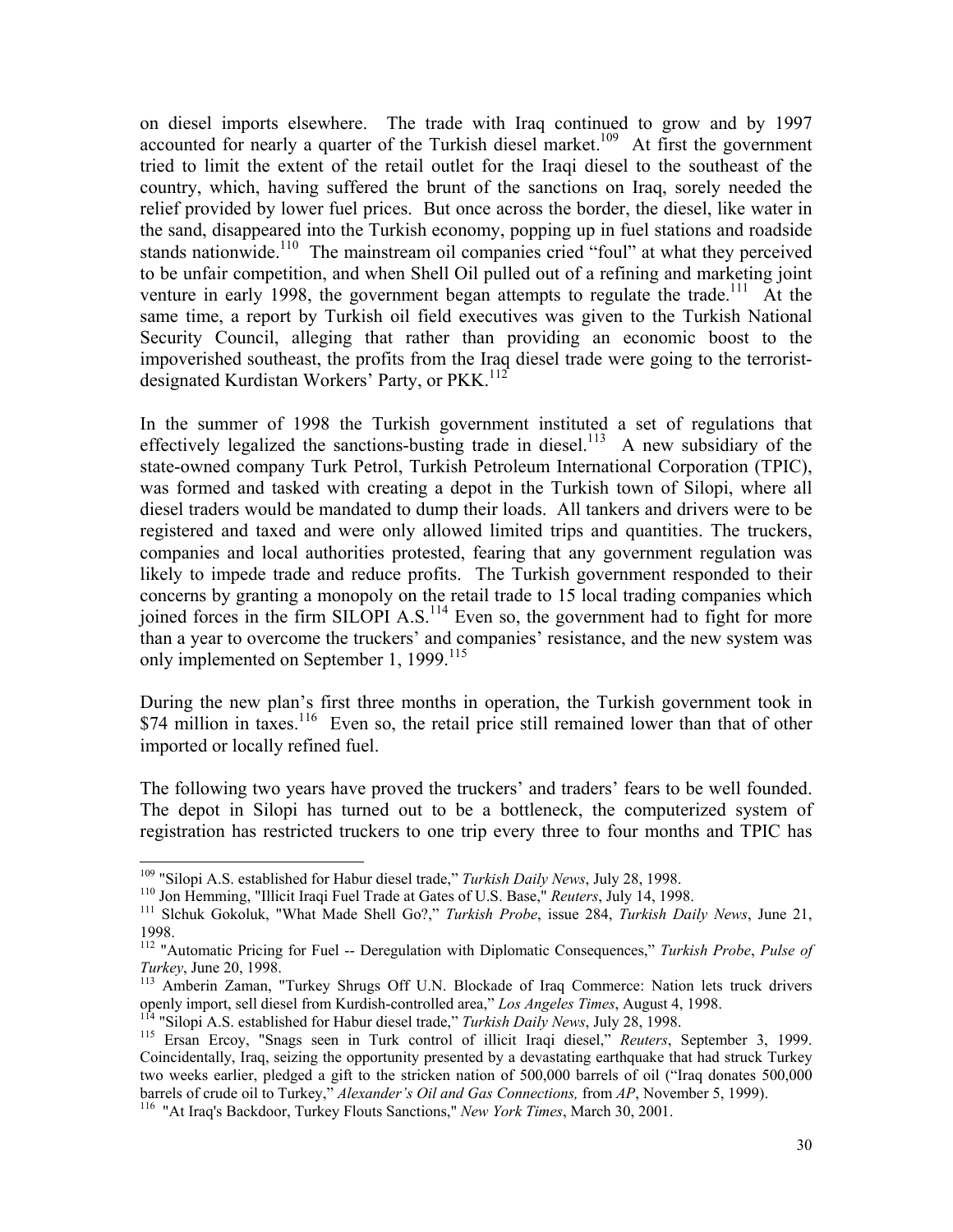been slow in paying for the loads delivered.<sup>117</sup> The involvement of the Turkish government has also further politicized the diesel trade: as the Turkish government now has a direct financial stake in each transaction, the Iraqi government enjoys new leverage.

In the aftermath of September 11, the Iraqis shut down the diesel trade. The trade in crude, however, continued with little or no interruption.<sup>118</sup> Some of the Turks, who had up to 5000 truckers in northern Iraq waiting to load, claimed that the interruption was due to the Iraqis' desire to stockpile refined oil products in the event that they were attacked by the US. This is possible, as the Iraqi refining capacity is limited. But bearing in mind that the crude, a government-to-government arrangement, is still flowing, it is also possible that the apparent need to stockpile diesel may have served as a convenient excuse to drastically curtail this trade. On the Turkish side, moves to restart the diesel trade in January 2002 were limited by a government decree in March that capped imports of Iraqi diesel at 15,000 bpd, ostensibly to reduce tax losses<sup>119</sup> and  $-$  at least according to the Turkish military – to cut the revenue of Turkish firms that are sympathetic to the PKK.<sup>120</sup>

From the Iraqi side, the ongoing increase in government-to-government diesel sales to Syria<sup>121</sup> suggests that cutting out Udai and other intermediaries has taken precedence over stockpiling. Indeed, eight months into the cutback, one would think the Iraqis would have stockpiled sufficient diesel for any war scenario; yet the Turkish diesel trade has only resumed to about 20 percent of its former level. Turkey has threatened to shut the diesel trade down entirely on September 1, 2002.

## *Political economy*

 $\overline{a}$ 

Saddam's son Udai's control over the Turkish sanctions-busting trade may be waning. Taking his place appears to be his younger brother Qusai, who over the past few years has taken on many official roles, including military command of the northern area from which the oil trade is organized.<sup>122</sup> Qusai's growing involvement may explain, at least from the Iraqi side, the shift from the entrepreneurial diesel trade to the organized government-to-government dealings in crude.

Despite the hefty cut taken by the Kurds, Iraqis do better by selling their oil directly to the Turks than through the UN structure. *Via* the Turkish truckers, the Hussein family nets cash, after minimal expenses; *via* the UN, the remuneration comes in the form of humanitarian aid. Moreover, the sanctions-busting traffic is two-way, with truckers and

<sup>&</sup>lt;sup>117</sup> "Truck Drivers Protest TPIC," *Turkish Daily News*, FBIS-NES-2002-0307, March 5, 2002.<br><sup>118</sup> "Turkey Calls Back Trucks in N. Iraq, Not Clear When Iraq To Resume Diesel Supply," *Ankara Anatolia,* September 21, 2001, FBIS-NES-2001-0925; also *Ankara Anatolia*, December 20, 2001. 119 "Turkey Tightens Border Trade Regulations To Avoid Tax Losses," *Turkish Daily News*, FBIS-NES-

<sup>2002-0307</sup>*,* March 7, 2002.. 120 "PKK-Linked Company Wins Bid to Store N. Iraq Fuel; Military Cancels Contract," *Sabah*, May 20,

<sup>2002.</sup>

<sup>&</sup>lt;sup>121</sup> Qusai Hussein likely engineered the increase in diesel trade with Syria at his older brother's expense. See section below on trade with Syria.

<sup>122 &</sup>quot;Iraqi Official on Qusay's Rise to Power," *RFE/RL*, August 13, 1999.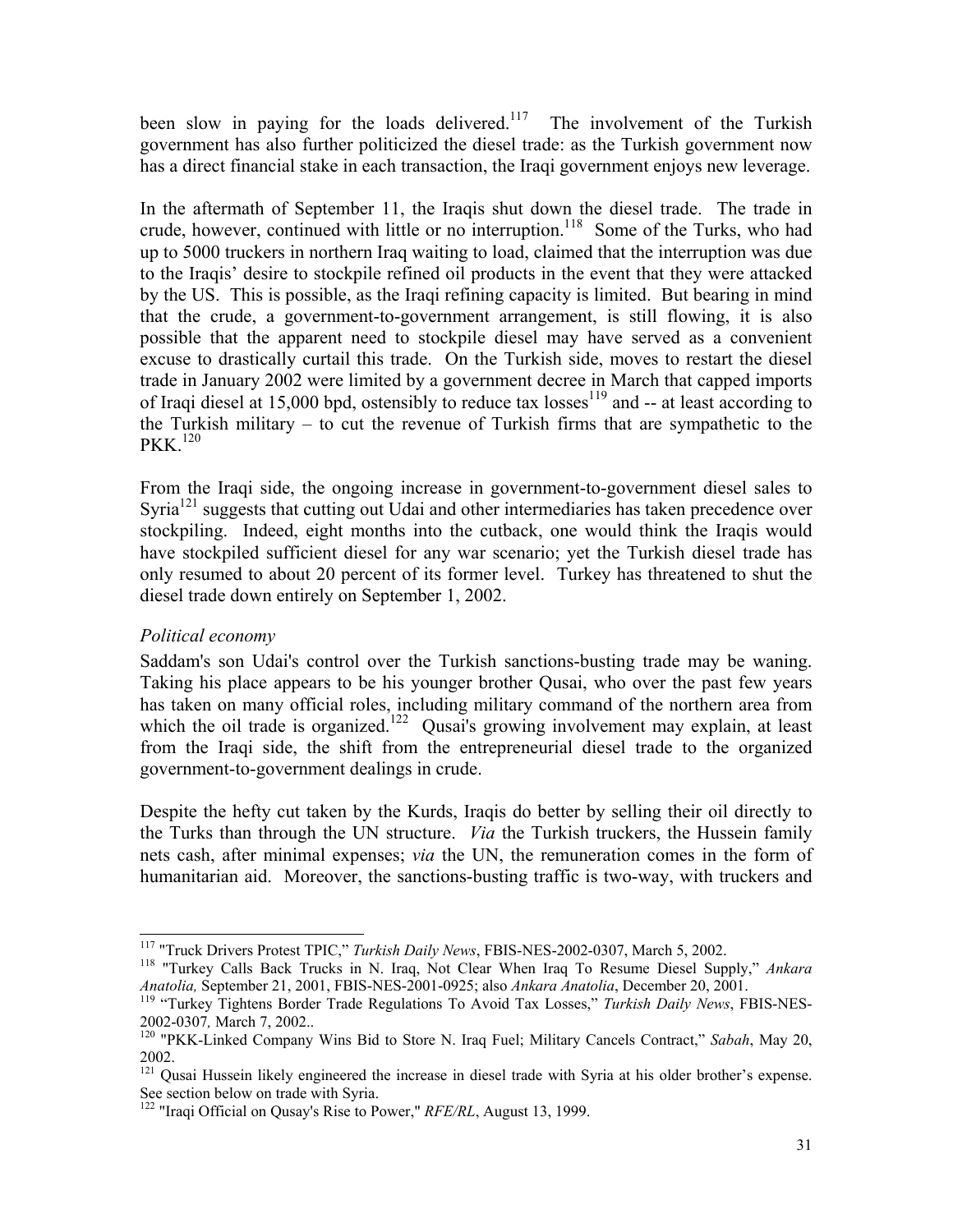traders bringing in many types of consumer goods for sale.<sup>123</sup> The truckers often spend up to a week in Iraq and hence spend money in restaurants, hotels and on vehicle maintenance. The Turkish truckers thus provide spin-off economic benefits to those northern regions of Iraq under Baghdad's control, such as Mosul and Kirkuk.<sup>124</sup>

For the Kurds, the Iraq-Turkey oil trade is a mixed blessing. The wholesale and retail trade in Iraqi Kurdistan of Turkish and European goods has flourished due to this arrangement, and estimates of revenue run as high as \$3 million a day, though most estimates put it at about one-third of that. The trade in oil, diesel and other commodities is the most significant source of funds for the embargoed area.<sup>125</sup> However, it has put one of the two key Kurdish parties, the Kurdistan Democratic Party (KDP), in a very profitable joint venture with the very regime that only 15 years ago committed genocide against the Kurdish population and is still involved in mass expulsions of Kurds. The other main Kurdish party, the Patriotic Union of Kurdistan (PUK), which unlike the KDP holds no territory between the Iraqi suppliers and the Turkish market, has largely been cut out of this financial windfall and criticizes/envies its rival.<sup>126</sup> In 1998 an agreement to unite the Kurds against Saddam that was brokered by the Clinton administration and signed in Washington had as its primary clause the sharing of this revenue between the two parties. That part of the agreement has never been fully implemented.

As for the Turks, at one point an estimated 45,000 Turkish truckers used the Kirkuk-Habur route. This so overwhelmed logistical capacities that Turkish authorities limited each trucker to one trip every three months. The trade in crude oil and diesel fuel did provide a significant economic boost to the impoverished southeast, not only to the thousands of truckers and their families, but also to the attendant service industry and the producers and wholesalers of the goods bound for Iraq. Clearly, some in the Turkish government appreciate how vital the sanctions-busting business has been to this Kurdish area of Turkey, where the government has fought a violent insurgency for nearly 20 years. As a local business leader said, " . . . if people were not offered employment, they would have no alternative but to take their guns and go to the mountains."<sup>127</sup> On a trip to the southeast last year, Prime Minister Bulent Ecevit promised to increase, not curtail the illicit trade. True to his word, in February 2002 the Turkish government declared its intention to increase imports of sanctions-busting crude to 80,000 bpd.<sup>128</sup> However, due to the new restrictions on the once-open diesel trade in favor of the more organized dealing in crude oil, most of the economic benefits previously accruing to the people of the southeast now go to the Turkish government.

 $123$  Some of this material is treated in greater depth in the Minor Sources section below.<br><sup>124</sup> At the same time, the Iraqi government has re-invigorated an Arabization campaign in those same areas, the objective of which is to expel non-Arabs (Kurds and Turkmen) from the oil-rich areas around Kirkuk.<br><sup>125</sup> The Oil-for Food program brings in mostly goods.

<sup>&</sup>lt;sup>126</sup> Association of Kurdish Tribes spokesman Hussein Khader al-Sourchi has gone so far as to claim that this rivalry over who should receive the smuggling income and the taxes on cross-border trade has been the primary cause of the internecine fighting that divided the two parties for many years ("US military action won't benefit Iraqi Kurds," *Daily Star* [Beirut], March 12, 2002).

<sup>&</sup>lt;sup>127</sup> "Habur strike highlights splits in fuel-trading," *Turkish Daily News*, May 2, 2000.<br><sup>128</sup> "Turkey aims to boost Iraqi border crude imports," *Reuters*, February 7, 2002.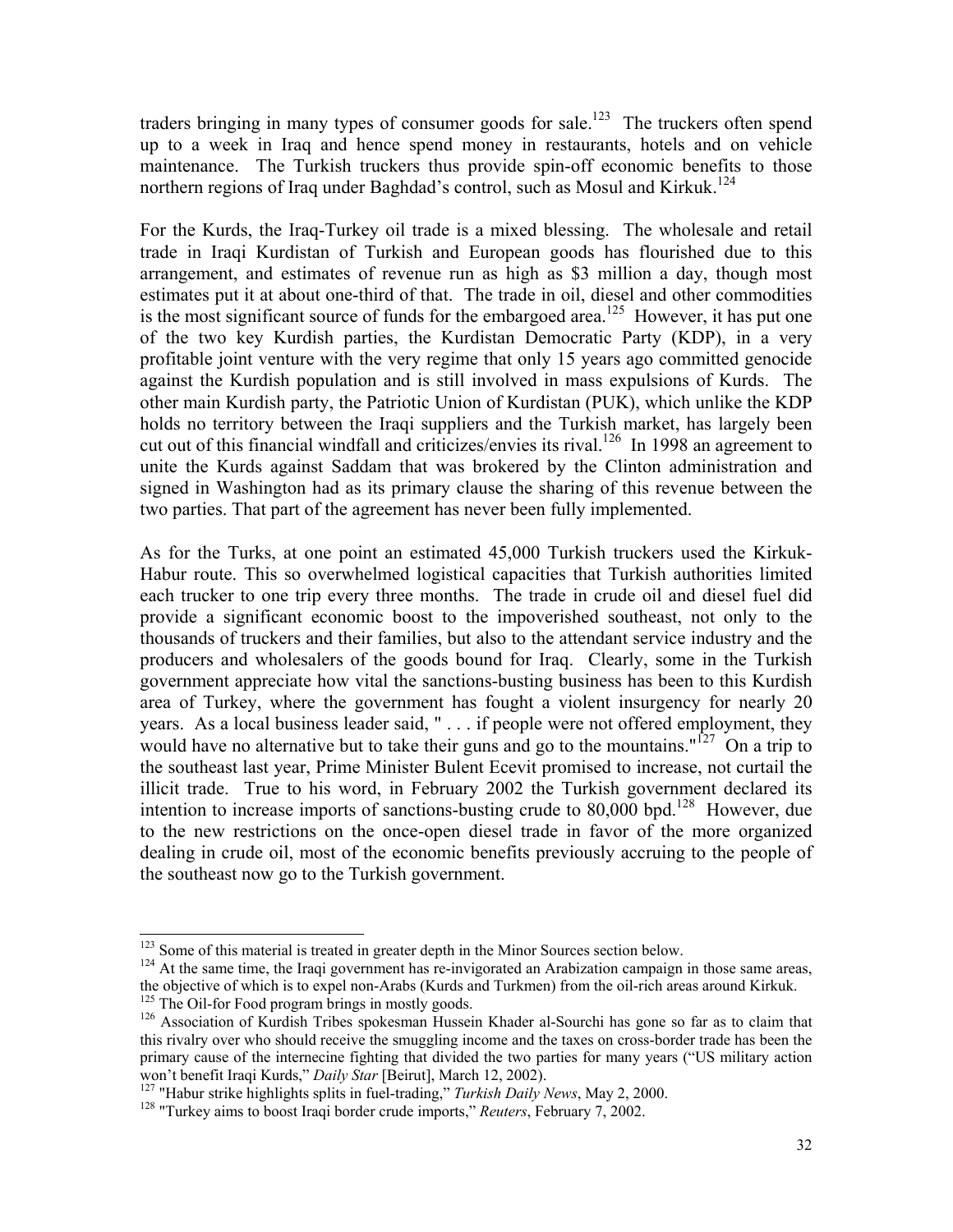### *International response*

 $\overline{a}$ 

The United States and the UN Sanctions Committee have allowed this trade to flourish with only nominal protestations. With the northern no-fly zone patrolled from Turkish airbases, the US and UK are not eager to press the Turkish authorities to shut down the smuggling. Moreover, Western governments see some advantage in allowing the trade to go on, to benefit, even compensate, the Turks and the Kurds for some of the difficulties both have endured under the sanctions regime. As one State Department official put it, "The Kurds are getting a lot of money through the oil trade, and we like the Kurds."<sup>129</sup>

Three American presidents appear to have calculated that Baghdad's profits from the Turkish oil trade were a tolerable cost for the above-mentioned benefits to other participants in that trade. The argument put forward has been that, as long as the Turks took care to inspect and interdict materials that would support Saddam's development of weapons of mass destruction, US policy *was* being implemented. The current Bush administration has until now continued to follow this line. However, now that the rampant violations so obviously benefit Baghdad and can no longer be rationalized as bolstering the economy of Turkey's troubled southeast, that calculation may change.

<sup>129 &</sup>quot;Fatter in Lean Times Iraqi elite gets richer from illegal smuggling ignored by U.S.," *NY Newsday,* June 19, 2000.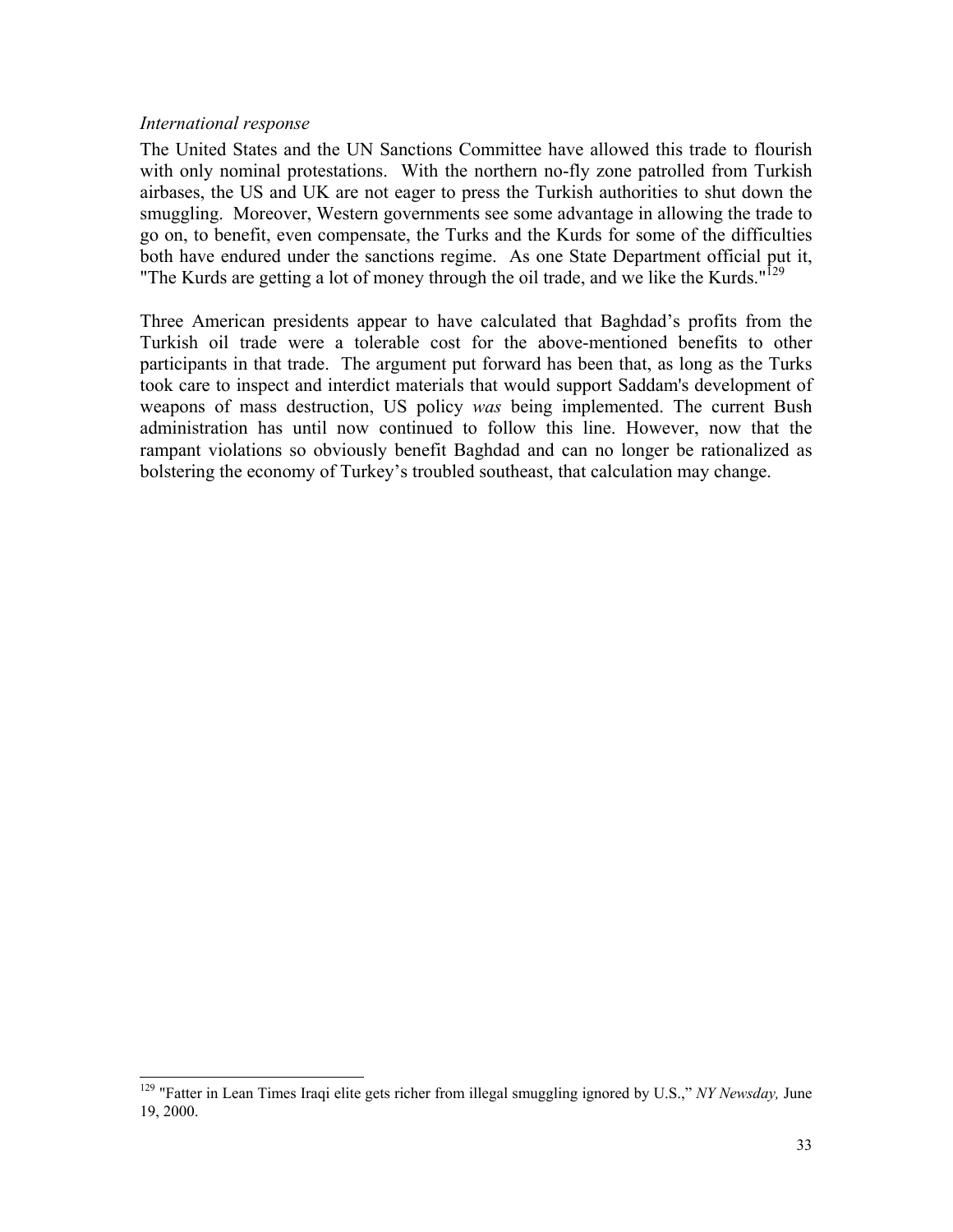#### **TABLE I: Trade with Turkey outside Oil-for-Food**

|                          | 1996   | 1997   | 1998   | 1999    | 2000   | 2001      | 2002     |
|--------------------------|--------|--------|--------|---------|--------|-----------|----------|
| Average bpd              | 30,000 | 30,000 | 50,000 | 100,000 | 75,000 | 30,000    | 15,000   |
| Iraqi Gov't.             | \$27   | \$27   | \$46   | 92      | 68     | 27        | 14       |
| <b>Udai's Companies</b>  | \$72   | \$55   | \$55   | 247     | \$243  | S.<br>-73 | 38<br>S. |
| KDP Gov't.               | \$56   | \$56   | \$93   | 186     | \$139  | \$56      | 28<br>S. |
| <b>KDP</b> Companies     | \$108  | \$82   | \$82   | 370     | \$365  | \$109     | 57       |
| Turkish Gov't.           |        |        |        | 74      | \$185  | S<br>74   | 37<br>S. |
| <b>Turkish Companies</b> | \$333  | \$333  | \$555  | \$1,036 | \$648  | \$259     | \$130    |

*Diesel Trade Estimated Revenue* (in millions)<sup>130</sup>

*Crude Oil Trade Estimated Revenue (in millions)131*

|                          | 1996 | 1997 | 1998 | 1999 | <b>2000</b>    | 2001             | 2002    |
|--------------------------|------|------|------|------|----------------|------------------|---------|
| Average bpd              |      |      |      |      | 50,000         | 75,000           | 100,000 |
| Iraqi Gov't./ KDP Gov't. |      |      |      |      | \$ 347         | \$ 356           | \$438   |
| Turkish Gov't.           |      |      |      |      | \$109          | \$164            | \$219   |
| <b>Turkish Companies</b> |      |      |      |      | $\frac{1}{22}$ | $\frac{1}{2}$ 33 | 45      |

*Totals in diesel and crude trade with Turkey*

| <b>Total Diesel</b>                    | \$596 \$553 | \$830 | $$2,005$ $$1,648$ $$598$ $$304$     |  |
|----------------------------------------|-------------|-------|-------------------------------------|--|
| Total Crude                            |             |       | \$ 478 \$ 553 \$ 702                |  |
| Total Diesel + Crude $$596 \quad $553$ |             | \$830 | $$2,005$ $$2,126$ $$1,151$ $$1,006$ |  |

 $130$  To come to the above figures, the average yearly price of oil was taken from "US Department of Energy, Cost of Crude Oil Imports, Persian Gulf Nations." From this figure, we calculated from press accounts that the Iraqi government received \$2.5/bbl. From the remainder we calculated that the Kurdish companies took 60 percent, Udai's companies 40 percent. KDP government taxes are calculated at 3 cents per bbl. The Turkish companies (truckers and retailers largely based in the Southeast) received 18 cents per liter until 1999, when the Turkish government began taking 4 out of the 18 cents, leaving the companies a 14 cent profit. These percentages and bpd were taken from published estimates. Total revenue is much more than the world price, as it includes revenue to the truckers and retailers that would otherwise have gone to the Turkish government in the form of taxes.

<sup>&</sup>lt;sup>131</sup> Crude price is the same as above; the Turkish Government received \$6/bbl. The remainder went to the Iraqi and KDP governments, but the authors have not found any estimates of how those numbers break down, nor is it clear whether the KDP government also extracts taxes on the crude trade. The Turkish company figure is based on transport costs of \$8.90/ton, or about \$1.2/bbl, taken from press accounts.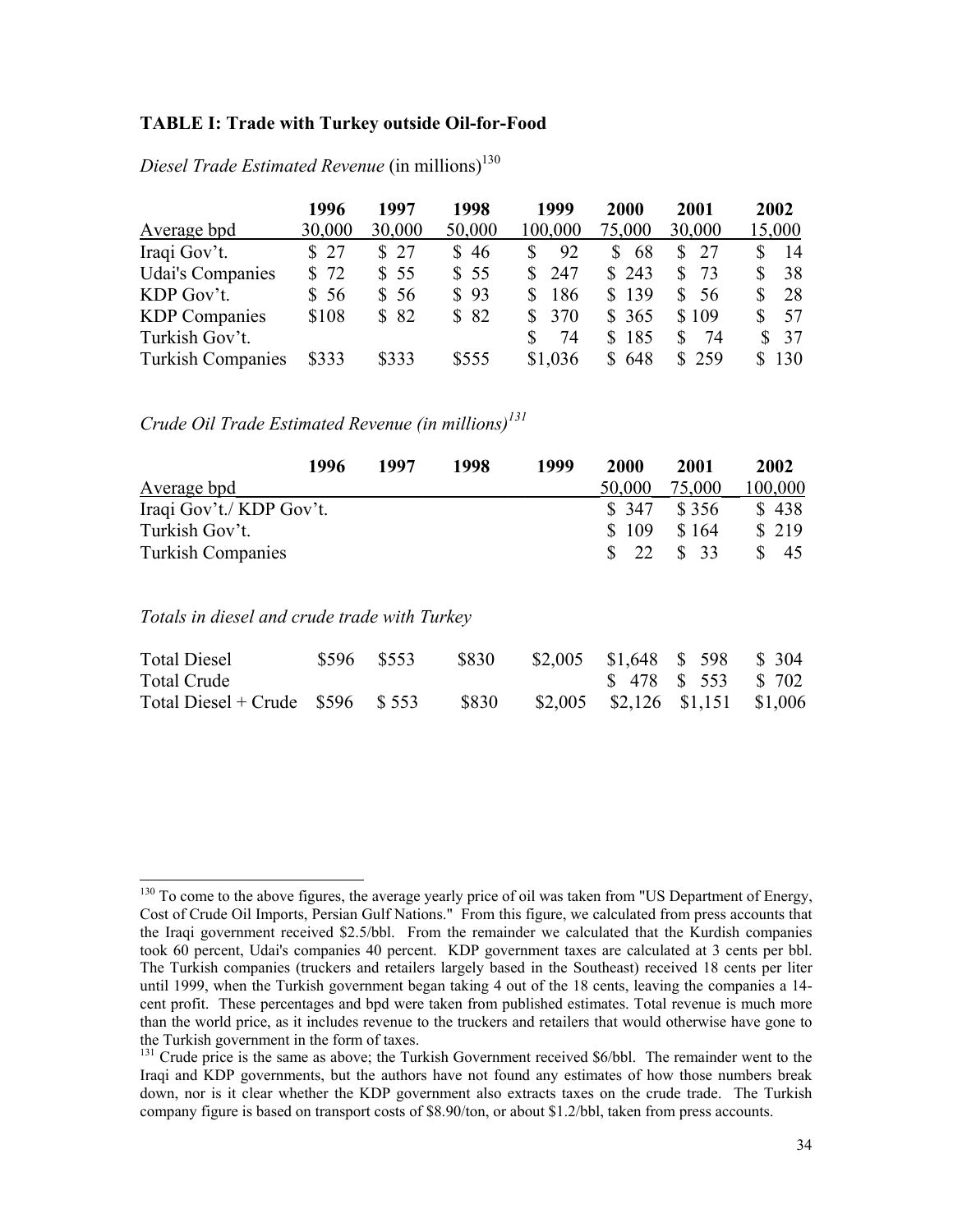### *Tankers to Jordan*

### *Background*

As with the trade between Turkey and Iraq, the Iraq/Iran war altered other regional trading relationships. During the 1980s Iraq replaced Saudi Arabia as Jordan's main oil supplier.<sup>132</sup> The Saudis cut Jordan out completely in 1990, ostensibly for unpaid bills, but possibly in retaliation for Jordan's sympathy for Iraq during the run-up to the Gulf War. At the same time, the Jordanian port of Aqaba replaced the Gulf ports of Basra and Umm Qasr as the main route for Iraqi imports and exports. However, the trade between Iraq and Jordan grew lopsided: Iraq needed more goods than Jordan needed oil, and Iraq began running a deficit. At the imposition of sanctions in 1990, Baghdad was in debt to Amman for \$1.3 billion.

King Hussein's Jordan had managed to position itself as an essential and moderate interlocutor with the West, all the while doing business with the ugly regime just down the road in Baghdad. His strategy proved effective: in recognition of Jordan's dependency on Iraqi oil, the UN never objected to Jordan's sanctions-busting trade with Iraq. Beginning at 65,000 bpd in 1991, the volume of Iraqi oil exports to Jordan has officially climbed to almost 110,000 bpd, while some observers think it may be significantly higher. The implementation in 1997 of the Oil-for-Food program caused no ripples in that steady increase.

About half of the oil Baghdad has called a gift from Iraq to Jordan; the other half is paid for, at concessionary prices, with Jordanian goods, largely food, medicines, appliances and fertilizer. In 1995, to facilitate the oil flow, Jordan and Iraq began discussing the construction of a pipeline.

## *Trading Mechanisms*

 $\overline{a}$ 

Each year in November and December, negotiations between the two countries take place to determine the quantity and price of oil imports for the following year. These negotiations are often prolonged and contentious, and the King of Jordan or President Saddam Hussein usually makes the final decision. On top of the steady increase from 65,000 bpd to the current level of nearly  $110,000$  bpd,<sup>133</sup> some analysts believe the trade could be as much as 50 percent higher, with another 50,000 bpd being trucked into Jordan, presumably for export, on top of the amount agreed to in the yearly trade protocol.<sup>134</sup> But exact figures for the last two years, at least, are difficult to come by: there has been no international oversight at the port of Aqaba since the year 2000. (See *International Response* section, below.)

<sup>132</sup> Laurie A Brand, *Jordan's Inter-Arab Relations: The Political Economy of Alliance Making*, Ch. 6, Columbia University Press, New York, 1994.

<sup>&</sup>lt;sup>133</sup> External Trade Statistics of Jordan, http://www.dos.gov.jo/owa-user/owa and "Iraq and Jordan sign oil agreement," *Arabic News*, December 24, 2001.<br><sup>134</sup> Arab Oil and Gas Directory 2001, Arab Petroleum Research Center, Paris, France, p.177.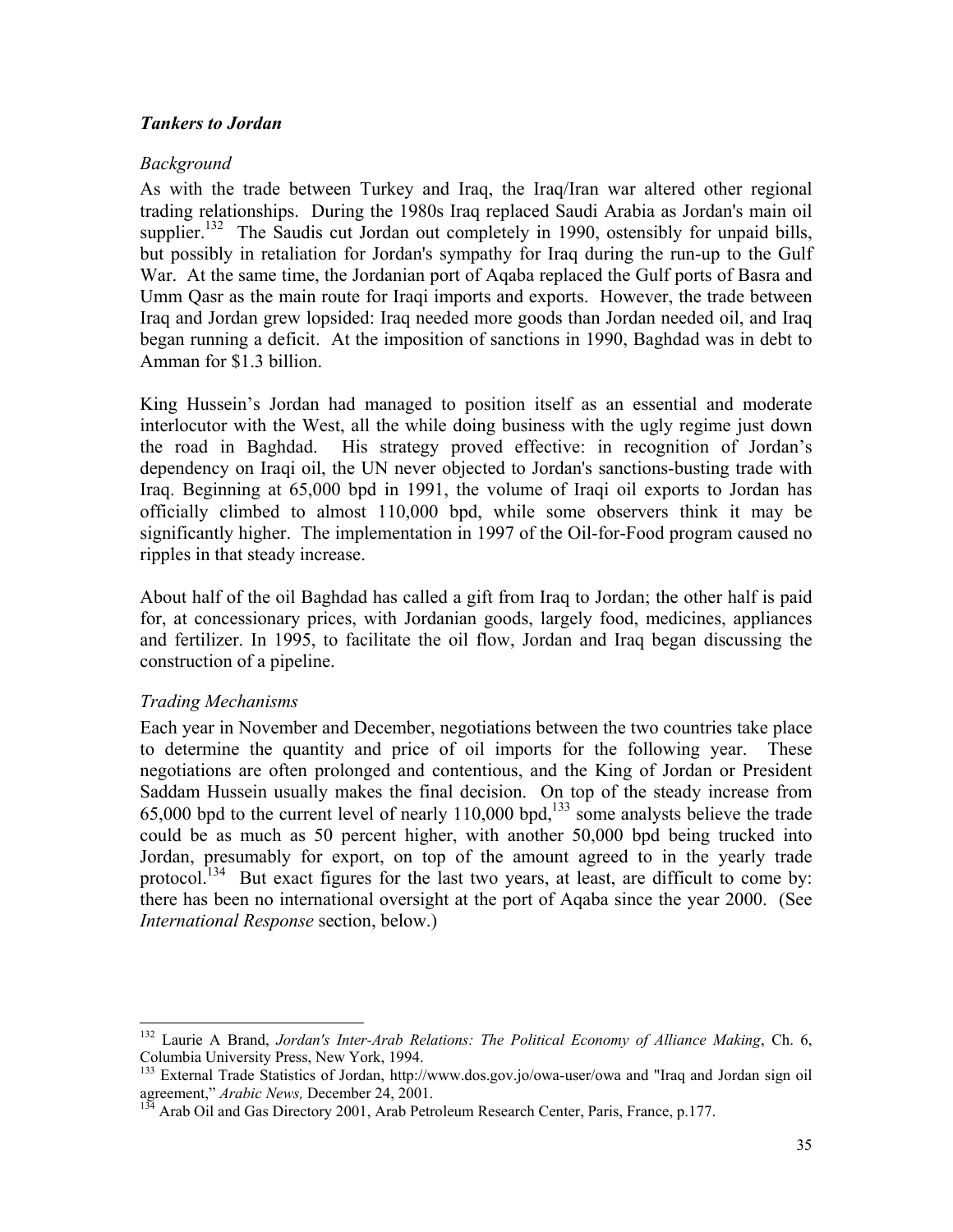The half of the oil not deemed "free" is valued at a discount, believed to be \$5-6 below market price.<sup>135</sup> As mentioned above, this second portion is supposed to be traded for Jordanian goods, the overall annual value of which has ranged from \$200 million in the early 1990s to \$450 million in 2001. The last year, though, has seen a dramatic drop-off in exports to Iraq. Despite the eagerness of Jordanian officials and businesses, the Iraqis have neither been signing as many contracts with Jordan as their annual agreement calls for, nor fully implementing those already signed.<sup>136</sup>

The way money changes hands to accommodate this trade is far from transparent. According to the Arab Oil and Gas Directory, a well-respected source in the petroleum industry, Jordan deposits payment for the cut-rate oil into an Iraqi-controlled account at the Central Bank of Jordan.<sup>137</sup> These funds are intended to be used to purchase Jordanian goods for export to Iraq. In practice, these funds could be used to purchase anything, including items imported into Jordan that are otherwise banned by UN sanctions. A Jordanian merchant, importer or agent must present an invoice to the commercial attaché at the Iraqi embassy in Amman to receive payment from this account.<sup>138</sup> There is no international oversight, not only on these banking transactions, but also on the entire Iraqi-Jordanian annual trade arrangement. Recently Iraq has openly recognized this reexporting approach and has named Russia, Egypt and Jordan as the main buyers of foreign goods on its behalf. $139$ 

On an average daily basis, 300 tanker trucks move oil from Iraq to Jordan.<sup>140</sup> The monopoly on trucking is held by the Iraqi-Jordanian Overland Transport Company,<sup>141</sup> a joint governmental venture established in 1980.<sup>142</sup> This company is supervised directly by the Ministers of Transport of the two governments, who report on its status to their respective heads of state, the President of Iraq and the King of Jordan.<sup>143</sup> Despite this being a joint venture, Jordan ends up paying Iraq some \$50-80 million annually for this

<sup>135 &</sup>quot;\$600m Oil Protocol With Iraq 'Key Weight' in Kingdom's Economic Balance," *Jordan Times,* FBIS-NES-2000-1101, November 1, 2000.<br><sup>136</sup> "Jordan vies for Iraq's external trade," *Iraq Press*, August 20, 2001.

<sup>&</sup>lt;sup>137</sup> Arab Oil and Gas Directory 2000, Arab Petroleum Research Center, Paris, France, p. 178.<br><sup>138</sup> Gary Milholin and Kelly Motz, "Shopping with Saddam Hussein," *Commentary*, July-August, 2001.<br><sup>139</sup> "Jordan, Russia, Egyp

This *modus operandi* is far from new: using the Central Bank of Jordan to provide funds, ostensibly to subsidize Jordanian-produced goods, but in fact to help powerful Jordanian firms move foreign goods to Iraq, was a technique employed by Baghdad in the 1980s, well before the imposition of sanctions (Laurie A Brand, *Jordan's Inter-Arab Relations: The Political Economy of Alliance Making*, Ch. 6, Columbia University Press, New York, 1994).<br><sup>140</sup> "Jordanian-Iraqi company examines expanding land transport fleet," *Jordan Times*, June 30, 1998.

<sup>&</sup>lt;sup>141</sup> Ibid.<br><sup>142</sup> Laurie A Brand, "Jordan's Inter-Arab Relations..., cited above, finote 134.<br><sup>143</sup> "General Assembly of Iraqi-Jordanian Land Transport Company Meets in Baghdad," *Iraq News Agency*,

FBIS-NES-2002-0216, February 16, 2002, and, "King, Crown Prince meet with Iraqi transport minister," *Jordan Times,* June 30, 1998.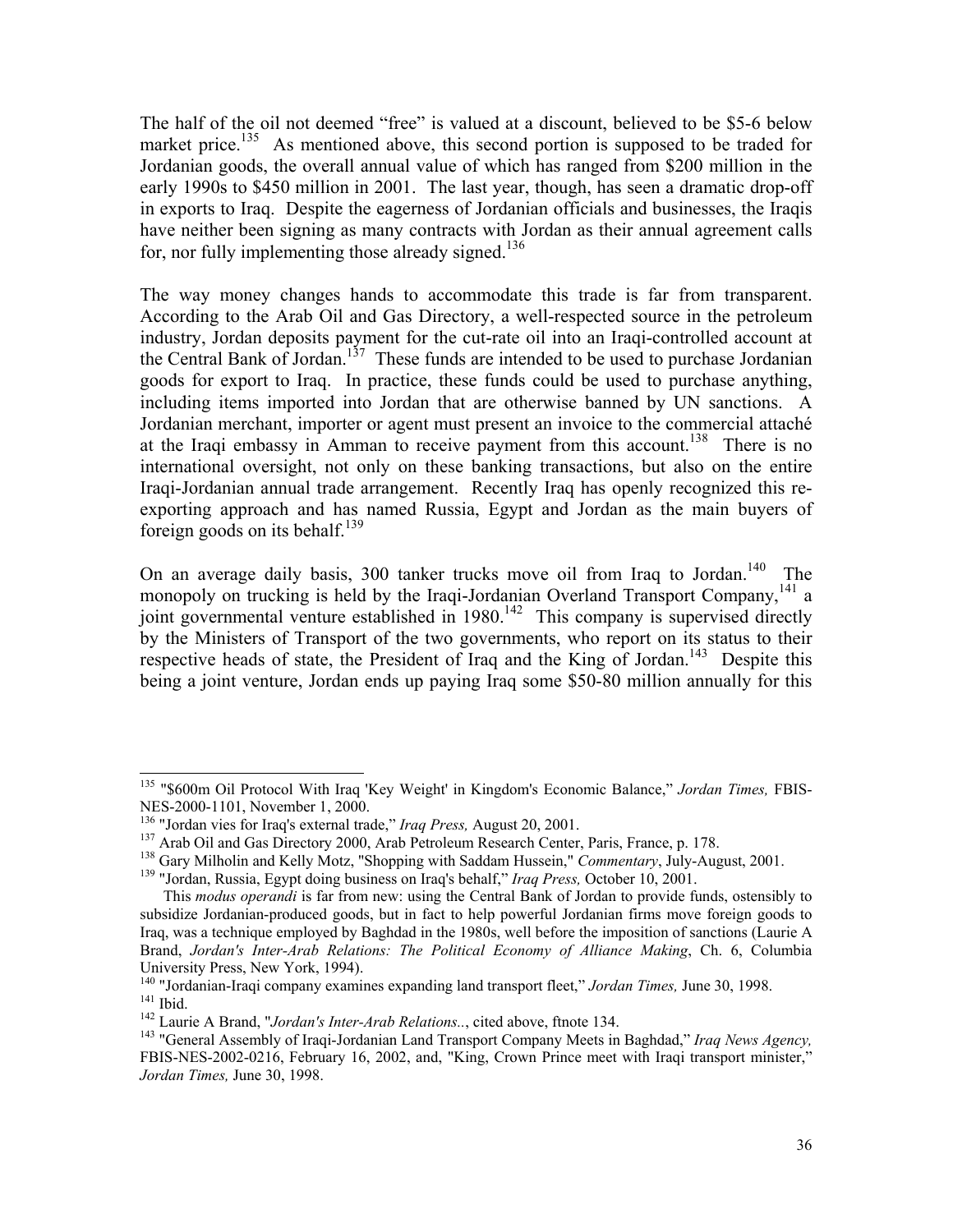transport.144 The company also hauls a significant portion of the goods from Aqaba to Iraq imported under the Oil-for-Food program.<sup>145</sup>

The proposed pipeline, now under discussion for seven years, may actually be coming into existence. Tenders were finally floated late in 2001, and contracts are expected to be issued in late  $2002$ , <sup>146</sup> with the first oil scheduled to flow in October  $2004$ .<sup>147</sup> The pipeline's capacity, 350,000 bpd, will be significantly more than Jordan requires, affording possible surplus for Palestine, Israel or as exports into the world market from the port of Aqaba. $^{148}$ 

## *Political Economy*

Jordan has regularly joined the chorus of those demanding that the sanctions be lifted.<sup>149</sup> Numerous highly publicized visits have taken place by officials from both countries, capped in November 2000, with a trip to Baghdad by the Jordanian Prime Minister Ali Abdul Ragheb.<sup>150</sup> The PM had been to Baghdad before, when he was the Minister for Industry and Trade and responsible for the trade arrangements between the two countries. In September 2000 Jordan became the first Arab country to fly into Baghdad since the imposition of sanctions.<sup>151</sup> This flight came just days after the groundbreaking, embargostretching flights from France and Russia. Also in 2000, Jordan terminated the contract of Lloyd's Register, the company monitoring the port of Aqaba for compliance with the UN sanctions regime. (See below for more on Lloyd's.)

Jordan, however, has also sent signals that it opposes the Iraqi regime. For example, the newly installed King Abdullah paid two widely publicized visits to Kuwait in 1999 and 2000.<sup>152</sup> More importantly, Amman permits the Iraqi National Accord to operate on its territory, thereby dealing Baghdad a significant blow. From this office the INA has orchestrated several damaging defections of high-ranking Iraqi officials.<sup>153</sup>

Domestically, the Jordanian government cannot be seen as being too anti-Iraq because of the numbers of Palestinians in Jordan, a constituency energetically cultivated by Saddam. Regionally, Jordan has significant trade with Israel and some with the Saudis. An

<sup>144 &</sup>quot;Jordan, Iraq Oil Pipeline Reportedly Attracts Thirty Potential Contractors," *Jordan Times,* FBIS-NES-2002-0219, February 19, 2002.

<sup>&</sup>lt;sup>145</sup> Despite all this activity the company generates very little profit: only \$350,000 in 1997. "King, Crown Prince meet with Iraqi transport minister," Jordan Times, June 30, 1998.

<sup>&</sup>lt;sup>146</sup> "Jordan, Iraq Oil Pipeline Reportedly Attracts Thirty Potential Contractors," *Jordan Times*, FBIS-NES-2002-0219, February 19, 2002.

<sup>147 &</sup>quot;Iraq to supply Jordan with crude oil through pipeline from 2004," *Alexander's Oil and Gas,* from *AFP*, May 12, 2002.

<sup>148</sup> Iraqi exports to Israel are not out of the question. According to *The Jerusalem Post* in August 1994, Israel had made a tentative agreement to import sanctions-busting oil *via* Jordan. "Minister Cited on Deal

<sup>&</sup>lt;sup>149</sup> "\$600m Oil Protocol With Iraq 'Key Weight' in Kingdom's Economic Balance," Jordan Times, FBIS-NES-2000-1101, November 1, 2000.

<sup>&</sup>lt;sup>150</sup> Ibid.<br><sup>151</sup> "Jordan flight arrives in Baghdad," *BBC*, September 27, 2000.<br><sup>152</sup> "King Abdullah in Kuwait," *Arabic News*, May 21, 2001.<br><sup>153</sup> "A correction to an article in the Guardian Newspaper regarding Iraqi Nat Accord, February 25, 2002, http://www.wifaq.com/news1.html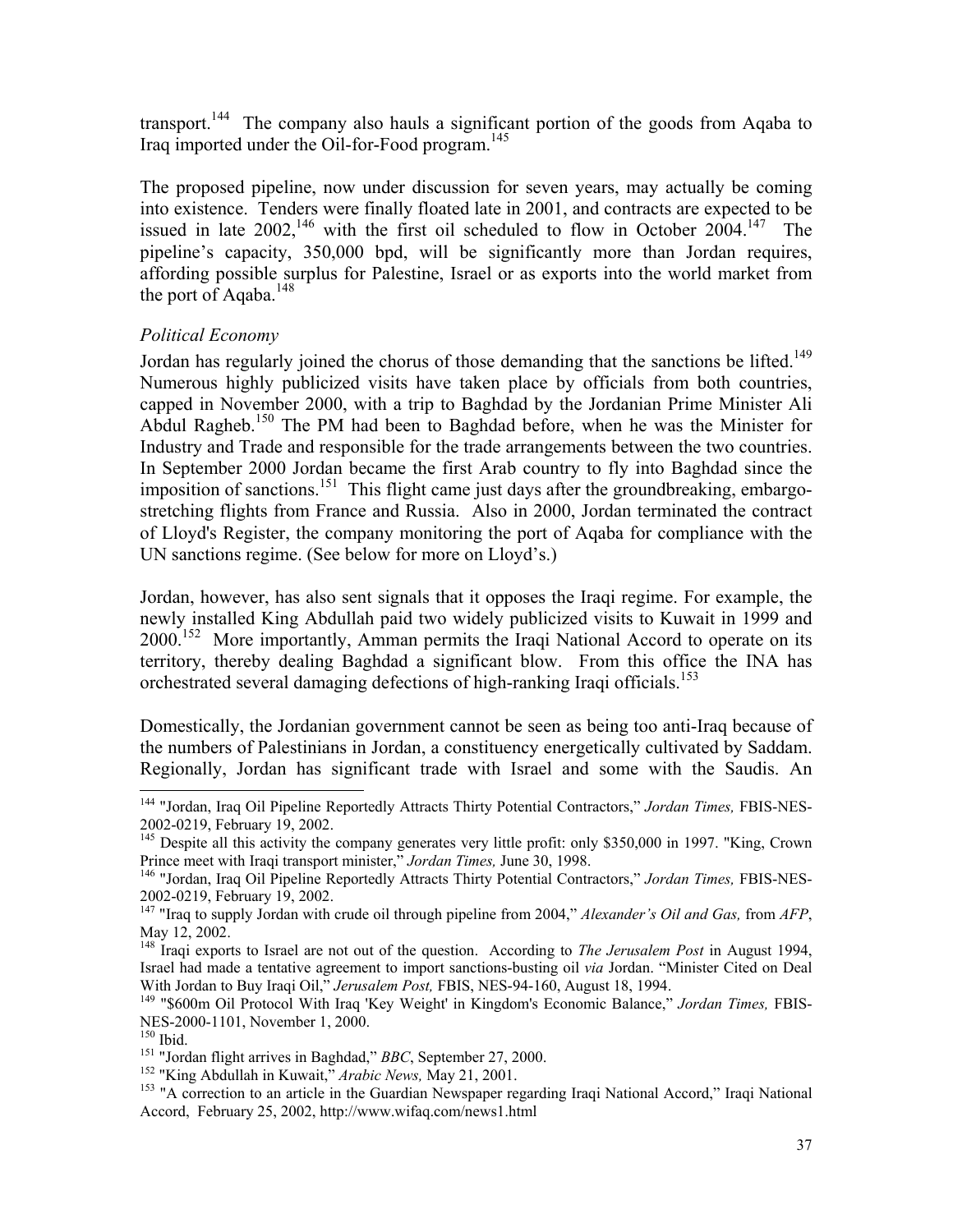alternative source of cheap oil would be a prerequisite for the Jordanians to get out from under the Iraqis' sway, but neither the Kuwaitis nor the Saudis has offered them the level of oil subsidy that Saddam provides.

As for the recent cooling of trade activity between the two countries, several factors may be in play. The mechanisms of trade with Jordan, including the reliance on trucking, have fallen far more under the control of Udai than of Qusai. If Qusai has indeed been gaining influence over the last year, as is suggested here, then he may well be moving to undermine his brother's profits from the Jordanian trade.  $154$ The construction of a pipeline would also eliminate the need for the IJLTC trucks, thereby cutting Udai out of a lucrative revenue stream. The Syrians, who apparently prefer to deal with Qusai, seem thus far to have been the beneficiaries of the drop-off in trade with Jordan.

## *International Response*

The UN has never formally issued any documentation authorizing the Jordanian-Iraqi trade. Instead, the UN Sanctions Committee has regularly "taken note" of this irregular bilateral arrangement.<sup>155</sup> This diplomatic two-step did not, however, signify Western forces' trust that the Jordanians would adequately control sanctions-busting activities through the port of Aqaba. In 1991, the US, the UK and France set up a naval patrol outside the port and inspected incoming cargoes. The blockade increased costs to shippers and suppliers of goods to Jordan, due to the delays inherent in having one's ship inspected by US sailors.<sup>156</sup>

Complaints began pouring in, and under this pressure US Secretary of State Warren Christopher traveled to Amman in August 1993. He came away thanking King Hussein for his "effective enforcement of the sanctions."<sup>157</sup> In 1994 the blockade was lifted, in exchange for which the Jordanian government agreed to contract the UK firm, Lloyd's Register, to inspect all cargo entering Aqaba that was destined for Iraq.<sup>158</sup>

While the foreign military presence was removed, importers of goods to Jordan still complained of being unduly obstructed<sup>159</sup> and rejected allegations that shipments destined for Iraq were being imported into Jordan under false paperwork. It took six years, but under pressure from the Iraqi government and local businesses, in late 2000 the Jordanians banned Lloyd's from Aqaba. As the Prime Minister Abdul Ali Ragheb explained, Jordan's expansion of trade with Iraq was the government's prime objective.160 Since then, there has been no independent inspection of the trade between Jordan and Iraq.

<sup>&</sup>lt;sup>154</sup> See The Family section below for more on this.

<sup>&</sup>lt;sup>155</sup> "Turkey to increase cross-border Iraqi crude imports outside UN program," Alexander's Oil and Gas

Connections from MEES via Newspage, May 12, 2000.<br><sup>156</sup> "Further on Expected Agreement with Lloyds," Jordan Times, FBIS-NES-94-130, July 7, 1994.<br><sup>157</sup> "Special Office to Regulate Iraqi Exports Opened," Jordan Times, FBIS-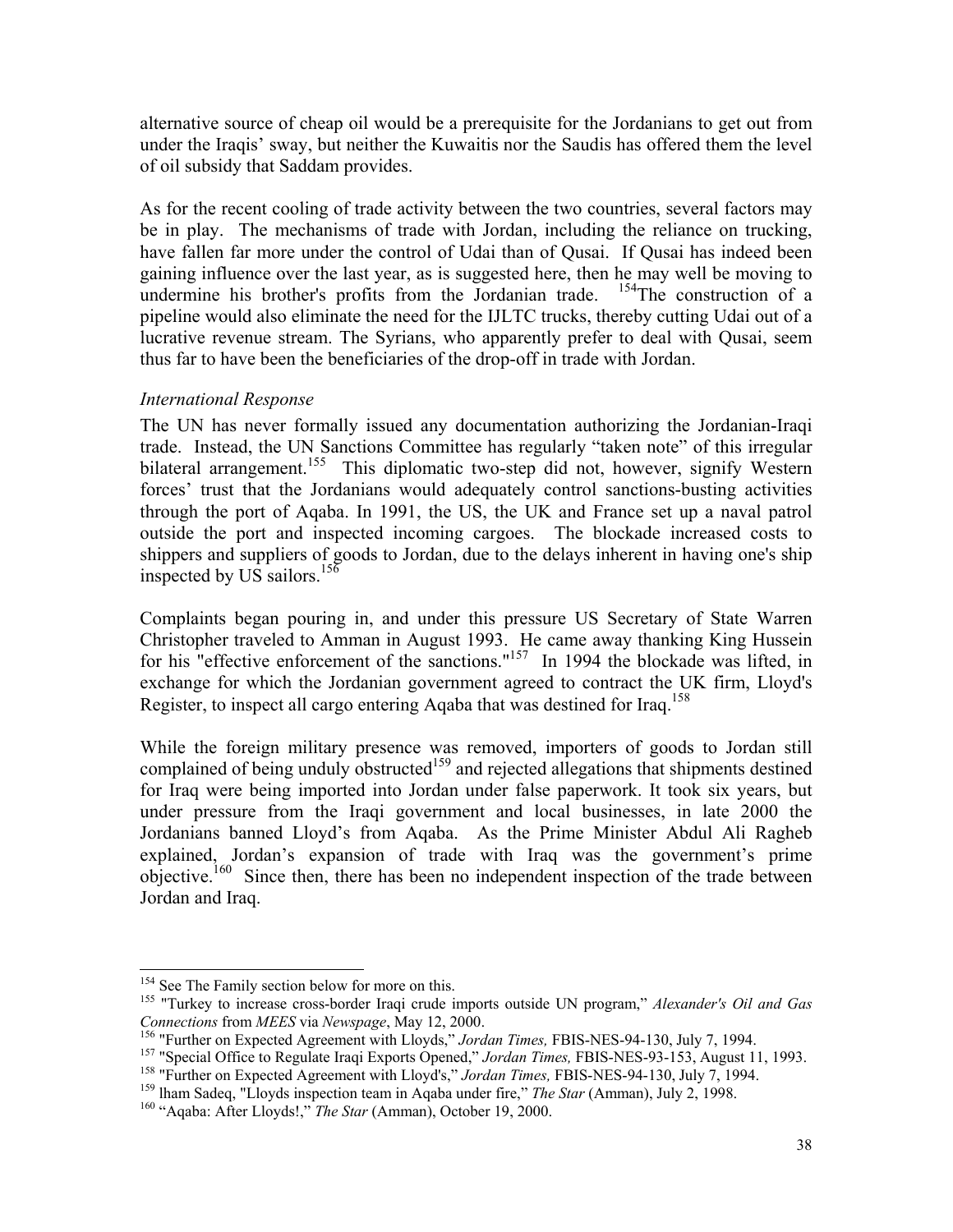#### **TABLE II: Trade with Jordan outside Oil-for-Food**

|                                                                             | 1994  | 1995  | 1996  | 1997  | 1998  | 1999  | 2000  | 2001  | 2002    |
|-----------------------------------------------------------------------------|-------|-------|-------|-------|-------|-------|-------|-------|---------|
| Protocol bpd76,000 82,000 84,000 90,000 96,000 96,000 96,000 100,000        |       |       |       |       |       |       |       |       | 110,000 |
| Actual bpd 78,000 83,000 88,000 87,000 94,000 91,000 94,000 125,000 135,000 |       |       |       |       |       |       |       |       |         |
|                                                                             |       |       |       |       |       |       |       |       |         |
| Protocol imports                                                            |       | \$220 | \$220 | \$220 | \$255 | \$200 | \$300 | \$450 | \$260   |
| Iraq                                                                        | \$197 | \$317 | \$185 | \$249 | \$199 | \$162 | \$190 | \$430 | \$424   |
| Jordan                                                                      | \$407 | \$442 | \$502 | \$510 | \$330 | \$414 | \$677 | \$734 | \$646   |

*Estimated Revenue* (in \$millions)<sup>161</sup>

#### *Pipeline to Syria*

#### *Background*

Syria and Iraq have been rivals and at times enemies for more than 35 years. Syria sided with Iran during the Iran/Iraq war, and in 1982 it closed the oil pipeline between the two countries. A thaw in relations began in 1995, road transport was opened between the two countries in the summer of 1997 and later that year a memorandum of understanding on re-opening the oil pipeline was signed. By mid-1998 Iraq had repaired its portion of the pipeline and awaited final Syrian approval for the re-opening. It wasn't until two years later, though -- after Iraqi engineers had helped repair pumping stations on the Syrian side,<sup>162</sup> French companies had helped expand the pipeline<sup>163</sup> and, more significantly, after the death of President Hafez al-Assad in June 2000, when the traditional rivalry between the two counties lost much of its ferocity -- that Iraqi oil began to flow.

The oil flow accelerated the thaw in bilateral relations. Syria reopened the Aleppo-Mosul railroad, inactive since 1981, and established trucking and bus companies to facilitate the transport of Syrian goods and people to Iraq. The Syrians also made plans to upgrade their diplomatic presence in Baghdad, negotiated and signed a free-trade agreement, and attended groundbreaking trade meetings at which the Iraqi trade minister promised a massive increase in trade volume.

#### *Trading Mechanisms*

 $\overline{a}$ 

*Via Pipeline:* The Iraqi Petroleum Company (IPC) pipeline, which runs from Iraq's northern oil fields of Kirkuk to Syria's Mediterranean coast at Banias, with a spur to

<sup>&</sup>lt;sup>161</sup> Figures for imports and exports of goods are taken from Jordanian Department of Statistics and converted form Jordanian dinar to dollars. http://www.dos.gov.jo/dos\_home/home\_e.htm. To the resulting figure for Jordanian exports, \$50 million annually was added for transport. Figures for 2001 and 2002 also include an extra 25,000 bpd outside of the trade protocol. For this oil \$6 a barrel was added for Jordan, the rest (world price minus six), to Iraq.

<sup>162 &</sup>quot;Syria's decision to import Iraqi crude follows example," *Alexander's Oil and Gas* from *Energy24*, October 31, 2000.

<sup>163 &</sup>quot;Iraqi-Syrian Pipeline Expansion," *AP,* April 11, 2000.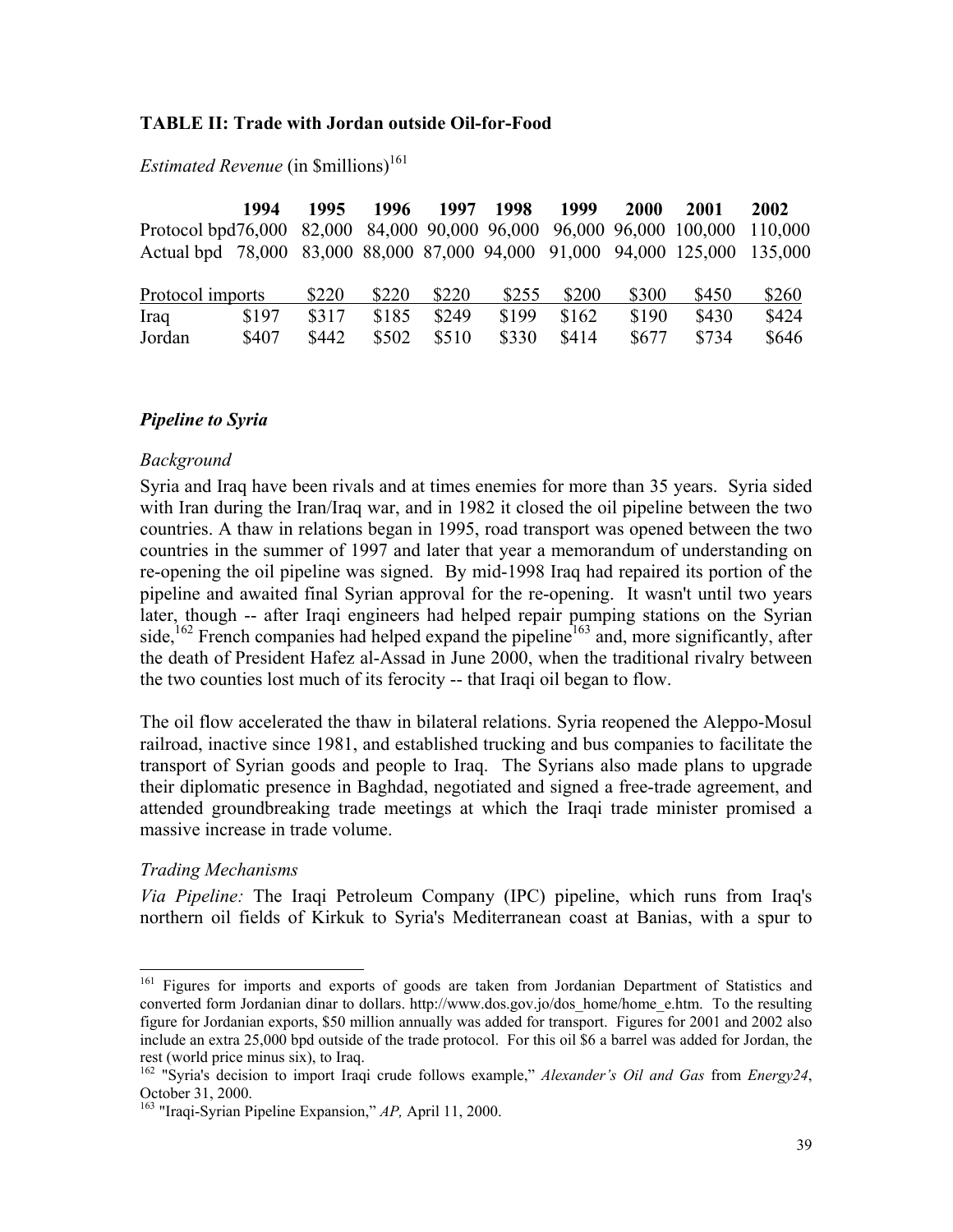Tripoli in Lebanon, has a capacity of 700,000 bpd.164 The Syrian oil fields, near the Euphrates city of Deir al-Zor, also feed into the pipeline. The negotiations regarding the re-opening of the pipeline were initiated by Udai Hussein and went on for nearly five vears. $165$ 

The first agreement, in late 1997, called for the Syrians to pay half-price for the oil.<sup>166</sup> At the time the price of oil was about \$13 per barrel.<sup>167</sup> When oil began to flow in late 2000, however, the price was closer to \$30 a barrel.<sup>168</sup> Analysts believe Iraq's agreement with Syria was renegotiated and is now similar to that with Jordan, in that Syria receives a discount, in this case estimated at \$2-6 per barrel.<sup>169</sup> Analysts also expect the Syrians, like the Jordanians, to facilitate the procurement and transport of goods proscribed under the Oil-for-Food program.170 In the fall of 2000, as the first reports surfaced of oil flowing through the pipeline, Syria claimed that small quantities of oil were moving, sufficient for testing purposes only.<sup>171</sup> However, since December 2000 Syria, whose normal exports were about 350,000 bpd, has been exporting over 450,000-550,000 bpd, mostly to European customers.<sup>172</sup> As the Syrian oil fields have been in decline for quite some time, the overnight increase can only be due to Iraqi oil. The Syrians, though, do not re-export the Iraqi crude directly; rather, the Iraqi oil is first refined and then used to replace Syrian oil for the purposes of domestic consumption, thereby freeing up an equivalent amount of Syrian oil for export. Some experts believe Iraqi exports to Syria will increase to  $250,000$  bpd during  $2002$ ,  $^{173}$  and plans are underway for the construction of a *new* Iraqi-Syrian pipeline, with a capacity of 1.4 million bpd.<sup>174</sup>

In 2001 Lebanon and Iraq came to an arrangement, modeled on that of Iraq and Jordan, whereby Iraq would provide Lebanon a quantity of free oil *via* the Syrian pipeline --  $400,000$  barrels to begin with -- and sell Lebanon more.<sup>175</sup> This agreement was

<sup>&</sup>lt;sup>164</sup> Arab Oil and Gas Directory 2001, Arab Petroleum Research Center, Paris, France, p.184-5.

<sup>&</sup>lt;sup>165</sup> "Iraq, Udayy's Control Over Economy, Trade Viewed," *Al-Watan al-Arabi*, FBIS-NES-96-137, July 16, 1996.

<sup>166</sup> Con Coughlin, "Saddam sets up new oil smuggling deal to beat sanctions," *Sunday Telegraph*, November 1, 1998.<br><sup>167</sup> US Department of Energy, http://www.eia.doe.gov/emeu/international/petroleu.html#CrudePrices

<sup>168</sup> Ibid.<br><sup>169</sup> Alan Sipress and Colum Lynch, "U.S. Avoids Confronting Syrians on Iraqi Oil", *Washington Post*,

February 1, 2002.

<sup>170</sup> Con Coughlin, "Saddam sets up new oil smuggling deal to beat sanctions," *Sunday Telegraph*, November 1, 1998. In this capacity, the recently reopened rail line between Mosul, in northern Iraq, and Aleppo, Syria's second largest city, came in handy: in June 2002 Western intelligence officials told *The Times of London* (Michael Evans, "Baghdad 'using Syria rail link to smuggle in military hardware,'" June 10, 2002) that Iraq has been using the rail line to smuggle in "a vast range of military equipment and parts for weapons of mass destruction." According to *The Times*, these include old Bulgarian tanks once sold to Syria, Czech-made Scud missile-guidance systems and surface-to-air missiles and possibly components for Iraqi's NBC weapons program.

<sup>171</sup> Alan Sipress and Colum Lynch, "U.S. Avoids Confronting Syrians on Iraqi Oil," *Washington Post*, February 1, 2002.

<sup>&</sup>lt;sup>172</sup> "Syria-Iraq oil pipeline still flowing," *Reuters*, February 28, 2001.<br><sup>173</sup> "Iraqi Oil Industry in 2002: A Turning Point," *Middle East Economic Survey*, January 14, 2002.<br><sup>174</sup> "New Syrian-Iraqi oil pipeline will *Reuters* and *Newspage*, October 12, 2000.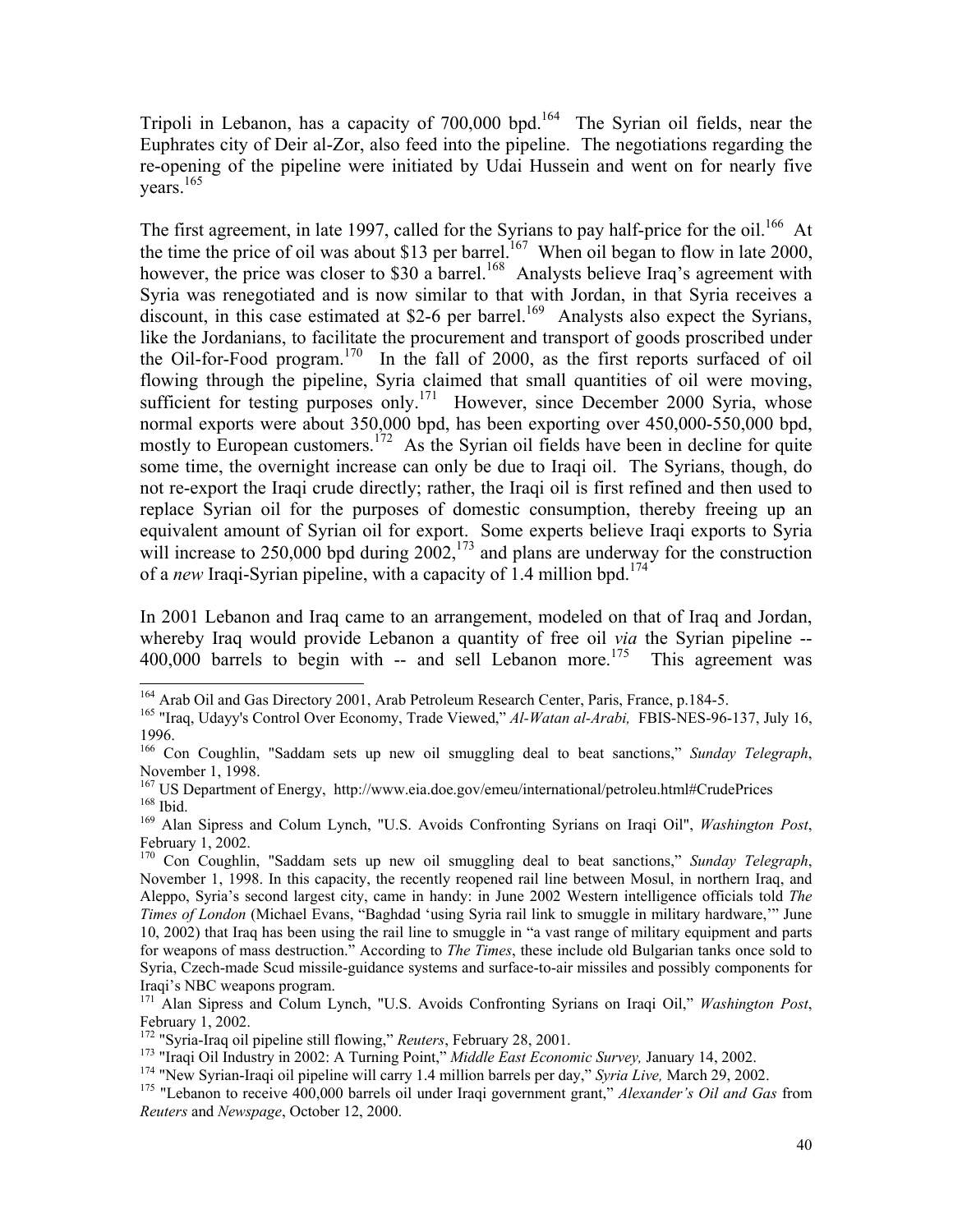announced just prior to the re-opening of the Iraqi-Syrian pipeline. During the summer of 2002, Baghdad and Tripoli, as a part of the free trade agreement, began making preparations to restore the pipeline to Lebanon for regular use.<sup>176</sup> They expect to put it into use for up to 50,000 bpd, estimated to be Lebanon's domestic consumption.<sup>177</sup> The oil will be sold to Lebanon at a cut-rate price. As the Lebanese import over \$1 billion of petroleum products, there is ample scope for Iraqi exports.<sup>178</sup> Both the Syrian and Lebanese arrangements with Baghdad fall outside the Oil-for-Food program.

*By Tanker:* Since the re-opening of trade between Syria and Iraq in October 1997, four border crossings have come into use.<sup>179</sup> UN Oil-for-Food monitors, who only inspect goods being imported to Iraq under their program, are present at only one of these crossings; $^{180}$  at the other three, there is no international observation of the sanctionsbusting trade. Late in 1998, prior to the completion of the repairs to the pipeline, an agreement was struck between Iraq and Syria to begin exporting Iraqi oil to Syria *via* tanker truck.<sup>181</sup> Although it is unclear when the transport actually commenced, trucks were certainly rolling prior to the fall of 2000, when the pipeline came into use,<sup>182</sup> and have carried on since.<sup>183</sup> Likely the cargo is Iraq's surplus diesel that at one point went to Turkey. It is reported that hundreds of trucks are involved in the transportation.<sup>184</sup> suggesting that up to 30-40,000 bpd are being moved  $-$  a volume roughly equal, as noted above, to the decrease in the Turkish diesel trade. Rail tankers may also be in use: in March 2001, there were suspicions that oil was being transported by rail to the new Syrian power plant near Aleppo, which reportedly requires some  $30,000$  bpd.<sup>185</sup>

## *Political economy*

Syria, Jordan and Iraq have at times had the type of zero-sum triangular relationship wherein improvements in relations between any two parties signify a degrading of relations with the third. Recent moves would seem to confirm this analysis: Baghdad's increased trade with Syria saw a concurrent decline in Iraqi trade with Jordan. Working in Jordan's favor, however, has been its better road and port infrastructure, amenities the Syrians have begun to appreciate. Recently President Bashar Assad allocated \$34 million to upgrade Syria's main port of Tartous.<sup>186</sup> In January 2001, just six weeks after the opening of the pipeline, Iraq announced it would direct much more of the transit of the Oil-for-Food imports through Syrian ports. $187$  For the Syrians, the cut-rate Iraqi fuel,

 $176$  "Iraq and Lebanon to rehabilitate oil pipeline", UPI, July 11, 2002

<sup>&</sup>lt;sup>177</sup> "Iraq to assist Lebanon to repair idle pipeline" *Iraq Press*, August 25 2002<br><sup>178</sup> "Lebanon's Petroleum Import Bill Rises To \$1.1bn In 2000", *Middle East Economic Survey*, March 19 2001.<br><sup>179</sup> "Iraq's trade with Syria booms despite U.N. embargo," *Iraq Press*, July 20, 2001.

<sup>&</sup>lt;sup>180</sup> UN Office of the Iraqi Program, http://www.un.org/Depts/oip/cpmd/authentication.html<br><sup>181</sup> Con Coughlin, "Saddam sets up new oil smuggling deal to beat sanctions," Sunday Telegraph, November 1, 1998.

<sup>182 &</sup>quot;Syria's decision to import Iraqi crude follows example," *Alexander's Oil and Gas* from *Energy24*, October 31, 2000.<br><sup>183</sup> "Iraq's trade with Syria booms despite U.N. embargo," *Iraq Press*, July 20, 2001.

<sup>&</sup>lt;sup>184</sup> Ibid.<br><sup>185</sup> Brian Whitaker, "Syrian rehabilitation is in the pipeline," *The Guardian*, March 26, 2001.<br><sup>186</sup> "\$34 million for Tartous port," *Syria Live*, February 23, 2002.<br><sup>187</sup> "Iraq increases its imports though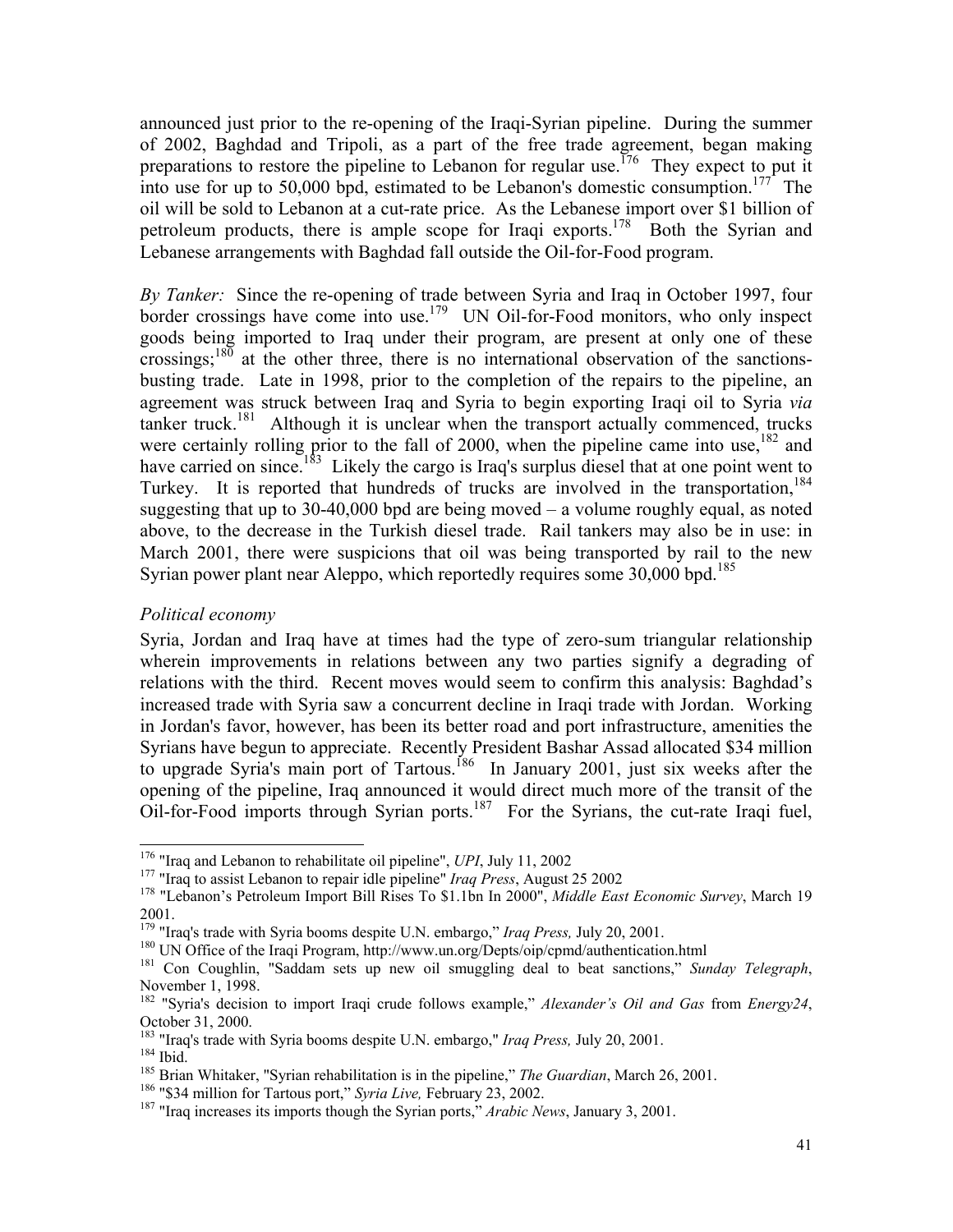which allows them to export more of their own oil, represents a hard-currency windfall that could pump as much as a half-billion dollars annually into Syria's \$7.5 billion budget.<sup>188</sup> The new arrangements with Lebanon, with oil passing through the Syrian pipeline and the planned Iraqi imports from Lebanon traversing Syrian territory, will bring in additional income and, as an added boon, is likely to enhance Lebanese dependency on Syria.

Iraqi relations with Syria can be viewed from several perspectives. First, the new warmth may signal an overt attempt to encourage Syria not to side with Iraq's enemies in any upcoming armed confrontation, as Syria has done in Iraq's last two wars. Second, the Iraqis may hope that enhancing its illicit trade relations with Syria will impede Syria's move toward a more open economy, which, in turn, could compel similar movement toward a more transparent political process that Iraq, like other nations in the region, would likely perceive as a dangerous precedent. Improved relations with Syria also puts pressure on Jordan to be more compliant with Iraqi wishes relating both to the importation of goods and to restricting the activities in Jordan of Iraqi dissidents. Finally, Iraq's improved relations with Syria can also be read as another move by Qusai in his ongoing contest with Udai for the seat of their father. One key sector, transport, may have fallen under Qusai's sway, as the al-Dhilal company, thought to be an Iraqi security service front, has taken over much of the transport between Syria and Iraq that was previously run by an Udai-controlled company, Al-Hoda.189Qusai is also said to enjoy friendlier relations with President Bashar Assad, a development that has caused his elder brother considerable unease.<sup>190</sup>

## *International responses*

Criticism of Syria has been mild from the UN Sanctions Committee and its hard-line members, the US and UK. The US will not unduly pressure the Syrians, whom it now deems essential for any serious movement toward peace in Israel and for cooperation in the war on terrorism. Shortly after taking office, in late February 2001, US Secretary-of-State Colin Powell visited Syria. Secretary Powell said that President Bashar Assad had thrice assured him that Syria would put the resumed pipeline flow under the UN Oil-for-Food program.<sup>191</sup> It has yet to happen. The UK has made somewhat stronger protestations, but to no avail: no threats of punitive action were made in response to these blatant violations of UN sanctions. In the fall of 2001, Syria was elected to the UN Security . And as of January 1, 2002, Iraq's prime sanctions-busting partner sits on the UN Sanctions Committee and will do so through 2003.

<sup>&</sup>lt;sup>188</sup> "Syria passes 2002 budget with \$7.6 bln spending," Syria Live, November 30, 2001.

<sup>&</sup>lt;sup>189</sup> "Iraqi security use Transport Company on Baghdad-Damascus Line," *Iraq Press*, May 7, 2001. More on this in the Minor Sources section below.

<sup>&</sup>lt;sup>190</sup> "Saddam mulls fresh cabinet reshuffle to boost son's standing," *Iraq Press*, August 18, 2001.<br><sup>191</sup>Charles Recknagel, "Iraq: Syria Considering End To Oil Smuggling," *RFE/RL*, March 7, 2001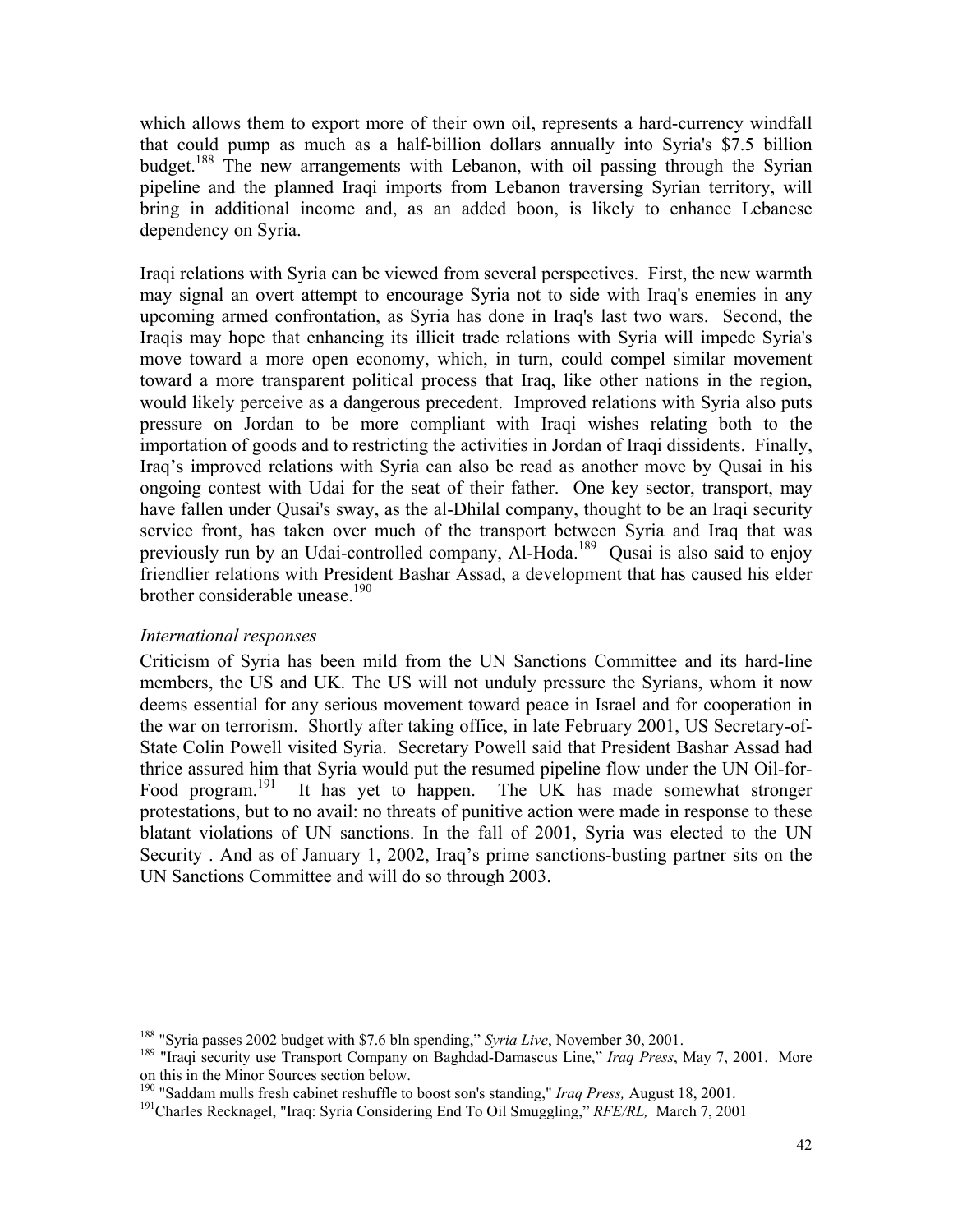### **TABLE III: Trade with Syria outside Oil-for-Food**

| <i>Estimated Revenue</i> (in \$ millions) <sup>192</sup> |             |         |         |  |  |  |  |  |
|----------------------------------------------------------|-------------|---------|---------|--|--|--|--|--|
|                                                          | <b>2000</b> | 2001    | 2002    |  |  |  |  |  |
| <u>Avg bpd</u>                                           | 180,000     | 180,000 | 230,000 |  |  |  |  |  |
| Iraq                                                     | \$205       | \$854   | \$1,175 |  |  |  |  |  |
| Syria                                                    | \$65        | \$394   | - 504   |  |  |  |  |  |

*Estimated Revenue* (in \$ millions)<sup>192</sup>

## *Barges hugging the Iranian coast*

#### *Background*

At the head of the Persian Gulf are the Iraqi offshore ports of Mina al-Bakr and Khor al-Omaia, both of which are served by an oil pipeline from Basra. Roughly half of all Iraqi exports under the Oil-for-Food program originate from Mina al-Bakr. Nearby are two other ports: Umm Qasr, along the Kuwait-Iraq border, and, up the Shatt al-Arab toward Basra, the port of Abu al-Flus. While these ports were built to be the main facilities for Iraqi imports and exports, they suffered heavy damage in the Iraq/Iran war and endured further bombing during the 1991 and 1998 US-led coalition air strikes.

## *Trading Mechanisms*

The sanctions-busting in these ports occurs *via* four mechanisms: first, by loading up small barges, which stick within Iranian territorial waters until the Strait of Hormuz, whereupon they cross to unload in the UAE; second, by loading barges that travel to the Emirates by way of the Kuwaiti coast; third by topping off with illicit fuel tankers already stocked with legitimate loads under Oil-for-Food, and finally, by transporting oil by truck to Iranian destinations for re-export.

## *Barges along the coasts*

l

Barges and smaller tankers fill up at the Shatt al-Arab ports of al-Muftiya and Abu al-Flus, north and south of Basra respectively, cross to the Iranian side and then travel along the Iranian coast, all the way to the islands of Qesh or Qeshim.<sup>193</sup> Along the way, naval patrols of the Iranian Revolutionary Guard, particularly from the Revolutionary Guard's maritime station just north of the mouth of the Shatt al-Arab, record and facilitate the transit.<sup>194</sup> These vessels, each with carrying capacities in the range of  $15,000-50,000$ barrels, are old, not designed for the transport of petroleum products, and are often overloaded and listing.<sup>195</sup> Iran furnishes its own pilots to navigate the shallow waters

 $192$  Figures based for 2000 (November-December only) and 2001 on an average of 150,000 bpd through the pipeline and 30,000 bpd of fuel transported by truck or rail. For 2002, 200,000 bpd through the pipeline and 30,000 bpd by truck or rail. The figures are based on Syria receiving \$6 per barrel (upper range of published estimates), Iraq the balance.

<sup>&</sup>lt;sup>193</sup> Barbara Crossette, "Smuggling of Iraqi Oil Is Rising, U.N. Is Told," *New York Times*, March 24, 2000.<br>Robin Wright, "Use of transit point to skirt U.N. sanctions," *Los Angeles Times*, July 2, 2000.

<sup>&</sup>lt;sup>194</sup> Kenneth Bacon, "Department of Defense News Briefing," April 20, 2000, and Robin Wright, "Use of transit point to skirt U.N. sanctions", *Los Angeles Times*, July 2, 2000.<br><sup>195</sup> Charles Recknagel, " Iraq: Oil Smuggling Produces High Profits," *RFE/RL*, June 21, 2000.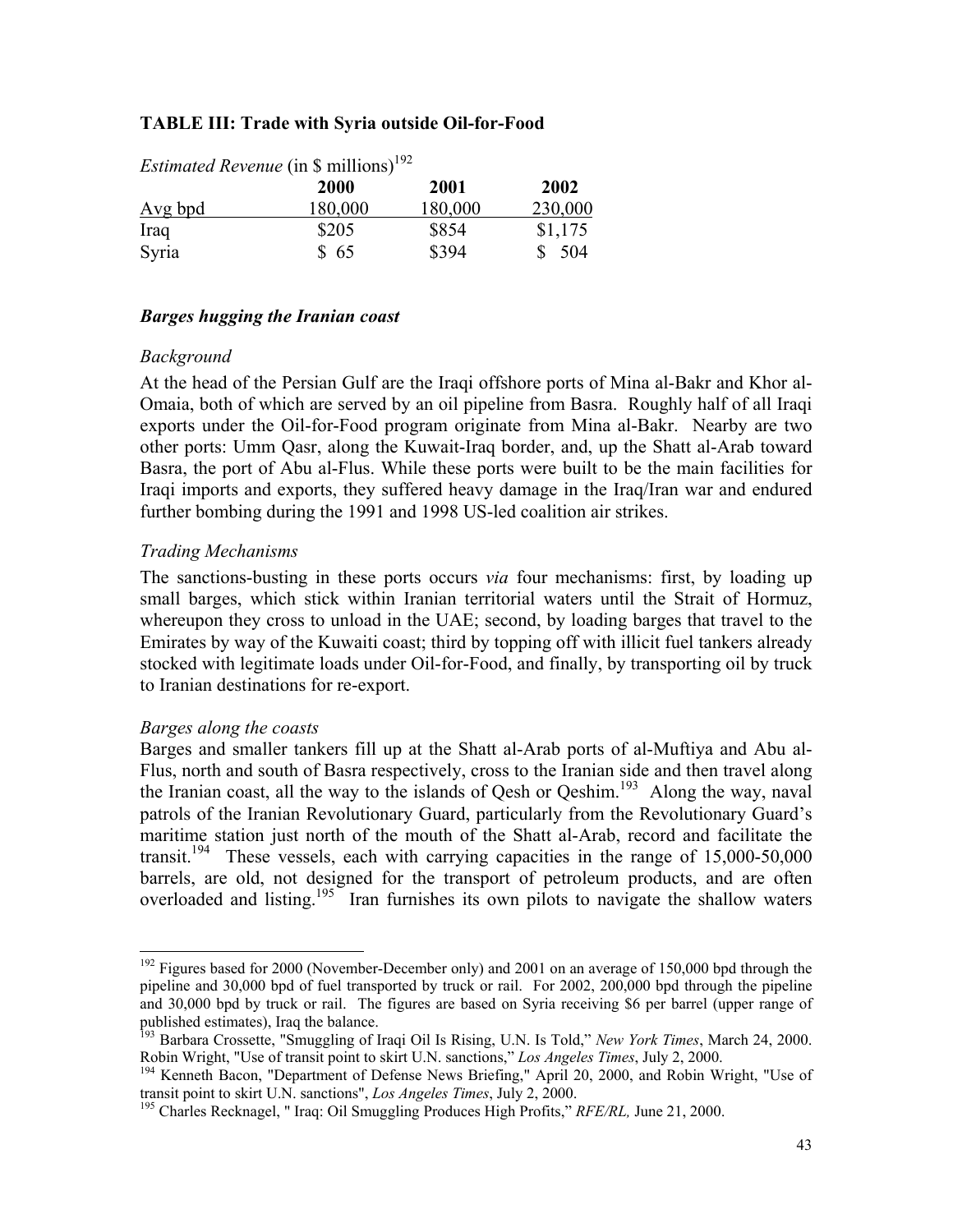close to shore and to help prevent polluting spills.<sup>196</sup> At Qeshim, at the Strait of Hormuz, the smugglers may acquire Iranian certificates of origin for their cargo.<sup>197</sup> For all these services the Iranians reportedly charge a fee of approximately \$7 a barrel.<sup>198</sup> The oil is then either transferred into larger vessels, or, bearing the new documentation, the barges proceed to Pakistan, India or cross the Strait of Hormuz to the ports of Fujayrah or Dubai, where the oil enters the world market system and is reloaded for onward shipment.<sup>199</sup> During the height of sanctions-busting in December 1999, up to 100,000 bpd were transiting this route.200 Udai Hussein, according to a former close associate, has a fleet of 50 ships plying this trade.<sup>201</sup> Iraqi opposition press has claimed that Udai wants to buy another fleet of 250 tankers from Japanese and Korean firms.<sup>202</sup>

Another method, likely less used, is for barges to leave from the port of Umm Qasr. They then either use the same route through Iranian waters as do the ships from Abu Flus, or they hug the Kuwaiti, Bahraini and Qatari coasts all the way to the UAE. While there is some evidence to support the claim that this route is well used, those choosing to embark from Umm Qasr face extra constraints. Not only is Umm Qasr the main Iraqi port for the importation of goods under the UN's Oil-for-Food program and is therefore watched by UN inspectors; the port is also home to the UN's Iraq-Kuwait Observation Mission, UNIKOM, which monitors the border.<sup>203</sup> Finally, the barges must traverse Kuwaiti waters, which are patrolled by an authority more likely to inhibit the smuggling.

#### *Topping up on Oil-for-Food*

Over the last few years there have been many press accounts outlining the details of the barge smuggling operations. The heightened spotlight on the issue, coupled with more aggressive interdictions, appear to have reduced dramatically the flow of oil *via* barges. At the end of 2001 the US Admiral in charge of interdicting smuggled oil through the Gulf estimated that the flow was down from a high of 100,000 bpd to about 30,000 bpd in 2001.<sup>204</sup> But the Iraqis have been experimenting with other ways to smuggle their oil out, and within the past year a new type of arrangement has come to light. In a recent, highly publicized case, a Dutch oil trading firm, Trafigura, having chartered a Liberianflagged tanker, the Essex, bought crude from a French broker, Ibex Energy, and sold it to American and Venezuelan refiners, Koch and PDSA. The Essex was caught having topped up with an extra 270,000 barrels *after* UN inspectors had approved its load of 1.8 million barrels at Mina al-Bakr.<sup>205</sup> Trafigura's lawyer has denied, "unequivocally' that

 $196$  Ibid.

<sup>&</sup>lt;sup>197</sup> Robyn Allen, "Iraq oil smuggling bonanza nets Dollars 2bn a year," *Financial Times*, October 4, 2000.<br><sup>198</sup> Ibid.<br><sup>199</sup> International Chamber of Commerce, Commercial Crime Services, "Tougher port controls sought

against smuggled Iraqi oil," June 12, 2001, http://www.iccwbo.org/ccs/news\_archives/2001/iraq.asp<br><sup>200</sup> Charles Recknagel, "Iraq: Oil Smuggling Produces High Profits," *RFE/RL*, June 21, 2000.<br><sup>201</sup> "Interview of Defector

<sup>22, 1998.&</sup>lt;br><sup>202</sup> "Saddam's son to set up tanker fleet for oil smuggling," *Iraq Press*, July 28, 2001.

<sup>&</sup>lt;sup>203</sup> http://www.un.org/Depts/DPKO/Missions/unikom/unikom\_body.htm<br><sup>204</sup> "Iraqi Oil Smuggling Under Scrutiny," *RFE/RL*, December 7, 2001.<br><sup>205</sup> Carola Hoyos, "Oil smugglers keep cash flowing back to Saddam," *Financial Ti*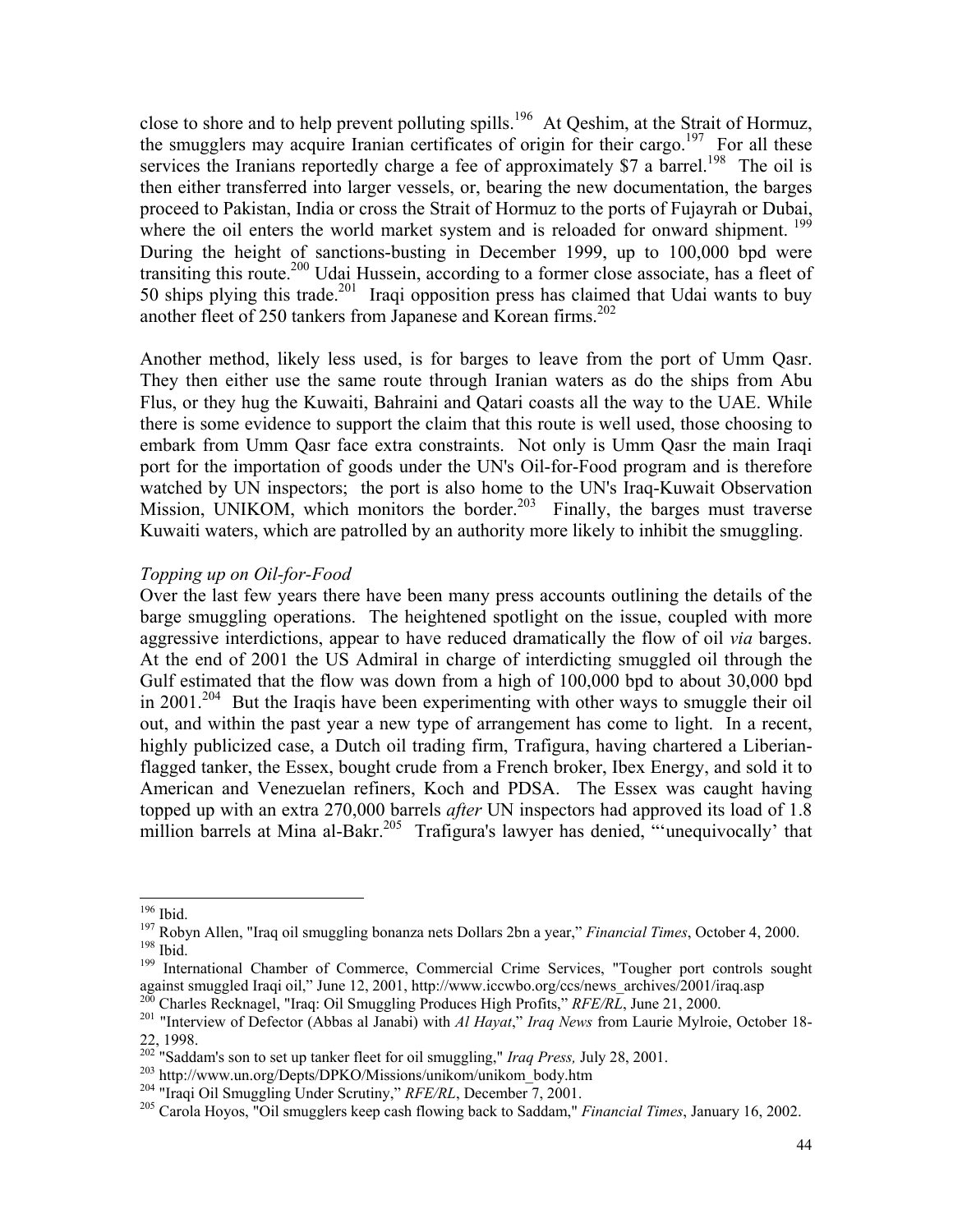the company had anything to do with the 'top-up' scheme."206 Payment for at least part of the load managed to find its way into Swiss or Lebanese bank accounts, rather than into the UN's BNP account in New York.<sup>207</sup> This elaborate, multilateral smuggling effort was brought to the attention of the UN Security Council, and the responsible UN officials have called for reviews of the monitoring procedures to prevent further such occurrences.208

## *By truck to Iran*

 $\overline{a}$ 

In contrast to the media spotlight on Iraq's sanctions-busting trade with other neighbors, there has been comparatively little reporting on the Iraqi oil trade with Iran *via* road. During 1993-94, Iraq was reported to be exporting 30,000 bpd of refined oil products by road to Iran, some of it transiting through oil-rich Iran to oil-hungry Pakistan.<sup>209</sup> The routes used have either been by road to Khaniqin-Qasr Shirin or by barge across the Shatt al-Arab and then by road to Iranian ports for export.<sup>210</sup> This arrangement was first brokered in the early 1990s by then-Minister of Industry Hussein Kamel al-Majid, who built up this part of the Iranian trade to 30,000 bpd.<sup>211</sup> One of Kamel's schemes -- for he was also responsible for weapons procurement -- was reportedly a plan to export fuel overland to Iran, which would then send on equivalent amounts to North Korea.<sup>212</sup> In exchange, Iraq was to be paid in hard currency, and Iran would receive Korean-made long-range missiles. It is not clear whether the deal, estimated to be worth some \$120 million, ever went off.

Early in 1994 Saddam's son Udai muscled in on the land exports to Iran and succeeded in pushing out an ailing Kamel.<sup>213</sup> Udai reportedly solidified the trade by brokering a deal with then-Iranian President Rafsanjani's son Mehdi.<sup>214</sup>.

It is not clear to what extent sanctions-busting oil is still trucked into Iran. However, transport between these two countries is clearly a priority -- at least for the Iranians, as

<sup>206</sup> Alix M Freedman and Steve Stecklow, "The Oil "Top-Off": Another Way Iraq Cheats U.N.," *Wall Street Journal*, May 2, 2002. 207 Carola Hoyos, "Oil smugglers keep cash flowing back to Saddam," *Financial Times*, January 16, 2002,

and Alix M Freedman and Steve Stecklow, "How Iraq Reaps Illegal Oil Profits," *Wall Street Journal*, May 2, 2002.

<sup>208 &</sup>quot;Iraq: UN sanctions panel seeks measures in response to illegal oil smuggling," *UN News Service*, January 8, 2002.

<sup>209 &</sup>quot;Iraqi oil, goods said smuggled in via Iran," *Al-Hayah* newspaper, FBIS-NES-93-242, December 20, 1993.

<sup>210</sup> Adnan Husayn, "Regime Said to Export Oil Via Iranian Ports," FBIS-NES-94-239, December 13, 1994.<br><sup>211</sup>"Saddam Family Dispute Over Oil Sales Reported," *Voice of Iraqi People,* FBIS-NES-93187, September 29, 1993.

<sup>212</sup> Walid Abi-Murshid, "DPRK Missiles for Iran in Secret Deal With Iraqi Oil," *Al-Sharq Al-Awsat*, June 17, 1993; FBIS- NES-93-118, June 22, 1993.

<sup>213 &</sup>quot;Saddam Family Dispute Over Oil Sales Reported," *Voice of Iraqi People,* FBIS-NES-93187, September 29, 1993. Hussein Kamel went on to defect and then to repatriate under a promised amnesty, immediately after which he was murdered at the behest of his former partner, Udai. This sordid saga is treated in more detail in The Family section below.

<sup>214</sup> Michael Theodoulou, "Sons of Iraq and Iran rulers join to flout UN embargo," *The Times of London*, February 24, 1994. Also, "Alleged Iraqi-Iranian-Turkish Plan on Kurdistan," *Al-Watan al-Arabi,* FBIS-NES-95-215, November 7, 1995.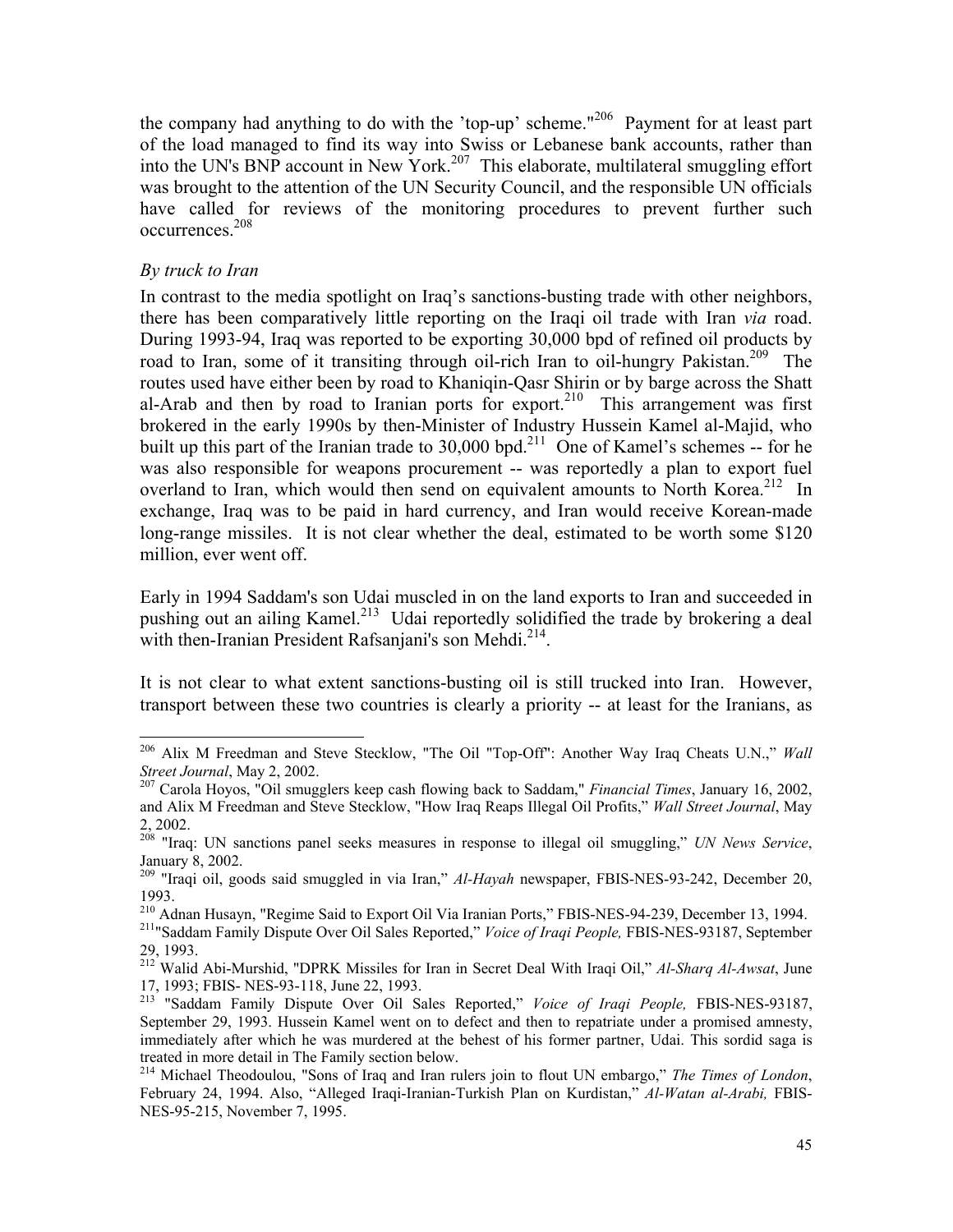evidenced last month, when a greatly expanded border terminal was inaugurated at the frontier post of Khosravi in Kermanshah province.<sup>215</sup> A rail line linking Syria-Iraq-Iran that will terminate at a main Iranian port, Khorramshar, is scheduled for completion in 2003. In Iraq, extra rail tankers are reportedly currently under production.<sup>216</sup> Recent examples of Iranian re-export of Iraqi oil are detailed below, in the section entitled *International Response*.

### *Political economy*

 $\overline{a}$ 

At times the Iranian Navy has cracked down on smuggling operations that depend upon access to Iran's territorial waters.<sup>217</sup> The Iranian Revolutionary Guard naval patrol, considered to be the main facilitator and beneficiary of this trade, is not under the direct control of President Khatami, Tehran's moderate leader; indeed, its sanctions-busting use of this route appears instead to furnish hard currency to Iran's hard-liners.<sup>218</sup>

Baghdad may actually view this trade with Iran, its longtime enemy, as a mechanism to weaken it. Had Iranian President Khatami been able to solidify power in the hands of the moderates, a rapprochement with the US and other enemies of Saddam Hussein might have gained momentum. Instead, bringing the Iranian Revolutionary Guard into a lucrative trading relationship helps to keep the Tehran government divided.

For a few months in the first half of the year 2000, the three-way tussle between Iraq, Iran and the United States began to swing against Iraq. In mid-March the US State Department announced a minor lifting of US sanctions on Iran, which included freeing up trade in pistachios, carpets and caviar.<sup>219</sup> Far more than the re-opening of possible trading opportunities, the initiative was the first concrete signal that the United States believed the election of reformer Mohammad Khatami three years prior could lead to improved relations. Responding to the US initiative, in April 2000 Iranian naval units began interdicting vessels smuggling Iraqi oil through Iranian waters.<sup>220</sup> At one point it appeared that even the Iranian Revolutionary Guard had joined in the blockade of Iraqi goods, from which only a few months previous they had been profiting handsomely.<sup>221</sup> By early summer, though, coincident with a crackdown by Iran's hard-liners on the

<sup>215 &</sup>quot;Iran's Largest Border Terminal Inaugurated; To Serve Pilgrims Visiting," *Iran News Agency,* March 6,

<sup>2002.&</sup>lt;br><sup>216</sup> "Iraq using rail link to smuggle oil," *Iraq Press*, June 10, 2002.

<sup>&</sup>lt;sup>217</sup> This appeared to be the case in late June, as this paper went to press ("Iraqi Oil Smugglers Avoid Tankers," *AP*, June 26, 2002). The new Iranian vigilance on its coastal waterways has forced smugglers to substitute small sailboats, or *dhows*, for oil tankers, on the theory that they would be harder to spot. The theory was flawed: within one week, 21 mostly small vessels loaded with Iraqi oil were apprehended by US and allied naval ships constituting the Multinational Interception Force (see below).

<sup>&</sup>lt;sup>218</sup> Kenneth Bacon, Department of Defense News Briefing, April 20, 2000; also Robin Wright, "Use of transit point to skirt U.N. sanctions," *Los Angeles Times*, July 2, 2000.<br><sup>219</sup> Secretary of State Madeleine K. Albright, "Remarks before the American-Iranian Council," March 17,

<sup>2000,</sup> Washington, D.C.

<sup>220</sup> Charles Recknagel, "Iraq: Mystery Surrounds Iran's About-Face On Oil Smuggling," *RFE/RL*, June 21, 2000.

<sup>221 &</sup>quot;Iran detaining 10 tankers with Iraqi oil," *Alexander's Gas and Oil,* April 11, 2000.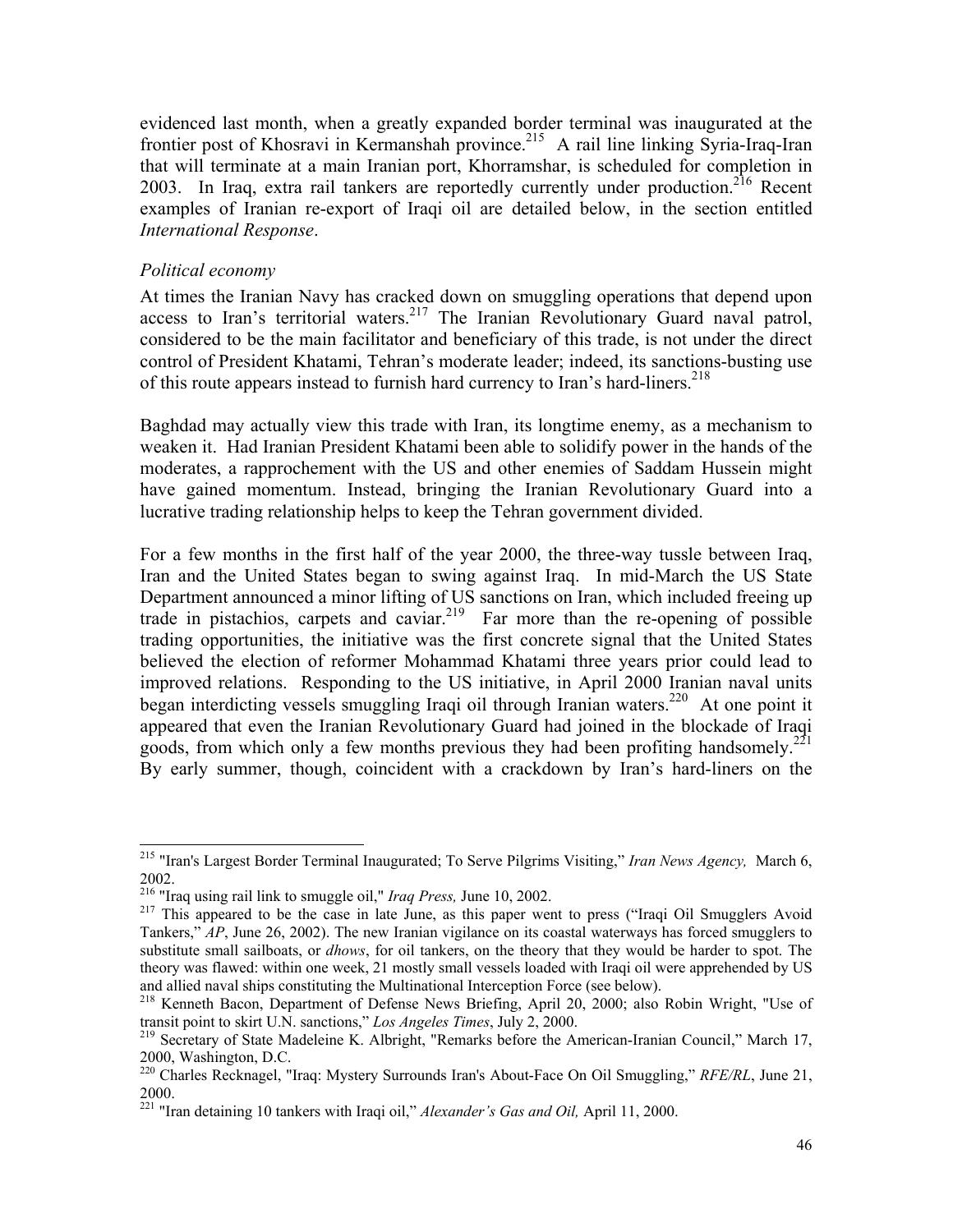Khatami moderates, Iraqi smuggling through Iranian waters had re-commenced<sup>222</sup> and quickly climbed to an estimated  $100,000$  bpd.<sup>223</sup>

In hindsight, US officials may have speculated as to the reasons behind Iran's resumption of their laissez-faire attitude toward the smuggling. Had the hard-line in Tehran cracked down on concrete manifestations of a rapprochement between Iran and the US? Was the sanctions-lifting "carrot" not big enough? Had Iraq made a better offer? Was the divide between Iran and the US too wide to be bridged by such incremental steps? Or did the lure of hard currency simply win out in the end?

Iran may also be a field in which the struggle for power between Udai and Qusai plays out. As noted above, Udai was thought to have business arrangements with a son of Iranian leader Hashem Rafsanjani. In August 2002, Rafsanjani's daughter, Faezeh Hashemi, visited Baghdad in her capacity as the chairperson of Islamic Countries' Women's Sport Federation. Upon her return to Tehran and in response to speculation in the Iranian press, Hashemi was compelled to issue a statement saying that although she had met with officials of the Iraqi Olympic Committee, she had not met with Udai Hussein, the IOC president.<sup>224</sup> At nearly the same time, Qusai Hussein was rumored to have traveled to Iran in order to seek weaponry and political support in Iraq's confrontation with the US.<sup>225</sup> It is thought that he was unsuccessful in his mission.

## *International response*

In 1991, the UN authorized the establishment of the Multinational Interception Force (MIF) to deploy ships to the international waters of the Persian Gulf in order to interdict Iraqi oil exports.<sup>226</sup> The MIF is a largely American force bolstered by the UK, Canada, Australia and New Zealand. US aircraft carriers and accompanying vessels are deployed, with the dual purpose of monitoring the oil shipments and enforcing the US/UK no-fly zones. Using radar and overflights, all ships into and out of Iraqi ports are tracked,  $227$  and the MIF boards and physically inspects on average two ships per day.<sup>228</sup> However, the MIF has no authorization from the Iranians to enter their waters and hence can only sit and watch the barge traffic hugging the Iranian coast. Due to its exclusion from Iranian territorial waters, the MIF estimates that it interdicts less than five percent of the ships carrying smuggled Iraqi oil. $^{229}$ 

On occasion, when a ship is boarded and sanctions-busting oil is found, the cargo and ship are usually turned over to UAE or Omani authorities, who put them on auction and

<sup>222 &</sup>quot;Iranian policy shift opens sea lanes to illegal Iraqi Oil," *Alexander's Gas and Oil* from *Reuters*, June 6, 2000.

<sup>&</sup>lt;sup>223</sup> "US accuses Iran of helping Iraq to smuggle oil," *Alexander's Gas and Oil* from *Energy24*, July 3, 2000.<br><sup>224</sup> "Iran News Carries 'Press Review' Feature for 7 August ", FBIS-NES-2002-0807, August 7, 2002

 <sup>&</sup>quot;ISNA says foreign ministry aware of Faezeh Hashemi's visit to Iraq", FBIS-NES-2002-0807, August 7, 2002.<br><sup>225</sup> "Report: Saddam's son secretly visited Iran", *UPI*, July 22, 2002.

<sup>&</sup>lt;sup>226</sup> UN Security Council Resolution 665 (1990), http://www.fas.org/news/un/iraq/sres/sres0665.htm<br><sup>227</sup> Linda D Kozaryn, "U.S. Sailors Divert Arabian Gulf Smugglers," American Forces Press Service,

October 21, 1998.<br><sup>228</sup> Ibid.

<sup>&</sup>lt;sup>229</sup> Charles Recknagel, "Mystery Surrounds Iran's About-Face On Oil Smuggling," *RFE/RL*, June 21, 2000.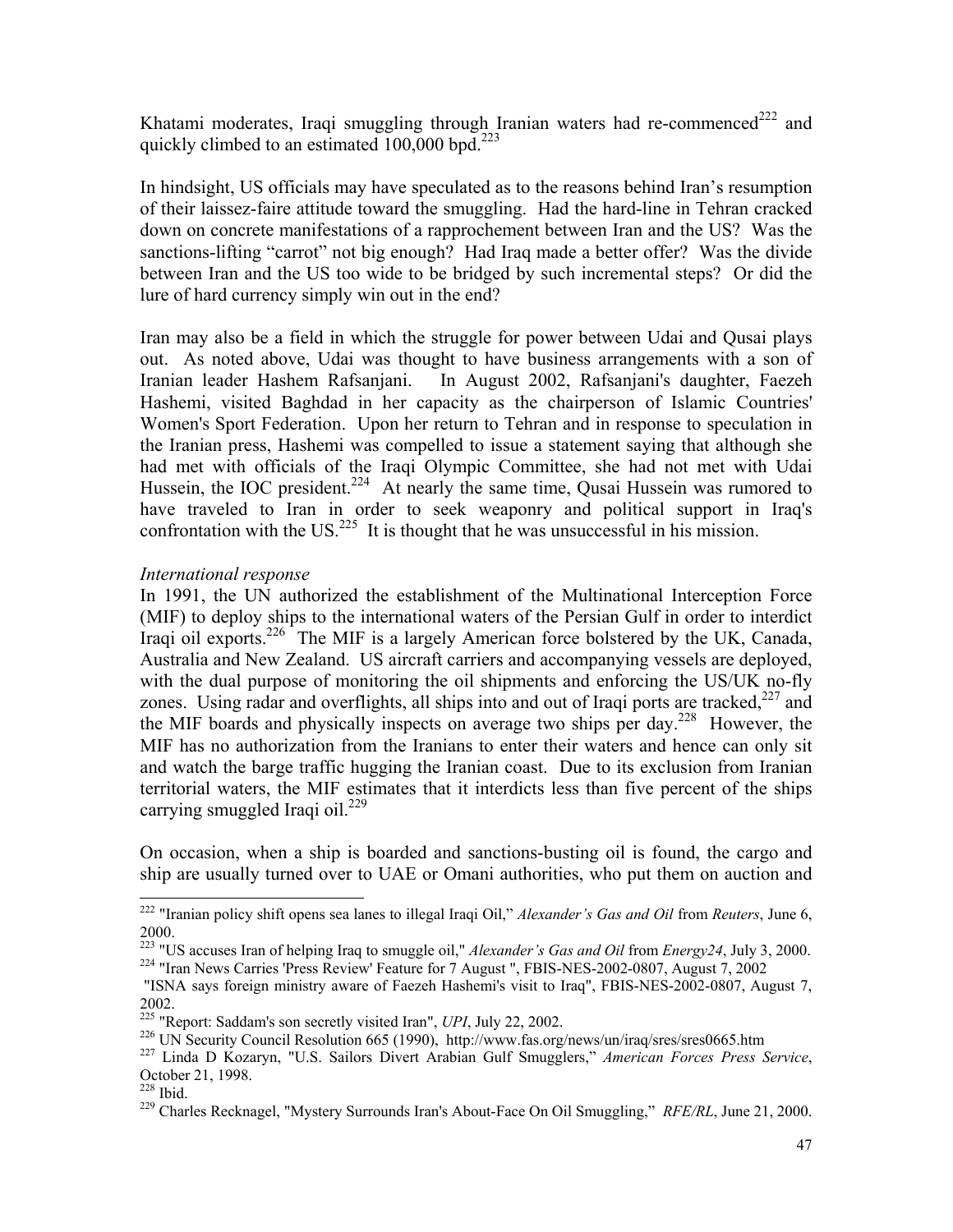give the proceeds to the UN.<sup>230</sup> It is believed that those oil traders whose ships and cargos have been seized often buy the goods back at auction. There may even be an understanding among traders in the UAE not to compete with each other at these auctions.<sup>231</sup> No other punitive measures are taken; hence, the few interdictions simply become another business expense.

Nevertheless, because traders don't wish to risk using expensive shipping assets or having them tied up for weeks or months, they assign their outdated and/or ill-fitted vessels to this trade, which, inevitably, has increased pollution in the Gulf. In early 1998, one overloaded barge spilled 30,000 barrels off the northern coast of the UAE. Iranian resort islands are also said to have been sullied by such spills. $^{232}$ 

Early in the year 2000, US naval forces boarded and detained two Russian ships carrying Iraqi oil that had been loaded in Iran. The first, a tanker named the Volgoneft-147,  $^{233}$ was owned by the private Russian firm SFAT (SovFinAmTrans), a joint venture among the Russian Ministries of Railroad and Petrochemicals and an American company, Transcisco, with financing provided by the European Bank for Reconstruction and Development (EBRD).<sup>234</sup> One of SFAT's main activities is the construction, maintenance and leasing of railway tankers for the petroleum industry; a minor activity is the shipment of oil by sea.

Although US officials claimed not to have uncovered the owner of the cargo,  $235$  the Russian government paper, *Rossiyskaya Gazeta*, said that the firm Transpetro-Volga, a SFAT subsidiary, had leased the vessel, and the cargo was owned by a British Virgin Islands company, Primstar.<sup>236</sup> A report by an Estonia-based, non-governmental think-tank claimed that the Volgoneft-147 and a sister ship had made 40 trips smuggling Iraqi oil.<sup>237</sup> Another account maintains that the US officials had been complaining for some time about Russian-flagged ships violating the embargo.<sup>238</sup> The cargo of the Volgoneft-147 was seized and auctioned. The second instance, in April 2000, involved a Russian tanker owned by Novorossiisk Shipping, whose cargo of over half a million barrels -- about 100,000 of which were alleged to be Iraqi -- was owned by Royal Dutch/Shell. Shell denied knowledge that there was Iraqi oil on board, claiming that the ship, destined for Singapore, had loaded its oil in Iran. The US claimed chemical analysis determined the

<sup>&</sup>lt;sup>230</sup> Charles Recknagel, "Iraq: Oil Smuggling Produces High Profits," *RFE/RL*, June 21, 2000.

<sup>&</sup>lt;sup>231</sup> Robyn Allen, "Iraq oil smuggling bonanza nets Dollars 2bn a year," *Financial Times*, October 4, 2000.<br><sup>232</sup> "Emirates want to stop the smuggling of Iraqi oil," *Alexander's Oil and Gas*, January 20, 1998.<br><sup>233</sup> Dav

<sup>26, 2000.</sup>

<sup>&</sup>lt;sup>236</sup> Alexei Baliev, "All in all suspected of smuggling," *Rossiyskaya gazeta*, February 9, 2000, http://www.rg.ru/english/Archiv/2000/0209/2.htm

<sup>&</sup>lt;sup>237</sup> "Boris Birshtein and relatives of the Minister of Railways of Russia Nikolay Aksenenko," *Russia Monitor,* http://www.russiamonitor.org/en/main.asp?menu\_id=1\_a\_177\_25<br><sup>238</sup> David Storey, "Boarded Russian Oil Tanker in Gulf Is Detained," *Reuters*, February 3, 2000.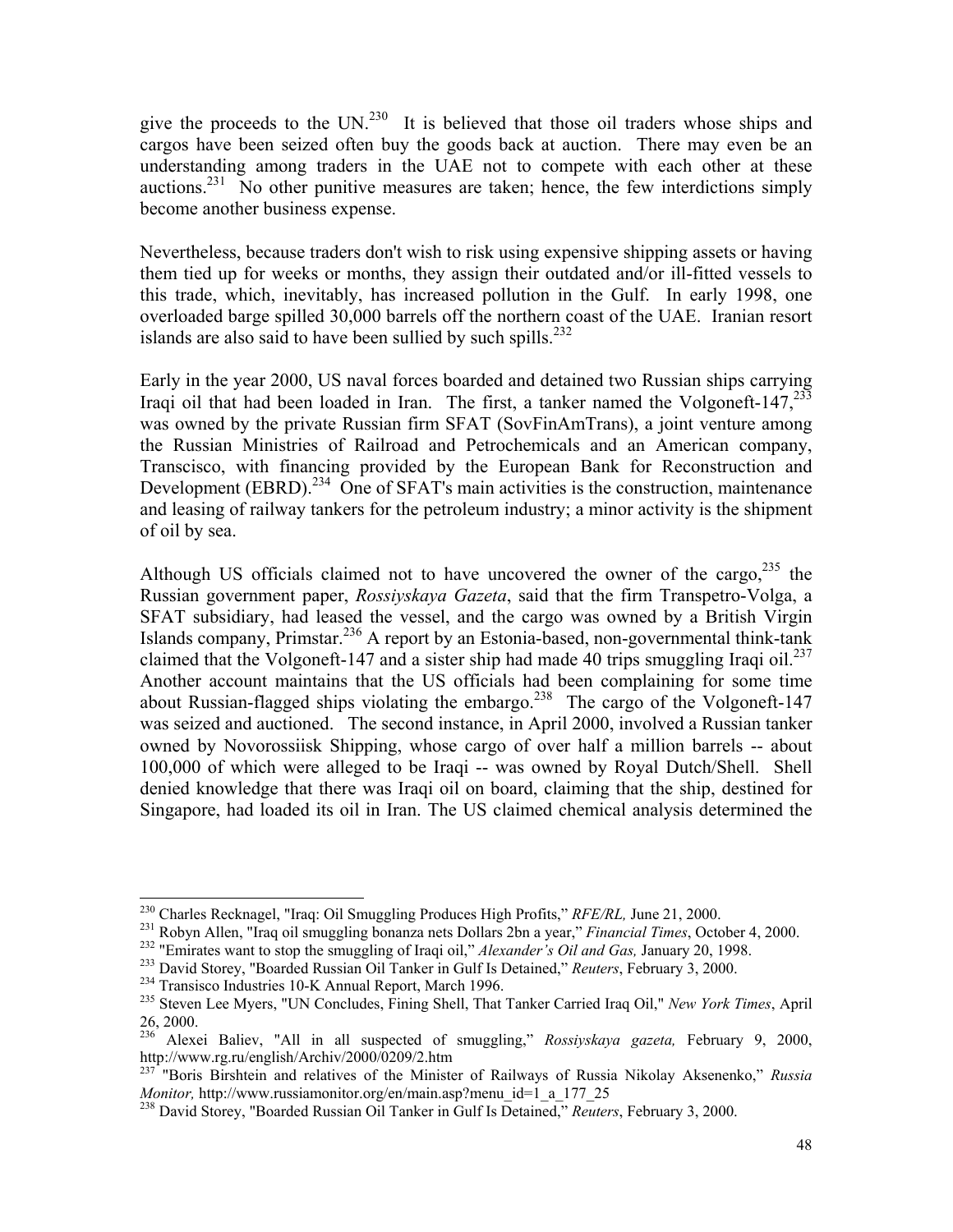Iraqi origin of both cargoes. The oil was released to its owner after Shell Oil paid a \$2 million fine, even as the firm continued to claim that all the oil was of Iranian origin.<sup>239</sup>

The smuggling continues: in late May 2002, the British frigate HMS Portland stopped and seized its second ship of the year bearing illegal cargo,  $2^{40}$  the MV Devo, containing over 20,000 barrels of Iraqi crude on board.<sup>241</sup> This was not the first time that the Burmese ship, flying a Bahamian or Honduran flag of convenience, had run into international difficulties.<sup>242</sup>

## **Table IV: Iraqi-Iranian-Gulf Oil Trade outside Oil-for-Food**

|           | 1996           | 1997   | 1998   | 1999   | 2000   | 2001   | 2002   |
|-----------|----------------|--------|--------|--------|--------|--------|--------|
| Avg bpd   | 25,000         | 49,000 | 70,000 | 90,000 | 75,000 | 52,000 | 45,000 |
| Iraq      | \$117          | \$222  | \$314  | \$402  | \$336  | \$235  | \$205  |
| Iran      | \$53           | \$97   | \$135  | \$172  | \$144  | \$107  | \$ 89  |
| Smugglers | $\overline{4}$ | \$21   | \$37   | \$51   | 40     | \$23   | \$18   |

*Estimated Revenue* (in millions)<sup>243</sup>

<sup>239</sup> Steven Lee Myers, "UN Concludes, Fining Shell, That Tanker Carried Iraq Oil," *New York Times,* April 26, 2000.<br><sup>240</sup> "Birthday surprise for Saddam Hussein," Navy News, May 8, 2002.

<sup>&</sup>lt;sup>241</sup> "Navy frigate stops Iraqi smugglers," BBC, May 30, 2002.<br><sup>242</sup> "Violation of Burmese Seafarer's Basic Rights Continues Unabated," BurmaNet News, March 4, 2002, and ICFTU, "Annual Survey of Violations of Trade Union Rights in Burma (2001)," http://rebound88.tripod.com/sp/fl/sicftu2001.html

 $^{243}$  Barrels per day are calculated from press reports based on US officials and oil industry analysts. To figures for smuggling by sea, another 20,000 bpd have been added to account for oil trucked into Iran. Iran's cut has been estimated at \$6/bbl for the trucked oil (on par with other neighboring states), and \$5 for oil smuggled by sea. (Press accounts usually cite \$7/bbl or \$50/ton; however, not all the oil smuggled by sea goes through Iranian waters.) Smugglers include foreign partners for the trade by sea only, and here the authors have put a figure of \$2bbl.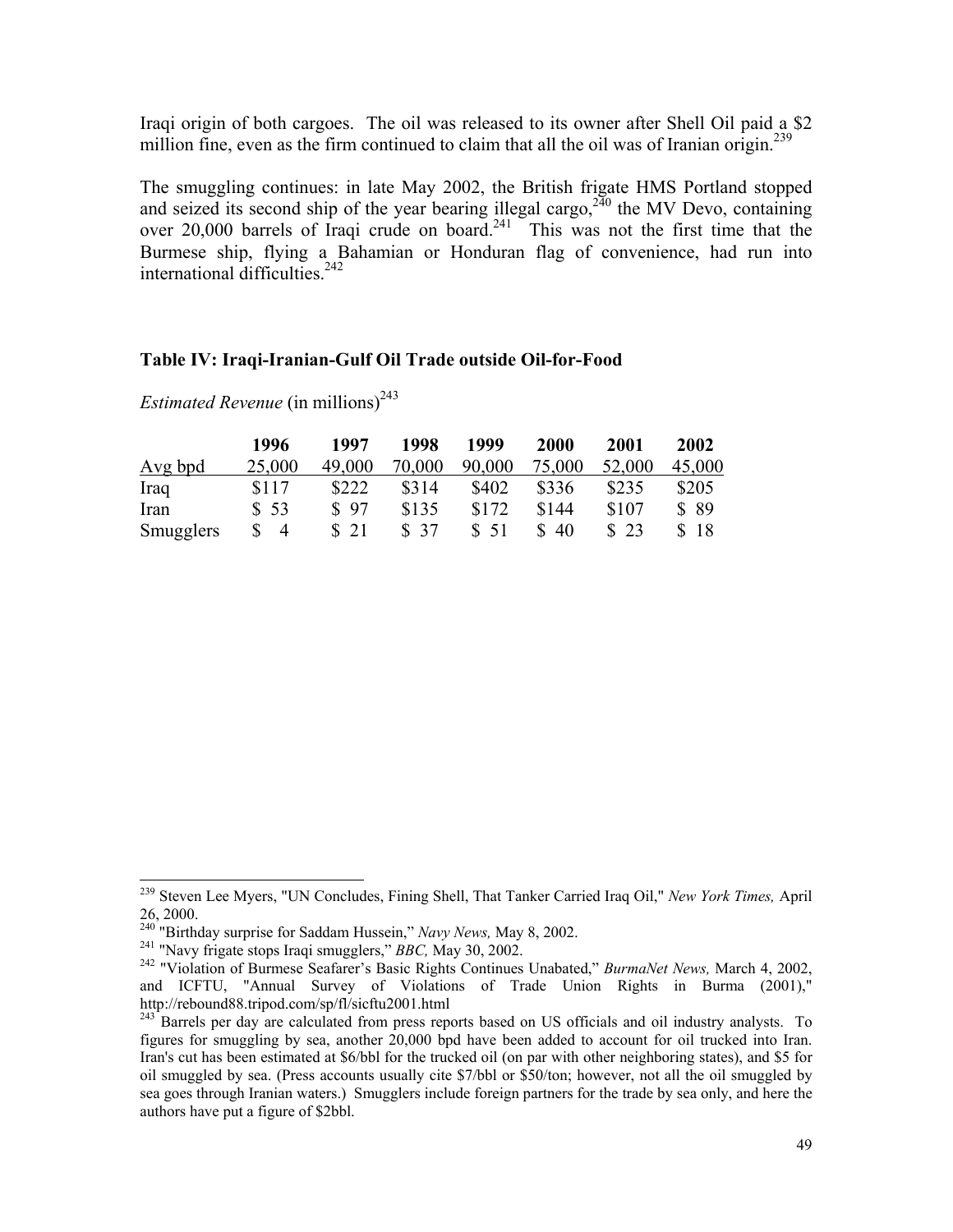## **IV. Minor Sources of Iraqi Government Income**

## *Transport*

 $\overline{a}$ 

## *Iraqi-Jordanian Land Transport Company (IJLTC)*

The company, sometimes called the Jordanian-Iraqi Overland Transport Company, was established as a joint venture of the two governments in 1980 to handle the increased imports from the port of Aqaba through Jordan to Iraq.<sup>244</sup> The closure of the Gulf ports during the Iran-Iraq war provided a great boost to the new company, as most of Iraq's trade shifted to Aqaba.

IJLTC handles the trucking of --

- Iraqi oil exports to Jordan (on which IJLTC has a monopoly);
- Iraqi imports such as fertilizer from Jordan (on which IJLTC collects a percentage);
- Iraqi imports from the port of Aqaba, including Oil-for-Food goods (of which IJLTC collects 16 percent).<sup>245</sup>

Jordan's former Minister of Transport, Issa Ayoub, was also chairman of both IJLTC and the Port of Aqaba. The responsible minister on the Iraqi side is Dr. Ahmed Murtada, a longtime member of the government. The Jordanians pay Iraq for the oil transport, resulting in an estimated net flow to Baghdad of \$50-80 million a year. It is not clear how this relates to the ostensible "joint venture" nature of the partnership.<sup>246</sup> This extraordinary arrangement has left only some \$350,000 in profits to be split between the two governments.<sup>247</sup> The joint venture is important enough to warrant the attention of the King of Jordan, who is briefed at least annually on the state of the firm.

IJLTC is also important enough to have warranted the attention of the US government's Department of the Treasury, Office of Foreign Assets Control, which has put the firm on its Special Designated National List, thereby subjecting it to US sanctions.<sup>248</sup>

## *Iraqi-Syrian Land Transport Company (ISLTC)*

Land transportation of people and goods between the two countries has been seen as vital since the beginning of the rapprochement in 1997. The first concrete sign of cooperation was the establishment of regular bus service between the capitals in July 1997.<sup>249</sup> In 1999, a Udai Hussein-controlled company, Al-Hoda, held the monopoly on transporting

<sup>244</sup> Laurie A Brand, *Jordan's Inter-Arab Relations: The Political Economy of Alliance Making*, Ch. 6, Columbia University Press, New York, 1994.

<sup>245</sup> Ahmed Naser, "Jordanian-Iraqi company examines expanding land transport fleet," *Jordan Times*, June 30, 1998, and Ahmed Naser, "King, Crown Prince meet with Iraqi transport minister," *Jordan Times*, July 2, 1998.

<sup>246 &</sup>quot;Jordan, Iraq Oil Pipeline Reportedly Attracts Thirty Potential Contractors," *Jordan Times,* FBIS-NES-2002-0219, February 19, 2002.

<sup>&</sup>lt;sup>247</sup> Ahmed Naser, "King, Crown Prince meet with Iraqi transport minister," Jordan Times, July 2, 1998.<br><sup>248</sup> http://www.treas.gov/offices/enforcement/ofac/sdn/t11sdn.pdf<br><sup>249</sup> "Syria-Iraq bus link," *ArabicNews*, July 4,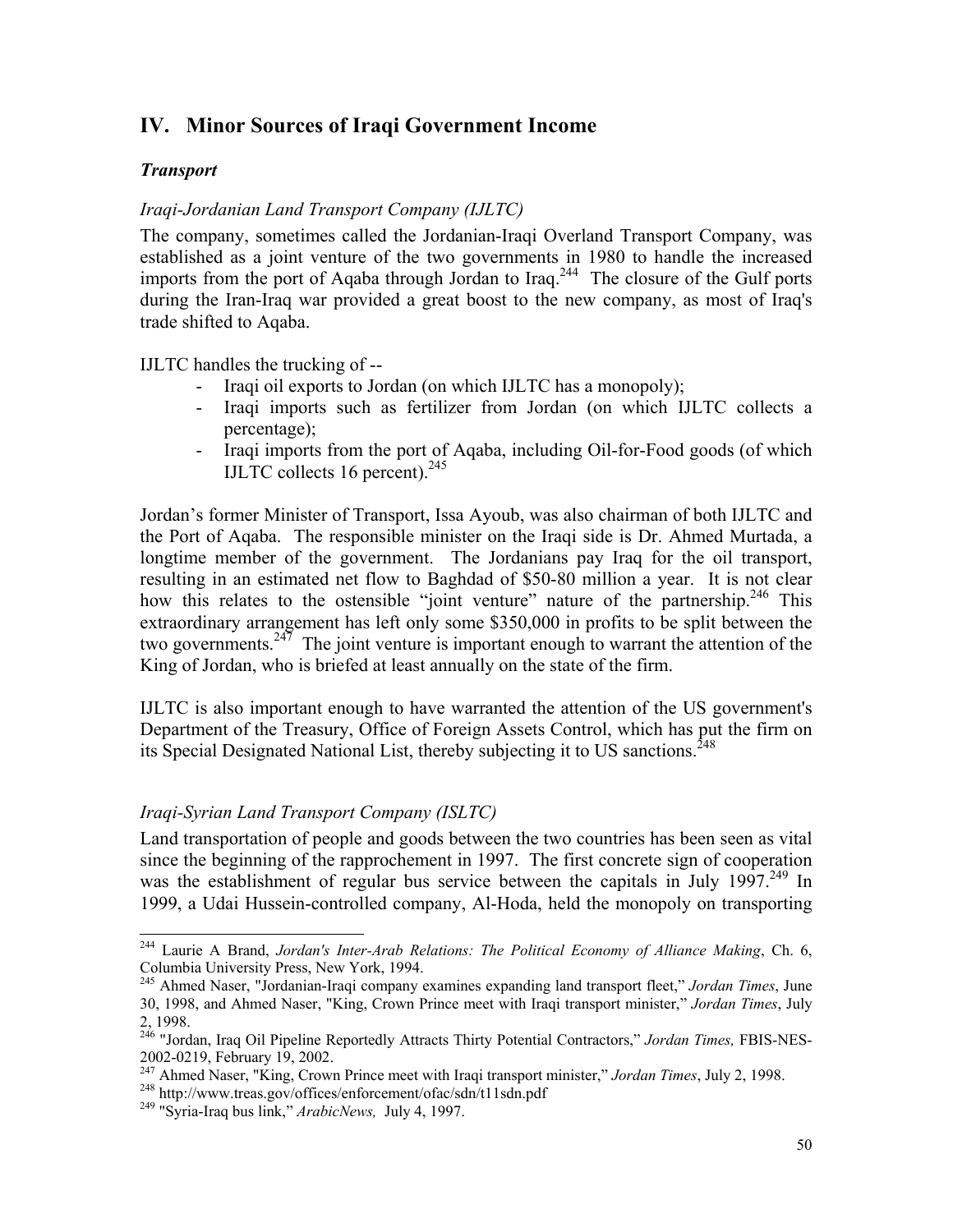pilgrims, mainly Iranian, to the Shi'i holy sites, *via* Syria.<sup>250</sup> By spring of 2001, the al-Dhilal company, thought to be controlled by Iraqi intelligence services and hence under the sway of Qusai Hussein, had taken over the passenger and some of the cargo runs from Damascus<sup>251</sup> and made plans to expand to Beirut. By the fall of last year an agreement had been reached to establish the ISLTC, and in March 2002 an expansion of its fleet was authorized.<sup>252</sup> The ISLTC is headquartered at Syria's main port, Tartous,<sup>253</sup> in order to facilitate the vastly increased use of the Syrian route for imports to Iraq, both within and outside of the UN Oil-for-Food program. The relationships between the ISLTC and al-Hoda and/or al-Dhilal are unclear.

## *Exports other than oil: Sulfur*

Late in 2000, the Jordan Phosphates Mine Company (JPMC) a state-owned enterprise slated for privatization in 2002, began importing sulfur from the Mishraq Sulfur Company, part of the Iraqi Ministry of Industry and Minerals, located south of Mosul on the Tigris River. Jordan uses the sulfur as a component in manufacturing fertilizer. In the 1980s Jordan and Iraq had an agreement by which Iraq provided sulfur and received fertilizer in return. As distinct from its arrangement to obtain oil, throughout the 1990s Jordan has not challenged the sanctions regime in its procurement of sulfur, importing it instead from Saudi Arabia and the UAE.<sup>254</sup>

But in October 2000, Iraq offered to provide sulfur at a 33-percent discount from the price of the Saudi sulfur.<sup>255</sup> The Iraqi sulfur would be transported by sea from Umm Qasr to the port of Aqaba. In the year 2000, 100,000 tons were to be traded, at a cost to Jordan of a little over \$3 million. The 2001 trade in sulfur was intended to reach some 700,000 tons, equaling the peak of Iraqi sulfur exports from the late  $1980s$ <sup>256</sup>. That volume would bring revenues of over \$20 million into Iraq.

During the 1980s, UK officials, concerned that the sulfur would be used as a component in the production of nerve gas, refused governmental backing under the Export Credit Guarantee Department for a credit application by a British firm that wished to undertake a 5.4-million-pound refurbishment of the Mishraq Sulfur Company.<sup>257</sup>

## *Trade Fairs*

In 1995, for the first time since the imposition of sanctions, the annual Baghdad International Fair took place. Fifteen countries sent over 400 companies to participate.<sup>258</sup>

<sup>&</sup>lt;sup>250</sup> "Iraq Fleeces Iranian Pilgrims," RFE/RL, April 16, 1999.

<sup>&</sup>lt;sup>251</sup> "Iraqi security use Transport Company on Baghdad-Damascus Line," *Iraq Press*, May 7, 2001.<br><sup>252</sup> "Iraq, Syria sign joint cooperation minute," *Iraq News Agency*, March 23, 2002.<br><sup>253</sup> "Syria, Iraq sign transport ag

<sup>&</sup>lt;sup>255</sup> "Iraq To Start Shipping Sulfur to Aqaba," *Jordan Times*, FBIS-NES-2000-1030, October 30, 2000.<br><sup>256</sup> UNCTAD Handbook of International Trade and Development Statistics, 1995, and "Iraq To Start Shipping Sulfur to Aqa

<sup>257</sup> http://www.iraqwatch.org/government/uk/scott%20report/d2-65.htm<br>258 State Company for Iraqi Fairs, http://www.businesslink.co.ae/facility.html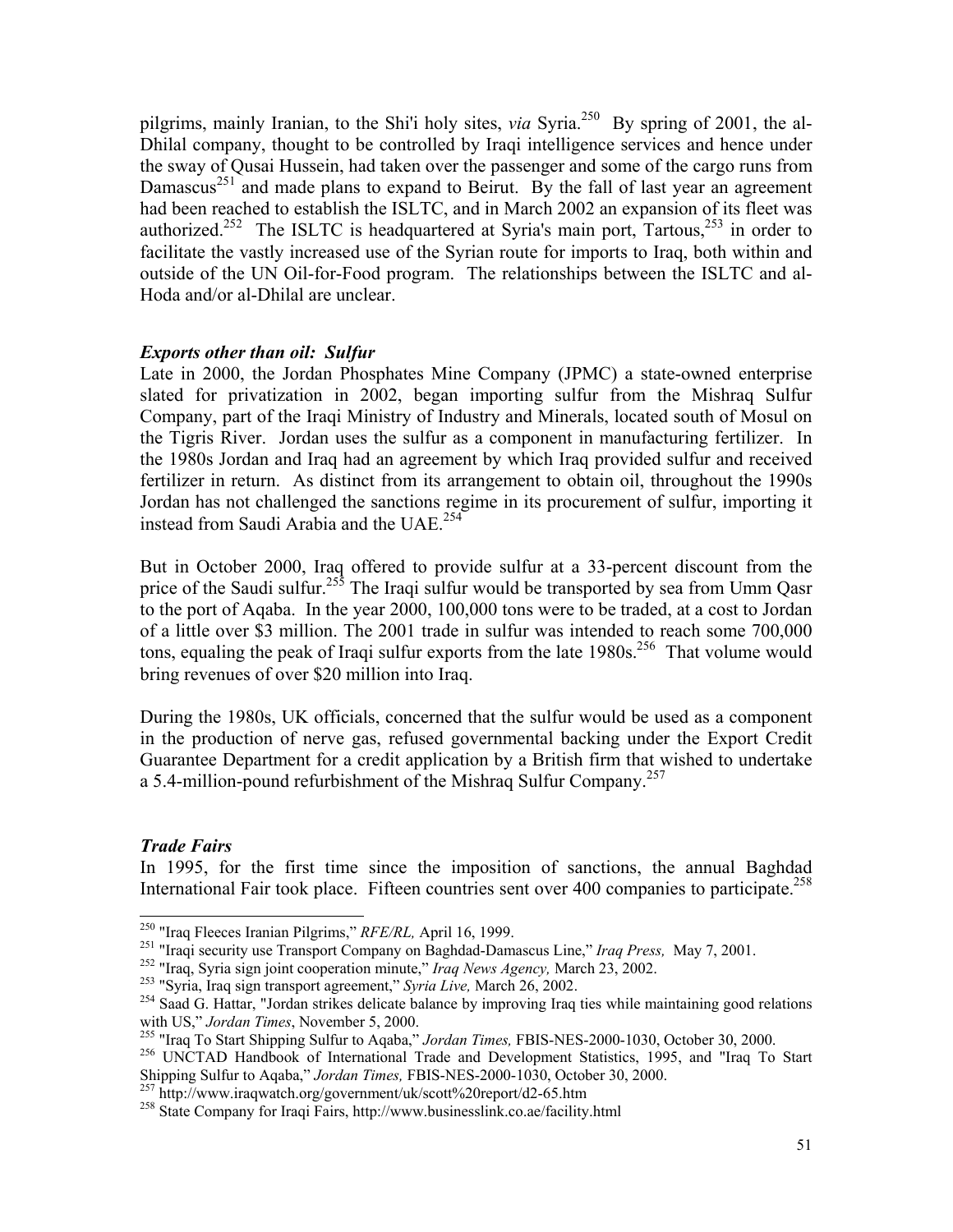By 2001, the ten-day fair's exhibitors had grown to 1650 companies representing 48 nations, with an attendance of 631,000 people.<sup>259</sup> European countries such as France, Germany, Turkey, Sweden, Denmark, Italy, Austria and Russia send major delegations, as do most Arab countries.<sup>260</sup> In 2001 Palestine brought 325 companies, Russia and Turkey over 200 companies each, and France and Egypt were each represented by roughly 150 firms.<sup>261</sup>

Both the host country and commercial delegations are keenly aware of the Trade Fair's political impact. Held during the first 10 days of November, the event is usually opened by such luminaries as Vice-President Taha Yassin Ramadan, who in 1999 held forth on the much-vaunted plaint that the sanctions are a "terrorist weapon" responsible for the deaths of over a million Iraqi children, then concluded by pledging to direct Oil-for-Food contracts toward countries that oppose the sanctions.<sup>262</sup> Participants also see the politics involved in this ostensibly purely commercial event, as the *Daily Star* of Beirut put it: "Competitive prices without sound political stands will not tempt Iraqi authorities to strike business deals."263

The Iraqis have become very effective at using the annual Trade Fair for their wider purposes. In 2000, fair attendees witnessed a parade of foreign dignitaries flying into Baghdad airport, actively skewing in the Iraqis' favor a liberal interpretation of whether or not international flights were a violation of sanctions.<sup>264</sup> In 2001, at least six foreign government ministers, including the Jordanian Prime Minister, attended the fair,<sup>265</sup> and some of them used the opportunity to sign wide-ranging trade agreements with Iraq.<sup>266</sup>

Noticeably absent from the Baghdad International Fair are Kuwait, Japan, the US and the UK.<sup>267</sup> Those nations' companies do not miss out entirely, however: some foreign subsidiaries or agents companies from these countries have been known to attend.<sup>268</sup> British businessmen, too, appear to be eager for their piece of the action. In response to a query from the Foreign Affairs Committee of the House of Commons, the Foreign Office stated:

<sup>&</sup>lt;sup>259</sup> http://www.imag.de/english/imag/home.html

<sup>&</sup>lt;sup>260</sup> "Sanctions? What sanctions?" *Alexander's Oil and Gas* from *Reuters* and *Energy* 24, November 7, 2001.<br><sup>261</sup> "170 Egyptian Companies to Attend Baghdad International Fair," *People's daily*, October 28, 2001,

<sup>&</sup>quot;Foreign Delegations Arrive for Baghdad International Fair," *RFE/RL,* November 2, 2001. 262 "Iraq Holds Grand Baghdad International Fair," *China Radio International,* November 2001, and

<sup>&</sup>quot;Baghdad Stages Trade Fair," *RFE/RL,* November 5,1999. 263 Dania Saadi, "Iraqi Trade Fair Is A Political Event - Opposing Sanctions Will Secure Deals," *Daily Star* (Beirut), November 6, 2001.

<sup>264 &</sup>quot;Foreign ministers and traders attend Baghdad's trade fair," *Alexander's Oil and Gas* from *Reuters*, November 1, 2000.<br><sup>265</sup> "Baghdad Fair Attracts 1500 Firms," *RFE/RL*, November 3, 2000.

<sup>&</sup>lt;sup>266</sup> "Iraq, Tunisia, Morocco to Boost Trade Relations, Algeria Iraq Set Up Free Trade Zone, Lebanon Iraq

to Sign Free Trade Agreement," RFE/RL, November 9, 2001.<br><sup>267</sup> "Sanctions? What sanctions?" *Alexander's Oil and Gas* from Reuters and *Energy24*, November 7, 2001.<br><sup>268</sup> Chuck Sudetic, "The Betrayal of Basra," *Mother Jon* 

IMAG helps to organize such participation in the fair. http://www.baghdad-international-fair.de/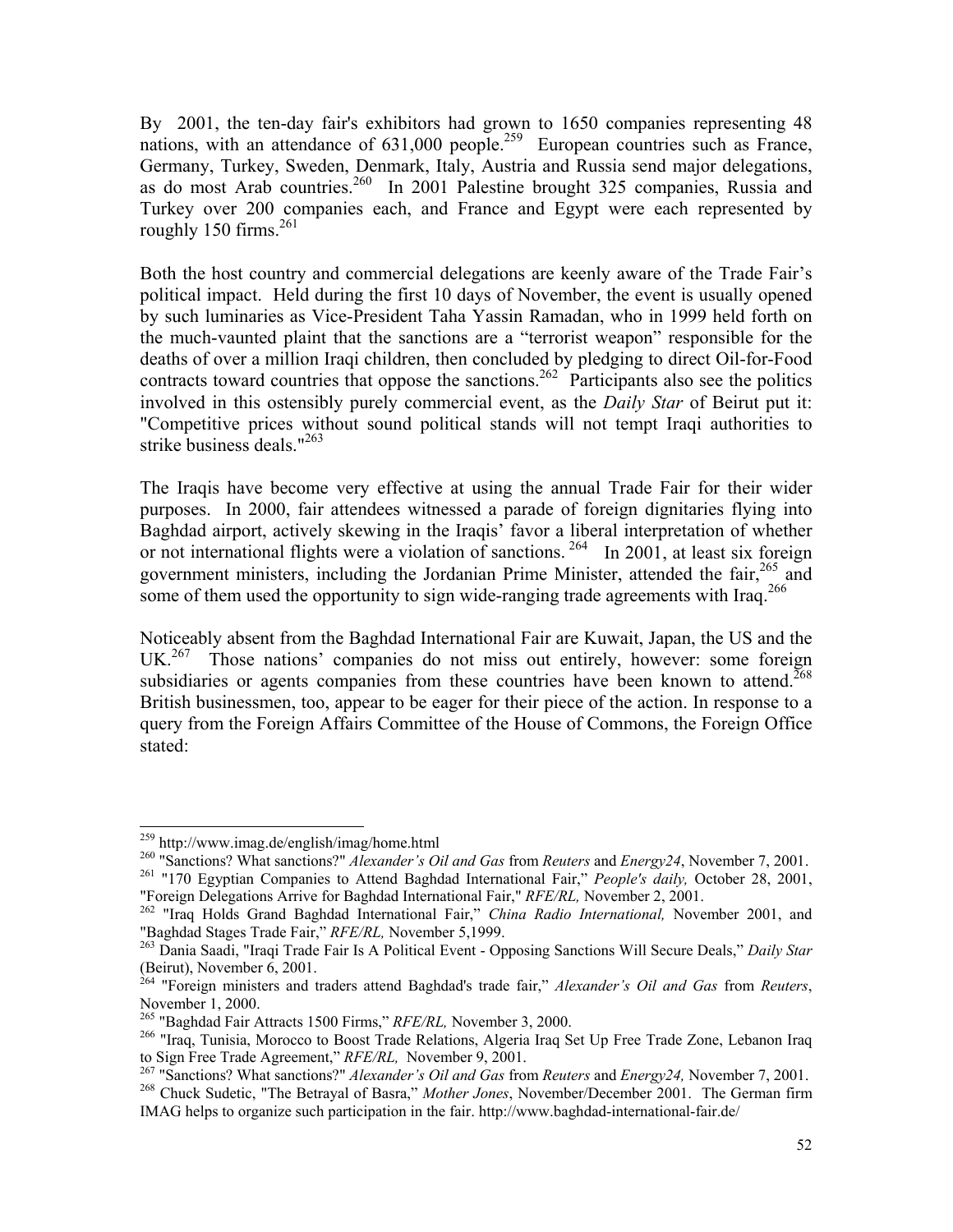. . . the annual Baghdad Trade Fair is not in itself a breach of sanctions. The UN "Oil for Food" humanitarian program, with revenue of about \$14 billion since SCR 1284 was passed in December 1999, offers considerable opportunities for legitimate trade with Iraq. We are supporting British companies in their efforts to win a share of this trade.<sup>269</sup>

Nominally, exhibitors must have approval of the UN Sanctions Committee even to bring display goods to Baghdad. However, there is little oversight that might stop a firm either from ignoring the Sanctions Committee and shipping in display goods directly, or from disposing of their samples after the fair is over by selling or "donating" them locally. Fair regulations do not allow exhibitors to engage in retail transactions from their booths but do permit exhibitors to apply for a "sales quota." The regulations also note that, "...purchase priority [is] given to the public sector."<sup>270</sup>

Along with the annual Baghdad International Fair, the fairgrounds are used throughout the year for trade fairs from a wide variety of countries that come to display their goods and wares. Over the last two years Turkey, Egypt, Morocco, the Philippines, Syria, Lebanon, Algeria and the UAE have sponsored fairs in Baghdad. As a part of the recent warming of relations, Saudi Arabia held a trade fair in mid-September 2002. In 2001 the Ukraine went so far as to sponsor a trade fair in conjunction with the main Iraqi weaponsprocurement agency, the Military Industrial Commission.271 Iraq also reciprocates by displaying its companies at fairs in other countries, in the hope of expanding relations. The investment has paid off: an Iraqi trade fair in Cairo in August 2001 led to an increased Egyptian presence, including the attendance of two ministers, at the Baghdad International Fair last November.<sup>272</sup> Iraq has had an increasingly large showing at the annual Paris International Fair, $273$  which was quickly followed by the Fourth International Commercial Fair held in Sana' Yemen,<sup>274</sup> and a large presence in Turkey in August 2002 at the Izmir International Fair. $275$ 

Aside from the political spin-off and financial advantage gained from negotiating contracts on their home turf, the Iraqis profit from the trade fairs in a more immediate sense by collecting the fees and costs incurred by visiting delegations. For the Baghdad International Fair, floor space rents for between \$50 and \$100 per square meter, depending on location, with a minimum allotment that brings the rental fee to \$2000 per exhibitor; on top of that is a mandatory construction and furnishing fee of \$30 per square meter.<sup>276</sup> In 2001, nearly 28,000 square meters of indoor floor space and 18,000 square meters of outdoor space were used.<sup> $277$ </sup> Finally, water, telephones and taxes bring the fee to around \$3,000 per exhibitor. Fees for those ten November days alone, therefore,

<sup>&</sup>lt;sup>269</sup> http://www.parliament.the-stationery-office.co.uk/pa/cm200001/cmselect/cmfaff/428/428ap13.htm<br><sup>270</sup> http://www.krysalex.de/baghdad/terms.html<br><sup>271</sup> "Ukrainian firms stage trade exhibit in Baghdad," *Iraq Press*, May

Baghdad in November," *RFE/RL*, October 12, 2001.<br><sup>273</sup> "Iraq participates in Paris International Fair," *Iraq News Agency*, May 4, 2002.<br><sup>274</sup> "Iraq participates in 4th International Commercial Fair," *Iraq News Agency*,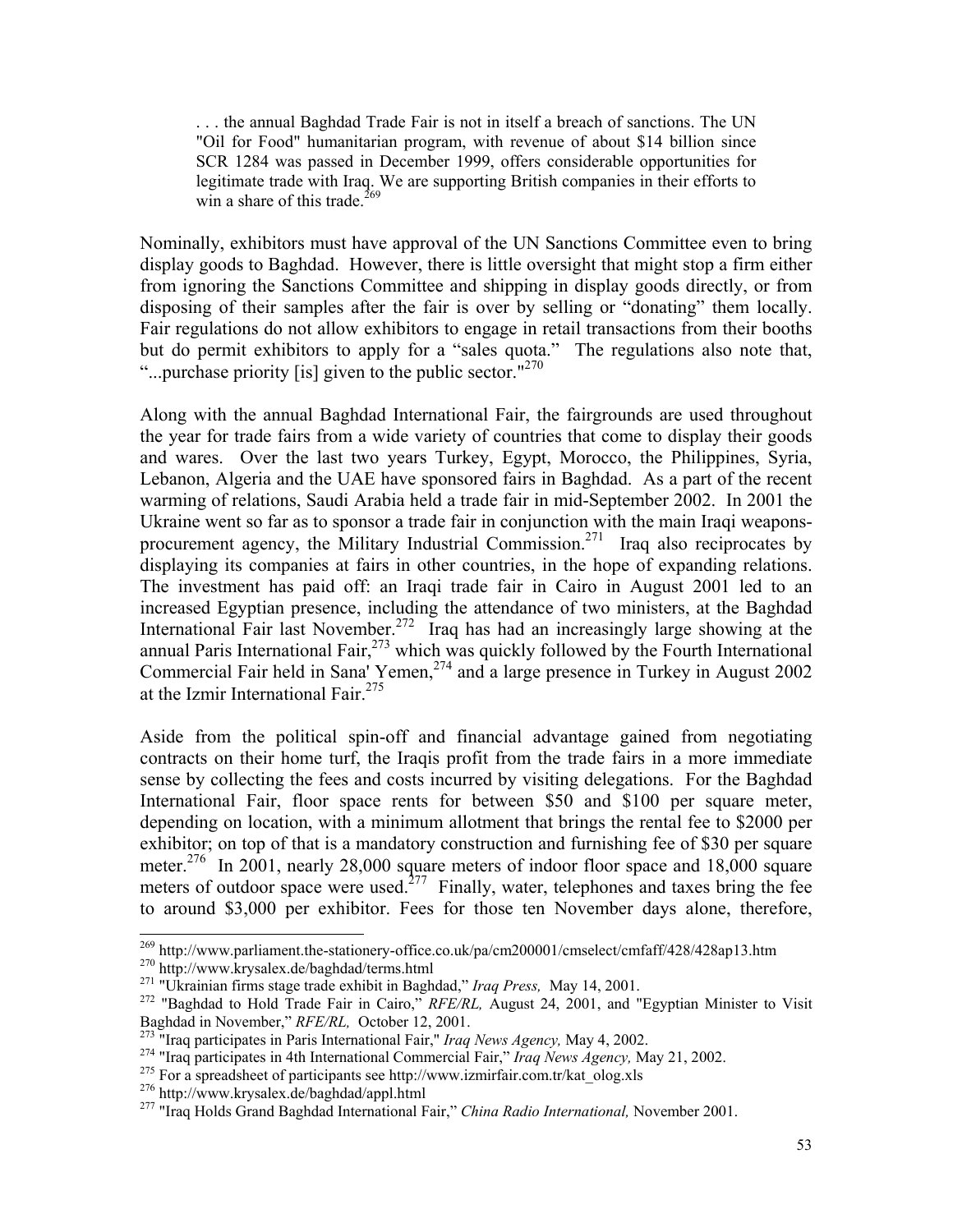brought \$4.5 million into the Ministry of Trade's State Company for Iraqi Fair's Account #20006, at the Baghdad branch of the Rafidain Bank- Al-Mansour.

On top of these fees are the hard-currency expenses of the attendees, which average a little less than two people per exhibitor -- meaning that just under 3000 business people attended the most recent Baghdad International Fair at an estimated \$100 per day for 10 days, bringing in another \$3,000,000.

Numerous sectoral fairs are also held throughout the year. The First International Specialized Motor Show, held in late November of 2001, with rates of \$150 per square meter, was organized by the Dubai-based company Business Link, which facilitates conferences in Iraq, the UAE and the region.<sup>278</sup> The Oil and Gas Product Exhibition was held in 1999, where mostly British, French, Italian and Canadian "firms lobbied furiously for contracts to revamp Iraq's ailing oil industry."<sup>279</sup>

More recently, the First Arab International Construction Fair was held in late March 2002, the twelfth Baghdad fair organized by Lebanese company Imaco/GBF. $^{280}$ According to the *Iraqi News Agency*, the General Manager of the Lebanese company cited two objectives for the fair: to promote the notion of taking advantage of the \$17 billion worth of available contracts under the Oil-for-Food program, and, somewhat contradictorily, to help the Iraqis "break unjust sanctions."<sup>281</sup> Booth space fees for this fair, reflecting its more exclusive nature, were \$225 per square meter, to be remitted to the organizing firm's account at the Banque Libano-Francais.<sup>282</sup> For \$65,000, a foreign exhibitor was invited to become "a Star Sponsor," which would furnish him or her not only with booth space, but also VIP treatment, including an HIV test waiver and "Private One to One meetings with Iraqi VIPs & Officials."<sup>283</sup>

#### *Free Trade*

Over the past two years the Iraqi government, led by Trade Minister Mohammed Mehdi Salih and Vice President Ramadan, has been energetically negotiating, signing and ratifying free trade agreements with other states. By June 2002, eleven agreements had been signed, with several more in negotiations.

Ramadan articulates the goal of the Iraqis.

The free market agreements are steps on the road of Arab economic integration and unity. This is Iraq's principled stand. Unlike some of the industrialists, we do not view every stage and every step that we take in this regard from the angle of loss and profit. This is a

 $278$  http://www.businesslink.co.ae/about.html

<sup>&</sup>lt;sup>279</sup> "Iraq happy to see so many firms interested to supply spare parts," *Alexander/s Oil and Gas* from *AP*, September 25, 1999.<br><sup>280</sup> http://www.icf2002site.com/main.htm

<sup>&</sup>lt;sup>281</sup> Shahla al- Azzawi, "The First Arab and International Fair for Construction in Baghdad concludes its activities," *Iraqi News Agency*, March 2002.

<sup>&</sup>lt;sup>282</sup> http://www.icf2002site.com/REGISTR%20F.pdf<br><sup>283</sup> http://www.icf2002site.com/star.htm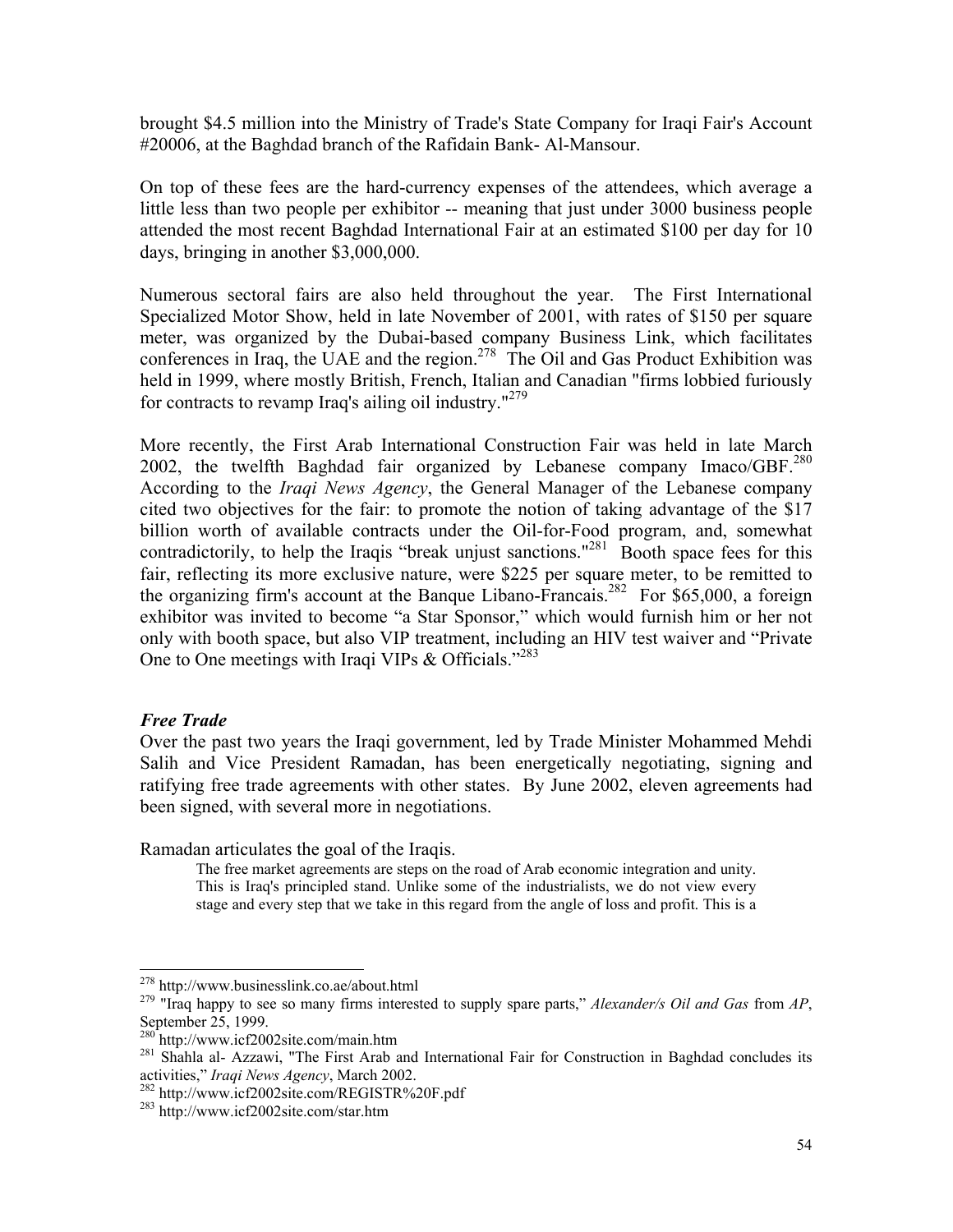huge strategic action. Any pan-Arab step has gains and may have losses although we do not consider them as losses from our principled and pan-Arab perspective.284

Iraq stands to gain from these agreements on several fronts. First, it gets the immediate political benefit of publicizing agreements that can demonstrate domestically and internationally the ongoing erosion of sanctions. Second, the agreements enable Iraq to increase its presence in the Arab world, which has ongoing trade negotiations both among Arab nations and with other key partners, particularly under the EU-Mediterranean freetrade pact. Iraq's apparent objective here would be to solidify its standing with regard to a future Arab Common Market. Third, these agreements, once ratified -- and so far, only the UAE and Tunisia have done so – will guarantee Iraq preferential trading access as soon as sanctions are lifted.

For the partnering states, the downsides incurred by making agreements with a pariah state appear to be more than offset by the elimination of Iraqi customs fees when trading under the UN Oil-for-Food program. Iraq has also promised to increase Oil-for-Food trade with signatories, but the record so far is spotty: Egypt and Syria, both signatories, have increased their trade significantly, while Jordan, which has not yet signed, is nevertheless a major trader. With non-Arab trading partners such as Turkey and Iran, Iraq has said that a free trade arrangement would be premature.

| <b>Agreements</b>       | <b>Signed</b>                     |                           |  |  |  |
|-------------------------|-----------------------------------|---------------------------|--|--|--|
| Egypt                   | January 2001                      |                           |  |  |  |
| Syria                   | February 2001                     |                           |  |  |  |
| Tunisia                 | February 2001                     |                           |  |  |  |
| Yemen                   | August 2001                       |                           |  |  |  |
| Algeria                 | October 2001                      |                           |  |  |  |
| UAE                     | November 2001                     |                           |  |  |  |
| Sudan                   | March 2002                        |                           |  |  |  |
| Bahrain                 | March 2002                        |                           |  |  |  |
| Oman                    | April 2002                        |                           |  |  |  |
| Lebanon                 | April 2002                        |                           |  |  |  |
| Qatar                   | June 2002                         |                           |  |  |  |
|                         |                                   |                           |  |  |  |
| <b>Under Discussion</b> | <b>Last Talks</b>                 | <b>Status</b>             |  |  |  |
| Jordan                  | <b>July 2002</b>                  | Preliminary accord signed |  |  |  |
| Saudi Arabia            | May 2002<br>Border post re-opened |                           |  |  |  |

## *Luxury goods: Cigarettes*

 $\overline{a}$ 

According to defector Abbas al-Janabi, chief aide for years to Udai Hussein, Udai has long controlled the importation of cigarettes into Iraq. Indeed, Mr. al-Janabi, who claims to have negotiated with foreign suppliers on Udai's behalf, insists that "hundreds of

Morocco June 2002 Cooperation being discussed

<sup>284 &</sup>quot;Iraqi VP Taha Yasin Ramadan Interviewed on Current Events, Situation," *Baghdad Al-Ittihad,* FBIS-CHI-2002-0824, August 24, 2002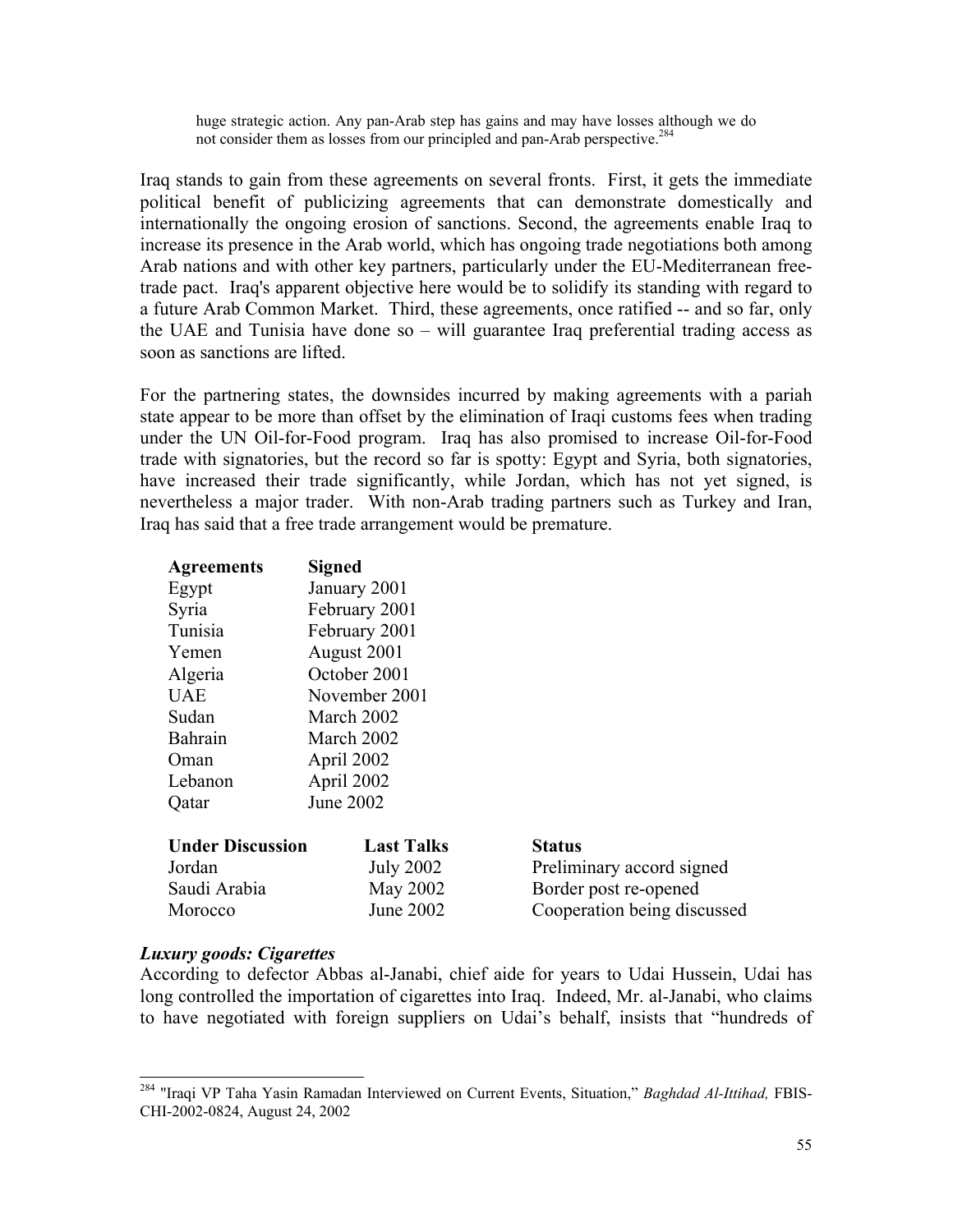million of dollars" were at stake in the deal he was working on just prior to his defection in February 1998.<sup>285</sup>

Iraqis are heavy smokers, consuming some 18 billion cigarettes annually,<sup>286</sup> about 75 percent of which are produced domestically. Roughly four billion cigarettes, then, are imported each year, as are over 2000 tons of tobacco leaves.

Cypriot-registered companies appear to be the main organizers of this trade. According to US Department of Agriculture and World Health Organization figures, in the mid-1990s Cyprus was importing nearly 25 billion cigarettes annually, of which 10 billion, worth over \$100 million, came from the US.<sup>287</sup> The Cypriots also produced about five billion per year. During the same period Cyprus exported about 3.5 billion per year, leaving some 26.5 billion to be consumed, or about 44,000 cigarettes per man, woman and child per year (or six packs a day each).<sup>288</sup> While Cyprus is infamous for smuggling cigarettes to many countries, particularly to the former Yugoslavia, it would seem to have had ample quantities left over for the Iraqi market.<sup>289</sup>

According to the European Union, this is exactly what happened: Iraq became a prime market for cigarettes smuggled *via* Cyprus. The EU has long been chasing cigarette smugglers and on several occasions has sued American firms in American courts. In November 2001 the EU launched another suit against RJ Reynolds and Phillip Morris, charging such "violations of the Racketeer Influence and Corrupt Organizations (RICO) Act of 1970" as "money laundering, wire fraud and mail fraud."<sup>290</sup> The EU is also arguing that among the beneficiaries of the cigarette trade are terrorist organizations and sponsors of such: "There is a clear and direct link between cigarette smuggling in this case and the Kurdistan Worker's Party (PKK) and the Iraqi regime," claims a supporting document submitted in the suit.<sup>291</sup>

As for the scale of cigarette and alcohol trade with Iraq, the British Foreign Office released some figures in October 2000. According to the Foreign Minister:

"In the last 6 months, and these figures incidentally have been provided through the United Nations Security Council, Saddam Hussein has

<sup>285 &</sup>quot;Interview of Defector (Abbas al Janabi) with *Al Hayat*," *Iraq News*, from Laurie Mylroie, October 18- 22, 1998.

<sup>&</sup>lt;sup>286</sup> Figures used in this paragraph come from the Center for Disease Control and the World Health Organization, which uses the Tobacco Marketing Association as its source. http://www.cdc.gov/tobacco/who/iraq.htm<br>287 http://www5.who.int/tobacco/repository/tld101/Cyprus.pdf

<sup>&</sup>lt;sup>288</sup> http://www5.who.int/tobacco/repository/tld101/Cyprus.pdf. Coincidentally, in May 1998, just after the defection by al-Janabi, the US exports to Cyprus plummeted. They have slowly been regaining market share but are only back to just over seven billion cigarettes per year.<br><sup>289</sup> "Local firm could face court after seizure of contraband cigarettes," Cyprus Mail, December 13, 2001.

<sup>&</sup>lt;sup>290</sup> Erik Schelzig and Mary Beth Warner, "Tobacco Firms Used Suspected Drug Traffickers, EU Lawsuit Claims," http://www.public-i.org/story\_01\_110700.htm

<sup>&</sup>lt;sup>291</sup> Plaintiff's Memorandum of Law in Support of Motion to Submit a Proffer of Evidence Concerning the Link Between Cigarette Smuggling in their Case and Terrorism, United States District Court, Eastern District of New York, Case No: 01-Civ-5188.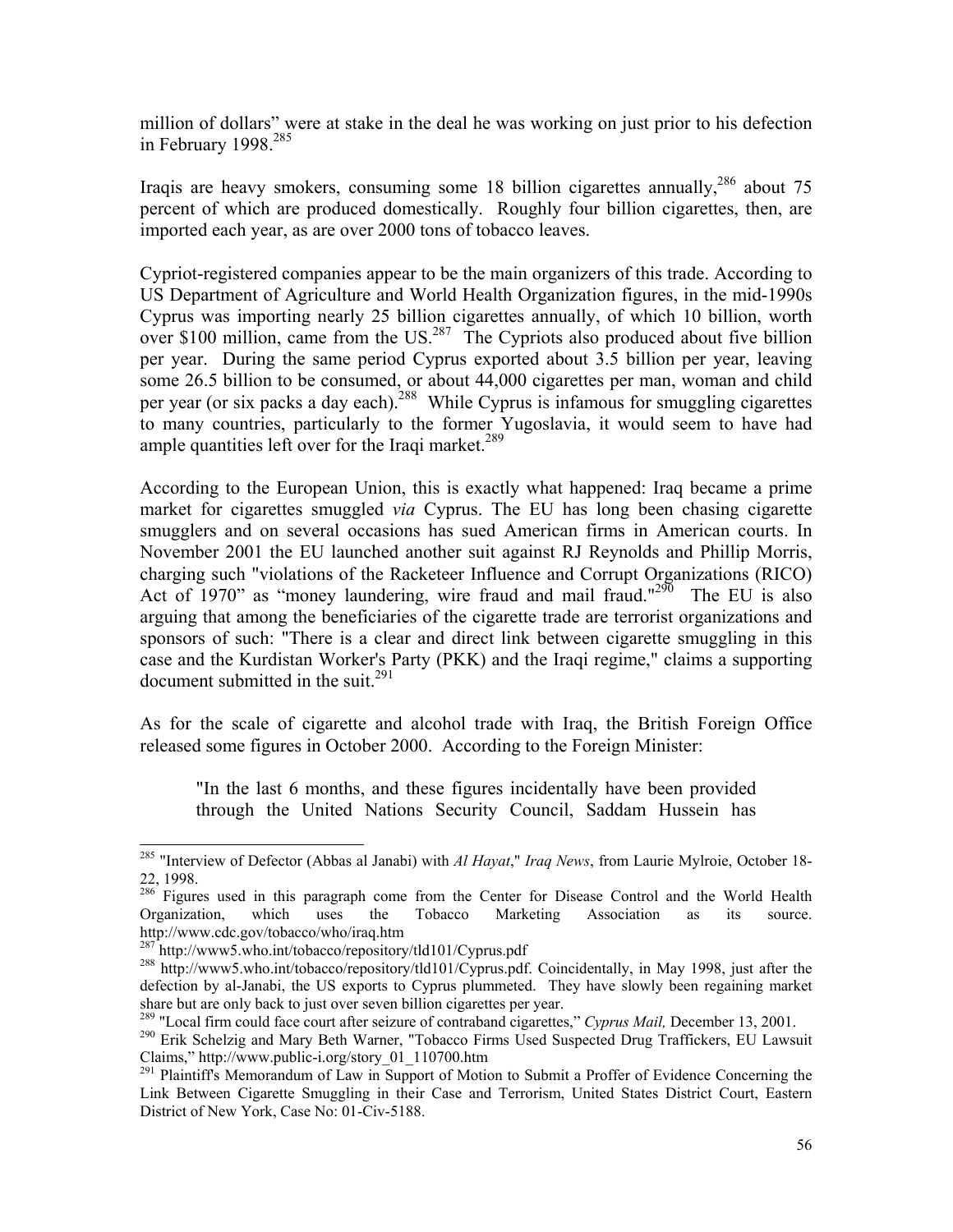imported over 300 million cigarettes, 38,000 bottles of whisky per month, 230,000 cans or 115,000 liters of beer per month, over 120,000 cans or 40,000 liters of vodka per month and almost 19,000 bottles of wine a month. $1292$ 

## *Fleecing Pilgrims*

Because of its world-renowned archeological and holy sites, prior to the imposition of sanctions Iraq attracted about one million visitors per year.<sup>293</sup> But during the 1990s, the number of tourists dwindled to a trickle. Yet there are a couple of ways in which Iraq has managed to generate revenue from tourism: from visitors (mostly Shi'i en route to the religious sites); and from Iraqis leaving (mostly on *hajj* to Saudi Arabia).

#### *Pilgrimages to the Shi'i shrines*

In 1998, following a visit to Tehran by Iraqi Foreign Minister Muhammad al-Sahaf and a meeting on the border between Saddam's son Qusai and the Iranian Minister of Intelligence, Iraq and Iran came to an agreement by which Iranian Shi'i pilgrims could, for the first time since 1980, visit the holy shrines in Najaf and Karbala.<sup>294</sup> For the Iraqis the issue involved more than just how much money they stood to gain; these southern Iraqi cities had been hotbeds of Shi'i insurrection in 1991. Saddam's army had violently put down the uprising and deliberately targeted the shrines, and repeated crackdowns have occurred ever since. Along with the Iranians, visitors to the shrines come mainly from Pakistan, India and Lebanon.<sup>295</sup> At first visitors were routed through Damascus, Syria. To control the pilgrims' movements, the government of Iraq has not only compelled them to transfer into Iraqi-provided buses from the Al-Hoda company, thought to be under the sway of Udai Hussein,<sup>296</sup> but to stay in specifically designated hotels. At first Al-Hoda charged \$350 for a six-day visit, then \$435 for an eight-day visit.<sup>297</sup> The charge quickly doubled to \$900, which broke down in the following manner: \$600 directly to the Iraqi government; \$100 for the visa, and \$150 for the ticket and food, not to mention the requisite exchange into dinars of  $$50$  at the border.<sup>298</sup> The trade ground to a halt later in the year, after a renewed falling out between the two governments.

Late in 2000 Iranians were once again allowed to visit the Iraqi shrines.<sup>299</sup> The two governments agreed to allow an increase from 3000 visitors per year to 4800. The \$435 fee for an eight-day visit brings in just over \$2 million to the Iraqi hosts.<sup>300</sup> Others, however, put the visitors' costs and resulting Iraqi income much higher. Using Iraqi

<sup>292</sup> UK Briefing on Iraq By Peter Hain, Minister of State, Foreign and Commonwealth Office, UK *Extract* from Foreign and Commonwealth Office, UK, October 23, 2000.<br><sup>293</sup> "Tourists returning to controversial Iraq," USA Today, October 14, 1998.<br><sup>294</sup> Michael Evans, "Iran and Iraq forge anti-West pact," *Times of London*, Febru

road opened between Iran and Iraq," *Arabic News*, May 19, 1998.<br><sup>295</sup> "Tourists returning to controversial Iraq," *USA Today*, October 14, 1998.<br><sup>296</sup> "Iraq Mistreats Iranian Pilgrims," *RFE/RL*, May 10, 1999.<br><sup>297</sup> "Iraq

October 28, 2000.

<sup>300</sup> Ibid.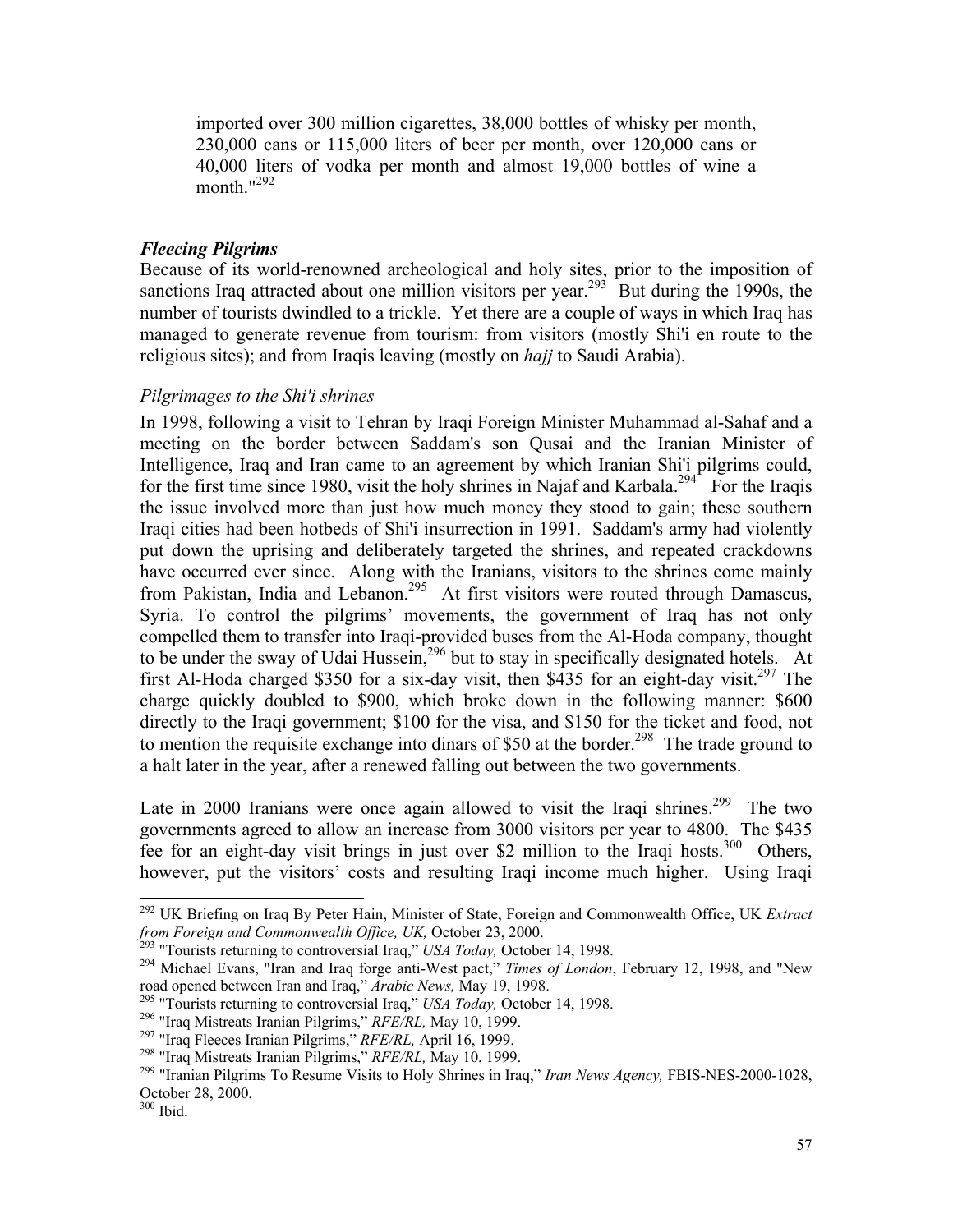government figures, the Iraqi opposition press puts the figures as high as 12,000 visitors a week, with annual revenues of a half-billion dollars.<sup>301</sup> A Swiss press account said 3000 a week were allowed to cross, resulting in an Iraqi revenue stream of \$45-50 million per year.<sup>302</sup> Whatever the actual number, the Iranians need no longer fly to Damascus, but can cross at the recently refurbished Khosravi post, which is expected to be able to handle up to 10,000 people daily.<sup>303</sup> Most recently, the Iranian embassy in Kabul said they would be willing to facilitate travel by Afghanis through Iran to the religious sites in Iraq. $304$ 

## *Iraqis on Hajj*

According to the quota system set up by the Saudi authorities, one percent of a country's population can perform the *hajj* in any given year. Prior to the imposition of sanctions, Iraq's quota was 18,000 per year and has recently been raised to 24,700. However from 1991 to 1997, Iraq would only permit 1000 Iraqis to go on the pilgrimage. The government increased this to 3000 in 1997. The route was through Jordan, as the land crossing between Iraq and Saudi Arabia was closed.

In April 1997, in an attempt to flout or re-interpret sanctions, Iraq sent unannounced a planeload of pilgrims to Jiddah, in Saudi Arabia. The UN Security Council made only mild protestations, aware perhaps of the political downside in the Muslim world of taking visible steps to block pilgrims.<sup>305</sup> By the next year's *hajj*, Iraq had upped the ante by requesting that Oil-for-Food funds be used to pay for these trips. In principle, the UN Sanctions Committee agreed and began considering mechanisms by which this could happen. The Iraqis proposed the simplest procedure -- transferring \$2000 per pilgrim from the UN's BNP escrow account to the Iraqi Central Bank, with the government handling it from there. France, Russia and China thought that sounded reasonable; the US, the Netherlands and the UK objected.<sup>306</sup>

Over the next three years the Sanctions Committee and the OIP proposed a range of alternatives to avoid direct transfers of cash to the Iraqi government. These included using Jordanian travel agents, the Saudi government and UN Development Program or UN Office of the Humanitarian Coordinator in Iraq (UNOCHI) as third-party implementers. The Iraqi government stuck to its line: the Central Bank or nothing.<sup>307</sup> Given the prospect of having Oil-for-Food pay the way, the government raised the numbers of Iraqis permitted to go on *hajj* to take full advantage of their 24,700-person quota. The amounts requested by the Iraqis: \$50 million.<sup>308</sup>

<sup>&</sup>lt;sup>301</sup> "Slump in tourism spurs government to amend law," *Iraq Press*, June 27, 2001.

<sup>&</sup>lt;sup>302</sup> "Iranian Pilgrims Visit Shiite Shrines in Iraq," *RFE/RL*, citing *Neue Zuercher Zeitung*, January 12, 2001.<br><sup>303</sup> "Iran's Largest Border Terminal Inaugurated; To Serve Pilgrims Visiting," *Iran News Agency*, March 2002.

<sup>&</sup>lt;sup>304</sup> "Iran to facilitate visits to Iraqi holy sites by Afghan nationals", Iran News Agency, FBIS-NES-2002-0805, August 05, 2002.

<sup>&</sup>lt;sup>305</sup> "Security Council Says Iraqi Flight to Saudi Arabia Proceeded Without Consultation with Sanctions

Committee," UN Press Release, April 16, 1997.<br><sup>306</sup> "Sanctions Committee Decisions on Iraqi Hajj Pilgrims," USIS "Info File," March 2, 2000.<br><sup>307</sup> Ibid.<br><sup>308</sup> United Nations, "Letter Dated 24 February 2000 from the Secreta

Security Council," S/2000/166, March 1, 2000.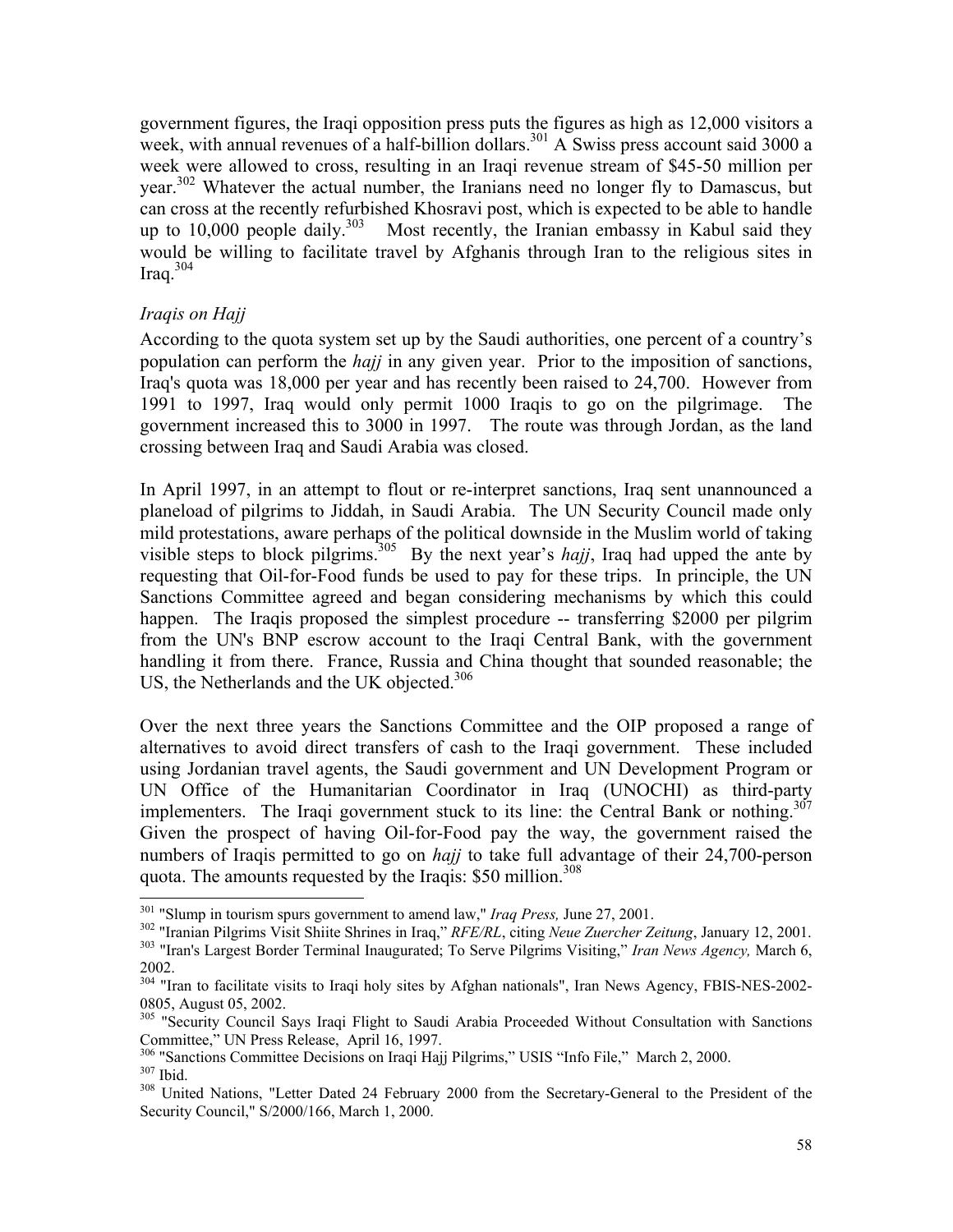In 1999, after negotiations with the UN broke down, the Iraqis tried a different tack. The government bused some 18,000 Iraqi pilgrims to the Saudi border, where they proceeded to storm the desert border crossing, closed since 1990, stopping only at the outskirts of the town of Ar'ar.<sup>309</sup> There the pilgrims began demonstrating against the Saudis, demanding that they be allowed to proceed and that the Saudis release frozen Iraqi assets to pay for their trip. Iraqi television crews accompanied the pilgrims to provide footage for domestic and international consumption. Saudi King Fahd yanked the rug out from under the Iraqis' intended public-relations coup, however, when he welcomed the pilgrims in. Furthermore, he promised that Saudi Arabia would provide all necessary arrangements for the Iraqi pilgrims *gratis*.<sup>310</sup> But, he added, there would be no bank transfers or freeing of Iraqi government assets. Saddam immediately recalled all 18,000 pilgrims to Baghdad, and the foreign press reported that the mood on the pilgrims' ride home was despondent.

Since then the Saudi-Iraqi border post has been officially re-opened, not only for *hajj* pilgrims, but to facilitate the increasing trade between the two countries. Pilgrims are allowed to cross, but they are not funded under Oil-for-Food. Each year Iraq also sends some flights to Saudi Arabia, and each year the UN Security Council chastises the Iraqi authorities for not providing it with advance notice.

#### *Miscellaneous*

In addition to the numerous revenue sources discussed above, according to Kroll Associates -- the high-profile financial investigations firm which, under contract to the Kuwaiti government, attempted more than a decade ago to track Saddam's assets in order to have them seized or at least frozen -- as of 1992, Saddam and his family are believed to have amassed a personal fortune of up to ten billion dollars.<sup>311</sup> Of this, Kroll suspected, about one billion was invested in European companies. The largest such investment publicly announced was an 8.4-percent stake in the French publishing firm Hachette, worth \$70 million.<sup>312</sup>

There are several other sources of hard currency for Saddam, his sons and cronies which we have not yet developed sufficient information to document. Under the Oil-for-Food program these include kickbacks on import contracts; transportation fees paid to logistics firms and the re-export of Oil-for-Food goods such as medicines, lentils, baby food and vehicles. Outside Oil-for-Food, these sources include port and customs fees; over-flight and landing fees; commissions on foreign travel arrangement; visa fees for foreigners as well as Iraqis; exports of Iraqi-produced goods such as grain, dates and cement, and the manipulation of currency and foreign exchange.

<sup>&</sup>lt;sup>309</sup> "Pilgrimage politics," *Al-Ahram Weekly*, March 25-31, 1999.<br><sup>310</sup> Ibid. 311 John Greenwald, "Did Saddam Skim Billions?" *Time*, April 8, 1991.<br><sup>312</sup> "On Saddam's Money Trail," *Newsweek*, April 8, 1991.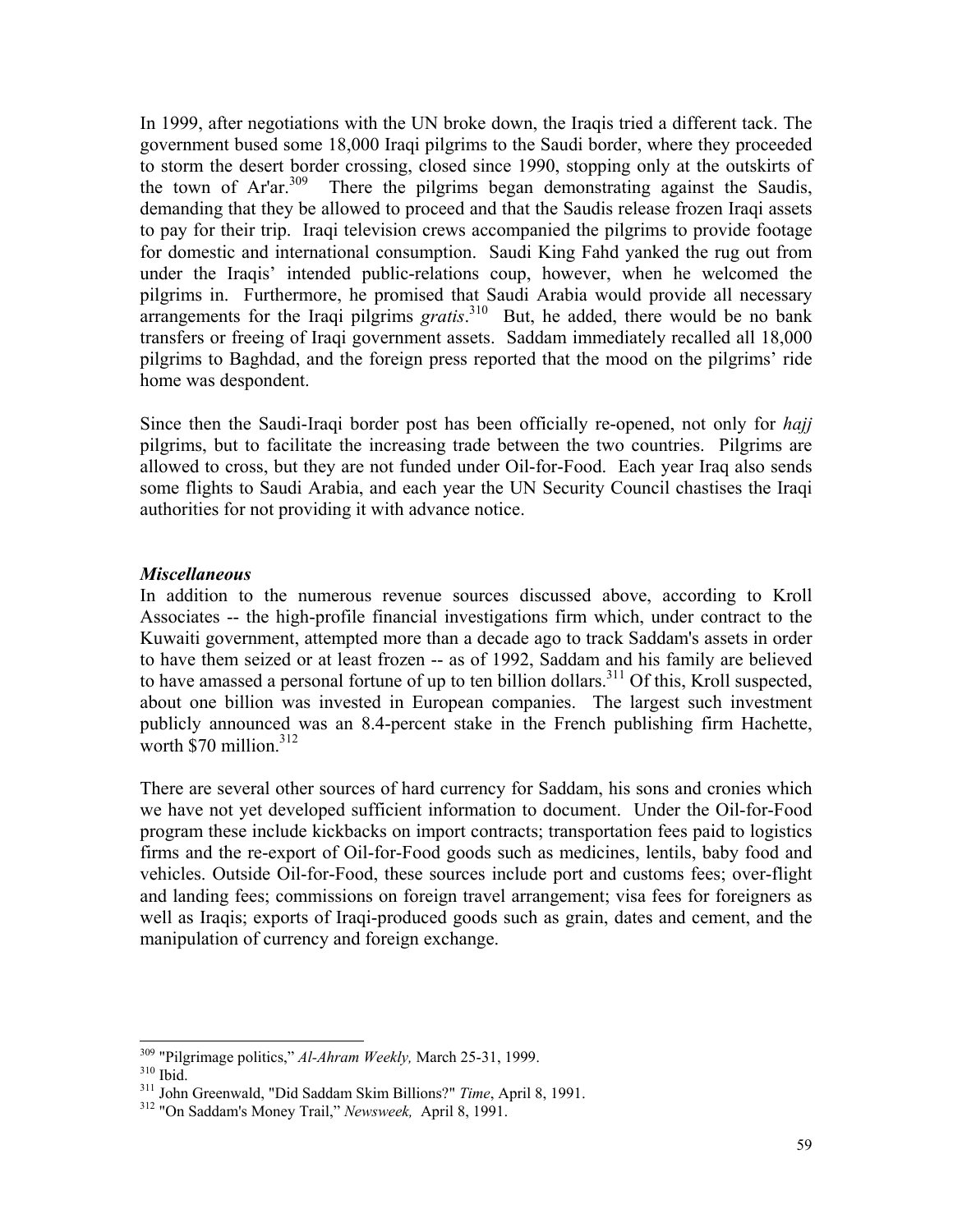|                                               | Low               | High  |
|-----------------------------------------------|-------------------|-------|
| <b>IJLTC</b> (Ministry of Transport)          | \$50              | -80   |
| Sulfur exports (Ministry of Industry)         | $\frac{1}{2}$     | 25    |
| International Trade Fairs (Ministry of Trade) | \$15              | - 30  |
| Cigarettes                                    | \$30              | \$100 |
| Tourism                                       | S.<br>$\mathbf b$ | 40    |
| Total                                         | \$104             |       |

#### **Table V: Estimated Revenue from Minor Sources of Iraqi Government Income**  $(in$  millions annually $)^{3/3}$

## **Table VI: The Bottom Line**

l

*Iraq's Estimated Revenue Outside the UN System* (in \$ millions)<sup>314</sup>

|                                    | 1996  | 1997            | 1998  | 1999    | 2000    | 2001    | 2002            |
|------------------------------------|-------|-----------------|-------|---------|---------|---------|-----------------|
| <b>From Turkey (diesel) \$99</b>   |       | \$82            | \$99  | \$339   | \$ 301  | \$100   | 52<br>S         |
| <b>From Turkey (crude)</b>         |       |                 |       |         | \$ 347  | \$356   | 438<br>\$       |
| <b>From Jordan</b>                 | \$185 | \$249           | \$199 | \$162   | \$190   | \$430   | 424<br>S.       |
| <b>From Syria</b>                  |       |                 |       |         | \$205   | \$854   | \$1,175         |
| <b>From Iran/Gulf</b>              | \$117 | \$222           | \$314 | \$402   | \$336   | \$235   | 205<br>S        |
| <b>From Minor Sources \$70</b>     |       | S <sub>70</sub> | \$70  | 80<br>S | \$125   | \$125   | 125<br>\$       |
| <b>From Oil Contract Kickbacks</b> |       |                 |       |         |         | \$175   | <b>100</b><br>S |
| <b>Total</b>                       | \$471 | \$623           | \$682 | \$983   | \$1,504 | \$2,275 | \$2,519         |

Another way to project Iraq's 2002 approximate income is to base estimates on a range of oil exports to the various countries, positing \$20 per barrel as the Iraqis' cut.

|                   | <b>Bpd</b> |         | <b>\$</b> millions |      |  |
|-------------------|------------|---------|--------------------|------|--|
| <b>Exports to</b> | Low        | High    | Low                | High |  |
| <b>Turkey</b>     | 10,000     | 80,000  | 73                 | 584  |  |
| Jordan            | 60,000     | 135,000 | 438                | 985  |  |
| Iran              | 10,000     | 100,000 | 73                 | 730  |  |
| <b>Syria</b>      | 100,000    | 280,000 | 730                | 2044 |  |
| <b>Total</b>      | 180,000    | 560,000 | 1314               | 4343 |  |

<sup>313</sup> Figures are based on published estimates. IJLTC figures are also included in The Tankers to Jordan section above. For some sources, such as ISLTC, insufficient data make it all but impossible to produce useful estimates. Estimated income on Saddam's international investments portfolio has also been omitted. <sup>314</sup> These figures are compilations of the figures from the tables in the text. In all instances the authors have tended toward a conservative approach, usually taking the lower of a range of estimates, unless there is corroborating evidence to show why higher estimates are more accurate. There are other factors which also tend to result in under-estimations, e.g., only crude oil prices have been used here, even though possibly up to one-third of the illicit exports are refined products, such as diesel fuel, which command a higher price. The authors have also estimated that the Iraqis sell oil at a \$6/bbl discount; others think the discount is less.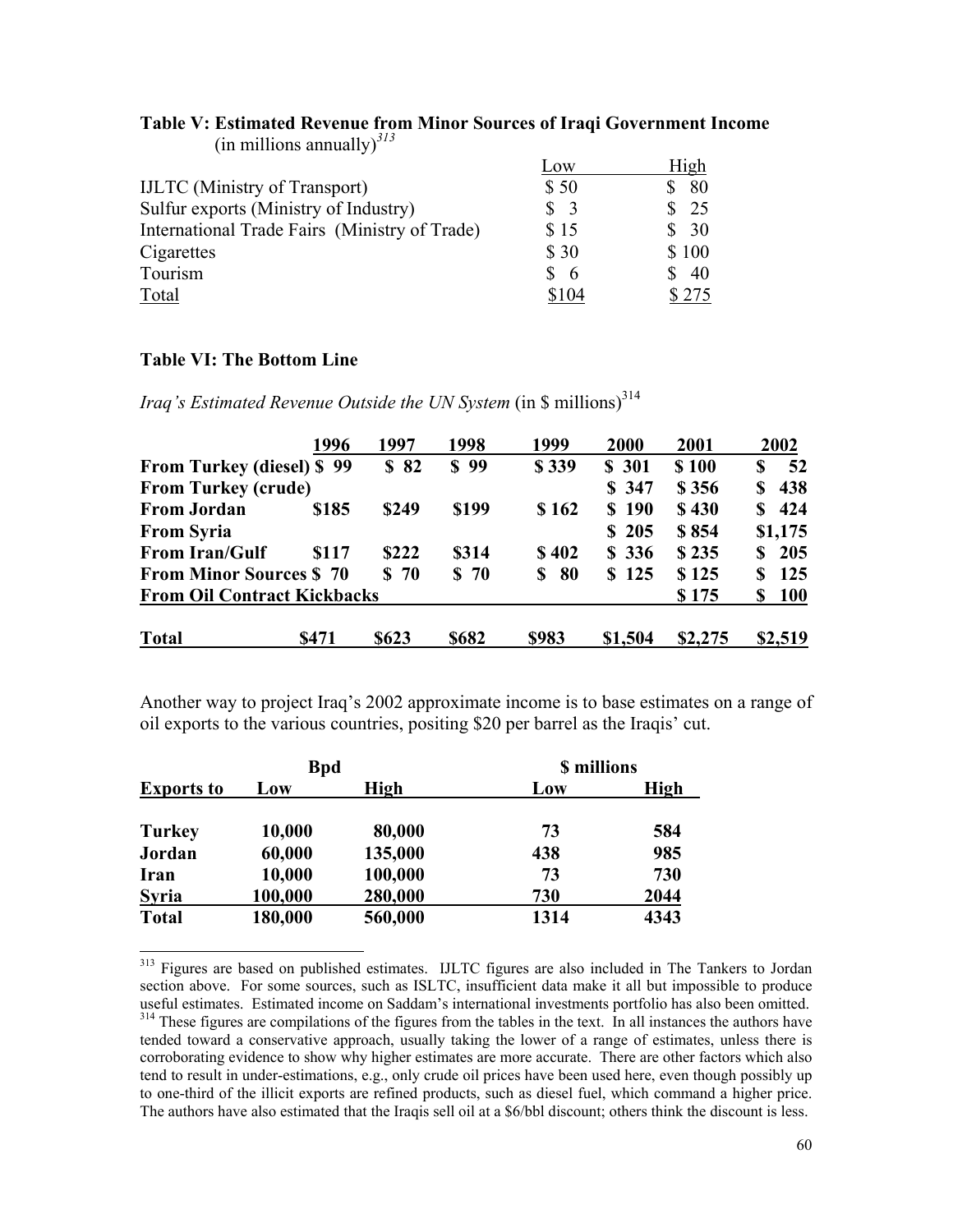## **V. The Family**

 $\overline{a}$ 

Saddam Hussein has always awarded the highest positions in his government, Army, and myriad intelligence and security services to members of his close and extended family, including people from both his al-bu Nasir tribe and his hometown, Tikrit. These are the only individuals with access to lucrative business dealings and intimate knowledge about what Saddam seems to consider "the family jewels:" oil, money and weapons. This capsule rundown of the most prominent financial players in Saddam's inner circle illustrates both the extent of these relatives' power and the reportedly brutal and often criminal methods used in their revenue-generating activities.

In recent years the circle of empowered associates has grown smaller and smaller, as Saddam has eliminated potential rivals and alleged spies, coup plotters and mere opportunists whom he suspects of prizing their own political or financial gain above his own. Because Tikritis and other relatives have figured so prominently -- holding important positions in the Republican Guard, the special Republican Guard,  $315$  the sundry security services and key ministries throughout the government -- they have also numbered high among those given the axe.

The net effect of these layers of countervailing influence and authority has been to concentrate the rivalry for succession, once spread among an array of senior officials, within the immediate family – primarily, that is, between his two sons, Udai and Qusai.<sup>316</sup> While both men have shown themselves to be brutal, ruthless and remorseless, they have very different styles, rarely see eye-to-eye and are longtime rivals in their respective quests for power.

Many commentators have long considered the allocation of spoils to be roughly as follows: Qusai exerts primary control over the regime's defense, intelligence and security apparatus, while Udai's bailiwick concentrates on making money, primarily through the sanctions-busting oil trade, accompanied by lucrative smuggling operations in other commodities. However, as mentioned above, a closer reading of the evidence over time suggests a recent shift. Although Udai has long been making millions by virtue of his protected status and insider knowledge, over the past few years Qusai has significantly eroded his brother's sources of revenue. Where Udai, assuming his position as heir-inwaiting was safe, has chosen the path of hedonism and personal enrichment, Qusai, instead of amassing a personal fortune, has quietly undertaken to channel the illicit earnings into state mechanisms under his control that he can exploit to solidify his grasp on power. This financial consolidation on Qusai's part has run parallel to Saddam's tendency in recent years of showering appointment after appointment on his younger son, clearly advertising Saddam's preference for Qusai as his chosen heir.

<sup>&</sup>lt;sup>315</sup> An elite unit within the Republican Guard that Saddam packed heavily with members of the Al-bu Nasir tribe.

<sup>316</sup> Saddam and Sadjida Hussein have five children, three girls - Raghad, Rana and Halan - and two boys, Udai and Qusai. Saddam has a sixth child, Ali, by his second wife, Samira.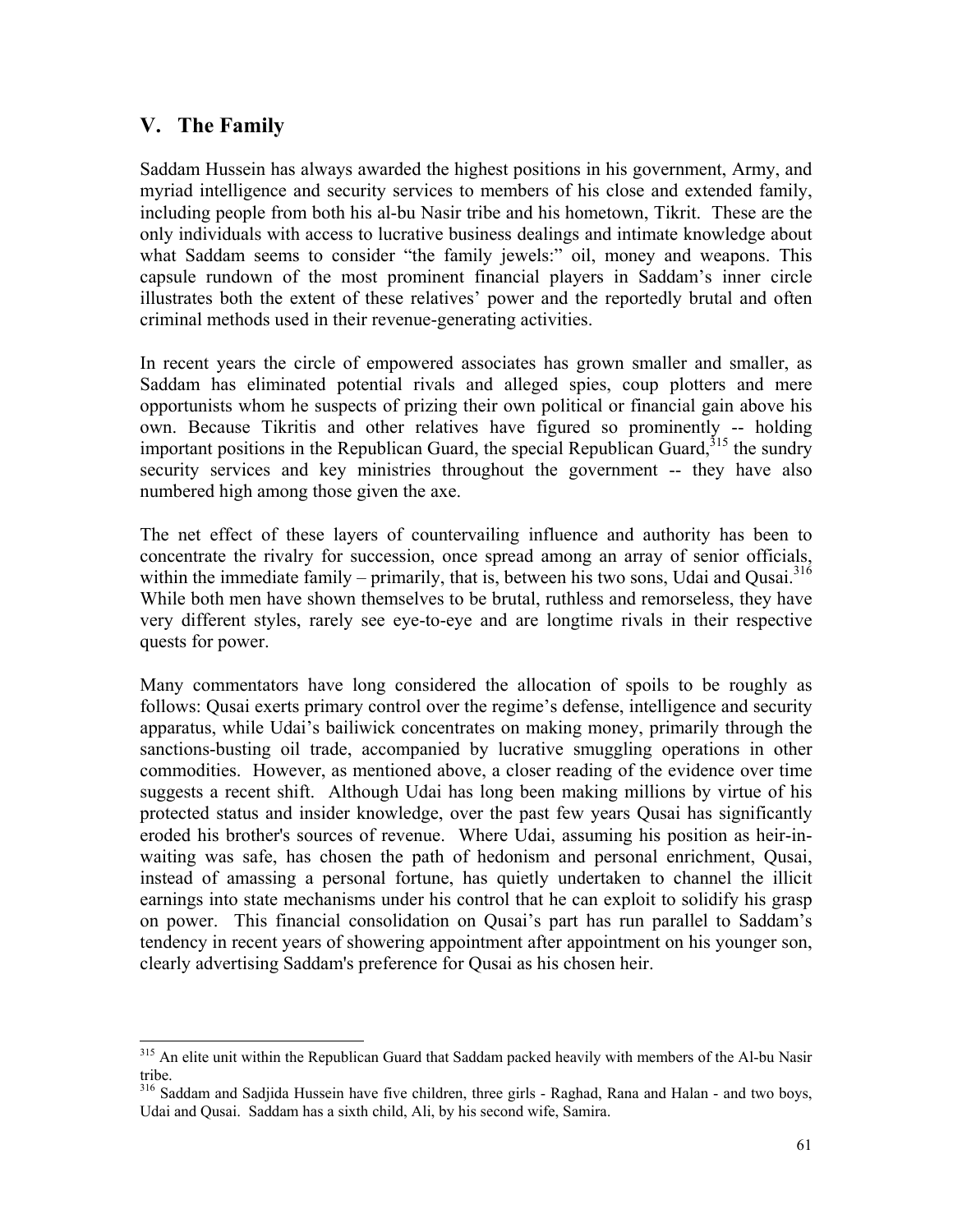In addition to profiling Udai and Qusai, this section offers brief precis of the lives and business activities of Lt. Gen. Hussein Kamel, Saddam's murdered son-in-law and once a close associate, weapons procurer and a Baghdad-based organizer of the regime's illicit finances; and Saddam's half-brother, Barzan Ibrihim al-Tikriti, formerly a Swiss-based member of the Iraqi financial brain trust who is currently out of favor and residing in Baghdad.

#### *Udai Hussein*

Born in 1964 when his father was in jail, Udai considers himself, as the eldest child, his father's rightful heir. However, Udai's propensity for murder, rape and extortion, compounded by his physical and mental disabilities resulting from a 1996 assassination attempt, has given his father doubts as to the wisdom of anointing his eldest son. To this point, the highest political office he has attained was his 1999 "election" to Iraq's rubberstamp General Assembly, for which he received, according to his own television station, 100 percent of the vote from his Baghdad constituency.<sup>317</sup> Subsequently he conspired to be named the Assembly speaker.<sup>318</sup> His father, who may have feared Udai's grasp at such a high-profile political position, particularly at the expense of a senior Shi'i, Sa`dun Hammadi, thwarted him in the Ba'athist hierarchy.<sup>319</sup>

Udai has taken on several other key roles. In 1995, with his father's blessing, he created the Saddam Fedayeen, or Saddam's Martyrs, a privileged paramilitary force of some 30,000 that is outside the control of other military structures such as the Republican Guard. Having grown from a far smaller and more rag-tag unit, the Fedayeen has nevertheless had mixed results in the field -- it was claimed they were routed by an organized tribal force in early 2000 in the south of the country.<sup>320</sup> Qusai has several times attempted, unsuccessfully, thus far, to wrest control of the Fedayeen from Udai. $^{321}$ Recently the group has acquired the collective persona of a feared band of black-garbed thugs with a penchant for executions and such gruesome public spectacles as extracting the tongues of the President's critics.

Udai is also Iraq's preeminent media mogul. All non-state print media are under his control, and he runs the country's most popular radio and television stations, on which he has not hesitated to broadcast popular, even Western offerings prohibited on the state-run stations. These media outlets promote Udai as a key political figure and often feature government ministers making pilgrimages to his office. They also give him an outlet to express his views on democratization and reform, as he stakes out positions that distinguish himself from his father, Qusai and incipient business rivals by openly criticizing government corruption and the regime's trade practices and partners. $3^{32}$ 

<sup>&</sup>lt;sup>317</sup> "Uday: election victory a message to Iraq's enemies," AFP, March 29, 2000.

<sup>&</sup>lt;sup>318</sup> "Sa'dun Hammadi Unmoved by Criticism from Udayy Organization," *Al-Sharq al-Awsat*, FBIS-NES-2000-1025, October 25, 2000.<br><sup>319</sup> "Saddam's son voted Iraq's 'heir-apparent," *Iraq Press*, May 18, 2001.

<sup>&</sup>lt;sup>320</sup> "A Crushing Defeat for a Special Unit of 'Saddam's Fedayeen," *Iraq News* No. 108, March 31, 2000.<br><sup>321</sup> "Saddam moves to strip elder son of military clout," *Iraq Press*, May 21, 2000.<br><sup>322</sup> "Report of Saddam illne

Husayn Comments on Democracy," *Babil* newspaper (Baghdad), FBIS-NES-92-177, September 11, 1992.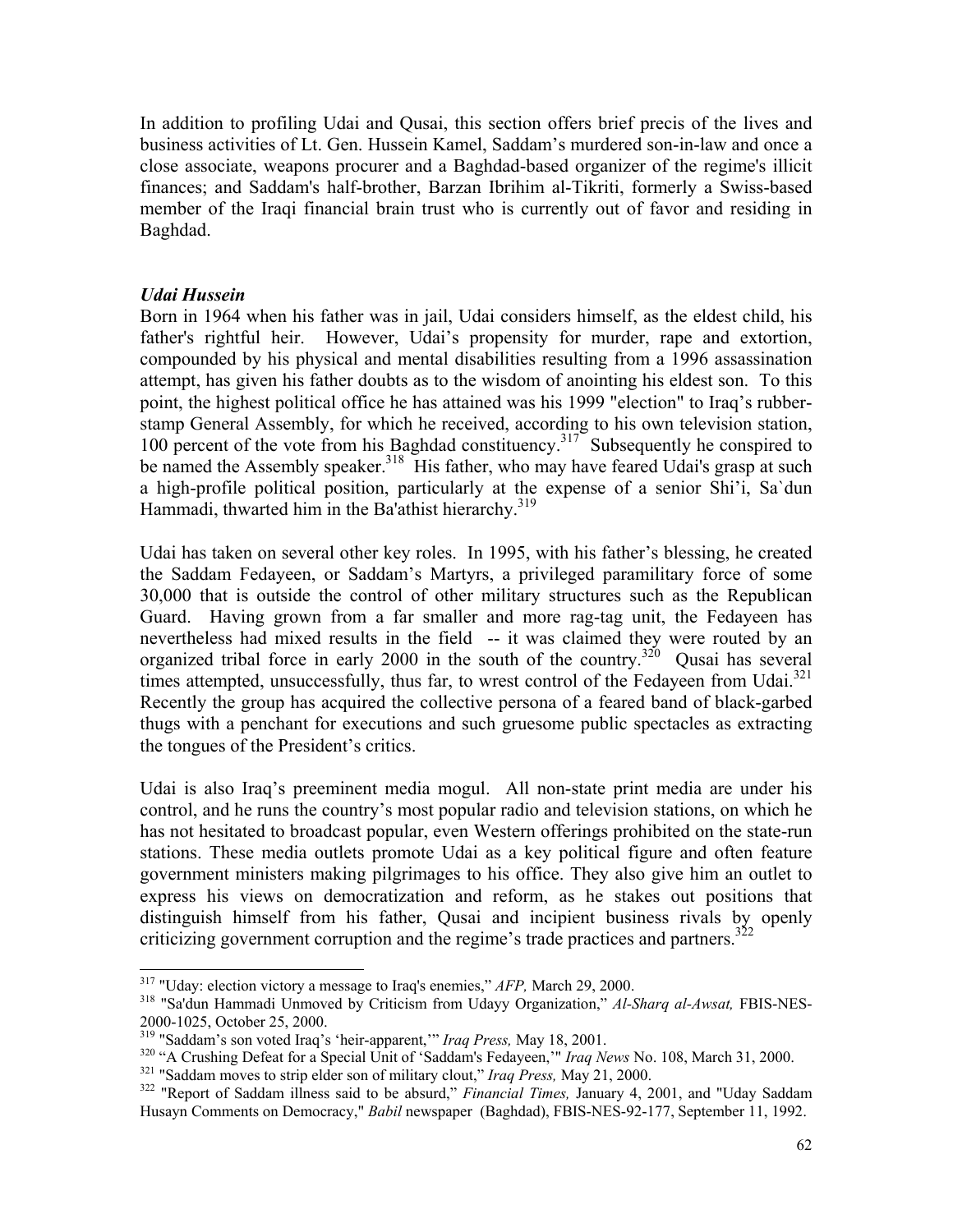Udai heads Iraq's Football Federation, Bar Association, Student Federation, Association of Artists and Cultural Creators, virtually all the nation's unions and has eked tremendous mileage out of his position as President of the Iraqi National Olympic Committee.<sup>323</sup>

On the diplomatic front, in the fall of 2000, Udai's deputy at the Olympic Committee, Asil Tabra, was the official greeter at the Baghdad airport for a series of sanctionsstretching flights arriving into Iraq.<sup>324</sup> The implicit Olympic-torch backdrop lent a shade of palatability to this charade of placing athletes alongside artists, businessmen and politicians on planes that, quite literally, flew in the face of UN sanctions.

A second abuse of the Olympic shield to expand Udai's political power is the alleged use of Olympic warehouses to store commodities imported under the UN's Oil-for-Food program.325 Whether these humanitarian goods, food and medicines are distributed as Iraqi government welfare or sold to the highest bidder, the end-user has no choice but to recognize the chosen middleman: the Olympic Committee, run by Udai Hussein. Reportedly, any potential importer or exporter must first gain permission from this office  $326$ 

Udai has also exhibited sophistication in using the Olympic symbol to co-opt another actor in the international humanitarian community: the International Committee for the Red Cross (ICRC). In an ill-considered humanitarian initiative, the ICRC funded the inclusion of a description of its own activities on Olympic lottery tickets.<sup>327</sup>

Udai has not resisted using his Iraqi sporting status either to feather his own financial nest or to indulge his more sadistic appetites. There have been several high-profile defections from Iraqi athletic teams over the past few years in response to Udai's rage at Iraqi losses in international sporting events. At first, Udai responded to sporting losses by treating his athletes to whippings and tortures such as being beaten on the soles of the feet, dragged through a gravel pit and immersed in sewage. But the defections continued, provoking Udai to devise a more sophisticated preventive strategy: touring athletes must now post bonds and identify accountable family members, lest they defect. Then in December 2001 Udai granted traveling athletes permission to change dinars into dollars at the official rate  $-$  that is, 0.330 dinars to the dollar – as long as they agree to surrender \$300 of the \$400 they are allowed to exchange. $328$ 

Finally on the sports front, Udai has shown himself to be a man of vision. In preparation for Iraq's bid to host the 2012 Summer Olympics, the Committee has been entertaining bids, through a Jordanian company, to build a 100,000-seat stadium that would anchor a

l

<sup>&</sup>lt;sup>323</sup> http://www.olympic.org/uk/organisation/noc/noc\_uk.asp?noc\_initials=IRQ. The Iraqi National Olympic Committee is officially recognized by the International Olympic Committee.<br>
<sup>324</sup> "Jordanian, Syrian planes land in Baghdad," *Reuters*, November 24, 2000.<br>
<sup>325</sup> Interview of Defector (Abbas al Janabi) with *Al Hayat*, Oc

from Laurie Mylroie.

<sup>&</sup>lt;sup>326</sup> David Rose, "Iraq's Arsenal of Terror," *Vanity Fair*, May 2002.<br><sup>327</sup> ICRC, "Annual Report 1998 The Gulf: Iraq," http://www.icrc.org/Web/eng/siteeng0.nsf/iwpList74/C2137F85DA60D8E8C1256B890033D62C 328 "Iraqi athletes flee," *Iraq Press*, February 10, 2002.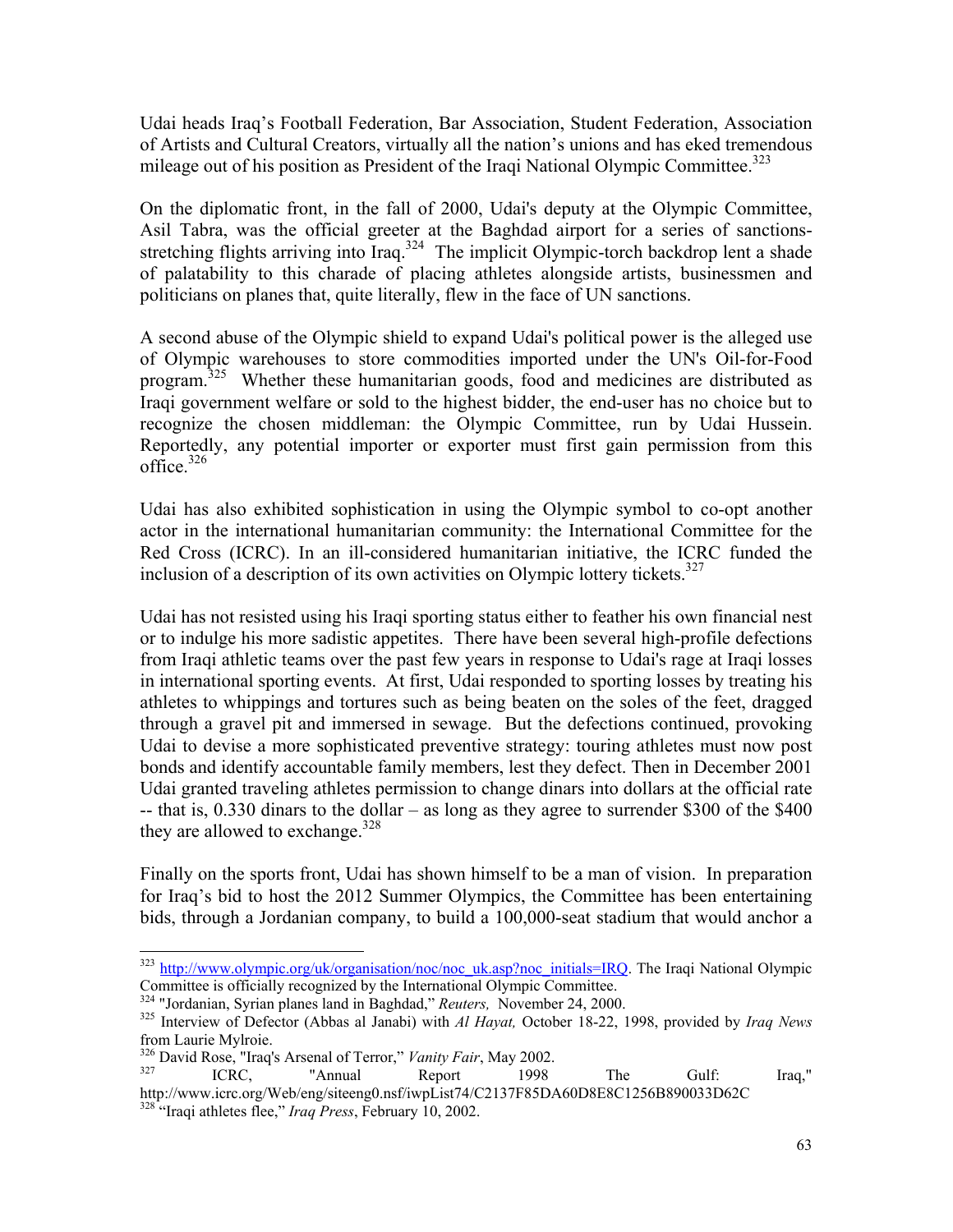new, 300-acre Olympic sports complex.<sup>329</sup> It is hard to fathom whether the regime or Udai actually believe the IOC will consider Iraq a serious candidate, or whether the much-touted effort represents some combination of domestic public relations, patronage disbursement of locally-generated funds and/or international kickbacks from a moneylaundering scheme, should the bid fail. In any case the project is to get a jumpstart. The Distribution Plan for Phase 12 of the UN's Oil-for-Food program, approved by the Secretary-General on June 13, 2002, includes a \$20 million project for construction of the Olympic Stadium.

Perhaps Udai's most important role has been in the export of Iraqi oil outside of the restrictions imposed by UN sanctions. Much of what has been outlined in the previous section was initiated, supervised and at times spoiled by Udai Hussein. Luckily for his father, and to Udai's everlasting chagrin, a second son was born.

## *Qusai Hussein*

l

Two years younger than Udai, Qusai appears to be more calculating, less impulsive and less flamboyant. In contrast to Udai's loose-cannon killings, the crimes for which Qusai bears responsibility appear to be more consistently premeditated and of an overtly political nature. Unlike Udai, who is not above abducting women off the streets and forcing them to one of his palaces to do his bidding, Qusai has one wife and three children, lives quietly and steers clear of the public eye.

Qusai's path toward the presidency has been through the security and military mechanisms of the state. He did not work his way up through the ranks, nor did he extort positions or assets, as did Udai. Every one of his posts has come as an appointment by his father. Qusai now heads or is his father's deputy of the most powerful military, security and intelligence organizations, including the Republican Guard, the Directorate of Intelligence (Mukhabarat), Military Intelligence and the National Security Council.<sup>330</sup> He also heads Amn al-Khass, an intelligence unit tasked with surveillance of key personnel in military, security and other intelligence units, along with the Special Security Organization (SSO), the agency responsible both for dealing with UN weapons inspectors and for hiding the WMD activities from them. The SSO now monitors international telecommunications between Iraq and the outside world, including, most recently, the satellite broadcast of pleas for exiled dissidents' prompt return, made by their clearly desperate and tormented family members.<sup>331</sup> It was reportedly Qusai who managed the situation that resulted in UNSCOM's departure in 1998, marking his public debut in the realm of international political controversy. Finally, Qusai is responsible for his father's personal security, through the Himaya, or palace guard.

<sup>329 &</sup>quot;Baghdad to bid for 2012 Olympics," *Washington Times*, March 5, 2002. According to Udai Hussein's website, in early June Iraq signed an agreement with a Turkish company to build an 80,000-seat stadium "within the Saddam Sports City" in Baghdad. The report states that the new stadium is being built with UN approval, as will the construction of an 8000-seat Indoor Hall, to follow.

<sup>330 &</sup>quot;Saddam Prepares Qusayy for Presidency," *Al-Sharq al-Awsat,* FBIS-NES-1999-0721, July 17, 1999. 331 "Iraq tightens noose on dissidents' families," *Iraq Press,* March 4, 2002.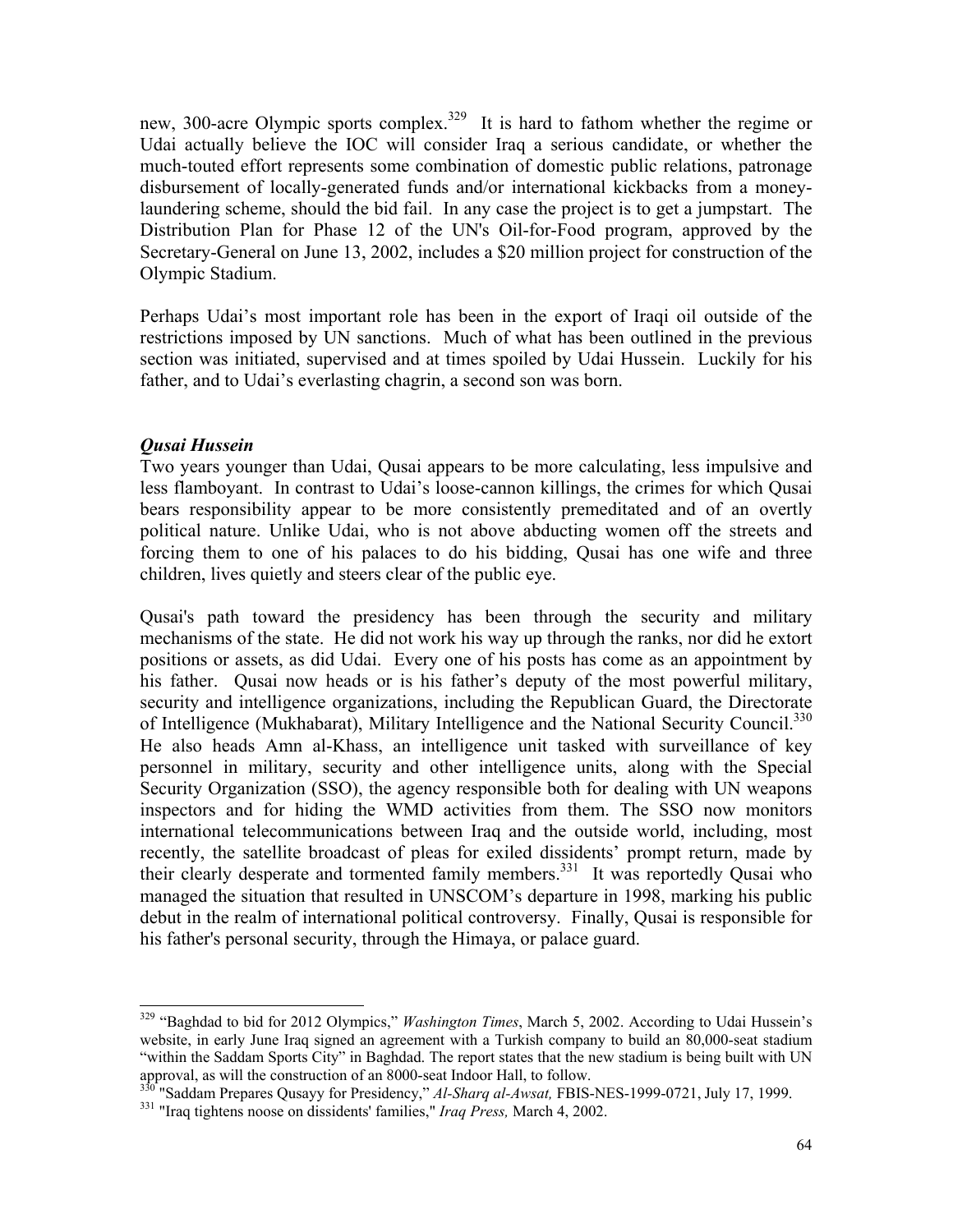Over the past two years Saddam has appointed Qusai to several more critical posts. He is now deputy commander of the Army, a position believed to be senior to that held by the Minister of Defense.<sup>332</sup> As commander also of the northern Army, he would be responsible for any future attempts to retake the Kurdish areas outside of the control of Baghdad.<sup>333</sup> In 2000 Qusai was named "caretaker of the presidency" in the event that Saddam should become incapacitated and was reportedly made head of a family council that would govern in the event of Saddam's death. In May 2001, Qusai was appointed to the 18-member Ba'ath Party's Regional Command, further rankling his elder brother, who does not hold a seat on this important party governance board.<sup>334</sup>

Making money has not appeared to have been Qusai's highest priority in his climb to power. However, from his positions as head of intelligence and the northern Army, he appears to have wrested control of the lucrative Turkish trade from Udai. The trade is much more orderly than previously and has been set up on a firmer government-togovernment basis. He also seems to have moved in on the Syrian oil deal and, as mentioned above, enjoys far better relations with Syrian President Bashar Assad than does Udai.<sup>335</sup> Qusai's Mukhabarat, or secret service, reportedly has embroiled itself in a fierce turf struggle with Udai over the lucrative cigarette-smuggling business (see section above on Minor Sources of Iraqi Government Income).<sup>336</sup> Qusai is likely able to make good use of the money, not so much to support a lavish lifestyle as to retain the loyalty of the thousands of members of his various services.

## *Barzan Ibrihim al-Tikriti*

Barzan is a half-brother to Saddam Hussein, born in 1951 to Saddam's mother's second husband. He was very close to Saddam in the regime's early days, when he helped create and then headed the Mukhabarat secret service. He was stripped of his intelligence position in the mid-1980s, reportedly when he objected to the betrothal of Saddam's eldest daughter Raghad to Hussein Kamel, insisting that Raghad should instead marry Barzan's own son. His compensation or punishment was to have his daughter married off to Udai. The marriage didn't last long, and Raghad fled to her parents in Geneva, where her father was serving as ambassador to Switzerland and as Iraq's permanent representative to the UN in Geneva.<sup>337</sup> From this post Barzan is thought to have created a web of companies which held covert and widely diversified investments.

At the outset of his new career in international investing, the money believed to be under Barzan's control was a rumored \$30 billion that Saddam had stashed overseas for any future contingencies -- which, of course, became vital once sanctions were imposed. Barzan anticipated the pinch: immediately after Iraq's August 2, 1990, invasion of Kuwait, he called in tens of millions of dollars of investments from all over Europe,

<sup>&</sup>lt;sup>332</sup> "Saddam promotes son to general," Iraq Press, May 8, 2001.

<sup>&</sup>lt;sup>333</sup> "Iraqi Official on Qusay's Rise to Power," *RFE/RL*, August 13, 1999.<br><sup>334</sup> "Baghdad Television Announces Iraq Command Members, Including Qusay," *Republic of Iraq Television*, FBIS-NES-2001-0517, May 17, 2001.<br><sup>335</sup> "Saddam mulls fresh cabinet reshuffle to boost son's standing," *Iraq Press*, August 18, 2001.<br><sup>336</sup> "Saddam's son in clash with Mukhabarat over smuggling," *Iraq Press* 

<sup>1999.</sup>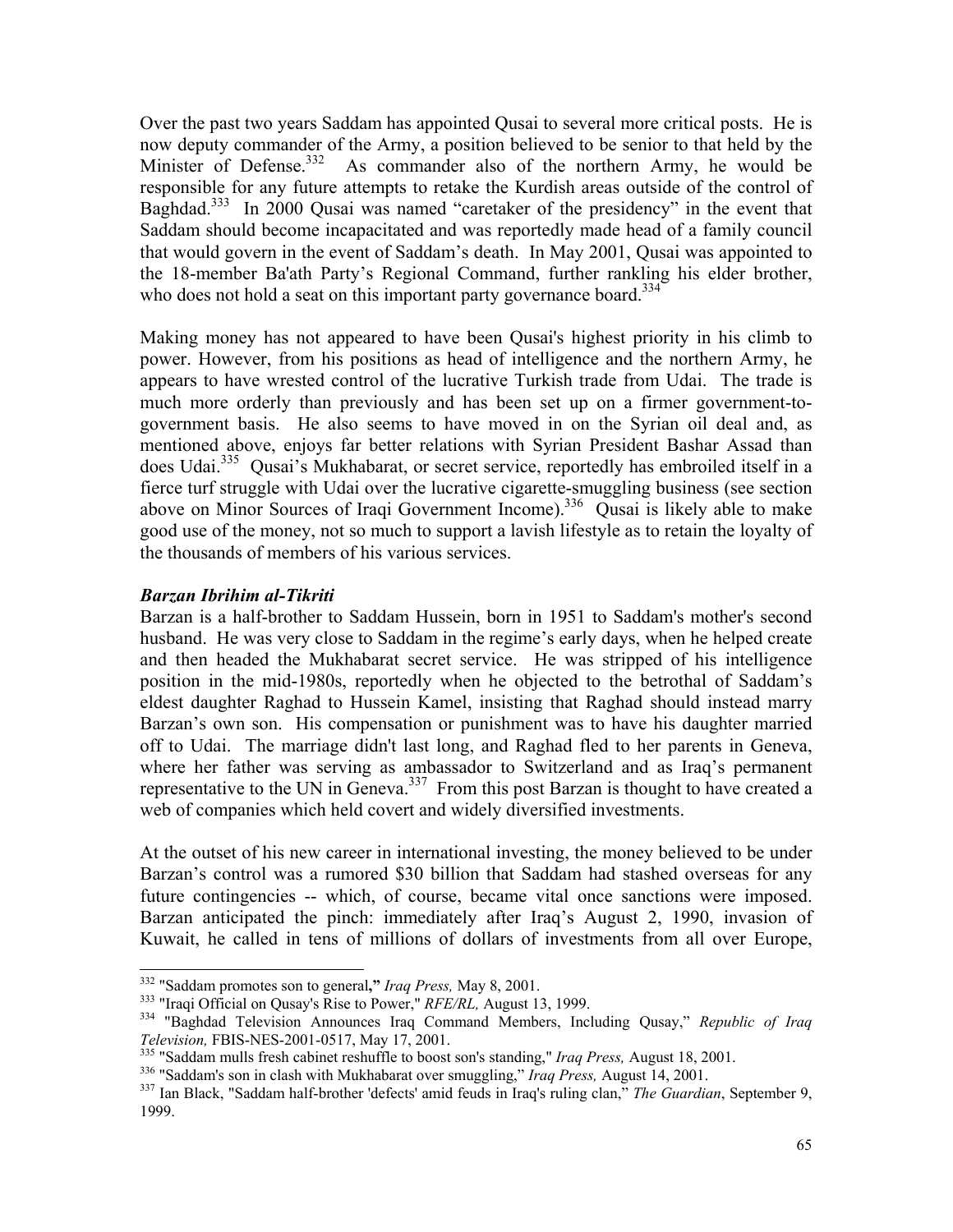which he moved into Iraq through Jordan's Central Bank, fearing the international embargo that quickly ensued. In that one timely move, he rendered the assets fungible for the regime's purposes and kept them from being frozen by international investigators.

In 1998 he fell out with Baghdad, in part because of his daughter's breakup with Udai. Barzan was recalled from Geneva but delayed his return for several months and was rumored to be considering defecting, with \$10 billion of Iraqi assets under his control said to be unaccounted for.<sup>338</sup> On his way home Barzan took care to withdraw from an Amman bank approximately \$5 million which he apparently owed Udai.<sup>339</sup> Upon his arrival in Baghdad, Barzan was watched closely and then interrogated by agents under Qusai's direction and by Udai himself. Iraq's chief diplomat for a decade Barzan, was accused of having met with American politicians and intelligence agents during his years in Europe and of embezzling the \$10 billion.

Nearly a year later, in September 1999, Barzan al-Tikriti left Iraq, traveling to Switzerland and the UAE, amid rampant speculation that he had defected, but all parties - - Barzan, the Iraqis and the UAE -- denied it.<sup>340</sup> Barzan and the Iraqi government claimed he was visiting family in Geneva, while the Iraqi opposition claimed he was trying to clear up embezzlement charges allegedly filed against him by the government of Iraq.<sup>341</sup> Still others said he was tidying up financial arrangements in both Switzerland and the UAE. In any case, two months later he returned to Baghdad, where he was once again investigated. Since then Barzan has served as an adviser to the President,  $342$  a post that may have been intended more to keep Barzan under surveillance than for any investment tips he may have to offer. In March 2002 Barzan was further demoted, when his Ba'ath party leadership position in Baghdad was revoked.<sup>343</sup>

## *Lt. Gen. Hussein Kamel Hassan al-Majid*

Cousin of Saddam Hussein and husband to Saddam's daughter Raghad, Hussein Kamel and his brother Saddam Kamel were brought into the upper ranks of the regime by their Uncle Hassan Ali al-Majid, or, as he became known for his brutality against the Kurds, "Chemical Ali." Thanks to Ali al-Majid, the two were admitted to the Republican Guard as presidential motorcade motorcycle drivers.<sup>344</sup> Raghad swiftly fell in love with the dashing young biker, and with the active backing of her mother, convinced her father to spurn Barzan's son and allow her to marry Hussein Kamel, whereupon the young man's future was assured.<sup>345</sup> Hussein's brother also moved up: Saddam Kamel became

<sup>&</sup>lt;sup>338</sup> "Saddam's Half-brother Leaves Iraq," *RFE/RL*, September 10, 1999.<br><sup>339</sup> Ibid. <br><sup>340</sup> Ian Black, "Saddam half-brother 'defects' amid feuds in Iraq's ruling clan," *The Guardian*, September 9, 1999.

<sup>341</sup> "Barzan on 'Private Business' in the UAE," *Al-Sharq al-Awsat,* FBIS-NES-1999-0910, September 10, 1999.<br><sup>342</sup> http://www.polisci.com/world/nation/IZ.htm

<sup>&</sup>lt;sup>343</sup> Saddam sidelines half brother," *Iraq Press*, March 18, 2002.<br><sup>344</sup> Mohammad al-Khaffan, "The Mysterious Amman Massacre May Be Linked to Funds Embezzled by Saddam's Murdered Sons-in-Law," *Washington Report*, April 1998.<br><sup>345</sup> Al-Majallah, "Saddam's Family Relations, Secrets Revealed," FBIS-NES-95-217-S, August 20, 1995.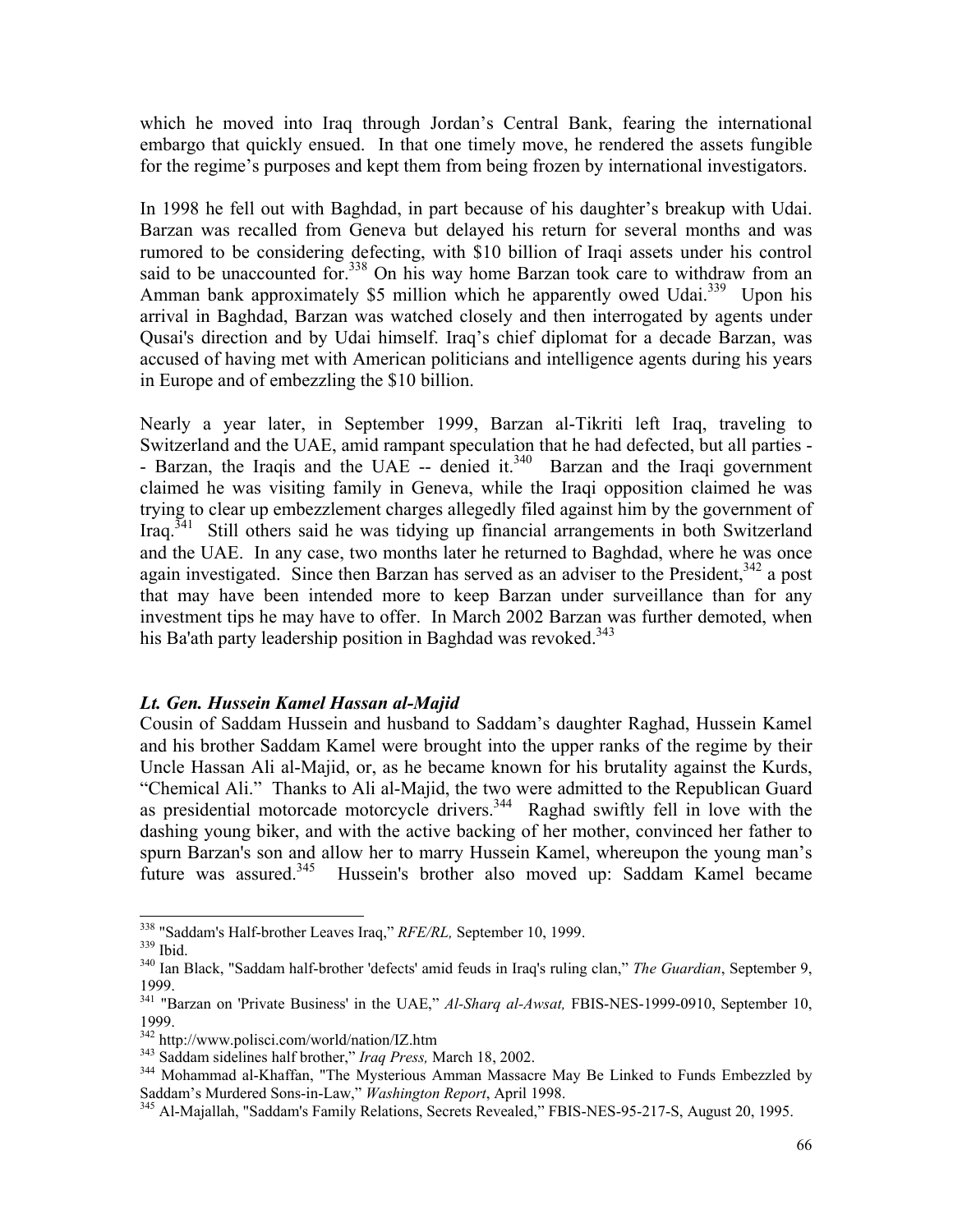commander of the Special Security Service, putting him in charge of the bodyguard units constituting Saddam's Presidential Security, a near-sacred position in Saddam's hierarchy. Indeed, it is thought that Saddam married his second daughter, Rana, to Saddam Kamel to curry favor among his bodyguards.

Hussein Kamel rose fast. He was tapped to manage Saddam's personal security during the Iran-Iraq war, when he also managed to greatly expand the elite Republican Guard and other special forces. He later served as a senior commander during the Anfal campaign in the late 1980s against the Kurds in northern Iraq. He was promoted to Lieutenant General and put in charge of intelligence operations, which post he exploited both to recruit talented scientists and engineers and to purchase conventional armaments, missiles and the critical components for the production of advanced chemical, nuclear and biological weapons. He oversaw the build-up of the non-conventional weapons program and the transformation of Soviet Scuds into long-range missiles, all the while reportedly profiting handsomely from the commissions he negotiated on the arms purchases.

In 1987 Saddam appointed Kamel Minister of Industry and Military Industries and head of the Military Industrial Commission (MIC), that portion of the state bureaucracy tasked with special projects by the President. Weapons procurement, particularly WMD components or other military equipment intended to be hid from international inspectors, falls under its purview. The draining of the southern marshes, a vital component in the genocide of the Marsh Arabs, was also a task undertaken by the MIC during Hussein Kamel's tenure. $346$ 

It was in this post as MIC head that Hussein Kamel locked in his fortune. Weapons procurement in the 1980s was rife with kickbacks to the buyer, and Hussein Kamel was the buyer on behalf of Iraq, armed with billions to spend on arming his country. Former Iraqi intelligence chief Wafiq al-Sammarra'i, who defected in early 1995, claimed that Kamel made \$60 million on one deal alone, by buying missiles from the Chinese.<sup>347</sup>

The Jordanian weekly A*l-Bilad* reported that Kamel developed an elaborate network of agents and officers abroad and moved vast amounts of money into offshore bank accounts used to purchase information and materials that would help strengthen Iraq's nuclear, biological and chemical programs. Only Kamel himself had knowledge of and access to these accounts.<sup>348</sup>

After Iraq's defeat at the hands of the US-led coalition in 1991, Hussein Kamel adopted a pragmatic stance with regard to the UN weapons inspection program, urging Saddam to comply with UN resolutions so that sanctions might be lifted. He also began urging reconciliation with the Kurds. Udai, nursing a bitter rivalry with Kamel that dated back years, fiercely disputed both these positions.

<sup>346 &</sup>quot;Plant Seized for Canal Project," *Middle East Economic Digest*, July 1, 1992. 347 "Former Intelligence Chief al-Sammarra'I," *Al-Shariqah al-Khalij,* FBIS-NES-95-217-S, November 9, 1995.

<sup>348 &</sup>quot;Story of Power Struggle, Defections Detailed," *Al-Bilad,* FBIS-NES-95-159, August 17, 1995.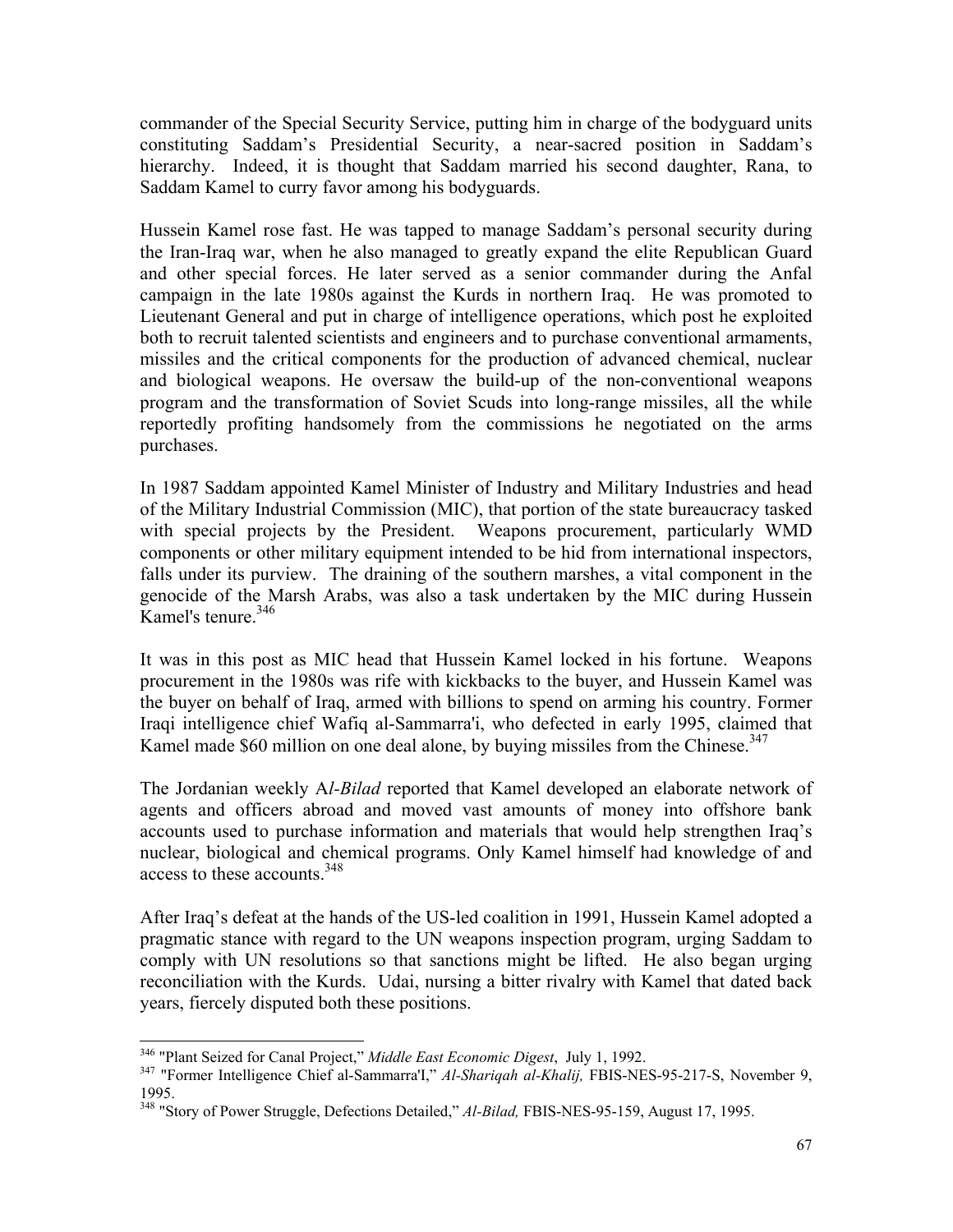A more abrasive source of friction between the two, predictably, was money. As master of the kickback, Kamel had developed the authority and expertise in acquiring a fortune. But by the early 1990s Udai felt it time to take these matters into his own hands. At first, the two ran smuggling operations side by side, and one gets a sense that Udai was the junior partner or apprentice.<sup>349</sup> But by 1993 the brothers-in-law had begun to fall out over the sanctions-busting oil trade with Iran. Udai, feeling proprietary about what he believed was his special relationship with Iranian President Rafsanjani's son Mehdi, tried to muscle Hussein Kamel, the senior partner, out of the deal. It appears Udai was not able to succeed on his first attempt, but then, flaunting his closer connection to Saddam Hussein -- son rather than son-in-law – he persisted,<sup>350</sup> and by 1994 he is believed to have taken over most of the Iraq-Iran oil trade. Shortly thereafter, Hussein Kamel went to Jordan for brain surgery and remained there to recuperate. Saddam appointed Udai to replace Kamel as acting director of the Ministry of Industry,<sup>351</sup> a lucrative post Udai may well have anticipated would become permanent, assuming that Kamel would thenceforth be out of the picture. Kamel's full recovery and the discovery that his tumor was benign frustrated Udai's ambition to run these posts to his exclusive advantage and thereby exacerbated the tension between the two.

Before long, their partnerships, of which the oil smuggling to Iran was the most lucrative, led to rivalry, threats and violence. Udai went on the attack, demanding that Hussein Kamel account for every dinar spent on military industries since 1987.<sup>352</sup> Kamel didn't oblige. Well aware, however, that the groundwork was being laid to discredit and marginalize him, in July 1995 he made a foray to Amman to scout it out as a possible refuge in the event that he should feel compelled to leave Iraq.

Kamel returned to Baghdad and, sensing it was indeed time to go, began preparing his family's orderly departure. However, he was forced to flee more hurriedly than expected when, after a bitter family argument reportedly over whether or not to cooperate with weapons inspections, Udai shot his own uncle, Barzan's brother and former interior minister Watban Ibrahim Takriti, along with several others. Udai allegedly also threatened Kamel, who piled his family into a car and headed that same night for Amman, along with his brother Saddam Kamel and *his* family, an entourage of some 30 others, exclusive knowledge of the secret foreign bank accounts and some \$35 million in cash.<sup>353</sup> Rumor had it that a coup was brewing, possibly led by Kamel's uncle, Hassan al-Majid, or "Chemical Ali."

Once in Amman, having been graciously welcomed by Jordan's King Hussein, Kamel and his brother anointed themselves leaders of an Iraqi liberation movement. Few Iraqi exiles signed up for his resistance movement, though: opposition members – and reportedly King Hussein, as well -- were suspicious of his longstanding, deep and bloody

<sup>349</sup> Michael Theodoulou, "Sons of Iraq and Iran rulers join to flout UN embargo," *The Times of London*, February 24, 1994.

<sup>350 &</sup>quot;Saddam Family Dispute Over Oil Sales Reported," *Voice of Iraqi People,* FBIS-NES-93-187, September 29, 1993.<br>
<sup>351</sup> "Udayy 'Temporarily' Running Industry Ministry," Al-Sharq al-Awsat, FBIS, February 22, 1994.

<sup>&</sup>lt;sup>352</sup> "Story of Power Struggle, Defections Detailed," Al-Bilad, FBIS-NES-95-159, August 17, 1995.<br><sup>353</sup> "IBC Reports Details," *Iraqi Broadcasting Corporation*, FBIS-NES-95-159, August 17, 1995.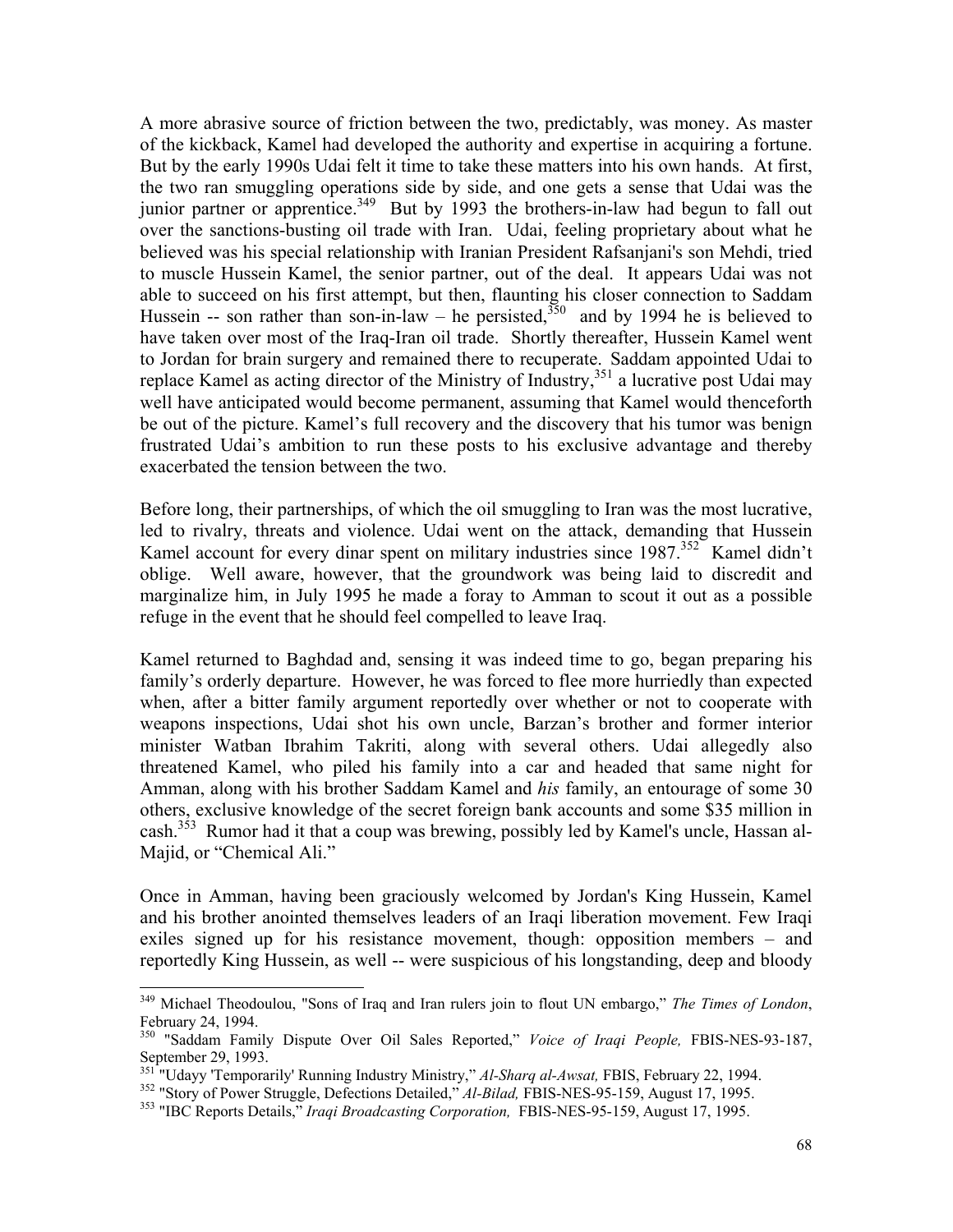ties to the regime. Hussein Kamel reportedly stashed his funds in Amman, presumably for safekeeping and investment, with other Iraqi exiles from Saddam's regime.<sup>354</sup>

Only six months after his widely publicized defection, Hussein Kamel was issued a formal pardon and multiple assurances from Baghdad, whereupon he moved his family back to Iraq. Almost immediately upon his arrival Hussein and Saddam Kamel, another brother, their father and some passersby were murdered at the father's home. The murder was carried out under the close supervision of Udai and, in a rite of "family purification," by their uncle, "Chemical Ali," the man responsible for bringing them into the family business in the first place. Apparently eager to atone for the disgrace of Kamel's defection and to prove his loyalty, Ali, aka Hassan al-Majid, felt obliged to murder his nephews.

## **Summary**

 $\overline{a}$ 

The surreptitious movement of large quantities of crude oil is difficult to accomplish. Oil's sheer bulk is hard to hide, and by and large, Iraq has not attempted to do so. Rather the Iraqis have taken the opposite tack, practically flaunting their sanctions-busting activities and denouncing the UN regimen as an unjust infringement on their sovereignty. With exports to Jordan and Syria, Iraq has been very public with its intentions and its progress toward fulfilling them. At the Turkish and Jordanian borders and the Gulf ports, any observer can see the extent of the trade. The Iraqis have attempted to undermine the sanctions regime by demonstrating in broad daylight how easy and profitable it can be to flout it.

From Baghdad's perspective, the neighboring states are partners that can be bought, bullied and set at competition with each other. Nor has the regime been wrong in this judgement: the governments of Turkey, Syria, Jordan, Iran and even that of the autonomous Kurdish areas have all succumbed to the financial temptations of cooperating with Baghdad. Other interested parties, such as Saudi Arabia, Kuwait, the US and its allies, have at times impeded the sanctions-busting activity -- most successfully with the Multinational Interception Force -- but have never taken any serious action to shut the trade down.

Once having successfully hooked the governments of the neighbor states on the hardcurrency windfalls, the government in Baghdad has found it a fairly simple task to open or restrict the tap according to the political comportment of the neighboring state.

A little harder to fathom is how the relationship and rivalry between Saddam's two sons fit into an economic overview. Where Udai seems to make lavish use of violence and extortion to feather his own nest, Qusai prefers to do so on behalf of the state, albeit one he intends to rule. Although Udai was on top during the mid-1990s, Qusai now controls

<sup>&</sup>lt;sup>354</sup> Mohammad al-Khaffan, "The Mysterious Amman Massacre May Be Linked to Funds Embezzled by Saddam's Murdered Sons-in-Law," *Washington Report*, April 1998.